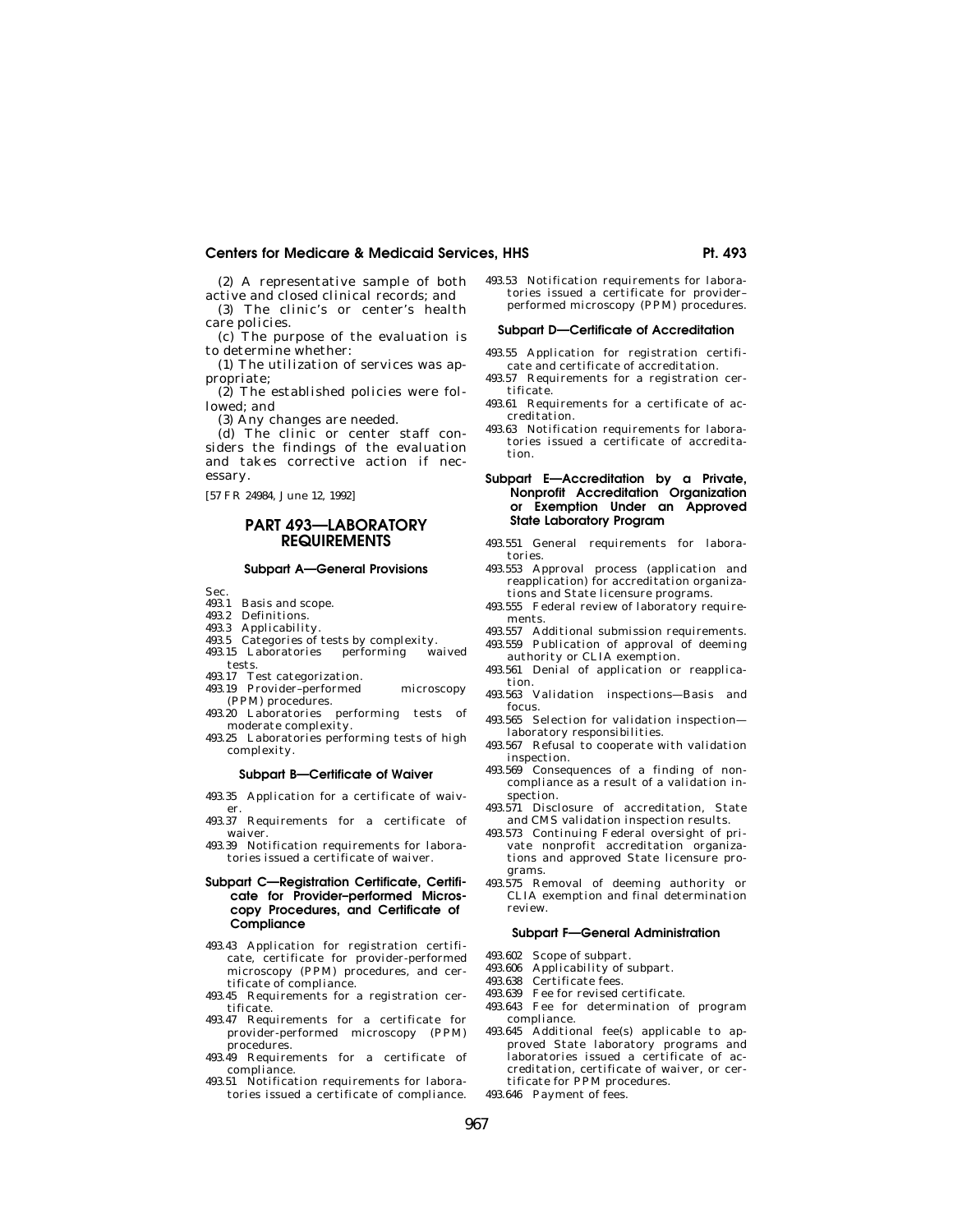493.649 Methodology for determining fee amount.

# **Subpart G [Reserved]**

## **Subpart H—Participation in Proficiency Testing for Laboratories Performing Nonwaived Testing**

- 493.801 Condition: Enrollment and testing of samples.
- 493.803 Condition: Successful participation.
- 493.807 Condition: Reinstatement of laboratories performing nonwaived testing.
- PROFICIENCY TESTING BY SPECIALTY AND SUB-SPECIALTY FOR LABORATORIES PERFORMING TESTS OF MODERATE COMPLEXITY (INCLUD-ING THE SUBCATEGORY), HIGH COMPLEXITY, OR ANY COMBINATION OF THESE TESTS
- 493.821 Condition: Microbiology.
- 493.823 Standard; Bacteriology.
- 493.825 Standard; Mycobacteriology.
- 493.827 Standard; Mycology.
- 493.829 Standard; Parasitology.
- 493.831 Standard; Virology.
- 493.833 Condition: Diagnostic immunology.
- 493.835 Standard; Syphilis serology.
- Standard; General immunology.
- 493.839 Condition: Chemistry.
- Standard; Routine chemistry.
- 493.843 Standard; Endocrinology.
- 493.845 Standard; Toxicology.
- 493.849 Condition: Hematology.
- 493.851 Standard; Hematology.
- 493.853 Condition: Pathology.
- 493.855 Standard; Cytology: gynecologic examinations.
- 493.857 Condition: Immunohematology.
- 493.859 Standard; ABO group and D (Rho) typing.
- 493.861 Standard; Unexpected antibody detection.
- 493.863 Standard; Compatibility testing.
- 493.865 Standard; Antibody identification.

## **Subpart I—Proficiency Testing Programs for Nonwaived Testing**

- 493.901 Approval of proficiency testing programs.
- 493.903 Administrative responsibilities.
- 493.905 Nonapproved proficiency testing programs.

#### PROFICIENCY TESTING PROGRAMS BY SPECIALTY AND SUBSPECIALTY

- 493.909 Microbiology.
- 
- 493.911 Bacteriology<br>493.913 Mycobacteri Mycobacteriology.
- 493.915 Mycology.
- 493.917 Parasitology.<br>493.919 Virology.
- Virology.
- 493.921 Diagnostic immunology.
- 493.923 Syphilis serology.
- 493.927 General immunology.

# **Pt. 493 42 CFR Ch. IV (10–1–03 Edition)**

- 493.929 Chemistry.
- 493.931 Routine chemistry.
- 493.933 Endocrinology.
- 493.937 Toxicology.
- 493.941 Hematology (including routine hematology and coagulation).
- 493.945 Cytology; gynecologic examinations. 493.959 Immunohematology.
- 

#### **Subpart J—Facility Administration for Nonwaived Testing**

- 493.1100 Condition: Facility administration.
- 493.1101 Standard: Facilities.
- 493.1103 Standard: Requirements for trans-
- fusion services. 493.1105 Standard: Retention requirements.

#### **Subpart K—Quality System for Nonwaived Testing**

- 493.1200 Introduction.<br>493.1201 Condition: Ba
- Condition: Bacteriology.
- 493.1202 Condition: Mycobacteriology.
- 493.1203 Condition: Mycology.<br>493.1204 Condition: Parasitolo
- Condition: Parasitology.
- 493.1205 Condition: Virology.<br>493.1207 Condition: Syphilis s
- 493.1207 Condition: Syphilis serology.<br>493.1208 Condition: General immunole
- 493.1208 Condition: General immunology.<br>493.1210 Condition: Routine chemistry. Condition: Routine chemistry.
- 
- 493.1211 Condition: Urinalysis.<br>493.1212 Condition: Endocrinol Condition: Endocrinology.
- 
- 493.1213 Condition: Toxicology.<br>493.1215 Condition: Hematology
- 493.1215 Condition: Hematology.<br>493.1217 Condition: Immunohem Condition: Immunohematology.
- 
- 493.1219 Condition: Histopathology.<br>493.1220 Condition: Oral pathology.
- 493.1220 Condition: Oral pathology.<br>493.1221 Condition: Cytology. Condition: Cytology.
- 493.1225 Condition: Clinical cytogenetics.
- 493.1226 Condition: Radiobioassay.
- 493.1227 Condition: Histocompatibility.

#### GENERAL LABORATORY SYSTEMS

- 493.1230 Condition: General laboratory systems.
- 493.1231 Standard: Confidentiality of patient information.
- 493.1232 Standard: Specimen identification
- and integrity.<br>493.1233 Standard: Complaint investigations.
- 493.1234 Standard: Communications.
- 493.1235 Standard: Personnel competency assessment policies.
- 493.1236 Standard: Evaluation of proficiency testing performance.
- 493.1239 Standard: General laboratory systems quality assessment.

### PREANALYTIC SYSTEMS

- 493.1240 Condition: Preanalytic systems.
- 493.1241 Standard: Test request.
- 493.1242 Standard: Specimen submission, handling, and referral.
- 493.1249 Standard: Preanalytic systems quality assessment.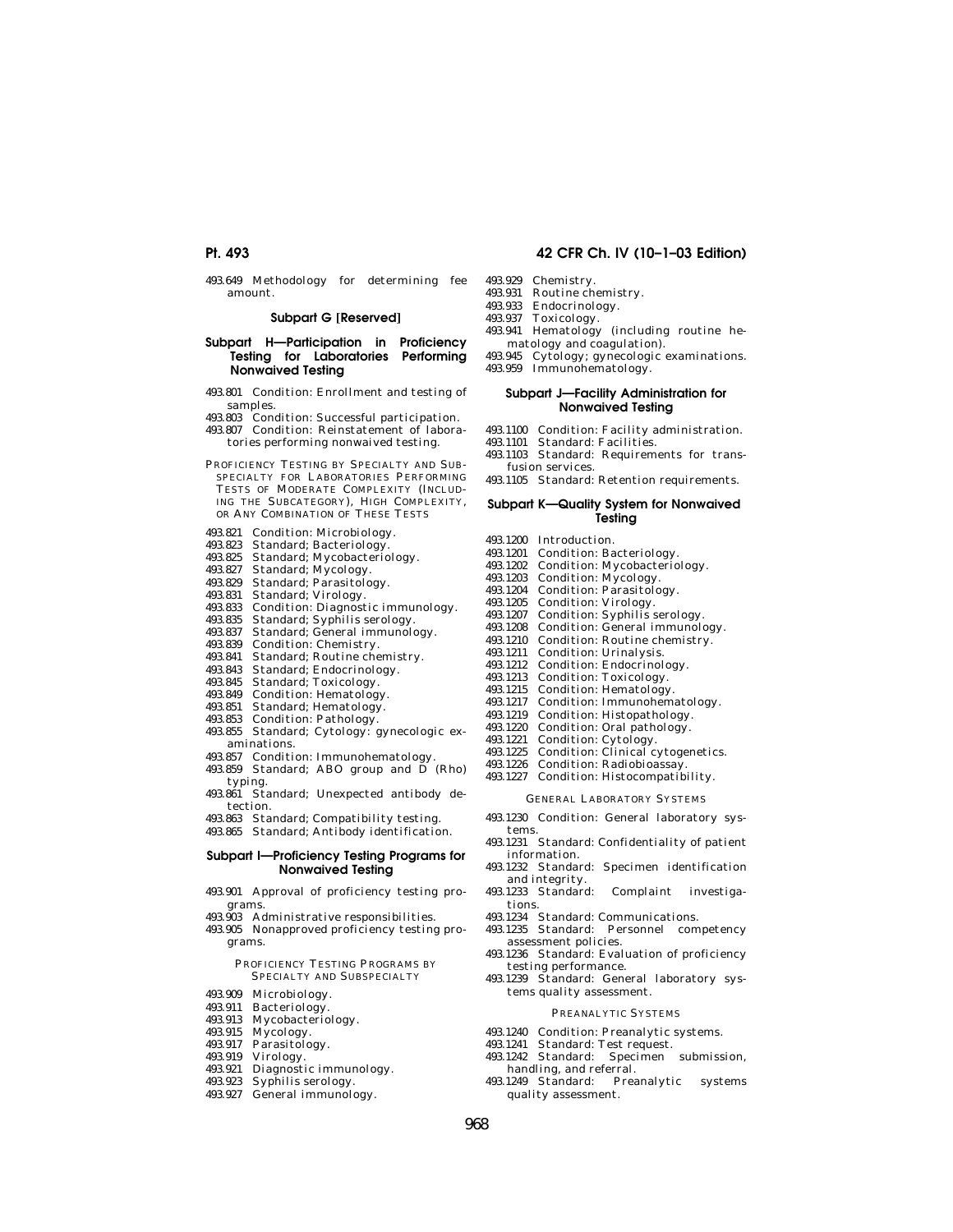#### ANALYTIC SYSTEMS

- 493.1250 Condition: Analytic systems.
- 493.1251 Standard: Procedure manual.
- 493.1252 Standard: Test systems, equipment, instruments, reagents, materials, and supplies.
- 493.1253 Standard: Establishment and verification of performance specifications.
- 493.1254 Standard: Maintenance and function checks.
- 493.1255 Standard: Calibration and calibration verification procedures.
- 493.1256 Standard: Control procedures.
- 493.1261 Standard: Bacteriology.
- 493.1262 Standard: Mycobacteriology.
- 493.1263 Standard: Mycology.
- 493.1264 Standard: Parasitology.
- 493.1265 Standard: Virology.
- 493.1267 Standard: Routine chemistry.
- 493.1269 Standard: Hematology.
- 493.1271 Standard: Immunohematology.
- 493.1273 Standard: Histopathology.
- 493.1274 Standard: Cytology.
- 493.1276 Standard: Clinical cytogenetics.
- 493.1278 Standard: Histocompatibility.
- 493.1281 Standard: Comparison of test results.
- 493.1282 Standard: Corrective actions.
- 493.1283 Standard: Test records.
- 
- 493.1289 Standard: Analytic systems quality assessment.

#### POSTANALYTIC SYSTEMS

- 493.1290 Condition: Postanalytic systems.
- 493.1291 Standard: Test report.
- 493.1299 Standard: Postanalytic systems quality assessment.

## **Subpart L [Reserved]**

### **Subpart M—Personnel for Nonwaived Testing**

493.1351 General.

LABORATORIES PERFORMING PROVIDER-PERFORMED MICROSCOPY (PPM) PROCEDURES

- 493.1353 Scope.
- 493.1355 Condition: Laboratories performing PPM procedures; laboratory director.
- 493.1357 Standard; laboratory director qualifications.
- 493.1359 Standard; PPM laboratory director responsibilities.
- 493.1361 Condition: Laboratories performing PPM procedures; testing personnel.
- 493.1363 Standard; PPM testing personnel qualifications.
- 493.1365 Standard; PPM testing personnel responsibilities.

## LABORATORIES PERFORMING MODERATE COMPLEXITY TESTING

- 493.1403 Condition: Laboratories performing moderate complexity testing; laboratory director.
- 493.1405 Standard; Laboratory director qualifications.
- 493.1406 Standard; Laboratory director qualifications on or before February 28, 1992.
- 493.1407 Standard; Laboratory director responsibilities.
- 493.1409 Condition: Laboratories performing moderate complexity testing; technical consultant.
- 493.1411 Standard; Technical consultant qualifications.
- 493.1413 Standard; Technical consultant responsibilities.
- 493.1415 Condition: Laboratories performing moderate complexity testing; clinical consultant.
- 493.1417 Standard; Clinical consultant qualifications.
- 493.1419 Standard; Clinical consultant responsibilities.
- 493.1421 Condition: Laboratories performing moderate complexity testing; testing personnel.
- 493.1423 Standard; Testing personnel qualifications.
- 493.1425 Standard; Testing personnel responsibilities.
- LABORATORIES PERFORMING HIGH COMPLEXITY **TESTING**
- 493.1441 Condition: Laboratories performing high complexity testing; laboratory director.
- 493.1443 Standard; Laboratory director qualifications.
- 493.1445 Standard; Laboratory director responsibilities.
- 493.1447 Condition: Laboratories performing high complexity testing; technical supervisor.
- 493.1449 Standard; Technical supervisor qualifications.
- 493.1451 Standard; Technical supervisor responsibilities.
- 493.1453 Condition: Laboratories performing high complexity testing; clinical consultant.
- 493.1455 Standard; Clinical consultant qualifications.
- 493.1457 Standard; Clinical consultant responsibilities.
- 493.1459 Condition: Laboratories performing high complexity testing; general supervisor. 493.1461 Standard; General supervisor quali-
- fications.
- 493.1462 General supervisor qualifications on or before February 28, 1992.
- 493.1463 Standard; General supervisor responsibilities.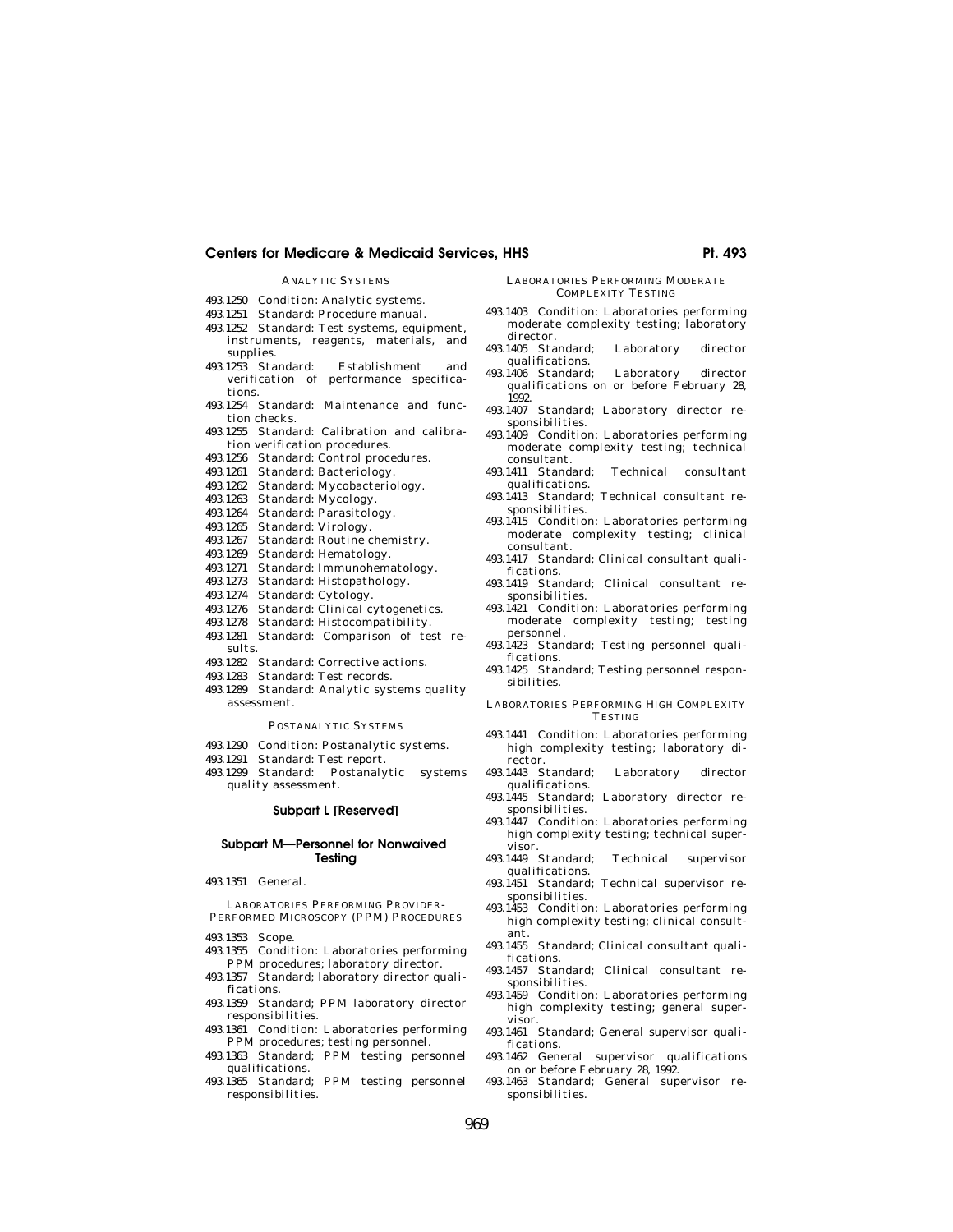# **§ 493.1 42 CFR Ch. IV (10–1–03 Edition)**

- 
- 493.1467 Condition: Laboratories performing high complexity testing; cytology general supervisor.
- 493.1469 Standard; Cytology general supervisor qualifications. 493.1471 Standard; Cytology general super-
- visor responsibilities.
- 493.1481 Condition: Laboratories performing high complexity testing; cytotechnologist.
- 493.1483 Standard; Cytotechnologist qualifications.
- 493.1485 Standard; Cytotechnologist responsibilities.
- 493.1487 Condition: Laboratories performing high complexity testing; testing personnel.
- 493.1489 Standard; Testing personnel qualifications.
- 493.1491 Technologist qualifications on or before February 28, 1992.
- 493.1495 Standard; Testing personnel responsibilities.

#### **Subparts N–P [Reserved]**

#### **Subpart Q—Inspection**

- 493.1771 Condition: Inspection requirements applicable to all CLIA-certified and CLIA-exempt laboratories.
- 493.1773 Standard: Basic inspection requirements for all laboratories issued a CLIA certificate and CLIA-exempt laboratories.
- 493.1775 Standard: Inspection of laboratories issued a certificate of waiver or a certificate for provider-performed microscopy procedures.
- 493.1777 Standard: Inspection of laboratories that have requested or have been issued a certificate of compliance.
- 493.1780 Standard: Inspection of CLIA-exempt laboratories or laboratories requesting or issued a certificate of accreditation.

#### **Subpart R—Enforcement Procedures**

- 493.1800 Basis and scope.
- 493.1804 General considerations.
- 493.1806 Available sanctions: All laboratories.
- 493.1807 Additional sanctions: Laboratories that participate in Medicare.
- 493.1808 Adverse action on any type of CLIA certificate: Effect on Medicare approval.
- 493.1809 Limitation on Medicaid payment. 493.1810 Imposition and lifting of alter-
- native sanctions. 493.1812 Action when deficiencies pose im-
- mediate jeopardy. 493.1814 Action when deficiencies are at the
- condition level but do not pose immediate jeopardy.
- 493.1816 Action when deficiencies are not at the condition level.
- 493.1820 Ensuring timely correction of deficiencies.
- 493.1826 Suspension of part of Medicare payments.
- 493.1828 Suspension of all Medicare payments.
- 493.1832 Directed plan of correction and directed portion of a plan of correction.
- 493.1834 Civil money penalty.
- 493.1836 State onsite monitoring.
- 493.1838 Training and technical assistance for unsuccessful participation in proficiency testing.
- 493.1840 Suspension, limitation, or revocation of any type of CLIA certificate.
- 493.1842 Cancellation of Medicare approval.
- 493.1844 Appeals procedures.
- 493.1846 Civil action.
- 493.1850 Laboratory registry.

#### **Subpart S [Reserved]**

#### **Subpart T—Consultations**

493.2001 Establishment and function of the Clinical Laboratory Improvement Advisory Committee.

AUTHORITY: Sec. 353 of the Public Health Service Act, secs. 1102, 1861(e), the sentence following sections 1861(s)(11) through  $1861(s)(16)$  of the Social Security Act  $(42)$ U.S.C. 263a, 1302, 1395x(e), the sentence following 1395x(s)(11) through 1395x(s)(16)).

SOURCE: 55 FR 9576, Mar. 14, 1990, unless otherwise noted.

## **Subpart A—General Provisions**

SOURCE: 57 FR 7139, Feb. 28, 1992, unless otherwise noted.

# **§ 493.1 Basis and scope.**

This part sets forth the conditions that all laboratories must meet to be certified to perform testing on human specimens under the Clinical Laboratory Improvement Amendments of 1988 (CLIA). It implements sections 1861 (e) and (j), the sentence following section  $1861(s)(13)$ , and  $1902(a)(9)$  of the Social Security Act, and section 353 of the Public Health Service Act. This part applies to all laboratories as defined under ''laboratory'' in §493.2 of this part. This part also applies to laboratories seeking payment under the Medicare and Medicaid programs. The requirements are the same for Medicare approval as for CLIA certification.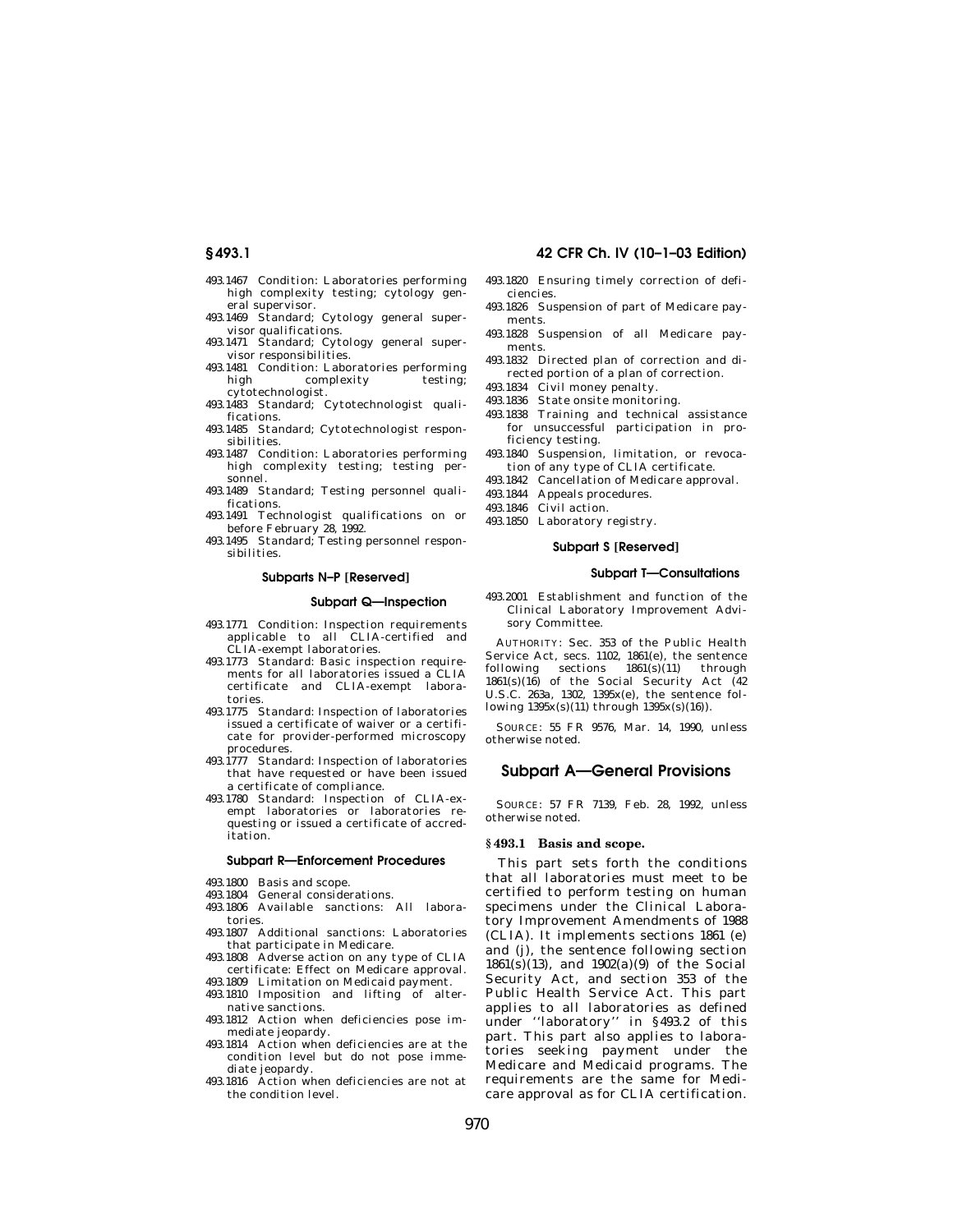# **§ 493.2 Definitions.**

As used in this part, unless the context indicates otherwise—

*Accredited institution* means a school or program which—

(a) Admits as regular student only persons having a certificate of graduation from a school providing secondary education, or the recognized equivalent of such certificate;

(b) Is legally authorized within the State to provide a program of education beyond secondary education;

(c) Provides an educational program for which it awards a bachelor's degree or provides not less than a 2-year program which is acceptable toward such a degree, or provides an educational program for which it awards a master's or doctoral degree;

(d) Is accredited by a nationally recognized accrediting agency or association.

This definition includes any foreign institution of higher education that HHS or its designee determines meets substantially equivalent requirements.

*Accredited laboratory* means a laboratory that has voluntarily applied for and been accredited by a private, nonprofit accreditation organization approved by CMS in accordance with this part;

*Adverse action* means the imposition of a principal or alternative sanction by CMS.

*ALJ* stands for Administrative Law Judge.

*Alternative sanctions* means sanctions that may be imposed in lieu of or in addition to principal sanctions. The term is synonymous with ''intermediate sanctions'' as used in section 1846 of the Act.

*Analyte* means a substance or constituent for which the laboratory conducts testing.

*Approved accreditation organization for laboratories* means a private, nonprofit accreditation organization that has formally applied for and received CMS's approval based on the organization's compliance with this part.

*Approved State laboratory program* means a licensure or other regulatory program for laboratories in a State, the requirements of which are imposed under State law, and the State laboratory program has received CMS approval based on the State's compliance with this part.

*Authorized person* means an individual authorized under State law to order tests or receive test results, or both.

*Calibration* means a process of testing and adjusting an instrument or test system to establish a correlation between the measurement response and the concentration or amount of the substance that is being measured by the test procedure.

*Calibration verification* means the assaying of materials of known concentration in the same manner as patient samples to substantiate the instrument or test system's calibration throughout the reportable range for patient test results.

*Challenge* means, for quantitative tests, an assessment of the amount of substance or analyte present or measured in a sample. For qualitative tests, a challenge means the determination of the presence or the absence of an analyte, organism, or substance in a sample.

*CLIA* means the Clinical Laboratory Improvement Amendments of 1988.

*CLIA certificate* means any of the following types of certificates issued by CMS or its agent:

(1) *Certificate of compliance* means a certificate issued to a laboratory after an inspection that finds the laboratory to be in compliance with all applicable condition level requirements, or reissued before the expiration date, pending an appeal, in accordance with §493.49, when an inspection has found the laboratory to be out of compliance with one or more condition level requirements.

(2) *Certificate for provider-performed microscopy (PPM) procedures* means a certificate issued or reissued before the expiration date, pending an appeal, in accordance with §493.47, to a laboratory in which a physician, midlevel practitioner or dentist performs no tests other than PPM procedures and, if desired, waived tests listed in §493.15(c).

(3) *Certificate of accreditation* means a certificate issued on the basis of the laboratory's accreditation by an accreditation organization approved by CMS (indicating that the laboratory is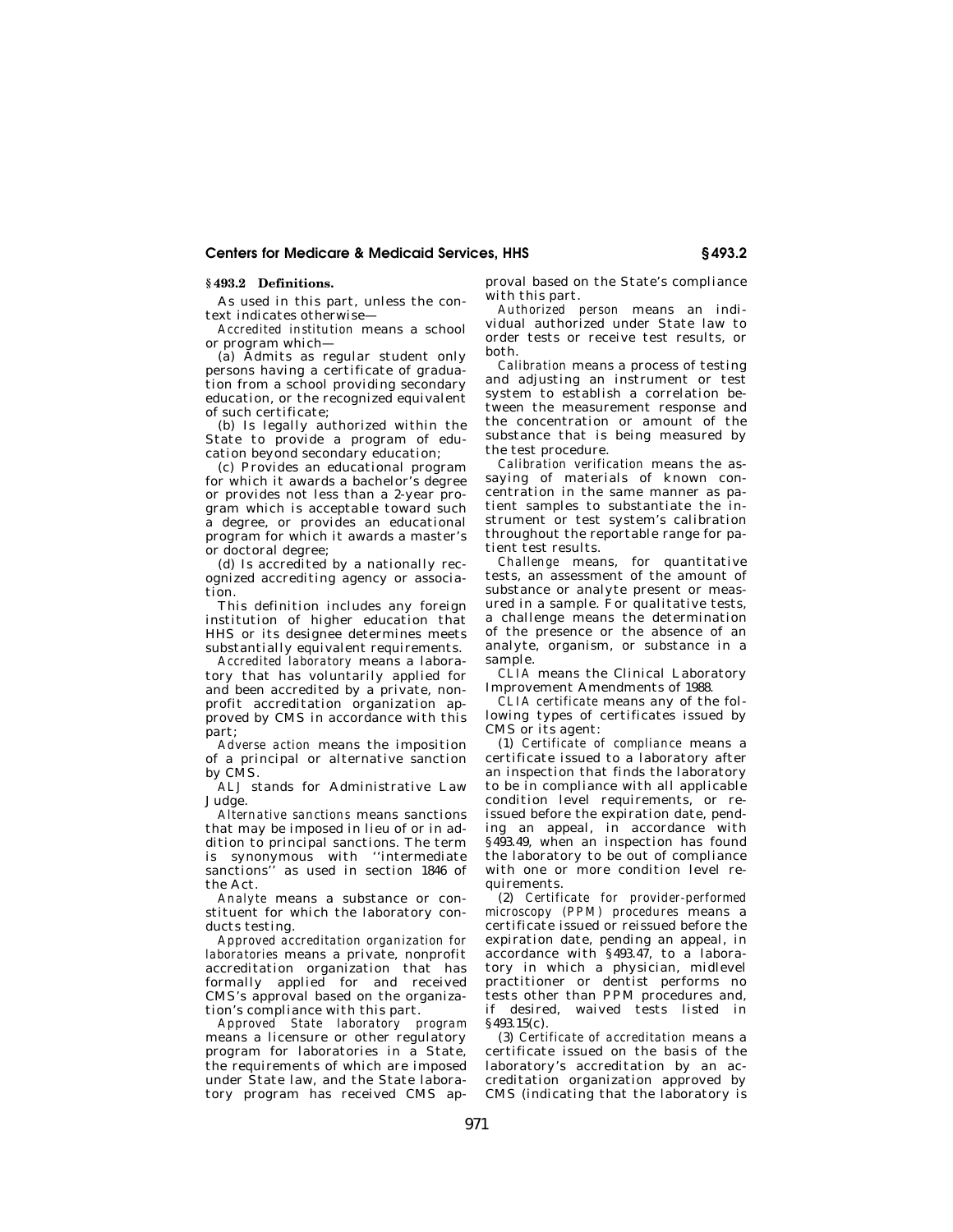deemed to meet applicable CLIA requirements) or reissued before the expiration date, pending an appeal, in accordance with §493.61, when a validation or complaint survey has found the laboratory to be noncompliant with one or more CLIA conditions.

(4) *Certificate of registration or registration certificate* means a certificate issued or reissued before the expiration date, pending an appeal, in accordance with §493.45, that enables the entity to conduct moderate or high complexity laboratory testing or both until the entity is determined to be in compliance through a survey by CMS or its agent; or in accordance with §493.57 to an entity that is accredited by an approved accreditation organization.

(5) *Certificate of waiver* means a certificate issued or reissued before the expiration date, pending an appeal, in accordance with §493.37, to a laboratory to perform only the waived tests listed at §493.15(c).

*CLIA-exempt laboratory* means a laboratory that has been licensed or approved by a State where CMS has determined that the State has enacted laws relating to laboratory requirements that are equal to or more stringent than CLIA requirements and the State licensure program has been approved by CMS in accordance with subpart E of this part.

*Condition level deficiency* means noncompliance with one or more condition level requirements.

*Condition level requirements* means any of the requirements identified as ''conditions'' in subparts G through Q

of this part.<br>Credible *Credible allegation of compliance* means a statement or documentation that—

(1) Is made by a representative of a laboratory that has a history of having maintained a commitment to compliance and of taking corrective action when required;

(2) Is realistic in terms of its being possible to accomplish the required corrective action between the date of the exit conference and the date of the allegation; and

(3) Indicates that the problem has been resolved.

*Dentist* means a doctor of dental medicine or doctor of dental surgery licensed by the State to practice dentistry within the State in which the laboratory is located.

*Equivalency* means that an accreditation organization's or a State laboratory program's requirements, taken as a whole, are equal to or more stringent than the CLIA requirements established by CMS, taken as whole. It is acceptable for an accreditation organization's or State laboratory program's requirements to be organized differently or otherwise vary from the CLIA requirements, as long as (1) all of the requirements taken as a whole would provide at least the same protection as the CLIA requirements taken as a whole; and (2) a finding of noncompliance with respect to CLIA requirements taken as a whole would be matched by a finding of noncompliance with the accreditation or State requirements taken as a whole.

*CMS agent* means an entity with which CMS arranges to inspect laboratories and assess laboratory activities against CLIA requirements and may be a State survey agency, a private, nonprofit organization other than an approved accreditation organization, a component of HHS, or any other governmental component CMS approves for this purpose. In those instances where all of the laboratories in a State are exempt from CLIA requirements, based on the approval of a State's exemption request, the State survey agency is not the CMS agent.

*FDA-cleared or approved test system* means a test system cleared or approved by the FDA through the premarket notification (510(k)) or premarket approval (PMA) process for invitro diagnostic use. Unless otherwise stated, this includes test systems exempt from FDA premarket clearance or approval.

*HHS* means the Department of Health and Human Services, or its designee.

*Immediate jeopardy* means a situation in which immediate corrective action is necessary because the laboratory's noncompliance with one or more condition level requirements has already caused, is causing, or is likely to cause, at any time, serious injury or harm, or death, to individuals served by the laboratory or to the health or safety of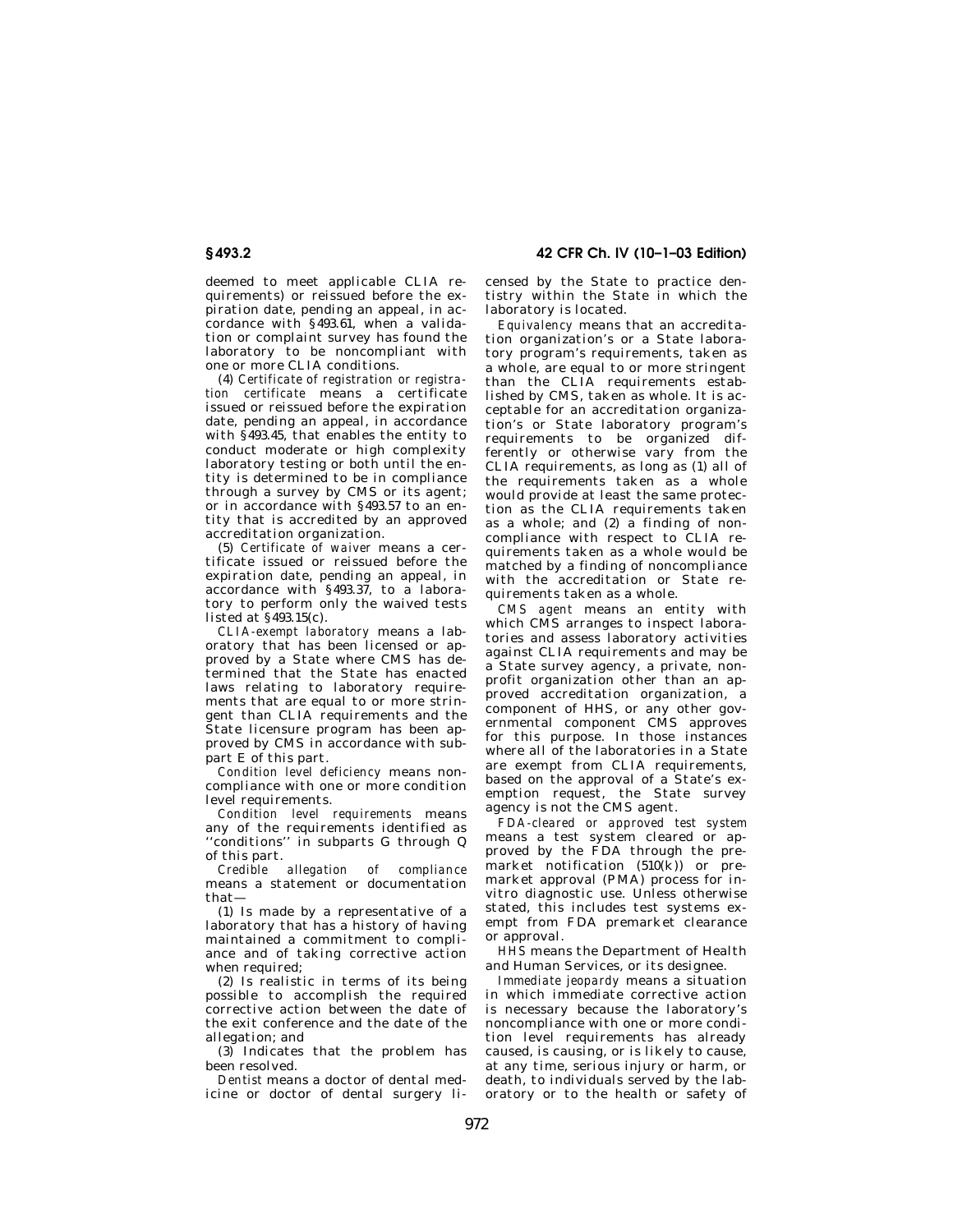the general public. This term is synonymous with imminent and serious risk to human health and significant hazard to the public health.

*Intentional violation* means knowing and willful noncompliance with any CLIA condition.

*Kit* means all components of a test that are packaged together.

*Laboratory* means a facility for the biological, microbiological, serological, immunohematological, hematological, biophysical, cytological, pathological, or other examination of materials derived from the human body for the purpose of providing information for the diagnosis, prevention, or treatment of any disease or impairment of, or the assessment of the health of, human beings. These examinations also include procedures to determine, measure, or otherwise describe the presence or absence of various substances or organisms in the body. Facilities only collecting or preparing specimens (or both) or only serving as a mailing service and not performing testing are not considered laboratories.

*Midlevel practitioner* means a nurse midwife, nurse practitioner, or physician assistant, licensed by the State within which the individual practices, if such licensing is required in the State in which the laboratory is located.

*Nonwaived test* means any test system, assay, or examination that has not been found to meet the statutory criteria specified at section 353(d)(3) of the Public Health Service Act.

*Operator* means the individual or group of individuals who oversee all facets of the operation of a laboratory and who bear primary responsibility for the safety and reliability of the results of all specimen testing performed in that laboratory. The term includes—

(1) A director of the laboratory if he or she meets the stated criteria; and

(2) The members of the board of directors and the officers of a laboratory that is a small corporation under subchapter S of the Internal Revenue Code.

*Owner* means any person who owns any interest in a laboratory except for an interest in a laboratory whose stock and/or securities are publicly traded.

(That is e.g., the purchase of shares of stock or securities on the New York Stock Exchange in a corporation owning a laboratory would not make a person an owner for the purpose of this regulation.)

*Party* means a laboratory affected by any of the enforcement procedures set forth in this subpart, by CMS or the OIG, as appropriate.

*Performance characteristic* means a property of a test that is used to describe its quality, e.g., accuracy, precision, analytical sensitivity, analytical specificity, reportable range, reference range, etc.

*Performance specification* means a value or range of values for a performance characteristic, established or verified by the laboratory, that is used to describe the quality of patient test results.

*Physician* means an individual with a doctor of medicine, doctor of osteopathy, or doctor of podiatric medicine degree who is licensed by the State to practice medicine, osteopathy, or podiatry within the State in which the laboratory is located.

*Principal sanction* means the suspension, limitation, or revocation of any type of CLIA certificate or the cancellation of the laboratory's approval to receive Medicare payment for its services.

*Prospective laboratory* means a laboratory that is operating under a registration certificate or is seeking any of the three other types of CLIA certificates.

*Rate of disparity* means the percentage of sample validation inspections for a specific accreditation organization or State where CMS, the State survey agency or other CMS agent finds noncompliance with one or more condition level requirements but no comparable deficiencies were cited by the accreditation organization or the State, and it is reasonable to conclude that the deficiencies were present at the time of the most recent accreditation organization or State licensure inspection.

*Example:* Assume the State survey agency, CMS or other CMS agent performs 200 sample validation inspections for laboratories accredited by a single accreditation organization or licensed in an exempt State during a validation review period and finds that 60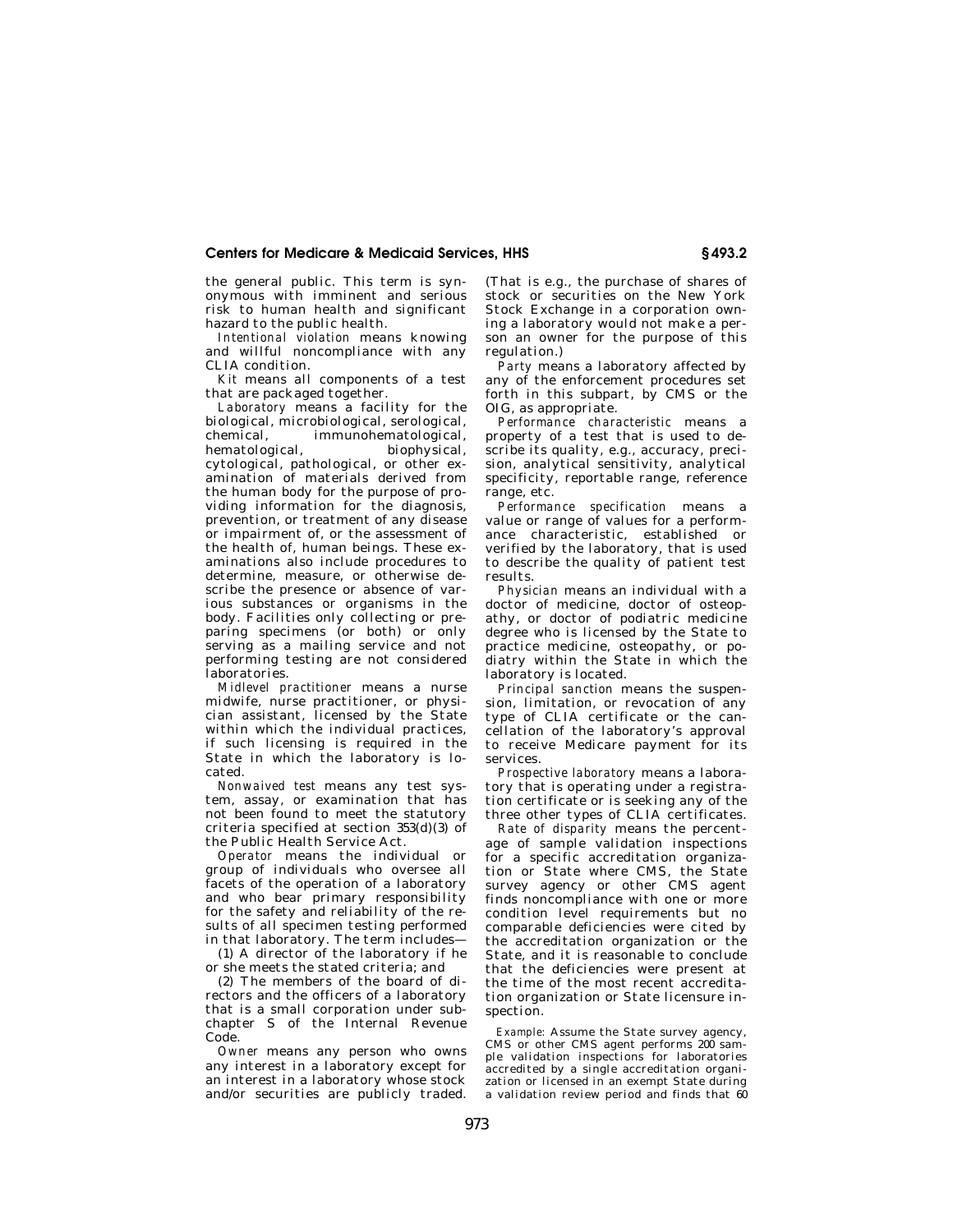# **§ 493.2 42 CFR Ch. IV (10–1–03 Edition)**

of the 200 laboratories had one or more condition level requirements out of compliance. CMS reviews the validation and accreditation organization's or State's inspections of the validated laboratories and determines that the State or accreditation organization found comparable deficiencies in 22 of the 60 laboratories and it is reasonable to conclude that deficiencies were present in the remaining 38 laboratories at the time of the accreditation organization's or State's inspection. Thirty-eight divided by 200 equals a 19 percent rate of disparity.

*Referee laboratory* means a laboratory currently in compliance with applicable CLIA requirements, that has had a record of satisfactory proficiency testing performance for all testing events for at least one year for a specific test, analyte, subspecialty, or specialty and has been designated by an HHS approved proficiency testing program as a referee laboratory for analyzing proficiency testing specimens for the purpose of determining the correct response for the specimens in a testing event for that specific test, analyte, subspecialty, or specialty.

*Reference range* means the range of test values expected for a designated population of individuals, e.g.,  $\overline{95}$  percent of individuals that are presumed to be healthy (or normal).

*Reportable range* means the span of test result values over which the laboratory can establish or verify the accuracy of the instrument or test system measurement response.

*Sample* in proficiency testing means the material contained in a vial, on a slide, or other unit that contains material to be tested by proficiency testing program participants. When possible, samples are of human origin.

*State* includes, for purposes of this part, each of the 50 States, the District of Columbia, the Commonwealth of Puerto Rico, the Virgin Islands and a political subdivision of a State where the State, acting pursuant to State law, has expressly delegated powers to the political subdivision sufficient to authorize the political subdivision to act for the State in enforcing requirements equal to or more stringent than CLIA requirements.

*State licensure* means the issuance of a license to, or the approval of, a laboratory by a State laboratory program

as meeting standards for licensing or approval established under State law.

*State licensure program* means a State laboratory licensure or approval program.

*State survey agency* means the State health agency or other appropriate State or local agency that has an agreement under section 1864 of the Social Security Act and is used by CMS to perform surveys and inspections.

*Substantial allegation of noncompliance* means a complaint from any of a variety of sources (including complaints submitted in person, by telephone, through written correspondence, or in newspaper or magazine articles) that, if substantiated, would have an impact on the health and safety of the general public or of individuals served by a laboratory and raises doubts as to a laboratory's compliance with any condition level requirement.

*Target value* for quantitative tests means either the mean of all participant responses after removal of outliers (those responses greater than 3 standard deviations from the original mean) or the mean established by definitive or reference methods acceptable for use in the National Reference System for the Clinical Laboratory (NRSCL) by the National Committee for the Clinical Laboratory Standards (NCCLS). In instances where definitive or reference methods are not available or a specific method's results demonstrate bias that is not observed with actual patient specimens, as determined by a defensible scientific protocol, a comparative method or a method group (''peer'' group) may be used. If the method group is less than 10 participants, ''target value'' means the overall mean after outlier removal (as defined above) unless acceptable scientific reasons are available to indicate that such an evaluation is not appropriate.

*Test system* means the instructions and all of the instrumentation, equipment, reagents, and supplies needed to perform an assay or examination and generate test results.

*Unsatisfactory proficiency testing performance* means failure to attain the minimum satisfactory score for an analyte, test, subspecialty, or specialty for a testing event.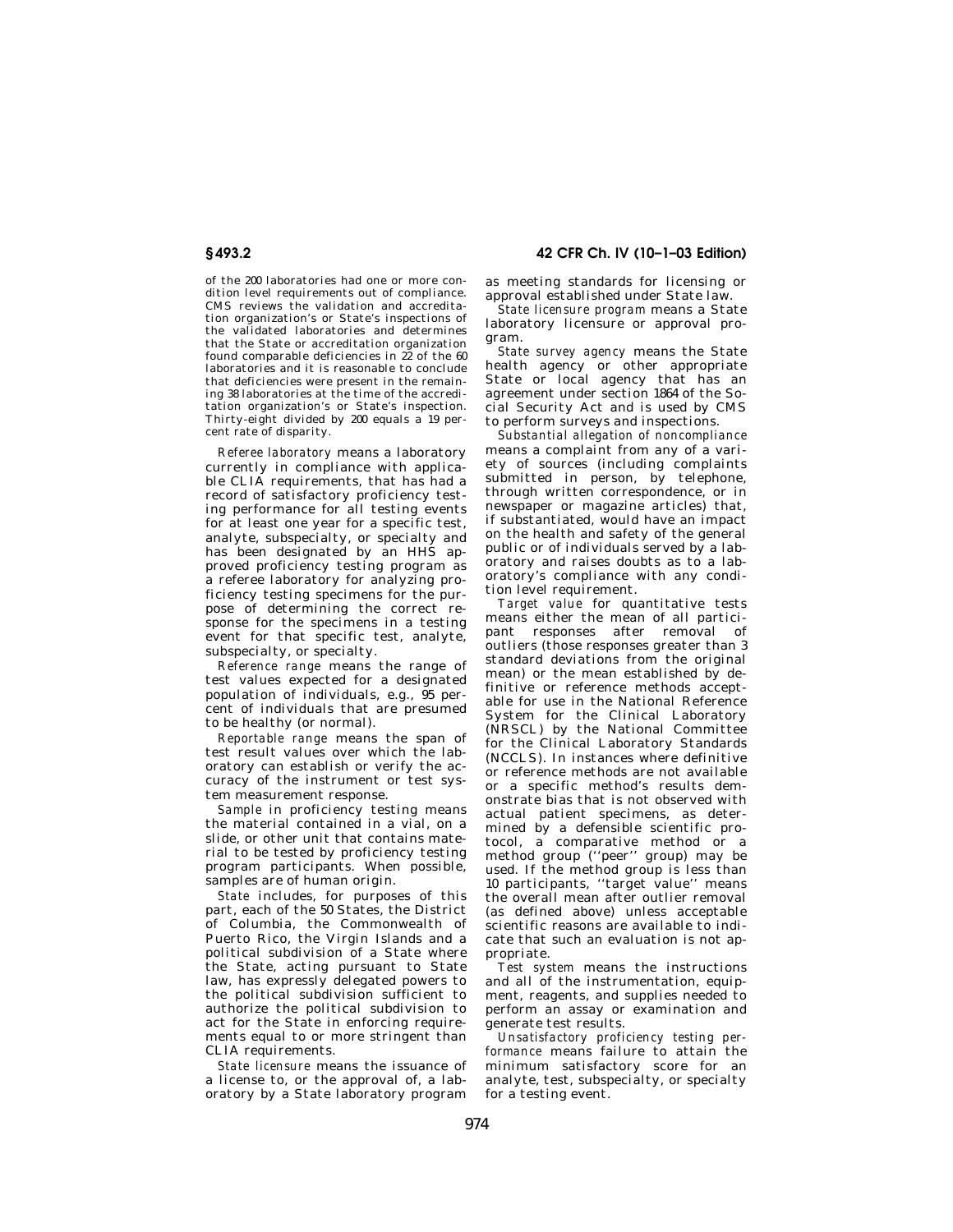*Unsuccessful participation in proficiency testing* means any of the following:

(1) Unsatisfactory performance for the same analyte in two consecutive or two out of three testing events.

(2) Repeated unsatisfactory overall testing event scores for two consecutive or two out of three testing events for the same specialty or subspecialty.

(3) An unsatisfactory testing event score for those subspecialties not graded by analyte (that is, bacteriology, mycobacteriology, virology, parasitology, mycology, blood compatibility, immunohematology, or syphilis serology) for the same subspecialty for two consecutive or two out of three testing events.

(4) Failure of a laboratory performing gynecologic cytology to meet the standard at §493.855.

*Unsuccessful proficiency testing performance* means a failure to attain the minimum satisfactory score for an analyte, test, subspecialty, or specialty for two consecutive or two of three consecutive testing events.

*Validation review period* means the one year time period during which CMS conducts validation inspections and evaluates the results of the most recent surveys performed by an accreditation organization or State laboratory program.

*Waived test* means a test system, assay, or examination that HHS has determined meets the CLIA statutory criteria as specified for waiver under section  $353(d)(3)$  of the Public Health Service Act.

[57 FR 7139, Feb. 28, 1992, as amended at 57 FR 7236, Feb. 28, 1992; 57 FR 34013, July 31, 1992; 57 FR 35761, Aug. 11, 1992; 58 FR 5220, Jan. 19, 1993; 58 FR 48323, Sept. 15, 1993; 60 FR 20043, Apr. 24, 1995; 63 FR 26732, May 14, 1998; 68 FR 3702, Jan. 24, 2003; 68 FR 50723, Aug. 22, 2003]

#### **§ 493.3 Applicability.**

(a) *Basic rule.* Except as specified in paragraph (b) of this section, a laboratory will be cited as out of compliance with section 353 of the Public Health Service Act unless it—

(1) Has a current, unrevoked or unsuspended certificate of waiver, registration certificate, certificate of compliance, certificate for PPM procedures, or certificate of accreditation issued by HHS applicable to the category of examinations or procedures performed by the laboratory; or

(2) Is CLIA–exempt.

(b) *Exception.* These rules do not apply to components or functions of—

 $(1)$  Any facility or component of a facility that only performs testing for forensic purposes;

(2) Research laboratories that test human specimens but do not report patient specific results for the diagnosis, prevention or treatment of any disease or impairment of, or the assessment of the health of individual patients; or

(3) Laboratories certified by the Substance Abuse and Mental Health Services Administration (SAMHSA), in which drug testing is performed which meets SAMHSA guidelines and regulations. However, all other testing conducted by a SAMHSA-certified laboratory is subject to this rule.

(c) *Federal laboratories.* Laboratories under the jurisdiction of an agency of the Federal Government are subject to the rules of this part, except that the Secretary may modify the application of such requirements as appropriate.

[57 FR 7139, Feb. 28, 1992, as amended at 58 FR 5221, Jan. 19, 1993; 60 FR 20043, Apr. 24, 1995; 68 FR 3702, Jan. 24, 2003]

#### **§ 493.5 Categories of tests by complexity.**

(a) Laboratory tests are categorized as one of the following:

(1) Waived tests.

(2) Tests of moderate complexity, including the subcategory of PPM procedures.

(3) Tests of high complexity.

(b) A laboratory may perform only waived tests, only tests of moderate complexity, only PPM procedures, only tests of high complexity or any combination of these tests.

(c) Each laboratory must be either CLIA-exempt or possess one of the following CLIA certificates, as defined in §493.2:

(1) Certificate of registration or registration certificate.

(2) Certificate of waiver.

(3) Certificate for PPM procedures.

(4) Certificate of compliance.

(5) Certificate of accreditation.

[60 FR 20043, Apr. 24, 1995]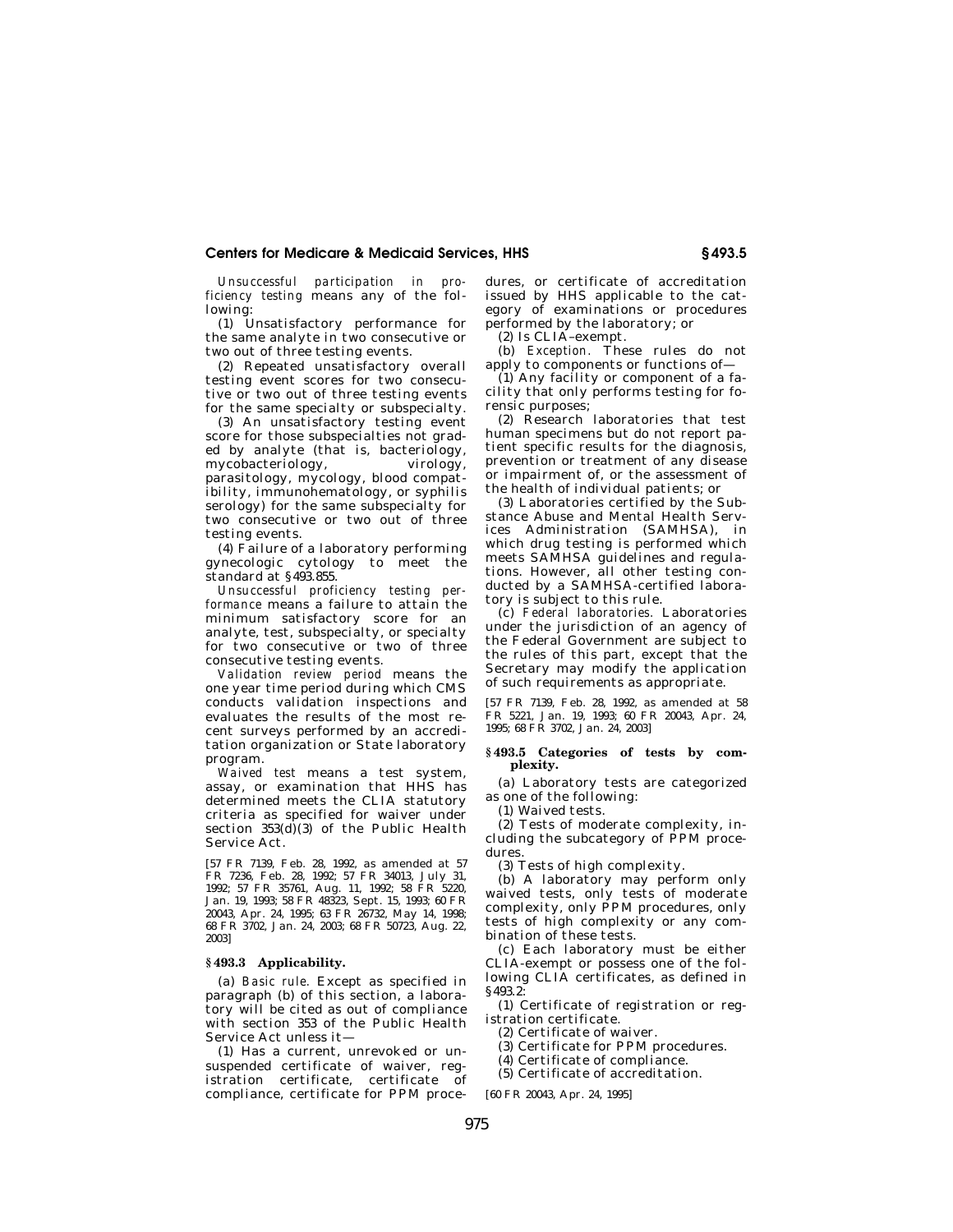#### **§ 493.15 Laboratories performing waived tests.**

(a) *Requirement.* Tests for certificate of waiver must meet the descriptive criteria specified in paragraph (b) of this section.

(b) *Criteria.* Test systems are simple laboratory examinations and procedures which—

(1) Are cleared by FDA for home use;

(2) Employ methodologies that are so simple and accurate as to render the likelihood of erroneous results negligible; or

(3) Pose no reasonable risk of harm to the patient if the test is performed incorrectly.

(c) *Certificate of waiver tests.* A laboratory may qualify for a certificate of waiver under section 353 of the PHS Act if it restricts the tests that it performs to one or more of the following tests or examinations (or additional tests added to this list as provided under paragraph (d) of this section) and no others:

(1) Dipstick or Tablet Reagent Urinalysis (non-automated) for the following:

(i) Bilirubin;

(ii) Glucose;

(iii) Hemoglobin;

(iv) Ketone;

(v) Leukocytes;

(vi) Nitrite;

(vii) pH;

(viii) Protein;

(ix) Specific gravity; and

(x) Urobilinogen.

(2) Fecal occult blood;

(3) Ovulation tests—visual color comparison tests for human luteinizing hormone;

(4) Urine pregnancy tests—visual color comparison tests;

(5) Erythrocyte sedimentation rate non-automated;

(6) Hemoglobin—copper sulfate—nonautomated;

(7) Blood glucose by glucose monitoring devices cleared by the FDA specifically for home use;

(8) Spun microhematocrit; and

(9) Hemoglobin by single analyte instruments with self-contained or component features to perform specimen/ reagent interaction, providing direct measurement and readout.

(d) *Revisions to criteria for test categorization and the list of waived tests.* HHS will determine whether a laboratory test meets the criteria listed under paragraph (b) of this section for a waived test. Revisions to the list of waived tests approved by HHS will be published in the FEDERAL REGISTER in a notice with opportunity for comment.

(e) Laboratories eligible for a certificate of waiver must—

(1) Follow manufacturers' instructions for performing the test; and

(2) Meet the requirements in subpart B, Certificate of Waiver, of this part.

[57 FR 7139, Feb. 28, 1992, as amended at 58 FR 5221, Jan. 19, 1993]

## **§ 493.17 Test categorization.**

(a) *Categorization by criteria.* Notices will be published in the FEDERAL REG-ISTER which list each specific test system, assay, and examination categorized by complexity. Using the seven criteria specified in this paragraph for categorizing tests of moderate or high complexity, each specific laboratory test system, assay, and examination will be graded for level of complexity by assigning scores of 1, 2, or 3 within each criteria. The score of ''1'' indicates the lowest level of complexity, and the score of ''3'' indicates the highest level. These scores will be totaled. Test systems, assays or examinations receiving scores of 12 or less will be categorized as moderate complexity, while those receiving scores above 12 will be categorized as high complexity.

NOTE: A score of ''2'' will be assigned to a criteria heading when the characteristics for a particular test are intermediate between the descriptions listed for scores of ''1'' and ''3.''

(1) *Knowledge.*

(i) *Score 1.* (A) Minimal scientific and technical knowledge is required to perform the test; and

(B) Knowledge required to perform the test may be obtained through onthe-job instruction.

(ii) *Score 3.* Specialized scientific and technical knowledge is essential to perform preanalytic, analytic or postanalytic phases of the testing.

(2) *Training and experience.*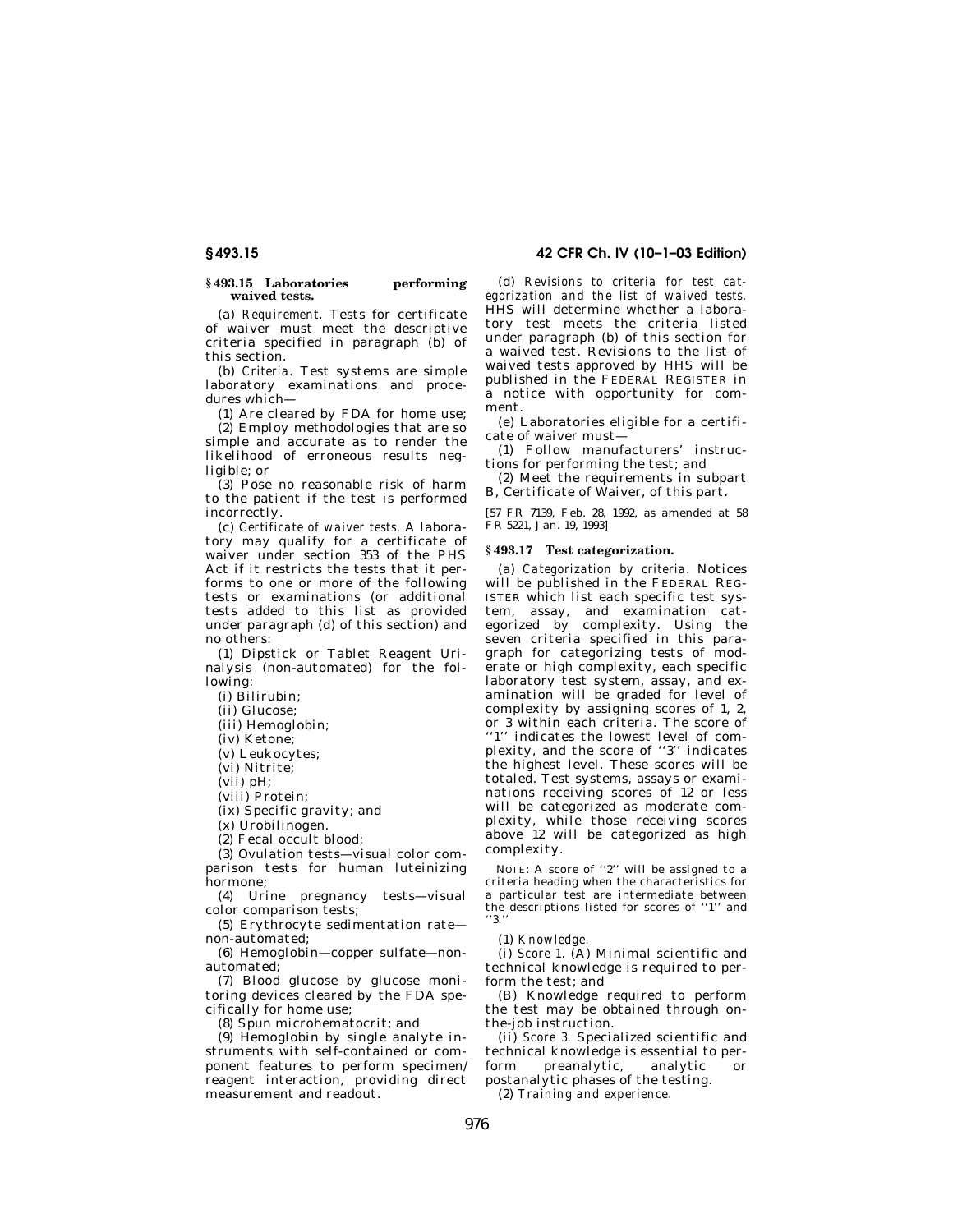(i) *Score 1.* (A) Minimal training is required for preanalytic, analytic and postanalytic phases of the testing process; and

(B) Limited experience is required to perform the test.

(ii) *Score 3.* (A) Specialized training is essential to perform the preanalytic, analytic or postanalytic testing process; or

(B) Substantial experience may be necessary for analytic test performance.

(3) *Reagents and materials preparation.*

(i) *Score 1.* (A) Reagents and materials are generally stable and reliable; and

(B) Reagents and materials are prepackaged, or premeasured, or require no special handling, precautions or storage conditions.

(ii) *Score 3.* (A) Reagents and materials may be labile and may require special handling to assure reliability; or

(B) Reagents and materials preparation may include manual steps such as gravimetric or volumetric measurements.

(4) *Characteristics of operational steps.* (i) *Score 1.* Operational steps are either automatically executed (such as pipetting, temperature monitoring, or timing of steps), or are easily controlled.

(ii) *Score 3.* Operational steps in the testing process require close monitoring or control, and may require special specimen preparation, precise temperature control or timing of procedural steps, accurate pipetting, or extensive calculations.

(5) *Calibration, quality control, and proficiency testing materials.*

(i) *Score 1.* (A) Calibration materials are stable and readily available;

(B) Quality control materials are stable and readily available; and

(C) External proficiency testing materials, when available, are stable.

(ii) *Score 3.* (A) Calibration materials, if available, may be labile;

(B) Quality control materials may be labile, or not available; or

(C) External proficiency testing materials, if available, may be labile.

(6) *Test system troubleshooting and equipment maintenance.*

(i) *Score 1.* (A) Test system troubleshooting is automatic or self-correcting, or clearly described or requires minimal judgment; and

(B) Equipment maintenance is provided by the manufacturer, is seldom needed, or can easily be performed.

(ii) *Score 3.* (A) Troubleshooting is not automatic and requires decisionmaking and direct intervention to resolve most problems; or

(B) Maintenance requires special knowledge, skills, and abilities.

(7) *Interpretation and judgment.* (i) *Score 1.* (A) Minimal interpretation and judgment are required to perform preanalytic, analytic and postanalytic processes; and

(B) Resolution of problems requires limited independent interpretation and judgment; and

(ii) *Score 3.* (A) Extensive independent interpretation and judgment are required to perform the preanalytic, analytic or postanalytic processes; and

(B) Resolution of problems requires extensive interpretation and judgment.

(b) *Revisions to the criteria for categorization.* The Clinical Laboratory Improvement Advisory Committee, as defined in subpart T of this part, will conduct reviews upon request of HHS and recommend to HHS revisions to the criteria for categorization of tests.

(c) *Process for device/test categorization utilizing the scoring system under §493.17(a).* (1)(i) For new commercial test systems, assays, or examinations, the manufacturer, as part of its 510(k) and PMA application to FDA, will submit supporting data for device/test categorization. FDA will determine the complexity category, notify the manufacturers directly, and will simultaneously inform both CMS and CDC of the device/test category. FDA will consult with CDC concerning test categorization in the following three situations:

(A) When categorizing previously uncategorized new technology;

(B) When FDA determines it to be necessary in cases involving a request for a change in categorization; and

(C) If a manufacturer requests review of a categorization decision by FDA in accordance with 21 CFR 10.75.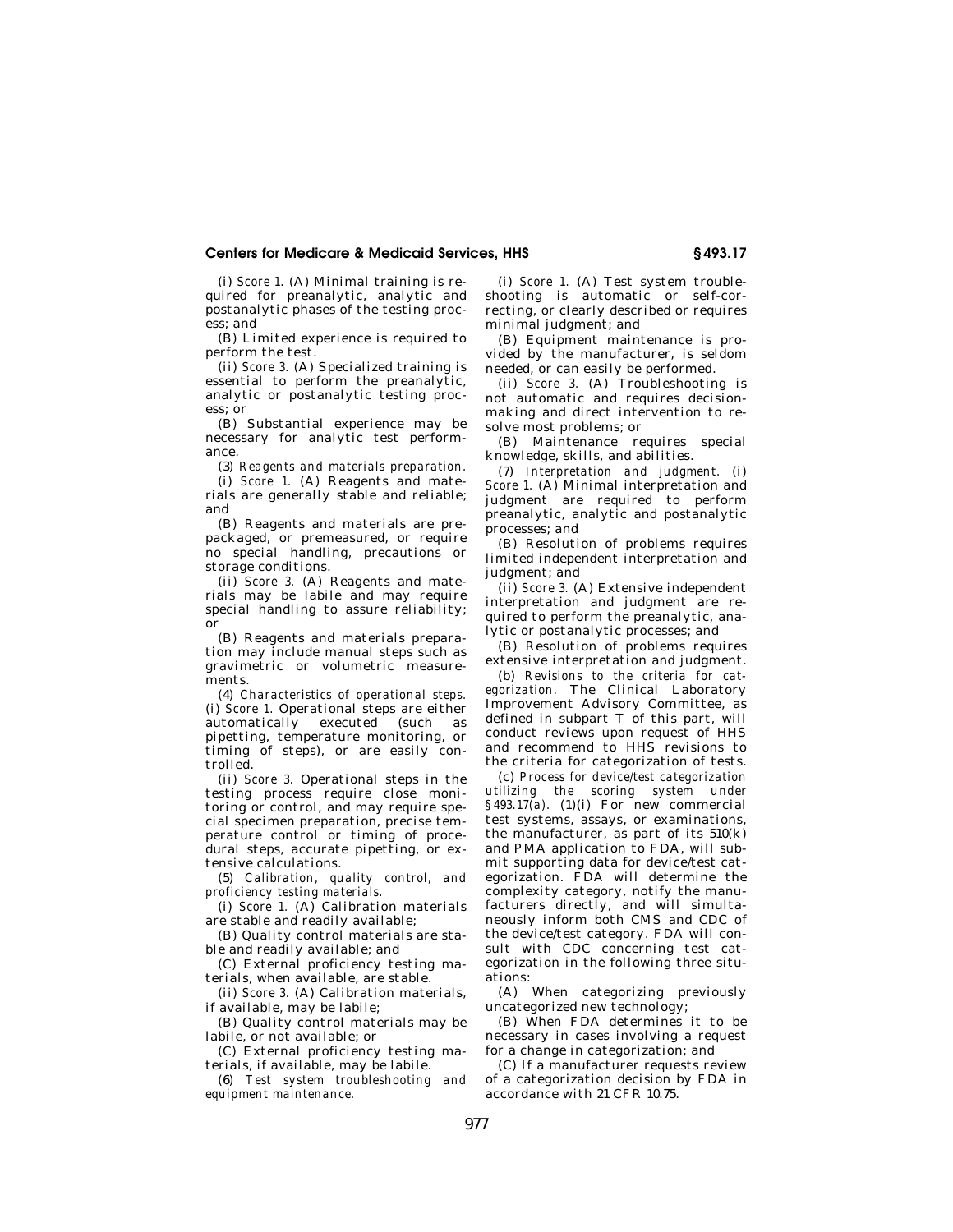(ii) Test categorization will be effective as of the notification to the applicant.

(2) For test systems, assays, or examinations not commercially available, a laboratory or professional group may submit a written request for categorization to PHS. These requests will be forwarded to CDC for evaluation; CDC will determine complexity category and notify the applicant, CMS, and FDA of the categorization decision. In the case of request for a change of category or for previously uncategorized new technology, PHS will receive the request application and forward it to CDC for categorization.

(3) A request for recategorization will be accepted for review if it is based on new information not previously submitted in a request for categorization or recategorization by the same applicant and will not be considered more frequently than once per year.

(4) If a laboratory test system, assay or examination does not appear on the lists of tests in the FEDERAL REGISTER notices, it is considered to be a test of high complexity until PHS, upon request, reviews the matter and notifies the applicant of its decision. Test categorization is effective as of the notification to the applicant.

(5) PHS will publish revisions periodically to the list of moderate and high complexity tests in the FEDERAL REGISTER in a notice with opportunity for comment.

[57 FR 7139, Feb. 28, 1992, as amended at 58 FR 5222, Jan. 19, 1993]

## **§ 493.19 Provider-performed microscopy (PPM) procedures.**

(a) *Requirement.* To be categorized as a PPM procedure, the procedure must meet the criteria specified in paragraph (b) of this section.

(b) *Criteria.* Procedures must meet the following specifications:

(1) The examination must be personally performed by one of the following practitioners:

(i) A physician during the patient's visit on a specimen obtained from his or her own patient or from a patient of a group medical practice of which the physician is a member or an employee.

(ii) A midlevel practitioner, under the supervision of a physician or in

**§ 493.19 42 CFR Ch. IV (10–1–03 Edition)**

independent practice only if authorized by the State, during the patient's visit on a specimen obtained from his or her own patient or from a patient of a clinic, group medical practice, or other health care provider of which the midlevel practitioner is a member or an employee.

(iii) A dentist during the patient's visit on a specimen obtained from his or her own patient or from a patient of a group dental practice of which the dentist is a member or an employee.

(2) The procedure must be categorized as moderately complex.

(3) The primary instrument for performing the test is the microscope, limited to bright-field or phase-contrast microscopy.

(4) The specimen is labile or delay in performing the test could compromise the accuracy of the test result.

(5) Control materials are not available to monitor the entire testing process.

(6) Limited specimen handling or processing is required.

(c) *Provider-performed microscopy (PPM) examinations.* A laboratory may qualify to perform tests under this section if it restricts PPM examinations to one or more of the following procedures (or additional procedures added to this list as provided under paragraph (d) of this section), waived tests and no others:

(1) All direct wet mount preparations for the presence or absence of bacteria, fungi, parasites, and human cellular elements.

(2) All potassium hydroxide (KOH) preparations.

(3) Pinworm examinations.

(4) Fern tests.

(5) Post-coital direct, qualitative examinations of vaginal or cervical mucous.

(6) Urine sediment examinations.

(7) Nasal smears for granulocytes.

(8) Fecal leukocyte examinations.

(9) Qualitative semen analysis (limited to the presence or absence of sperm and detection of motility).

(d) *Revisions to criteria and the list of PPM procedures.*

(1) The CLIAC conducts reviews upon HHS' request and recommends to HHS revisions to the criteria for categorization of procedures.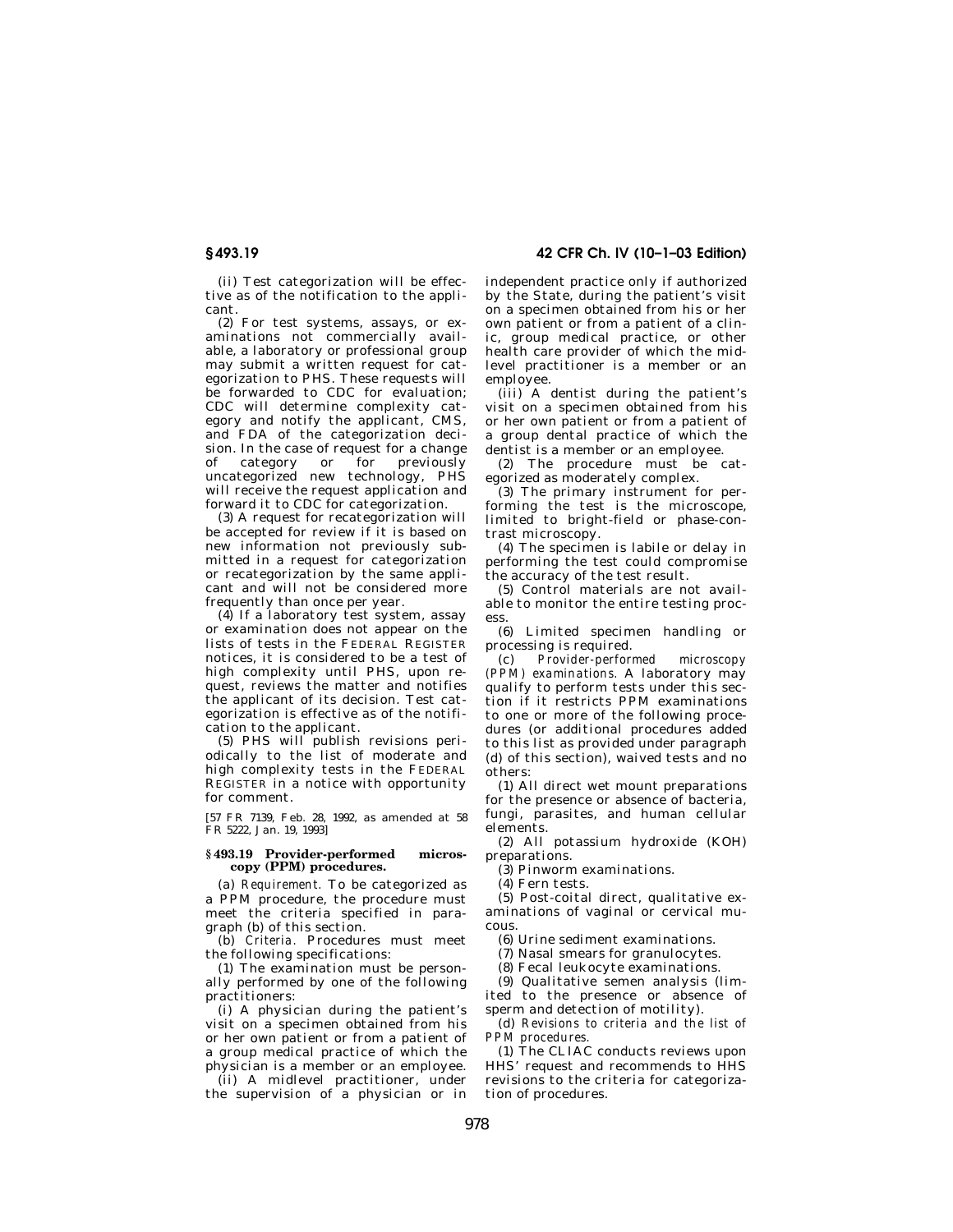(2) HHS determines whether a laboratory procedure meets the criteria listed under paragraph (b) of this section for a PPM procedure. Revisions to the list of PPM procedures proposed by HHS are published in the FEDERAL REGISTER as a notice with an opportunity for public comment.

(e) *Laboratory requirements.* Laboratories eligible to perform PPM examinations must—

(1) Meet the applicable requirements in subpart C or subpart D, and subparts F, H, J, K, and M of this part.

(2) Be subject to inspection as specified under subpart Q of this part.

[60 FR 20044, Apr. 24, 1995; 68 FR 50723, Aug. 22, 2003]

#### **§ 493.20 Laboratories performing tests of moderate complexity.**

(a) A laboratory may qualify for a certificate to perform tests of moderate complexity provided that it restricts its test performance to waived tests or examinations and one or more tests or examinations meeting criteria for tests of moderate complexity including the subcategory of PPM procedures.

(b) A laboratory that performs tests or examinations of moderate complexity must meet the applicable requirements in subpart C or subpart D, and subparts F, H, J, K, M, and Q of this part. Under a registration certificate or certificate of compliance, laboratories also performing PPM procedures must meet the inspection requirements at §§493.1773 and 493.1777.

(c) If the laboratory also performs waived tests, compliance with subparts H, J, K, and M of this part is not applicable to the waived tests. However, the laboratory must comply with the requirements in §§493.15(e), 493.1773, and 493.1775.

[60 FR 20044, Apr. 24, 1995, as amended at 68 FR 3702, Jan. 24, 2003; 68 FR 50723, Aug. 22, 2003]

### **§ 493.25 Laboratories performing tests of high complexity.**

(a) A laboratory must obtain a certificate for tests of high complexity if it performs one or more tests that meet the criteria for tests of high complexity as specified in §493.17(a).

(b) A laboratory performing one or more tests of high complexity must meet the applicable requirements of subpart C or subpart D, and subparts F, H,  $\dot{J}$ , K, M, and  $\dot{Q}$  of this part.

(c) If the laboratory also performs tests of moderate complexity, the applicable requirements of subparts  $H, J, J$ K, M, and Q of this part must be met. Under a registration certificate or certificate of compliance, PPM procedures must meet the inspection requirements at §§493.1773 and 493.1777.

(d) If the laboratory also performs waived tests, the requirements of subparts H, J, K, and M are not applicable to the waived tests. However, the laboratory must comply with the requirements in §§493.15(e), 493.1773, and 493.1775.

[57 FR 7139, Feb. 28, 1992, as amended at 60 FR 20044, Apr. 24, 1995; 68 FR 3702, Jan. 24, 2003; 68 FR 50723, Aug. 22, 2003]

# **Subpart B—Certificate of Waiver**

SOURCE: 57 FR 7142, Feb. 28, 1992, unless otherwise noted.

#### **§ 493.35 Application for a certificate of waiver.**

(a) *Filing of application.* Except as specified in paragraph (b) of this section, a laboratory performing only one or more waived tests listed in §493.15 must file a separate application for each laboratory location.

(b) *Exceptions.* (1) Laboratories that are not at a fixed location, that is, laboratories that move from testing site to testing site, such as mobile units providing laboratory testing, health screening fairs, or other temporary testing locations may be covered under the certificate of the designated primary site or home base, using its address.

(2) Not-for-profit or Federal, State, or local government laboratories that engage in limited (not more than a combination of 15 moderately complex or waived tests per certificate) public health testing may file a single application.

(3) Laboratories within a hospital that are located at contiguous buildings on the same campus and under common direction may file a single application or multiple applications for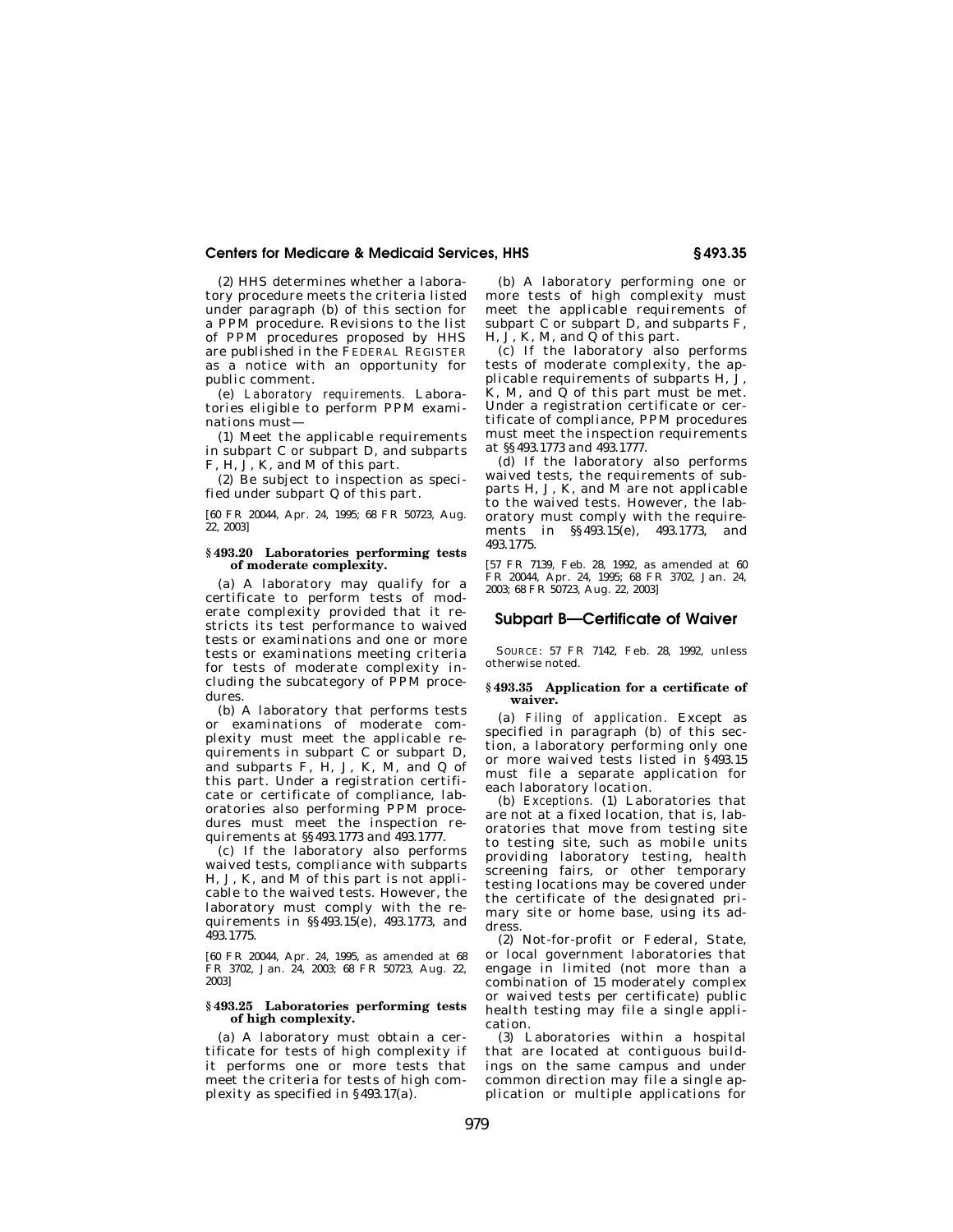the laboratory sites within the same physical location or street address.

(c) *Application format and contents.* The application must—

(1) Be made to HHS or its designee on a form or forms prescribed by HHS;

(2) Be signed by an owner, or by an authorized representative of the laboratory who attests that the laboratory will be operated in accordance with requirements established by the Secretary under section 353 of the PHS  $Act$ ; and

(3) Describe the characteristics of the laboratory operation and the examinations and other test procedures performed by the laboratory including—

(i) The name and the total number of test procedures and examinations performed annually (excluding tests the laboratory may run for quality control, quality assurance or proficiency testing purposes;

(ii) The methodologies for each laboratory test procedure or examination performed, or both; and

(iii) The qualifications (educational background, training, and experience) of the personnel directing and supervising the laboratory and performing the laboratory examinations and test procedures.

(d) *Access requirements.* Laboratories that perform one or more waived tests listed in §493.15(c) and no other tests must meet the following conditions:

(1) Make records available and submit reports to HHS as HHS may reasonably require to determine compliance with this section and §493.15(e);

(2) Agree to permit announced and unannounced inspections by HHS in accordance with subpart  $Q$  of this part under the following circumstances:

(i) When HHS has substantive reason to believe that the laboratory is being operated in a manner that constitutes an imminent and serious risk to human health.

(ii) To evaluate complaints from the public.

(iii) On a random basis to determine whether the laboratory is performing tests not listed in §493.15.

(iv) To collect information regarding the appropriateness of waiver of tests listed in §493.15.

(e) *Denial of application.* If HHS determines that the application for a certifi-

**§ 493.37 42 CFR Ch. IV (10–1–03 Edition)**

cate of waiver is to be denied, HHS will—

(1) Provide the laboratory with a written statement of the grounds on which the denial is based and an opportunity for appeal, in accordance with the procedures set forth in subpart R of this part;

(2) Notify a laboratory that has its application for a certificate of waiver denied that it cannot operate as a laboratory under the PHS Act unless the denial is overturned at the conclusion of the administrative appeals process provided by subpart R; and

(3) Notify the laboratory that it is not eligible for payment under the Medicare and Medicaid programs.

[57 FR 7142, Feb. 28, 1992, as amended at 58 FR 5222, Jan. 19, 1993; 60 FR 20044, Apr. 24, 1995]

### **§ 493.37 Requirements for a certificate of waiver.**

(a) HHS will issue a certificate of waiver to a laboratory only if the laboratory meets the requirements of §493.35.

(b) Laboratories issued a certificate of waiver—

(1) Are subject to the requirements of this subpart and  $§$ 493.15(e) of subpart A of this part; and

(2) Must permit announced or unannounced inspections by HHS in accordance with subpart Q of this part.

(c) Laboratories must remit the certificate of waiver fee specified in subpart F of this part.

(d) In accordance with subpart R of this part, HHS will suspend or revoke or limit a laboratory's certificate of waiver for failure to comply with the requirements of this subpart. In addition, failure to meet the requirements of this subpart will result in suspension or denial of payments under Medicare and Medicaid in accordance with subpart R of this part.

(e)(1) A certificate of waiver issued under this subpart is valid for no more than 2 years. In the event of a noncompliance determination resulting in HHS action to revoke, suspend, or limit the laboratory's certificate of waiver, HHS will provide the laboratory with a statement of grounds on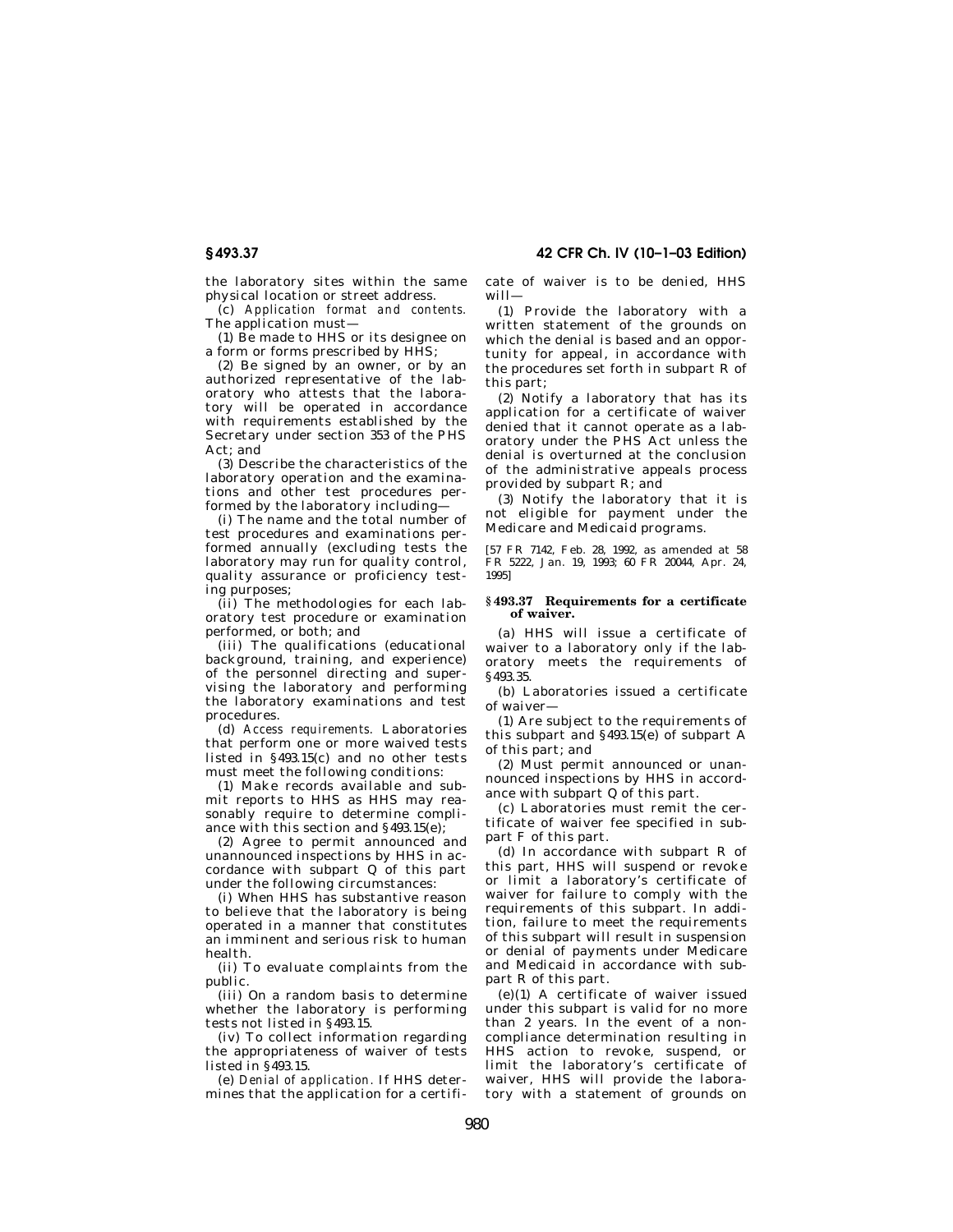which the determination of non-compliance is based and offer an opportunity for appeal as provided in subpart  $\tilde{R}$  of this part.

(2) If the laboratory requests a hearing within the time specified by HHS, it retains its certificate of waiver or reissued certificate of waiver until a decision is made by an administrative law judge, as specified in subpart R of this part, except when HHS finds that conditions at the laboratory pose an imminent and serious risk to human health.

(3) For laboratories receiving payment from the Medicare or Medicaid program, such payments will be suspended on the effective date specified in the notice to the laboratory of a non-compliance determination even if there has been no appeals decision issued.

(f) A laboratory seeking to renew its certificate of waiver must—

(1) Complete the renewal application prescribed by HHS and return it to HHS not less than 9 months nor more than 1 year before the expiration of the certificate; and

(2) Meet the requirements of §§493.35 and 493.37.

(g) A laboratory with a certificate of waiver that wishes to perform examinations or tests not listed in the waiver test category must meet the requirements set forth in subpart C or subpart D of this part, as applicable.

[57 FR 7142, Feb. 28, 1992, as amended at 58 FR 5222, Jan. 19, 1993; 60 FR 20045, Apr. 24, 1995]

## **§ 493.39 Notification requirements for laboratories issued a certificate of waiver.**

Laboratories performing one or more tests listed in §493.15 and no others must notify HHS or its designee—

(a) Before performing and reporting results for any test or examination that is not specified under §493.15 for which the laboratory does not have the appropriate certificate as required in subpart C or subpart D of this part, as applicable; and

 $(b)$  Within 30 days of any change(s) in—

(1) Ownership;

(2) Name;

(3) Location; or

(4) Director.

[57 FR 7142, Feb. 28, 1992, as amended at 60 FR 20045, Apr. 24, 1995]

# **Subpart C—Registration Certificate, Certificate for Provider– performed Microscopy Procedures, and Certificate of Compliance**

SOURCE: 57 FR 7143, Feb. 28, 1992, unless otherwise noted.

### **§ 493.43 Application for registration certificate, certificate for providerperformed microscopy (PPM) procedures, and certificate of compliance.**

(a) *Filing of application.* Except as specified in paragraph (b) of this section, all laboratories performing nonwaived testing must file a separate application for each laboratory location.

(b) *Exceptions.* (1) Laboratories that are not at a fixed location, that is, laboratories that move from testing site to testing site, such as mobile units providing laboratory testing, health screening fairs, or other temporary testing locations may be covered under the certificate of the designated primary site or home base, using its address.

(2) Not-for-profit or Federal, State, or local government laboratories that engage in limited (not more than a combination of 15 moderately complex or waived tests per certificate) public health testing may file a single application.

(3) Laboratories within a hospital that are located at contiguous buildings on the same campus and under common direction may file a single application or multiple applications for the laboratory sites within the same physical location or street address.

(c) *Application format and contents.* The application must—(1) Be made to HHS or its designee on a form or forms prescribed by HHS;

(2) Be signed by an owner, or by an authorized representative of the laboratory who attests that the laboratory will be operated in accordance with the requirements established by the Secretary under section 353 of the Public Health Service Act; and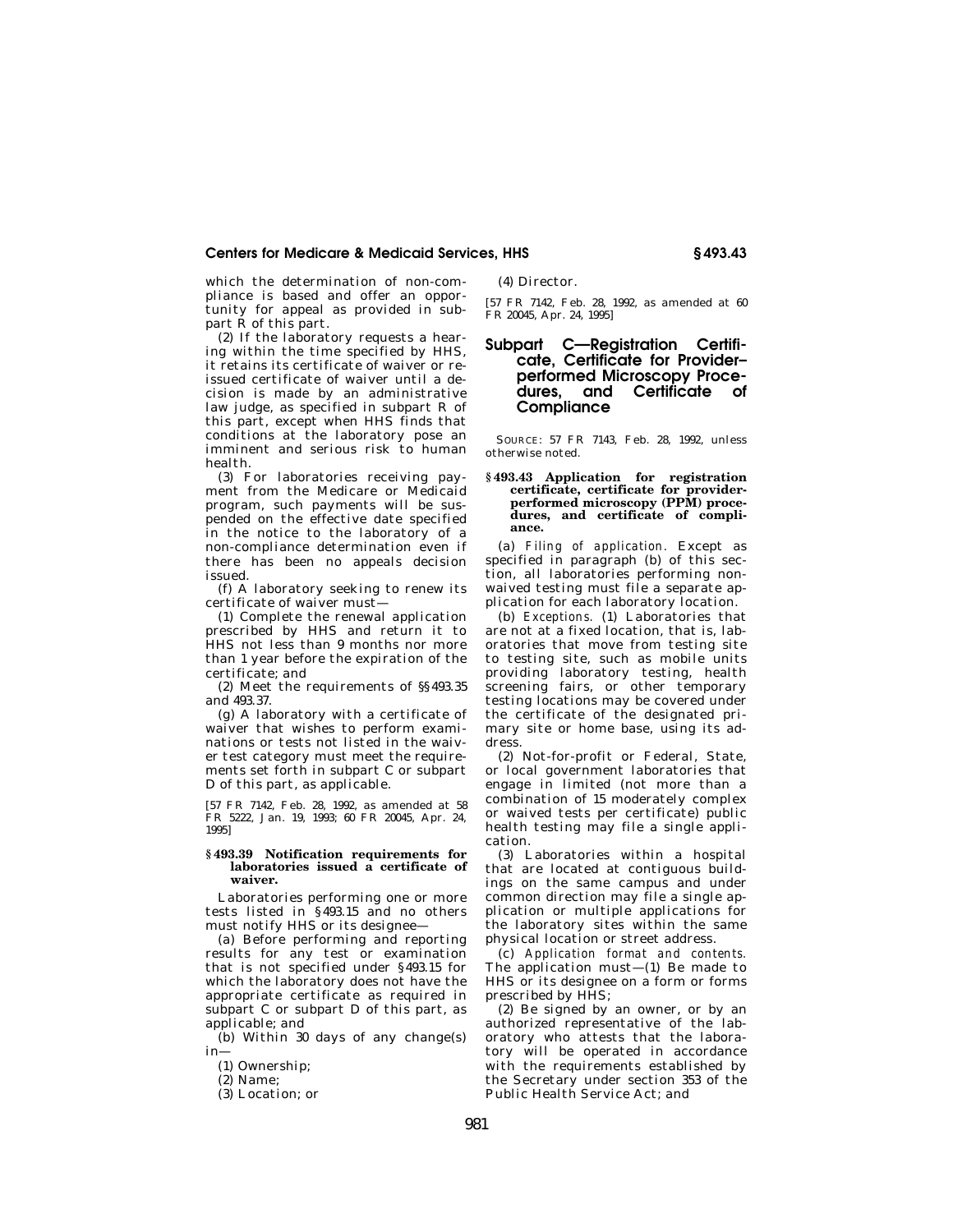(3) Describe the characteristics of the laboratory operation and the examinations and other test procedures performed by the laboratory including—

(i) The name and total number of test procedures and examinations performed annually (excluding waived tests or tests for quality control, quality assurance or proficiency testing purposes);

(ii) The methodologies for each laboratory test procedure or examination performed, or both;

(iii) The qualifications (educational background, training, and experience) of the personnel directing and supervising the laboratory and performing the examinations and test procedures.

(d) *Access and reporting requirements.* All laboratories must make records available and submit reports to HHS as HHS may reasonably require to determine compliance with this section.

[57 FR 7143, Feb. 28, 1992, as amended at 58 FR 5222, Jan. 19, 1993; 58 FR 39155, July 22, 1993; 60 FR 20045, Apr. 24, 1995; 68 FR 3702, Jan. 24, 2003]

#### **§ 493.45 Requirements for a registration certificate.**

Laboratories performing only waived tests, PPM procedures, or any combination of these tests, are not required to obtain a registration certificate.

(a) A registration certificate is required—(1) Initially for all laboratories performing test procedures of moderate complexity (other than the subcategory of PPM procedures) or high complexity, or both; and

(2) For all laboratories that have been issued a certificate of waiver or certificate for PPM procedures that intend to perform tests of moderate or high complexity, or both, in addition to those tests listed in §493.15(c) or specified as PPM procedures.

(b) HHS will issue a registration certificate if the laboratory—

(1) Complies with the requirements of §493.43;

(2) Agrees to notify HHS or its designee within 30 days of any changes in ownership, name, location, director or technical supervisor (laboratories performing high complexity testing only);

**§ 493.45 42 CFR Ch. IV (10–1–03 Edition)**

(3) Agrees to treat proficiency testing samples in the same manner as it treats patient specimens; and

(4) Remits the fee for the registration certificate, as specified in subpart F of this part.

(c) Prior to the expiration of the registration certificate, a laboratory must—

(1) Remit the certificate fee specified in subpart F of this part;

(2) Be inspected by HHS as specified in subpart  $\overline{Q}$  of this part; and

(3) Demonstrate compliance with the applicable requirements of this subpart and subparts H, J, K, M, and Q of this part.

(d) In accordance with subpart R of this part, HHS will initiate suspension or revocation of a laboratory's registration certificate and will deny the laboratory's application for a certificate of compliance for failure to comply with the requirements set forth in this subpart. HHS may also impose certain alternative sanctions. In addition, failure to meet the requirements of this subpart will result in suspension of payments under Medicare and Medicaid as specified in subpart R of this part.

(e) A registration certificate is—

(1) Valid for a period of no more than two years or until such time as an inspection to determine program compliance can be conducted, whichever is shorter; and

(2) Not renewable; however, the registration certificate may be reissued if compliance has not been determined by HHS prior to the expiration date of the registration certificate.

(f) In the event of a noncompliance determination resulting in an HHS denial of a laboratory's certificate of compliance application, HHS will provide the laboratory with a statement of grounds on which the noncompliance determination is based and offer an opportunity for appeal as provided in subpart R.

(g) If the laboratory requests a hearing within the time specified by HHS, it retains its registration certificate or reissued registration certificate until a decision is made by an administrative law judge as provided in subpart R of this part, except when HHS finds that conditions at the laboratory pose an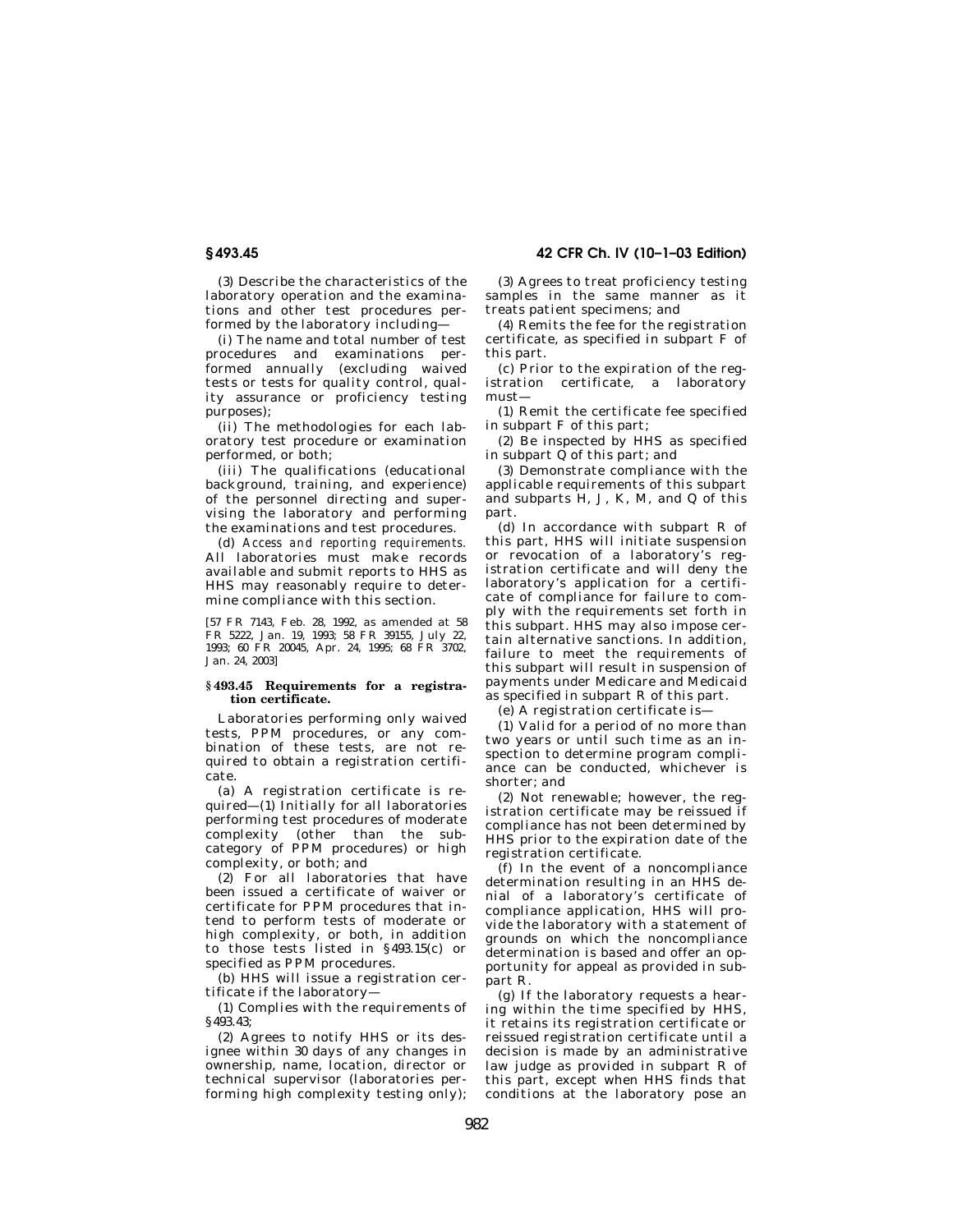imminent and serious risk to human health.

(h) For laboratories receiving payment from the Medicare or Medicaid program, such payments will be suspended on the effective date specified in the notice to the laboratory of denial of the certificate application even if there has been no appeals decision issued.

[57 FR 7143, Feb. 28, 1992, as amended at 58 FR 5223, Jan. 19, 1993; 60 FR 20045, Apr. 24, 1995; 68 FR 3702, Jan. 24, 2003]

#### **§ 493.47 Requirements for a certificate for provider-performed microscopy (PPM) procedures.**

(a) A certificate for PPM procedures is required—

(1) Initially for all laboratories performing test procedures specified as PPM procedures; and

(2) For all certificate of waiver laboratories that intend to perform only test procedures specified as PPM procedures in addition to those tests listed in §493.15(c).

(b) HHS will issue a certificate for PPM procedures if the laboratory—

(1) Complies with the requirements of §493.43; and

(2) Remits the fee for the certificate, as specified in subpart F of this part.

(c) Laboratories issued a certificate for PPM procedures are subject to—

(1) The notification requirements of §493.53;

(2) The applicable requirements of this subpart and subparts H, J, K, and M of this part; and

(3) Inspection only under the circumstances specified under §§493.1773 and 493.1775, but are not routinely inspected to determine compliance with the requirements specified in paragraphs  $(c)$  (1) and (2) of this section.

(d) In accordance with subpart R of this part, HHS will initiate suspension, limitation, or revocation of a laboratory's certificate for PPM procedures for failure to comply with the applicable requirements set forth in this subpart. HHS may also impose certain alternative sanctions. In addition, failure to meet the requirements of this subpart may result in suspension of all or part of payments under Medicare and Medicaid, as specified in subpart R of this part.

(e) A certificate for PPM procedures is valid for a period of no more than 2 years.

[58 FR 5223, Jan. 19, 1993, as amended at 60 FR 20045, Apr. 24, 1995; 68 FR 3702, Jan. 24, 2003; 68 FR 50723, Aug. 22, 2003]

#### **§ 493.49 Requirements for a certificate of compliance.**

A certificate of compliance may include any combination of tests categorized as high complexity or moderate complexity or listed in §493.15(c) as waived tests. Moderate complexity tests may include those specified as PPM procedures.

(a) HHS will issue a certificate of compliance to a laboratory only if the laboratory—

(1) Meets the requirements of §§493.43 and 493.45;

(2) Remits the certificate fee specified in subpart F of this part; and

(3) Meets the applicable requirements of this subpart and subparts H, J, K, M, and Q of this part.

(b) Laboratories issued a certificate of compliance—

(1) Are subject to the notification requirements of §493.51; and

(2) Must permit announced or unannounced inspections by HHS in accordance with subpart Q of this part—

(i) To determine compliance with the applicable requirements of this part;

(ii) To evaluate complaints;

(iii) When HHS has substantive reason to believe that tests are being performed, or the laboratory is being operated in a manner that constitutes an imminent and serious risk to human health; and

(iv) To collect information regarding the appropriateness of tests listed in §493.15 or tests categorized as moderate complexity (including the subcategory) or high complexity.

(c) Failure to comply with the requirements of this subpart will result in—

(1) Suspension, revocation or limitation of a laboratory's certificate of compliance in accordance with subpart R of this part; and

(2) Suspension or denial of payments under Medicare and Medicaid in accordance with subpart R of this part.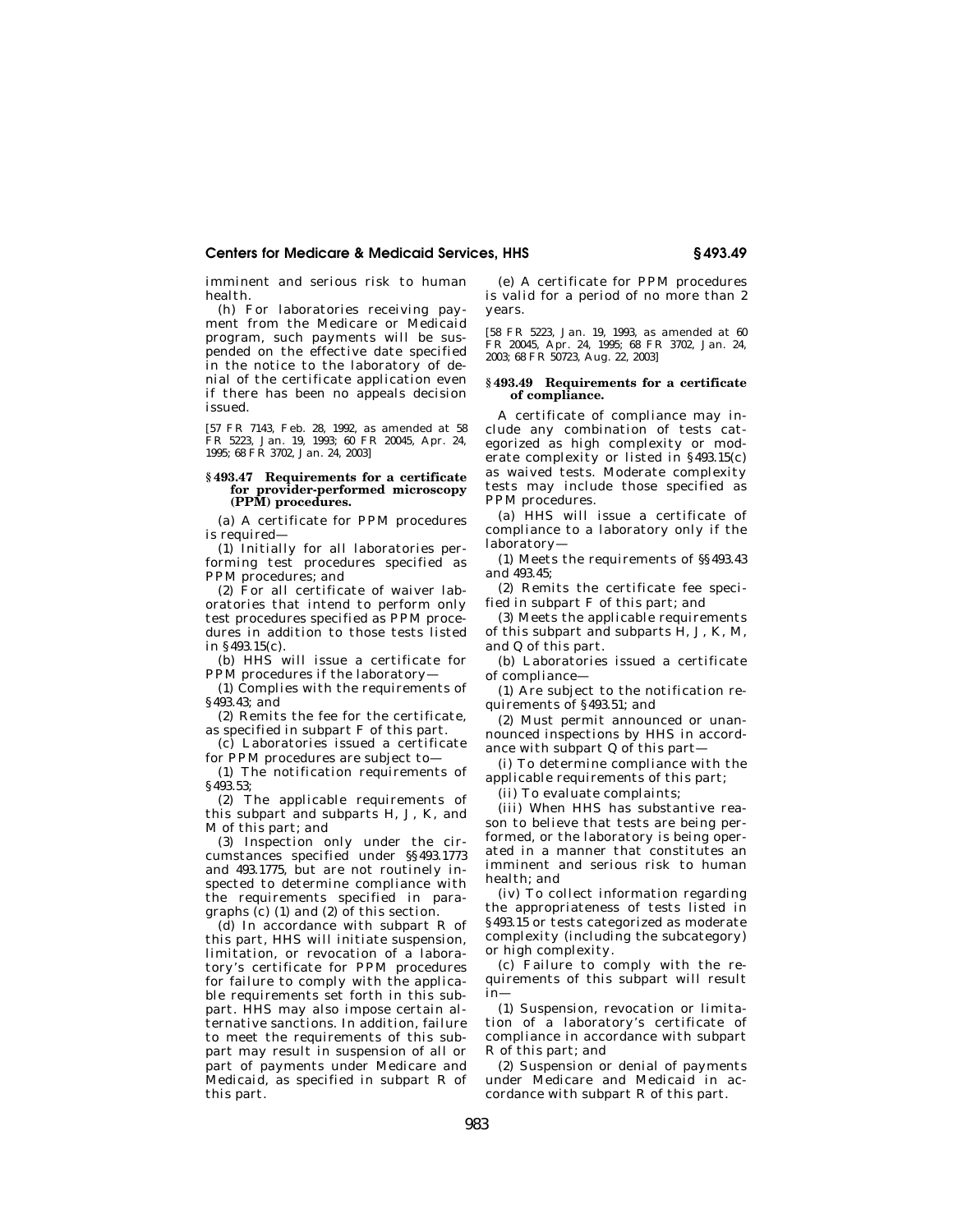**§ 493.51 42 CFR Ch. IV (10–1–03 Edition)**

(d) A certificate of compliance issued under this subpart is valid for no more than 2 years.

(e) In the event of a noncompliance determination resulting in an HHS action to revoke, suspend or limit the laboratory's certificate of compliance, HHS will—

(1) Provide the laboratory with a statement of grounds on which the determination of noncompliance is based; and

(2) Offer an opportunity for appeal as provided in subpart R of this part. If the laboratory requests a hearing within 60 days of the notice of sanction, it retains its certificate of compliance or reissued certificate of compliance until a decision is made by an administrative law judge (ALJ) as provided in subpart  $\tilde{R}$  of this part, except when HHS finds that conditions at the laboratory pose an imminent and serious risk to human health or when the criteria at  $§$ 493.1840(a) (4) and (5) are met.

(f) For laboratories receiving payment from the Medicare or Medicaid program, such payments will be suspended on the effective date specified in the notice to the laboratory of a noncompliance determination even if there has been no appeals decision issued.

(g) A laboratory seeking to renew its certificate of compliance must—

(1) Complete and return the renewal application to HHS 9 to 12 months prior to the expiration of the certificate of compliance; and

(2) Meet the requirements of §493.43 and paragraphs  $(a)(2)$  and  $(b)(2)$  of this section.

(h) If HHS determines that the application for the renewal of a certificate of compliance must be denied or limited, HHS will notify the laboratory in writing of the—

(1) Basis for denial of the application; and

(2) Opportunity for appeal as provided in subpart R of this part.

(i) If the laboratory requests a hearing within the time period specified by HHS, the laboratory retains its certificate of compliance or reissued certificate of compliance until a decision is made by an ALJ as provided in subpart R, except when HHS finds that conditions at the laboratory pose an imminent and serious risk to human health.

(j) For laboratories receiving payment from the Medicare or Medicaid program, such payments will be suspended on the effective date specified in the notice to the laboratory of nonrenewal of the certificate of compliance even if there has been no appeals decision issued.

[60 FR 20045, Apr. 24, 1995, as amended at 68 FR 3702, Jan. 24, 2003]

### **§ 493.51 Notification requirements for laboratories issued a certificate of compliance.**

Laboratories issued a certificate of compliance must meet the following conditions:

(a) Notify HHS or its designee within 30 days of any change in—

(1) Ownership;

(2) Name;

(3) Location;

(4) Director; or

(5) Technical supervisor (laboratories performing high complexity only).

(b) Notify HHS no later than 6 months after performing any test or examination within a specialty or subspecialty area that is not included on the laboratory's certificate of compliance, so that compliance with requirements can be determined.

(c) Notify HHS no later than 6 months after any deletions or changes in test methodologies for any test or examination included in a specialty or subspecialty, or both, for which the laboratory has been issued a certificate of compliance.

[57 FR 7143, Feb. 28, 1992, as amended at 60 FR 20046, Apr. 24, 1995]

#### **§ 493.53 Notification requirements for laboratories issued a certificate for provider-performed microscopy (PPM) procedures.**

Laboratories issued a certificate for PPM procedures must notify HHS or its designee—

(a) Before performing and reporting results for any test of moderate or high complexity, or both, in addition to tests specified as PPM procedures or any test or examination that is not specified under §493.15(c), for which it does not have a registration certificate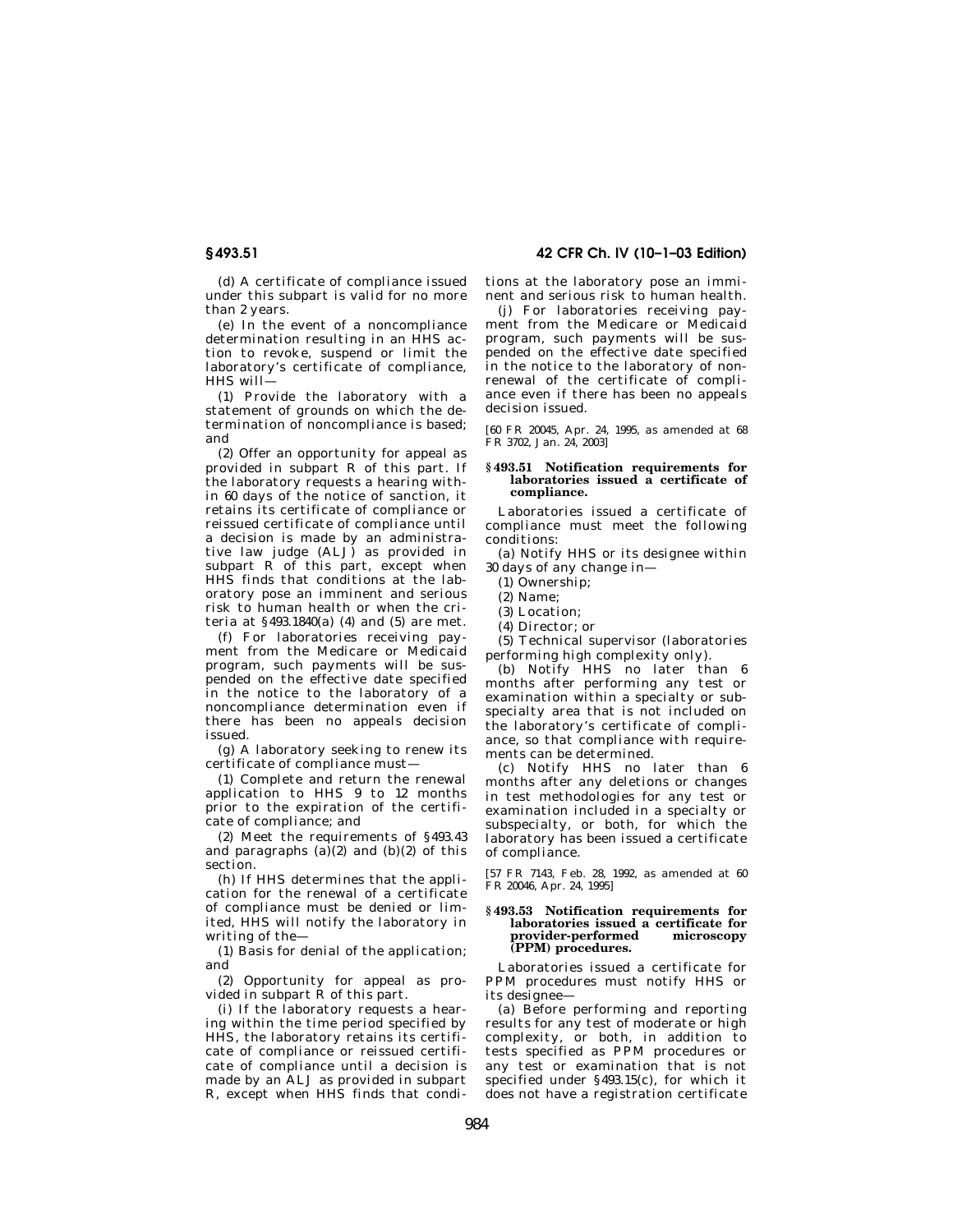as required in subpart C or subpart D, as applicable, of this part; and

(b) Within 30 days of any change in— (1) Ownership;

(2) Name;

(3) Location; or

(4) Director.

[58 FR 5224, Jan. 19, 1993, as amended at 60 FR 20046, Apr. 24, 1995]

# **Subpart D—Certificate of Accreditation**

SOURCE: 57 FR 7144, Feb. 28, 1992, unless otherwise noted.

#### **§ 493.55 Application for registration certificate and certificate of accreditation.**

(a) *Filing of application.* A laboratory may be issued a certificate of accreditation in lieu of the applicable certificate specified in subpart B or subpart C of this part provided the laboratory—

(1) Meets the standards of a private non-profit accreditation program approved by HHS in accordance with subpart E; and

(2) Files a separate application for each location, except as specified in paragraph (b) of this section.

(b) *Exceptions.* (1) Laboratories that are not at fixed locations, that is, laboratories that move from testing site to testing site, such as mobile units providing laboratory testing, health screening fairs, or other temporary testing locations may be covered under the certificate of the designated primary site or home base, using its address.

(2) Not-for-profit or Federal, State, or local government laboratories that engage in limited (not more than a combination of 15 moderately complex or waived tests per certificate) public health testing may file a single application.

(3) Laboratories within a hospital that are located at contiguous buildings on the same campus and under common direction may file a single application or multiple applications for the laboratory sites within the same physical location or street address.

(c) *Application format and contents.* The application must—(1) Be made to HHS on a form or forms prescribed by  $HHS$ 

(2) Be signed by an owner or authorized representative of the laboratory who attests that the laboratory will be operated in accordance with the requirements established by the Secretary under section 353 of the Public Health Service Act; and

(3) Describe the characteristics of the laboratory operation and the examinations and other test procedures performed by the laboratory including—

(i) The name and total number of tests and examinations performed annually (excluding waived tests and tests for quality control, quality assurance or proficiency testing purposes);

(ii) The methodologies for each laboratory test procedure or examination performed, or both; and

(iii) The qualifications (educational background, training, and experience) of the personnel directing and supervising the laboratory and performing the laboratory examinations and test procedures.

(d) *Access and reporting requirements.* All laboratories must make records available and submit reports to HHS as HHS may reasonably require to determine compliance with this section.

[57 FR 7144, Feb. 28, 1992, as amended at 58 FR 5224, Jan. 19, 1993; 58 FR 39155, July 22, 1993; 60 FR 20046, Apr. 24, 1995]

## **§ 493.57 Requirements for a registration certificate.**

A registration certificate is required for all laboratories seeking a certificate of accreditation, unless the laboratory holds a valid certificate of compliance issued by HHS.

(a) HHS will issue a registration certificate if the laboratory—

(1) Complies with the requirements of §493.55;

(2) Agrees to notify HHS within 30 days of any changes in ownership, name, location, director, or supervisor (laboratories performing high complexity testing only);

(3) Agrees to treat proficiency testing samples in the same manner as it treats patient specimens; and

(4) Remits the fee for the registration certificate specified in subpart F of this part.

 $(b)(1)$  The laboratory must provide HHS with proof of accreditation by an approved accreditation program—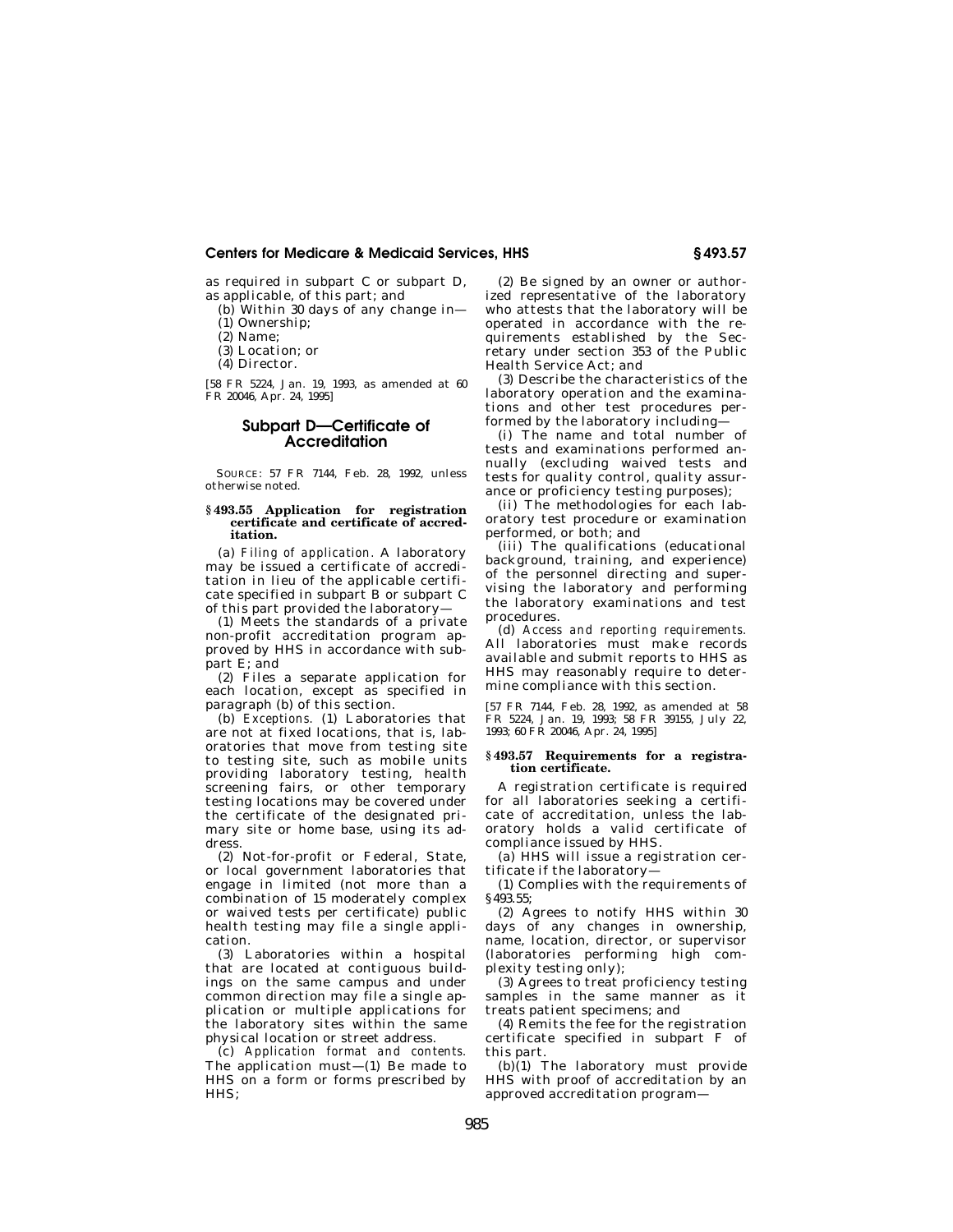(i) Within 11 months of issuance of the registration certificate; or

(ii) Prior to the expiration of the certificate of compliance.

(2) If such proof of accreditation is not supplied within this timeframe, the laboratory must meet, or continue to meet, the requirements of §493.49.

(c) In accordance with subpart R of this part, HHS will initiate suspension, revocation, or limitation of a laboratory's registration certificate and will deny the laboratory's application for a certificate of accreditation for failure to comply with the requirements set forth in this subpart. In addition, failure to meet the requirements of this subpart will result in suspension or denial of payments under Medicare and Medicaid as specified in subpart R of this part.

(d) A registration certificate is valid for a period of no more than 2 years. However, it may be reissued if the laboratory is subject to subpart C of this part, as specified in §493.57(b)(2) and compliance has not been determined by HHS before the expiration date of the registration certificate.

(e) In the event that the laboratory does not meet the requirements of this subpart, HHS will—

(1) Deny a laboratory's request for certificate of accreditation;

(2) Notify the laboratory if it must meet the requirements for a certificate as defined in subpart C of this part;

(3) Provide the laboratory with a statement of grounds on which the application denial is based;

(4) Offer an opportunity for appeal on the application denial as provided in subpart R of this part. If the laboratory requests a hearing within the time specified by HHS, the laboratory will retain its registration certificate or reissued registration certificate until a decision is made by an administrative law judge as provided in subpart R, unless HHS finds that conditions at the laboratory pose an imminent and serious risk to human health; and

(5) For those laboratories receiving payment from the Medicare or Medicaid program, such payments will be suspended on the effective date specified in the notice to the laboratory of

**§ 493.61 42 CFR Ch. IV (10–1–03 Edition)**

denial of the request even if there has been no appeals decision issued.

[57 FR 7144, Feb. 28, 1992, as amended at 60 FR 20046, Apr. 24, 1995]

#### **§ 493.61 Requirements for a certificate of accreditation.**

(a) HHS will issue a certificate of accreditation to a laboratory if the laboratory—

(1) Meets the requirements of §493.57 or, if applicable, §493.49 of subpart C of this part; and

(2) Remits the certificate of accreditation fee specified in subpart F of this part.

(b) Laboratories issued a certificate of accreditation must—

(1) Treat proficiency testing samples in the same manner as patient samples;

(2) Meet the requirements of §493.63; (3) Comply with the requirements of

the approved accreditation program;

(4) Permit random sample validation and complaint inspections as required in subpart Q of this part;

(5) Permit HHS to monitor the correction of any deficiencies found through the inspections specified in paragraph (b)(4) of this section;

(6) Authorize the accreditation program to release to HHS the laboratory's inspection findings whenever HHS conducts random sample or complaint inspections; and

(7) Authorize its accreditation program to submit to HHS the results of the laboratory's proficiency testing.

(c) A laboratory failing to meet the requirements of this section—

(1) Will no longer meet the requirements of this part by virtue of its accreditation in an approved accreditation program;

(2) Will be subject to full determination of compliance by HHS;

(3) May be subject to suspension, revocation or limitation of the laboratory's certificate of accreditation or certain alternative sanctions; and

(4) May be subject to suspension of payments under Medicare and Medicaid as specified in subpart R.

(d) A certificate of accreditation issued under this subpart is valid for no more than 2 years. In the event of a non-compliance determination as a result of a random sample validation or complaint inspection, a laboratory will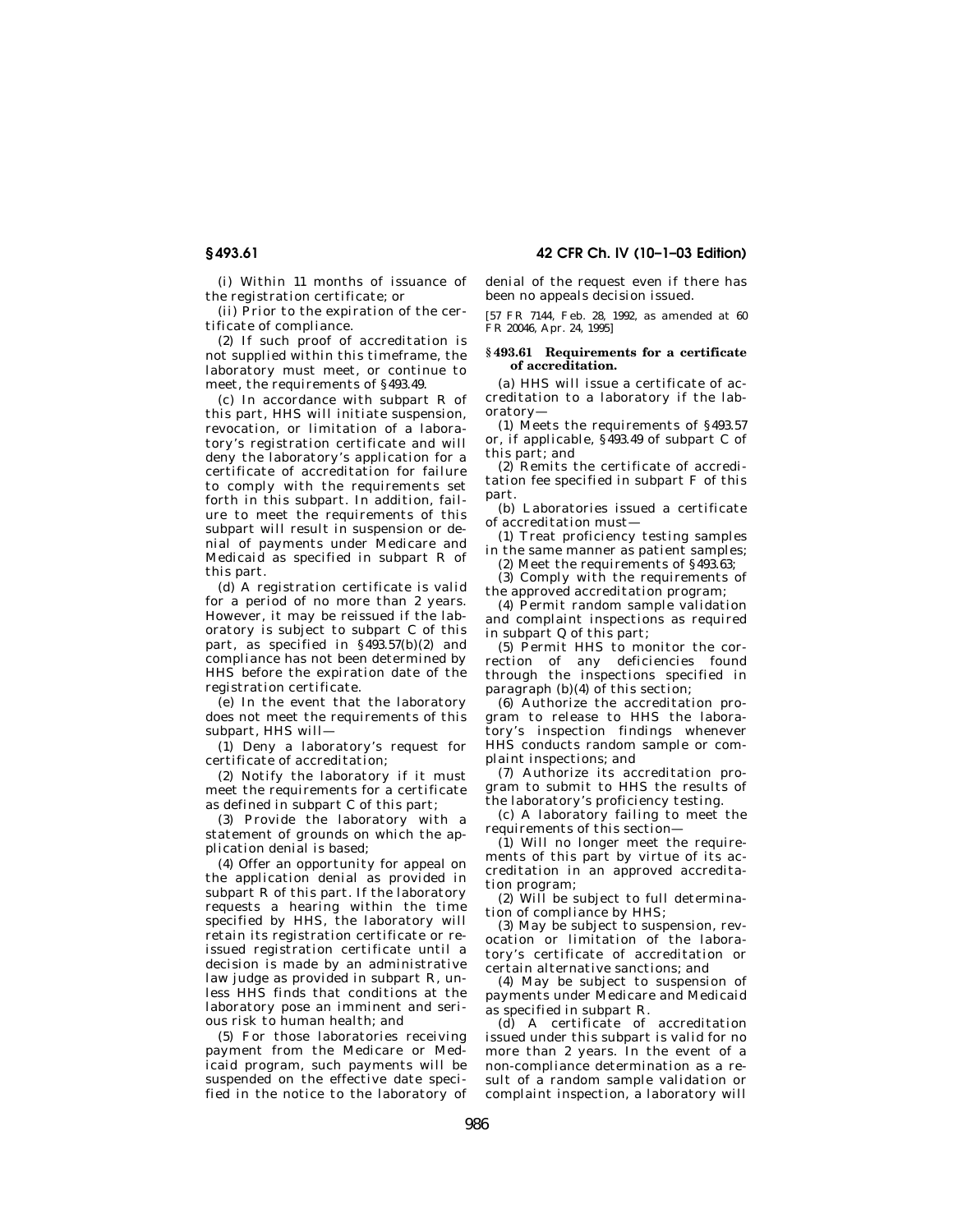be subject to a full review by HHS in accordance with §488.11 of this chapter.

(e) Failure to meet the applicable requirements of part 493, will result in an action by HHS to suspend, revoke or limit the certificate of accreditation. HHS will—

(1) Provide the laboratory with a statement of grounds on which the determination of noncompliance is based;

(2) Notify the laboratory if it is eligible to apply for a certificate as defined in subpart C of this part; and

(3) Offer an opportunity for appeal as provided in subpart R of this part.

(f) If the laboratory requests a hearing within the time frame specified by HHS—

(1) It retains its certificate of accreditation or reissued certificate of accreditation until a decision is made by an administrative law judge as provided in subpart R of this part, unless HHS finds that conditions at the laboratory pose an imminent and serious risk to human health; and

(2) For those laboratories receiving payments from the Medicare or Medicaid program, such payments will be suspended on the effective date specified in the notice to the laboratory even if there has been no appeals decision issued.

(g) In the event the accreditation organization's approval is removed by HHS, the laboratory will be subject to the applicable requirements of subpart C of this part or §493.57.

(h) A laboratory seeking to renew its certificate of accreditation must—

(1) Complete and return the renewal application to HHS 9 to 12 months prior to the expiration of the certificate of accreditation;

(2) Meet the requirements of this subpart; and

(3) Submit the certificate of accreditation fee specified in subpart F of this part.

(i) If HHS determines that the renewal application for a certificate of accreditation is to be denied or limited, HHS will notify the laboratory in writing of—

(1) The basis for denial of the application;

(2) Whether the laboratory is eligible for a certificate as defined in subpart C of this part;

(3) The opportunity for appeal on HHS's action to deny the renewal application for certificate of accreditation as provided in subpart R of this part. If the laboratory requests a hearing within the time frame specified by HHS, it retains its certificate of accreditation or reissued certificate of accreditation until a decision is made by an administrative law judge as provided in subpart R of this part, unless HHS finds that conditions at the laboratory pose an imminent and serious risk to human health; and

(4) Suspension of payments under Medicare or Medicaid for those laboratories receiving payments under the Medicare or Medicaid programs.

[57 FR 7144, Feb. 28, 1992, as amended at 58 FR 5224, Jan. 19, 1993]

#### **§ 493.63 Notification requirements for laboratories issued a certificate of accreditation.**

Laboratories issued a certificate of accreditation must:

(a) Notify HHS and the approved accreditation program within 30 days of any changes in—

(1) Ownership;

(2) Name;

(3) Location; or

(4) Director.

(b) Notify the approved accreditation program no later than 6 months after performing any test or examination within a specialty or subspecialty area that is not included in the laboratory's accreditation, so that the accreditation organization can determine compliance and a new certificate of accreditation can be issued.

(c) Notify the accreditation program no later than 6 months after of any deletions or changes in test methodologies for any test or examination included in a specialty or subspecialty, or both, for which the laboratory has been issued a certificate of accreditation.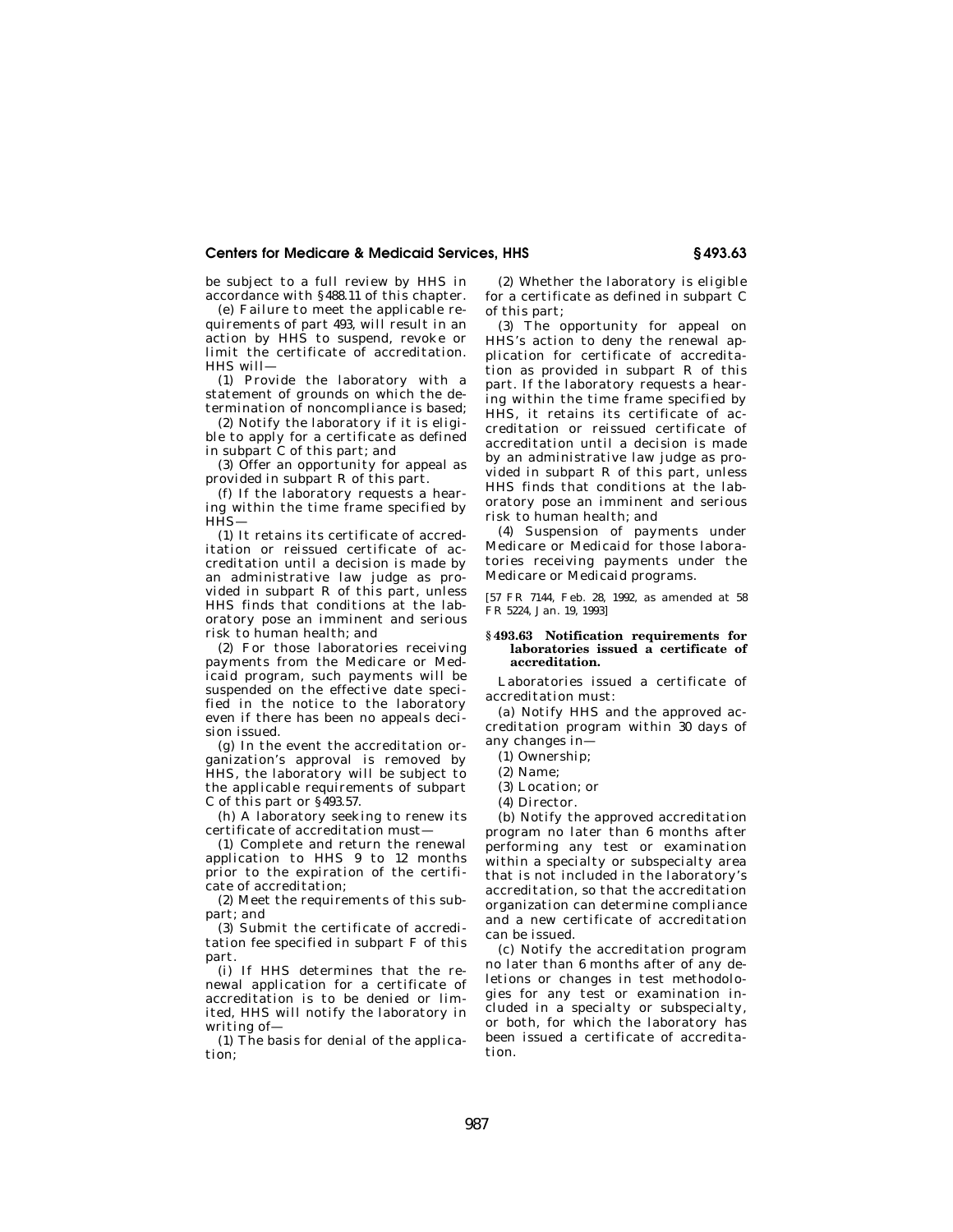# **Subpart E—Accreditation by a Private, Nonprofit Accreditation Organization or Exemption Under an Approved State Laboratory Program**

SOURCE: 63 FR 26732, May 14, 1998, unless otherwise noted.

#### **§ 493.551 General requirements for laboratories.**

(a) *Applicability*. CMS may deem a laboratory to meet all applicable CLIA program requirements through accreditation by a private nonprofit accreditation program (that is, grant deemed status), or may exempt from CLIA program requirements all State licensed or approved laboratories in a State that has a State licensure program established by law, if the following conditions are met:

(1) The requirements of the accreditation organization or State licensure program are equal to, or more stringent than, the CLIA condition-level requirements specified in this part, and the laboratory would meet the condition-level requirements if it were inspected against these requirements.

(2) The accreditation program or the State licensure program meets the requirements of this subpart and is approved by CMS.

(3) The laboratory authorizes the approved accreditation organization or State licensure program to release to CMS all records and information required and permits inspections as outlined in this part.

(b) *Meeting CLIA requirements by accreditation*. A laboratory seeking to meet CLIA requirements through accreditation by an approved accreditation organization must do the following:

(1) Obtain a certificate of accreditation as required in subpart D of this part.

(2) Pay the applicable fees as required in subpart F of this part.

(3) Meet the proficiency testing (PT) requirements in subpart H of this part.

(4) Authorize its PT organization to furnish to its accreditation organization the results of the laboratory's participation in an approved PT program for the purpose of monitoring the lab-

**§ 493.551 42 CFR Ch. IV (10–1–03 Edition)**

oratory's PT and for making the annual PT results, along with explanatory information required to interpret the PT results, available on a reasonable basis, upon request of any person. A laboratory that refuses to authorize release of its PT results is no longer deemed to meet the condition-level requirements and is subject to a full review by CMS, in accordance with subpart Q of this part, and may be subject to the suspension or revocation of its certificate of accreditation under §493.1840.

(5) Authorize its accreditation organization to release to CMS or a CMS agent the laboratory's PT results that constitute unsuccessful participation in an approved PT program, in accordance with the definition of ''unsuccessful participation in an approved PT program,'' as specified in §493.2 of this part, when the laboratory has failed to achieve successful participation in an approved PT program.

(6) Authorize its accreditation organization to release to CMS a notification of the actions taken by the organization as a result of the unsuccessful participation in a PT program within 30 days of the initiation of the action. Based on this notification, CMS may take an adverse action against a laboratory that fails to participate successfully in an approved PT program.

(c) *Withdrawal of laboratory accreditation*. After an accreditation organization has withdrawn or revoked its accreditation of a laboratory, the laboratory retains its certificate of accreditation for 45 days after the laboratory receives notice of the withdrawal or revocation of the accreditation, or the effective date of any action taken by CMS, whichever is earlier.

#### **§ 493.553 Approval process (application and reapplication) for accreditation organizations and State licensure programs.**

(a) *Information required*. An accreditation organization that applies or reapplies to CMS for deeming authority, or a State licensure program that applies or reapplies to CMS for exemption from CLIA program requirements of licensed or approved laboratories within the State, must provide the following information: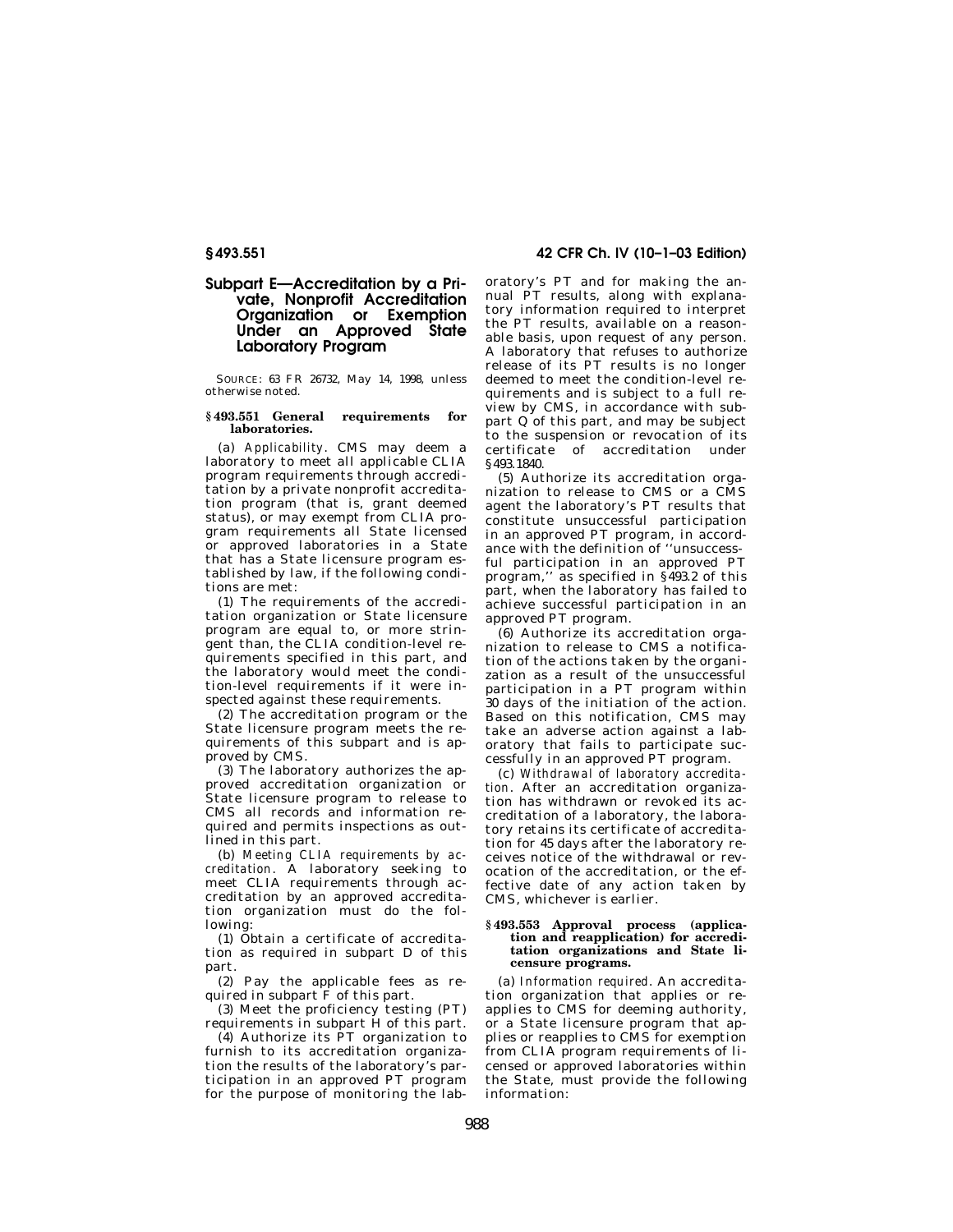(1) A detailed comparison of the individual accreditation, or licensure or approval requirements with the comparable condition-level requirements; that is, a crosswalk.

(2) A detailed description of the inspection process, including the following:

(i) Frequency of inspections.

(ii) Copies of inspection forms.

(iii) Instructions and guidelines.

(iv) A description of the review and decision-making process of inspections.

(v) A statement concerning whether inspections are announced or unannounced.

(vi) A description of the steps taken to monitor the correction of deficiencies.

(3) A description of the process for monitoring PT performance, including action to be taken in response to unsuccessful participation in a CMS-approved PT program.

(4) Procedures for responding to and for the investigation of complaints against its laboratories.

(5) A list of all its current laboratories and the expiration date of their accreditation or licensure, as applicable.

(6) Procedures for making PT information available (under State confidentiality and disclosure requirements, if applicable) including explanatory information required to interpret PT results, on a reasonable basis, upon request of any person.

(b) *CMS action on an application or reapplication*. If CMS receives an application or reapplication from an accreditation organization, or State licensure program, CMS takes the following actions:

(1) CMS determines if additional information is necessary to make a determination for approval or denial of the application and notifies the accreditation organization or State to afford it an opportunity to provide the additional information.

(2) CMS may visit the accreditation organization or State licensure program offices to review and verify the policies and procedures represented in its application and other information, including, but not limited to, review and examination of documents and interviews with staff.

(3) CMS notifies the accreditation organization or State licensure program indicating whether CMS approves or denies the request for deeming authority or exemption, respectively, and the rationale for any denial.

(c) *Duration of approval*. CMS approval may not exceed 6 years.

(d) *Withdrawal of application*. The accreditation organization or State licensure program may withdraw its application at any time before official notification, specified at §493.553(b)(3).

#### **§ 493.555 Federal review of laboratory requirements.**

CMS's review of an accreditation organization or State licensure program includes, but is not limited to, an evaluation of the following:

(a) Whether the organization's or State's requirements for laboratories are equal to, or more stringent than, the condition-level requirements for laboratories.

(b) The organization's or State's inspection process to determine the comparability of the full inspection and complaint inspection procedures and requirements to those of CMS, including, but not limited to, inspection frequency and the ability to investigate and respond to complaints against its laboratories.

(c) The organization's or State's agreement with CMS that requires it to do the following:

(1) Notify CMS within 30 days of the action taken, of any laboratory that has—

(i) Had its accreditation or licensure suspended, withdrawn, revoked, or limited;

(ii) In any way been sanctioned; or

(iii) Had any adverse action taken against it.

(2) Notify CMS within 10 days of any deficiency identified in an accredited or CLIA-exempt laboratory if the deficiency poses an immediate jeopardy to the laboratory's patients or a hazard to the general public.

(3) Notify CMS, within 30 days, of all newly—

(i) Accredited laboratories (or laboratories whose areas of specialty/subspecialty testing have changed); or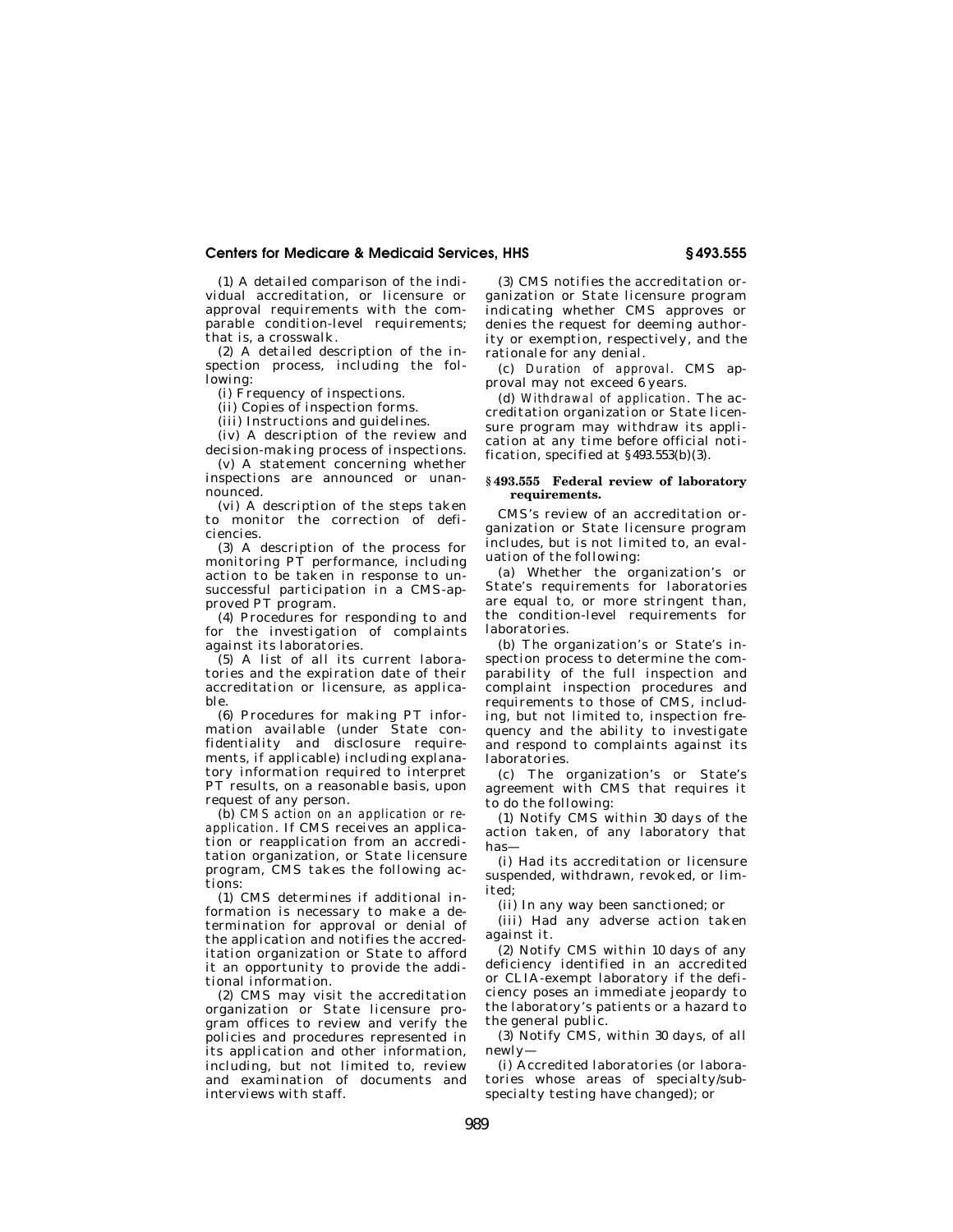(ii) Licensed laboratories, including the specialty/subspecialty areas of testing.

(4) Notify each accredited or licensed laboratory within 10 days of CMS's withdrawal of the organization's deeming authority or State's exemption.

(5) Provide CMS with inspection schedules, as requested, for validation purposes.

## **§ 493.557 Additional submission requirements.**

(a) *Specific requirements for accreditation organizations*. In addition to the information specified in §§493.553 and 493.555, as part of the approval and review process, an accreditation organization applying or reapplying for deeming authority must also provide the following:

(1) The specialty or subspecialty areas for which the organization is requesting deeming authority and its mechanism for monitoring compliance with all requirements equivalent to condition-level requirements within the scope of the specialty or subspecialty areas.

(2) A description of the organization's data management and analysis system with respect to its inspection and accreditation decisions, including the kinds of routine reports and tables generated by the systems.

(3) Detailed information concerning the inspection process, including, but not limited to the following:

(i) The size and composition of individual accreditation inspection teams.

(ii) Qualifications, education, and experience requirements that inspectors must meet.

(iii) The content and frequency of training provided to inspection personnel, including the ability of the organization to provide continuing education and training to inspectors.

(4) Procedures for removal or withdrawal of accreditation status for laboratories that fail to meet the organization's standards.

(5) A proposed agreement between CMS and the accreditation organization with respect to the notification requirements specified in §493.555(c).

(6) Procedures for monitoring laboratories found to be out of compliance with its requirements. (These moni-

**§ 493.557 42 CFR Ch. IV (10–1–03 Edition)**

toring procedures must be used only when the accreditation organization identifies noncompliance. If noncompliance is identified through validation inspections, CMS or a CMS agent monitors corrections, as authorized at §493.565(d)).

(7) A demonstration of its ability to provide CMS with electronic data and reports in compatible code, including the crosswalk specified in §493.553(a)(1), that are necessary for effective validation and assessment of the organization's inspection process.

(8) A demonstration of its ability to provide CMS with electronic data, in compatible code, related to the adverse actions resulting from PT results constituting unsuccessful participation in PT programs as well as data related to the PT failures, within 30 days of the initiation of adverse action.

(9) A demonstration of its ability to provide CMS with electronic data, in compatible code, for all accredited laboratories, including the area of specialty or subspecialty.

(10) Information defining the adequacy of numbers of staff and other resources.

(11) Information defining the organization's ability to provide adequate funding for performing required inspections.

(12) Any facility-specific data, upon request by CMS, which includes, but is not limited to, the following:

(i) PT results that constitute unsuccessful participation in a CMS-approved PT program.

(ii) Notification of the adverse actions or corrective actions imposed by the accreditation organization as a result of unsuccessful PT participation.

(13) An agreement to provide written notification to CMS at least 30 days in advance of the effective date of any proposed change in its requirements.

(14) An agreement to disclose any laboratory's PT results upon reasonable request by any person.

(b) *Specific requirements for a State licensure program.* In addition to requirements in §§493.553 and 493.555, as part of the approval and review process, when a State licensure program applies or reapplies for exemption from the CLIA program, the State must do the following: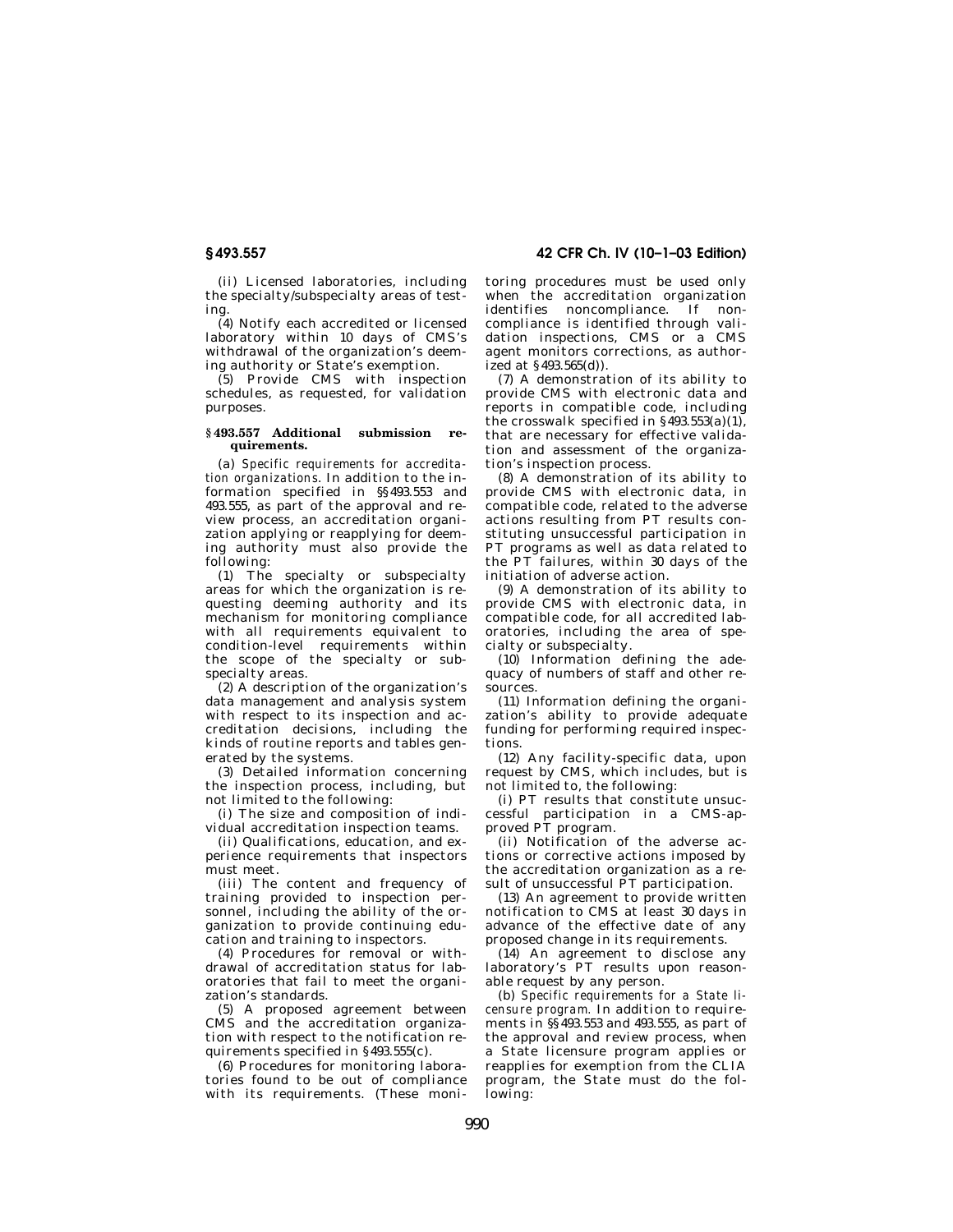(1) Demonstrate to CMS that it has enforcement authority and administrative structures and resources adequate to enforce its laboratory requirements.

(2) Permit CMS or a CMS agent to inspect laboratories in the State.

(3) Require laboratories in the State to submit to inspections by CMS or a CMS agent as a condition of licensure or approval.

(4) Agree to pay the cost of the validation program administered in that State as specified in §§493.645(a) and 493.646(b).

(5) Take appropriate enforcement action against laboratories found by CMS not to be in compliance with requirements equivalent to CLIA requirements.

(6) Submit for Medicare and Medicaid payment purposes, a list of the specialties and subspecialties of tests performed by each laboratory.

(7) Submit a written presentation that demonstrates the agency's ability to furnish CMS with electronic data in compatible code, including the crosswalk specified in §493.553(a)(1).

(8) Submit a statement acknowledging that the State will notify CMS through electronic transmission of the following:

(i) Any laboratory that has had its licensure or approval revoked or withdrawn or has been in any way sanctioned by the State within 30 days of taking the action.

(ii) Changes in licensure or inspection requirements.

(iii) Changes in specialties or subspecialties under which any licensed laboratory in the State performs testing.

(9) Provide information for the review of the State's enforcement procedures for laboratories found to be out of compliance with the State's requirements.

(10) Submit information that demonstrates the ability of the State to provide CMS with the following:

(i) Electronic data and reports in compatible code with the adverse or corrective actions resulting from PT results that constitute unsuccessful participation in PT programs.

(ii) Other data that CMS determines are necessary for validation and assessment of the State's inspection process requirements.

(11) Agree to provide CMS with written notification of any changes in its licensure/approval and inspection requirements.

(12) Agree to disclose any laboratory's PT results in accordance with a State's confidentiality requirements.

(13) Agree to take the appropriate enforcement action against laboratories found by CMS not to be in compliance with requirements comparable to condition-level requirements and report these enforcement actions to CMS.

(14) If approved, reapply to CMS every 2 years to renew its exempt status and to renew its agreement to pay the cost of the CMS-administered validation program in that State.

#### **§ 493.559 Publication of approval of deeming authority or CLIA exemption.**

(a) *Notice of deeming authority or exemption.* CMS publishes a notice in the FEDERAL REGISTER when it grants deeming authority to an accreditation organization or exemption to a State licensure program.

(b) *Contents of notice.* The notice includes the following:

(1) The name of the accreditation organization or State licensure program.

(2) For an accreditation organization:

(i) The specific specialty or subspecialty areas for which it is granted deeming authority.

(ii) A description of how the accreditation organization provides reasonable assurance to CMS that a laboratory accredited by the organization meets CLIA requirements equivalent to those in this part and would meet CLIA requirements if the laboratory had not been granted deemed status, but had been inspected against condition-level requirements.

(3) For a State licensure program, a description of how the laboratory requirements of the State are equal to, or more stringent than, those specified in this part.

(4) The basis for granting deeming authority or exemption.

(5) The term of approval, not to exceed 6 years.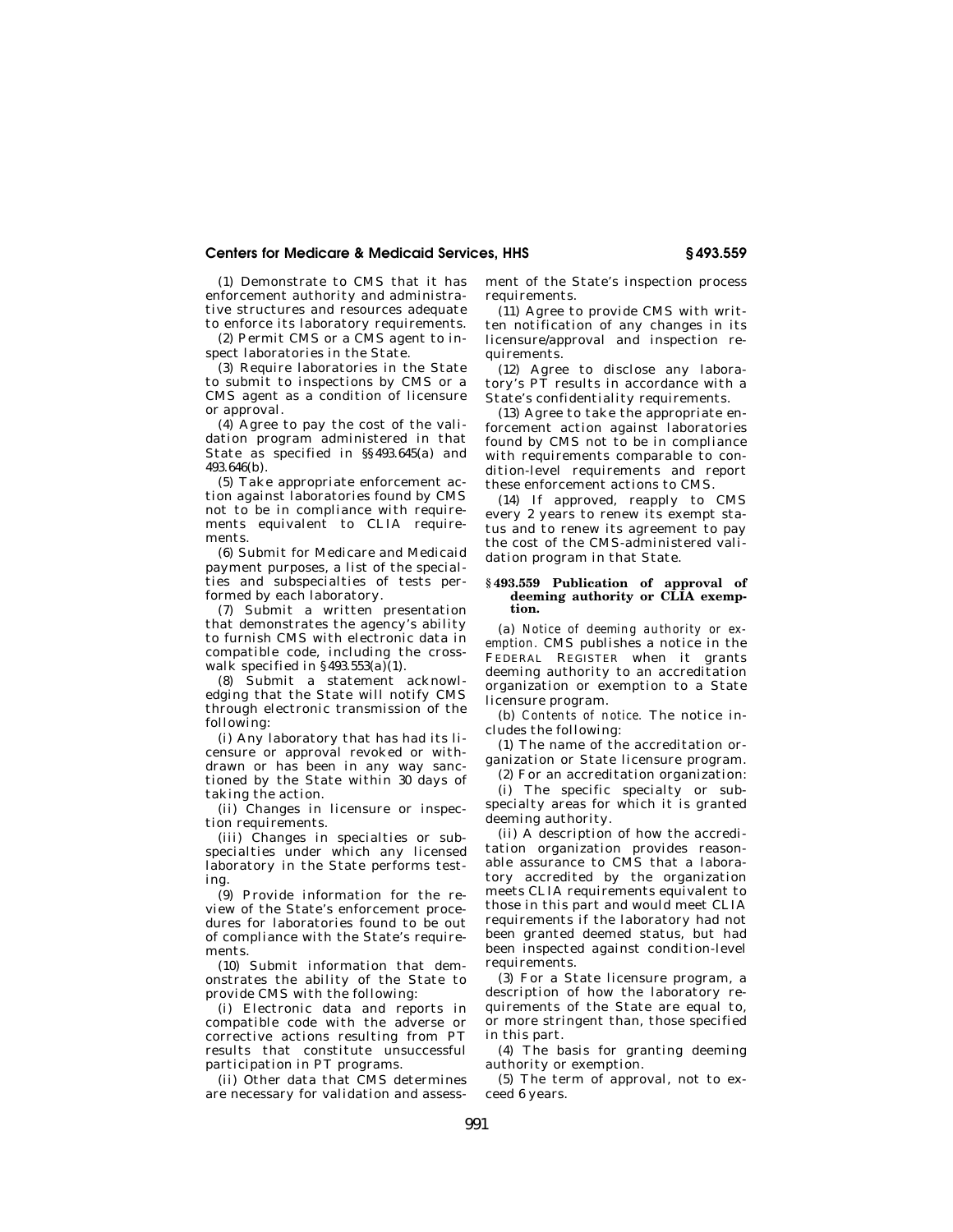# **§ 493.561 42 CFR Ch. IV (10–1–03 Edition)**

#### **§ 493.561 Denial of application or reapplication.**

(a) *Reconsideration of denial.* (1) If CMS denies a request for approval, an accreditation organization or State licensure program may request, within 60 days of the notification of denial, that CMS reconsider its original application or application for renewal, in accordance with part 488, subpart D.

(2) If the accreditation organization or State licensure program requests a reconsideration of CMS's determination to deny its request for approval or reapproval, it may not submit a new application until CMS issues a final reconsideration determination.

(b) *Resubmittal of a request for approval— accreditation organization.* An accreditation organization may resubmit a request for approval if a final reconsideration determination is not pending and the accreditation program meets the following conditions:

(1) It has revised its accreditation program to address the rationale for denial of its previous request.

(2) It demonstrates that it can provide reasonable assurance that its accredited facilities meet condition-level requirements.

(3) It resubmits the application in its entirety.

(c) *Resubmittal of request for approval—State licensure program.* The .<br>State licensure program may resubmit a request for approval if a final reconsideration determination is not pending and it has taken the necessary action to address the rationale for any previous denial.

## **§ 493.563 Validation inspections—Basis and focus.**

(a) *Basis for validation inspection*—(1) *Laboratory with a certificate of accreditation.* (i) CMS or a CMS agent may conduct an inspection of an accredited laboratory that has been issued a certificate of accreditation on a representative sample basis or in response to a substantial allegation of noncompliance.

(ii) CMS uses the results of these inspections to validate the accreditation organization's accreditation process.

(2) *Laboratory in a State with an approved State licensure program.* (i) CMS or a CMS agent may conduct an inspec-

tion of any laboratory in a State with an approved State licensure program on a representative sample basis or in response to a substantial allegation of noncompliance.

(ii) The results of these inspections are used to validate the appropriateness of the exemption of that State's licensed or approved laboratories from CLIA program requirements.

(b) *Validation inspection conducted on a representative sample basis.* (1) If CMS or a CMS agent conducts a validation inspection on a representative sample basis, the inspection is comprehensive, addressing all condition-level requirements, or it may be focused on a specific condition-level requirement.

(2) The number of laboratories sampled is sufficient to allow a reasonable estimate of the performance of the accreditation organization or State.

(c) *Validation inspection conducted in response to a substantial allegation of noncompliance.* (1) If CMS or a CMS agent conducts a validation inspection in response to a substantial allegation of noncompliance, the inspection focuses on any condition-level requirement that CMS determines to be related to the allegation.

(2) If CMS or a CMS agent substantiates a deficiency and determines that the laboratory is out of compliance with any condition-level requirement, CMS or a CMS agent conducts a full CLIA inspection.

(d) *Inspection of operations and offices.* As part of the validation review process, CMS may conduct an onsite inspection of the operations and offices to verify the following:

(1) The accreditation organization's representations and to assess the accreditation organization's compliance with its own policies and procedures.

(2) The State's representations and to assess the State's compliance with its own policies and procedures, including verification of State enforcement actions taken on the basis of validation inspections performed by CMS or a CMS agent.

(e) *Onsite inspection of an accreditation organization.* An onsite inspection of an accreditation organization may include, but is not limited to, the following:

 $(1)$  A review of documents.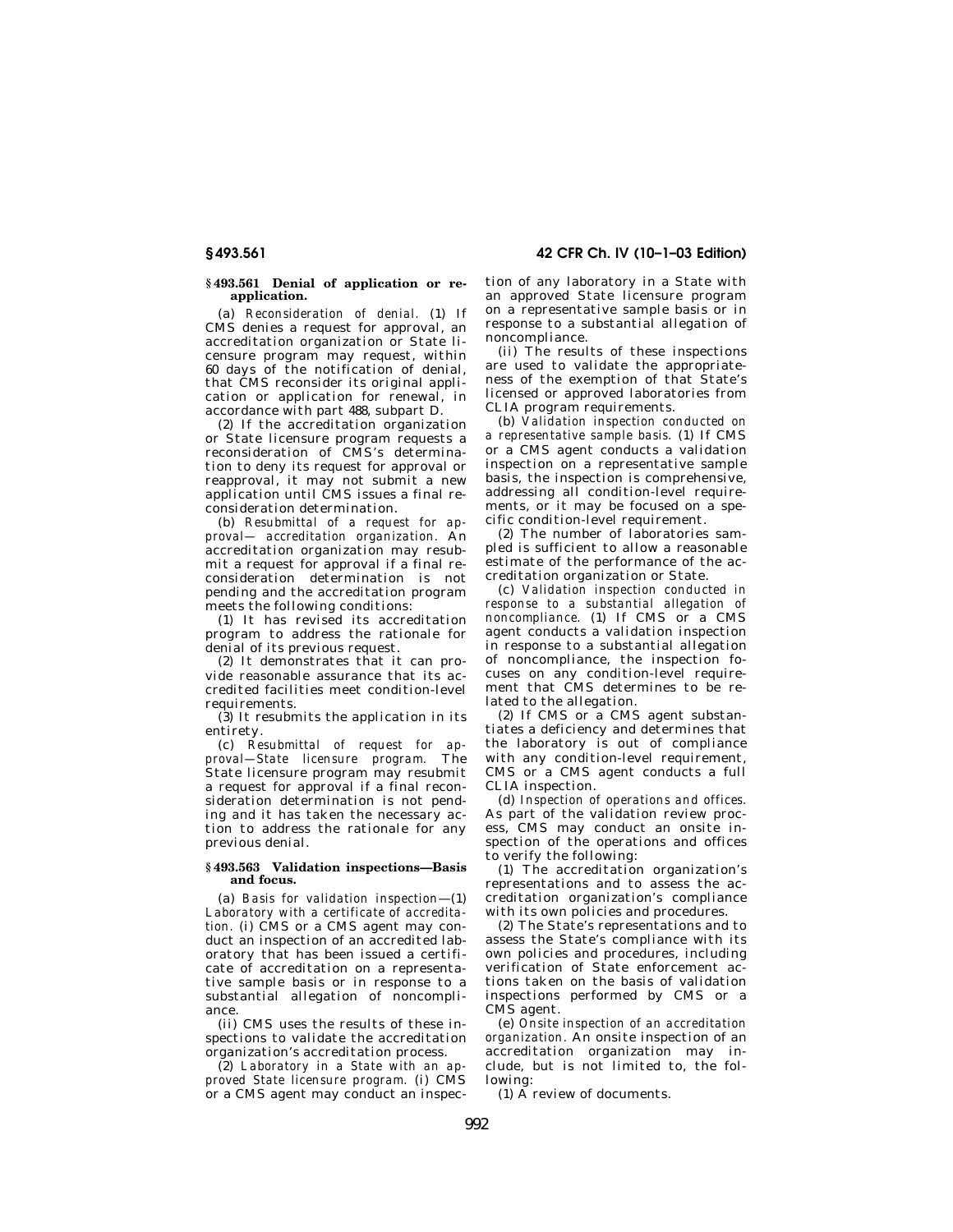(2) An audit of meetings concerning the accreditation process.

(3) Evaluation of accreditation inspection results and the accreditation decision-making process.

(4) Interviews with the accreditation organization's staff.

(f) *Onsite inspection of a State licensure program.* An onsite inspection of a State licensure program office may include, but is not limited to, the following:

(1) A review of documents.

(2) An audit of meetings concerning the licensure or approval process.

(3) Evaluation of State inspection results and the licensure or approval decision-making process.

(4) Interviews with State employees.

#### **§ 493.565 Selection for validation in**spection-laboratory **ities.**

A laboratory selected for a validation inspection must do the following:

(a) Authorize its accreditation organization or State licensure program, as applicable, to release to CMS or a CMS agent, on a confidential basis, a copy of the laboratory's most recent full, and any subsequent partial inspection.

(b) Authorize CMS or a CMS agent to conduct a validation inspection.

(c) Provide CMS or a CMS agent with access to all facilities, equipment, materials, records, and information that CMS or a CMS agent determines have a bearing on whether the laboratory is being operated in accordance with the requirements of this part, and permit CMS or a CMS agent to copy material or require the laboratory to submit material.

(d) If the laboratory possesses a valid certificate of accreditation, authorize CMS or a CMS agent to monitor the correction of any deficiencies found through the validation inspection.

## **§ 493.567 Refusal to cooperate with validation inspection.**

(a) *Laboratory with a certificate of accreditation.* (1) A laboratory with a certificate of accreditation that refuses to cooperate with a validation inspection by failing to comply with the requirements in §493.565—

(i) Is subject to full review by CMS or a CMS agent, in accordance with this part; and

(ii) May be subject to suspension, revocation, or limitation of its certificate of accreditation under this part.

(2) A laboratory with a certificate of accreditation is again deemed to meet the condition-level requirements by virtue of its accreditation when the following conditions exist:

(i) The laboratory withdraws any prior refusal to authorize its accreditation organization to release a copy of the laboratory's current accreditation inspection, PT results, or notification of any adverse actions resulting from PT failure.

(ii) The laboratory withdraws any prior refusal to allow a validation inspection.

(iii) CMS finds that the laboratory meets all the condition-level requirements.

(b) *CLIA-exempt laboratory.* If a CLIAexempt laboratory fails to comply with the requirements specified in §493.565, CMS notifies the State of the laboratory's failure to meet the requirements.

#### **§ 493.569 Consequences of a finding of noncompliance as a result of a validation inspection.**

(a) *Laboratory with a certificate of accreditation.* If a validation inspection results in a finding that the accredited laboratory is out of compliance with one or more condition-level requirements, the laboratory is subject to—

(1) The same requirements and survey and enforcement processes applied to laboratories that are not accredited and that are found out of compliance following an inspection under this part; and

(2) Full review by CMS, in accordance with this part; that is, the laboratory is subject to the principal and alternative sanctions in §493.1806.

(b) *CLIA-exempt laboratory.* If a validation inspection results in a finding that a CLIA-exempt laboratory is out of compliance with one or more condition-level requirements, CMS directs the State to take appropriate enforcement action.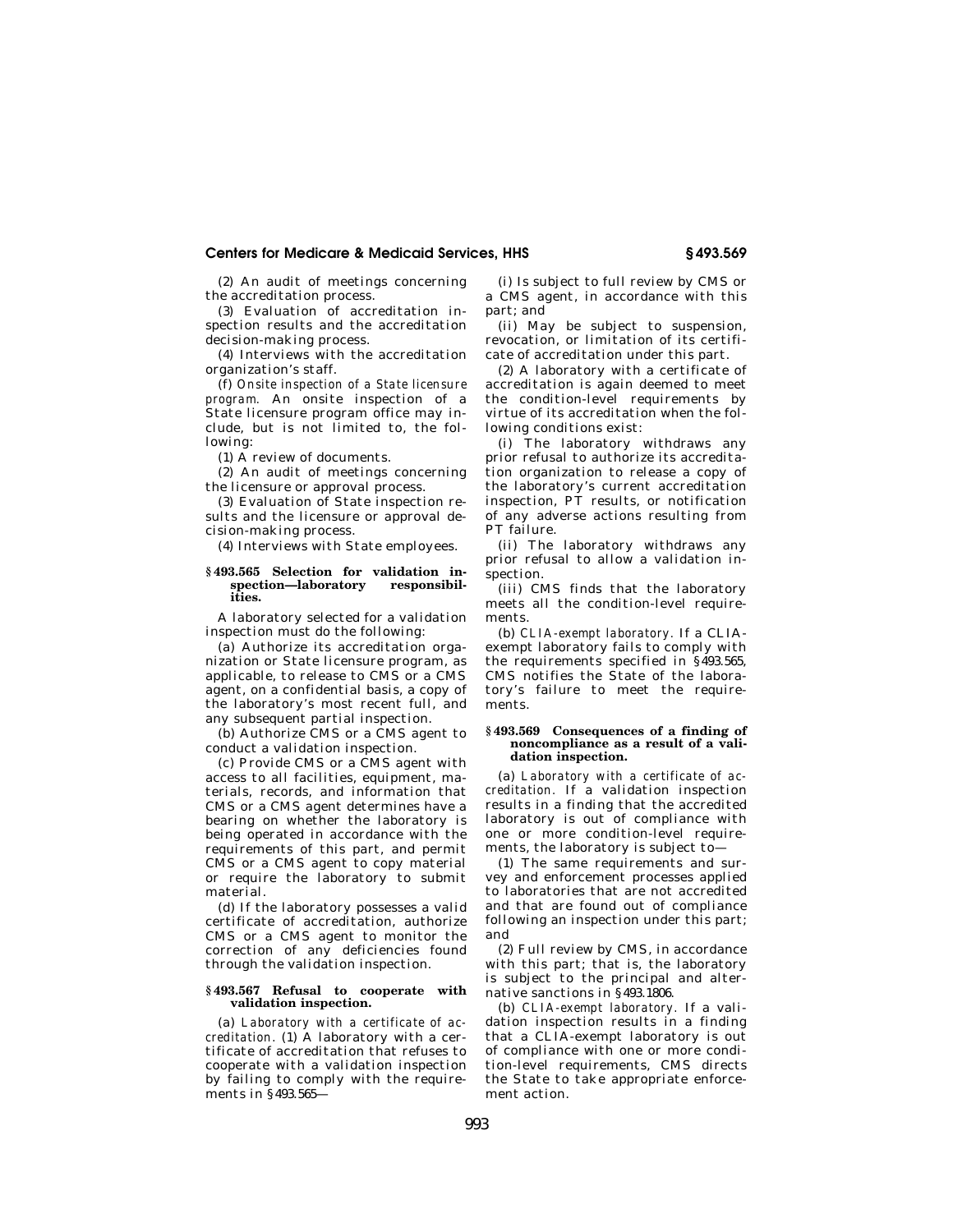#### **§ 493.571 Disclosure of accreditation, State and CMS validation inspection results.**

(a) *Accreditation organization inspection results.* CMS may disclose accreditation organization inspection results to the public only if the results are related to an enforcement action taken by the Secretary.

(b) *State inspection results.* Disclosure of State inspection results is the responsibility of the approved State licensure program, in accordance with State law.

(c) *CMS validation inspection results.* CMS may disclose the results of all validation inspections conducted by CMS or its agent.

### **§ 493.573 Continuing Federal oversight of private nonprofit accreditation organizations and approved State licensure programs.**

(a) *Comparability review.* In addition to the initial review for determining equivalency of specified organization or State requirements to the comparable condition-level requirements, CMS reviews the equivalency of requirements in the following cases:

(1) When CMS promulgates new condition-level requirements.

(2) When CMS identifies an accreditation organization or a State licensure program whose requirements are no longer equal to, or more stringent than, condition-level requirements.

(3) When an accreditation organization or State licensure program adopts new requirements.

(4) When an accreditation organization or State licensure program adopts changes to its inspection process, as required by §493.575(b)(1), as applicable.

(5) Every 6 years, or sooner if CMS determines an earlier review is required.

(b) *Validation review.* Following the end of a validation review period, CMS evaluates the validation inspection results for each approved accreditation organization and State licensure program.

(c) *Reapplication procedures.* (1) Every 6 years, or sooner, as determined by CMS, an approved accreditation organization must reapply for continued approval of deeming authority and a State licensure program must reapply for continued approval of a CLIA exemption. CMS provides notice of the materials that must be submitted as part of the reapplication procedure.

(2) An accreditation organization or State licensure program that does not meet the requirements of this subpart, as determined through a comparability or validation review, must furnish CMS, upon request, with the reapplication materials CMS requests. CMS establishes a deadline by which the materials must be submitted.

(d) *Notice.* (1) CMS provides written notice, as appropriate, to the following:

(i) An accreditation organization indicating that its approval may be in jeopardy if a comparability or validation review reveals that it is not meeting the requirements of this subpart and CMS is initiating a review of the accreditation organization's deeming authority.

(ii) A State licensure program indicating that its CLIA exemption may be in jeopardy if a comparability or validation review reveals that it is not meeting the requirements of this subpart and that a review is being initiated of the CLIA exemption of the State's laboratories.

(2) The notice contains the following information:

(i) A statement of the discrepancies that were found as well as other related documentation.

(ii) An explanation of CMS's review process on which the final determination is based and a description of the possible actions, as specified in §493.575, that CMS may impose based on the findings from the comparability or validation review.

(iii) A description of the procedures available if the accreditation organization or State licensure program, as applicable, desires an opportunity to explain or justify the findings made during the comparability or validation review.

(iv) The reapplication materials that the accreditation organization or State licensure program must submit and the deadline for that submission.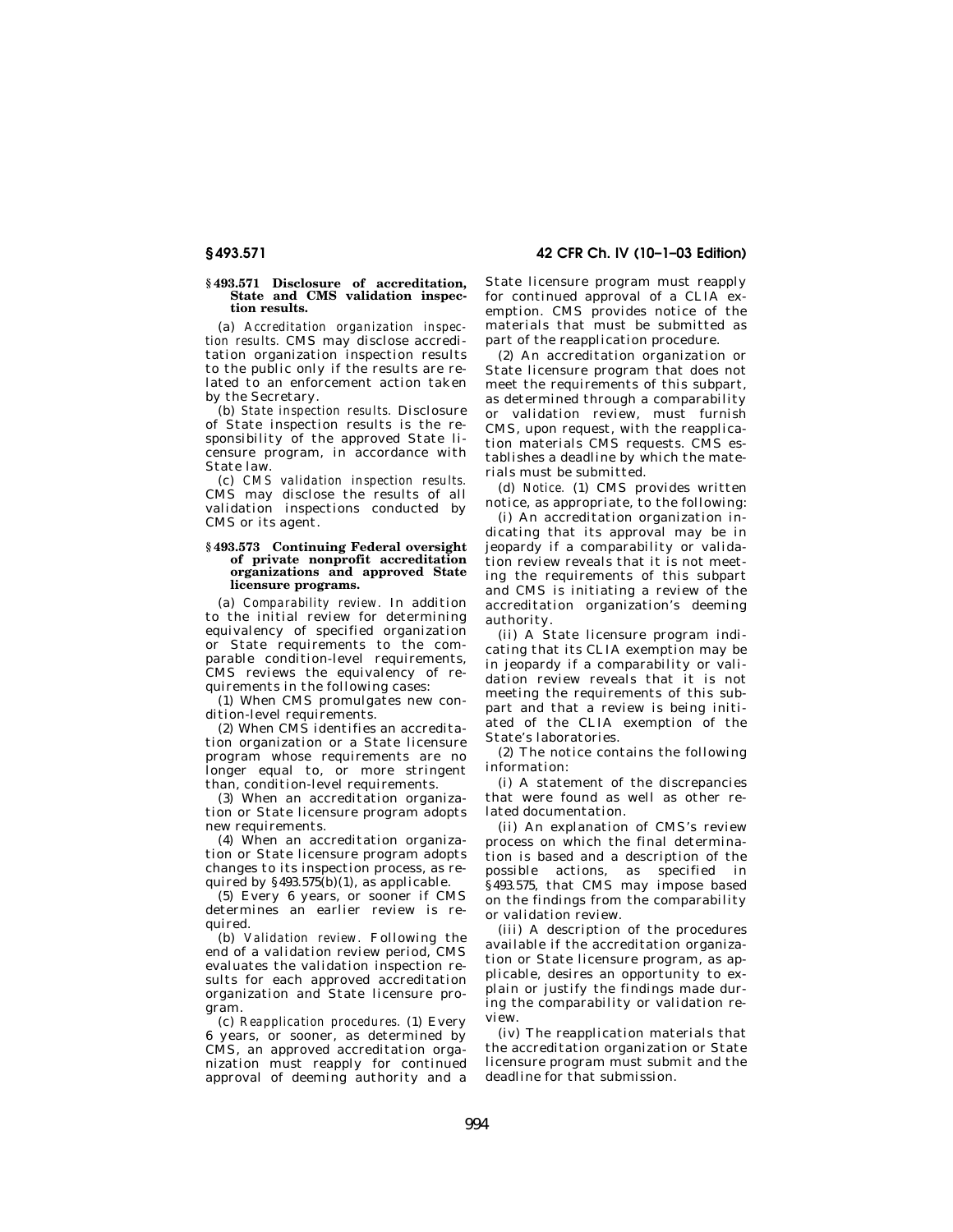#### **§ 493.575 Removal of deeming authority or CLIA exemption and final determination review.**

(a) *CMS review.* CMS conducts a review of the following:

(1) A deeming authority review of an accreditation organization's program if the comparability or validation review produces findings, as described at §493.573. CMS reviews, as appropriate, the criteria described in §§493.555 and 493.557(a) to reevaluate whether the accreditation organization continues to meet all these criteria.

(2) An exemption review of a State's licensure program if the comparability or validation review produces findings, as described at §493.573. CMS reviews, as appropriate, the criteria described in §§493.555 and 493.557(b) to reevaluate whether the licensure program continues to meet all these criteria.

(3) A review of an accreditation organization or State licensure program, at CMS's discretion, if validation review findings, irrespective of the rate of disparity, indicate widespread or systematic problems in the organization's accreditation or State's licensure process that provide evidence that the requirements, taken as a whole, are no longer equivalent to CLIA requirements, taken as a whole.

(4) A review of the accreditation organization or State licensure program whenever validation inspection results indicate a rate of disparity of 20 percent or more between the findings of the organization or State and those of CMS or a CMS agent for the following periods:

(i) One year for accreditation organizations.

(ii) Two years for State licensure programs.

(b) *CMS action after review.* Following the review, CMS may take the following action:

(1) If CMS determines that the accreditation organization or State has failed to adopt requirements equal to, or more stringent than, CLIA requirements, CMS may give a conditional approval for a probationary period of its deeming authority to an organization 30 days following the date of CMS's determination, or exempt status to a State within 30 days of CMS's determination, both not to exceed 1 year, to

afford the organization or State an opportunity to adopt equal or more stringent requirements.

(2) If CMS determines that there are widespread or systematic problems in the organization's or State's inspection process, CMS may give conditional approval during a probationary period, not to exceed 1 year, effective 30 days following the date of the determination.

(c) *Final determination.* CMS makes a final determination as to whether the organization or State continues to meet the criteria described in this subpart and issues a notice that includes the reasons for the determination to the organization or State within 60 days after the end of any probationary period. This determination is based on an evaluation of any of the following:

(1) The most recent validation inspection and review findings. To continue to be approved, the organization or State must meet the criteria of this subpart.

(2) Facility-specific data, as well as other related information.

(3) The organization's or State's inspection procedures, surveyors' qualifications, ongoing education, training, and composition of inspection teams.

(4) The organization's accreditation requirements, or the State's licensure or approval requirements.

(d) *Date of withdrawal of approval.* CMS may withdraw its approval of the accreditation organization or State licensure program, effective 30 days from the date of written notice to the organization or State of this proposed action, if improvements acceptable to CMS have not been made during the probationary period.

(e) *Continuation of validation inspections.* The existence of any validation review, probationary status, or any other action, such as a deeming authority review, by CMS does not affect or limit the conduct of any validation inspection.

(f) *Federal Register notice.* CMS publishes a notice in the FEDERAL REG-ISTER containing a justification for removing the deeming authority from an accreditation organization, or the CLIA-exempt status of a State licensure program.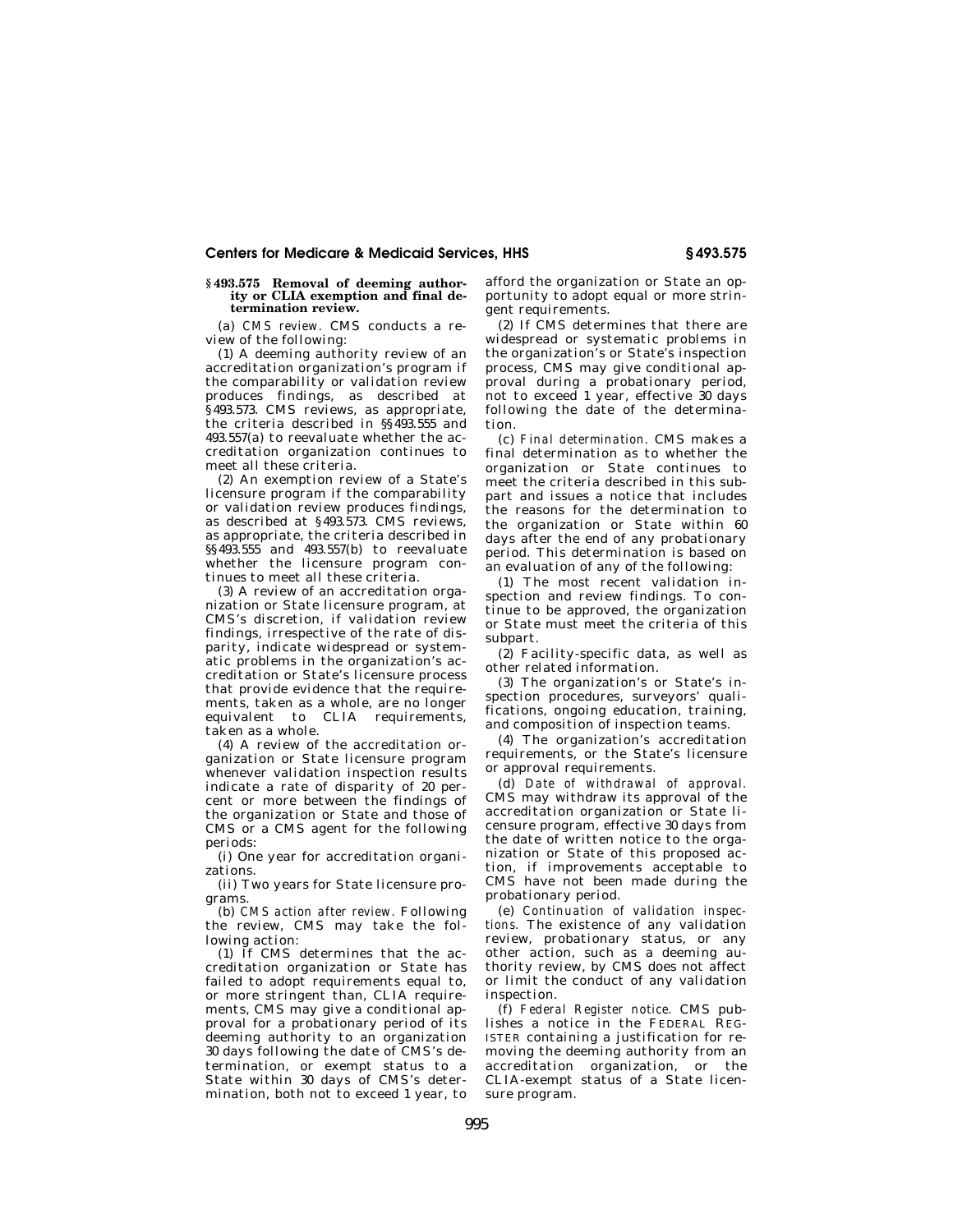(g) *Withdrawal of approval-effect on laboratory status*—(1) *Accredited laboratory.* After CMS withdraws approval of an accreditation organization's deeming authority, the certificate of accreditation of each affected laboratory continues in effect for 60 days after it receives notification of the withdrawal of approval.

(2) *CLIA-exempt laboratory.* After CMS withdraws approval of a State licensure program, the exempt status of each licensed or approved laboratory in the State continues in effect for 60 days after a laboratory receives notification from the State of the withdrawal of CMS's approval of the program.

(3) *Extension.* After CMS withdraws approval of an accreditation organization or State licensure program, CMS may extend the period for an additional 60 days for a laboratory if it determines that the laboratory submitted an application for accreditation to an approved accreditation organization or an application for the appropriate certificate to CMS or a CMS agent before the initial 60-day period ends.

(h) *Immediate jeopardy to patients.* (1) If at any time CMS determines that the continued approval of deeming authority of any accreditation organization poses immediate jeopardy to the patients of the laboratories accredited by the organization, or continued approval otherwise constitutes a significant hazard to the public health, CMS may immediately withdraw the approval of deeming authority for that accreditation organization.

(2) If at any time CMS determines that the continued approval of a State licensure program poses immediate jeopardy to the patients of the laboratories in that State, or continued approval otherwise constitutes a significant hazard to the public health, CMS may immediately withdraw the approval of that State licensure program.

(i) *Failure to pay fees.* CMS withdraws the approval of a State licensure program if the State fails to pay the applicable fees, as specified in §§493.645(a) and 493.646(b).

(j) *State refusal to take enforcement action.* (1) CMS may withdraw approval of a State licensure program if the State

# **§ 493.602 42 CFR Ch. IV (10–1–03 Edition)**

refuses to take enforcement action against a laboratory in that State when CMS determines it to be necessary.

(2) A laboratory that is in a State in which CMS has withdrawn program approval is subject to the same requirements and survey and enforcement processes that are applied to a laboratory that is not exempt from CLIA requirements.

(k) *Request for reconsideration.* Any accreditation organization or State that is dissatisfied with a determination to withdraw approval of its deeming authority or remove approval of its State licensure program, as applicable, may request that CMS reconsider the determination, in accordance with subpart D of part 488.

# **Subpart F—General Administration**

SOURCE: 57 FR 7138 and 7213, Feb. 28, 1992, unless otherwise noted.

### **§ 493.602 Scope of subpart.**

This subpart sets forth the methodology for determining the amount of the fees for issuing the appropriate certificate, and for determining compliance with the applicable standards of the Public Health Service Act (the PHS Act) and the Federal validation of accredited laboratories and of CLIA-exempt laboratories.

[60 FR 20047, Apr. 24, 1995]

#### **§ 493.606 Applicability of subpart.**

The rules of this subpart are applicable to those laboratories specified in §493.3.

[58 FR 5212, Jan. 19, 1993]

## **§ 493.638 Certificate fees.**

(a) *Basic rule.* Laboratories must pay a fee for the issuance of a registration certificate, certificate for PPM procedures, certificate of waiver, certificate of accreditation, or a certificate of compliance, as applicable. Laboratories must also pay a fee to reapply for a certificate for PPM procedures, certificate of waiver, certificate of accreditation, or a certificate of compliance. The total of fees collected by HHS under the laboratory program must be sufficient to cover the general costs of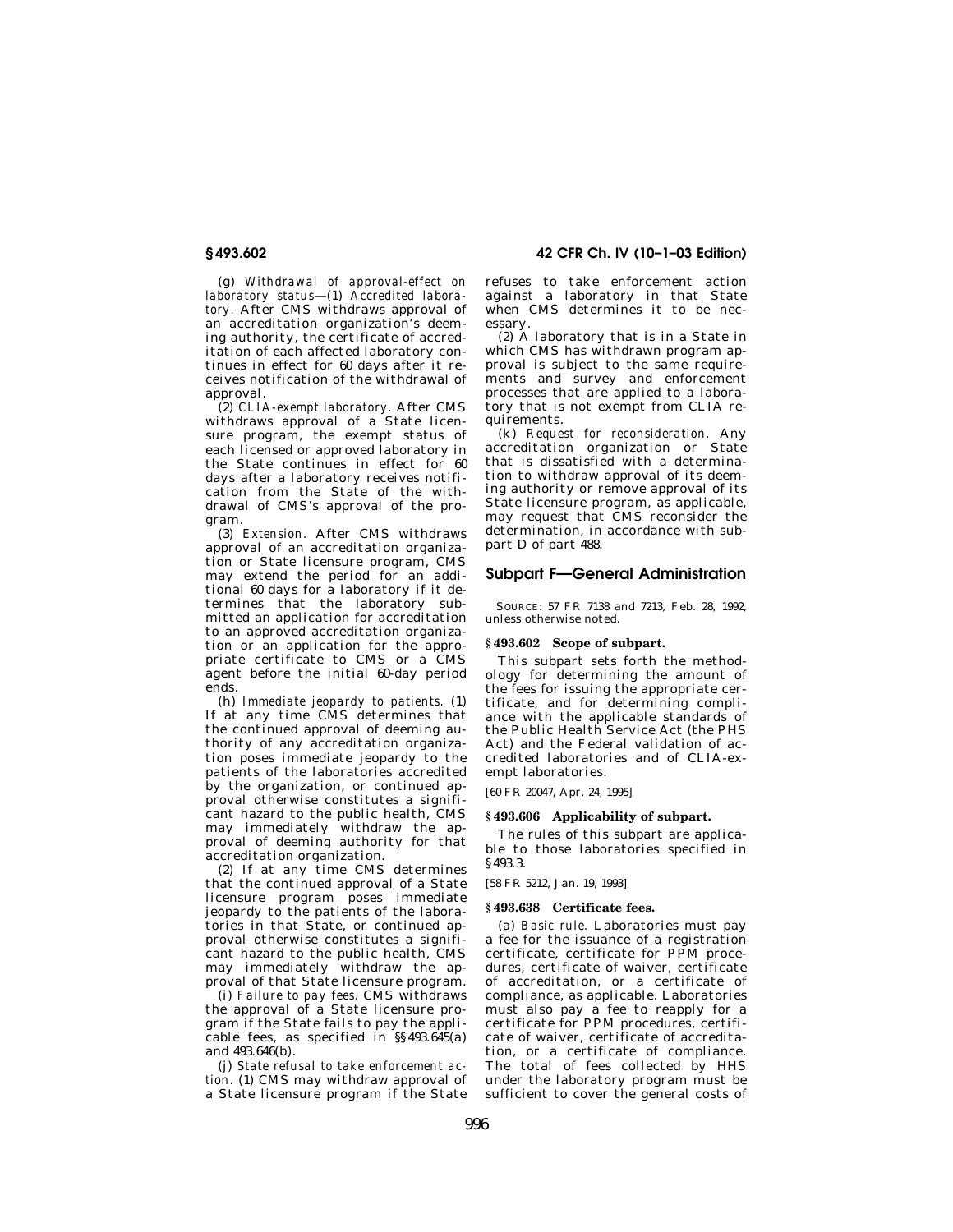administering the laboratory certification program under section 353 of the PHS Act.

(1) For registration certificates and certificates of compliance, the costs include issuing the certificates, collecting the fees, evaluating and monitoring proficiency testing programs, evaluating which procedures, tests or examinations meet the criteria for inclusion in the appropriate complexity category, and implementing section 353 of the PHS Act.

(2) For a certificate of waiver, the costs include issuing the certificate, collecting the fees, determining if a certificate of waiver should be issued, evaluating which tests qualify for inclusion in the waived category, and other direct administrative costs.

(3) For a certificate for PPM procedures, the costs include issuing the certificate, collecting the fees, determining if a certificate for PPM procedures should be issued, evaluating which procedures meet the criteria for inclusion in the subcategory of PPM procedures, and other direct adminis-.<br>trative costs .

(4) For a certificate of accreditation, the costs include issuing the certificate, collecting the fees, evaluating the programs of accrediting bodies, and other direct administrative costs.

(b) *Fee amount.* The fee amount is set annually by HHS on a calendar year basis and is based on the category of test complexity, or on the category of test complexity and schedules or ranges of annual laboratory test volume (excluding waived tests and tests performed for quality control, quality assurance, and proficiency testing purposes) and specialties tested, with the amounts of the fees in each schedule being a function of the costs for all aspects of general administration of CLIA as set forth in  $§493.649$  (b) and (c). This fee is assessed and payable at least biennially. The methodology used to determine the amount of the fee is found in §493.649. The amount of the fee applicable to the issuance of the registration certificate or the issuance or renewal of the certificate for PPM procedures, certificate of waiver, certificate of accreditation, or certificate of compliance is the amount in effect at the time the application is received.

Upon receipt of an application for a certificate, HHS or its designee notifies the laboratory of the amount of the required fee for the requested certificate.

[60 FR 20047, Apr. 24, 1995]

## **§ 493.639 Fee for revised certificate.**

(a) If, after a laboratory is issued a registration certificate, it changes its name or location, the laboratory must pay a fee to cover the cost of issuing a revised registration certificate. The fee for the revised registration certificate is based on the cost to issue the revised certificate to the laboratory.

(b) A laboratory must pay a fee to cover the cost of issuing a revised certificate in any of the following circumstances:

(1) The fee for issuing an appropriate revised certificate is based on the cost to issue the revised certificate to the laboratory as follows:

(i) If a laboratory with a certificate of waiver wishes to perform tests in addition to those listed in §493.15(c) as waived tests, it must, as set forth in §493.638, pay an additional fee for the appropriate certificate to cover the additional testing.

(ii) If a laboratory with a certificate for PPM procedures wishes to perform tests in addition to those specified as PPM procedures or listed in §493.15(c) as waived tests, it must, as set forth in §493.638, pay an additional fee for the appropriate certificate to cover the additional testing.

(2) A laboratory must pay a fee to cover the cost of issuing a revised certificate when—

(i) A laboratory changes its name, location, or its director; or

(ii) A laboratory deletes services or wishes to add services and requests that its certificate be changed.  $(\text{An} \text{ ad} - \text{An} \text{ ad} - \text{An} \text{ ad} - \text{An} \text{ ad} - \text{An} \text{ ad} - \text{An} \text{ ad} - \text{An} \text{ ad} - \text{An} \text{ ad} - \text{An} \text{ ad} - \text{An} \text{ ad} - \text{An} \text{ ad} - \text{An} \text{ ad} - \text{An} \text{ ad} - \text{An} \text{ ad} - \text{An} \text{ ad} - \text{An} \text{ ad} - \text{An} \text{ ad}$ ditional fee is also required under §493.643(d) if it is necessary to determine compliance with additional requirements.)

[57 FR 7213, Feb. 28, 1992, as amended at 60 FR 20047, Apr, 24, 1995]

#### **§ 493.643 Fee for determination of program compliance.**

(a) *Fee requirement.* In addition to the fee required under §493.638, a laboratory subject to routine inspections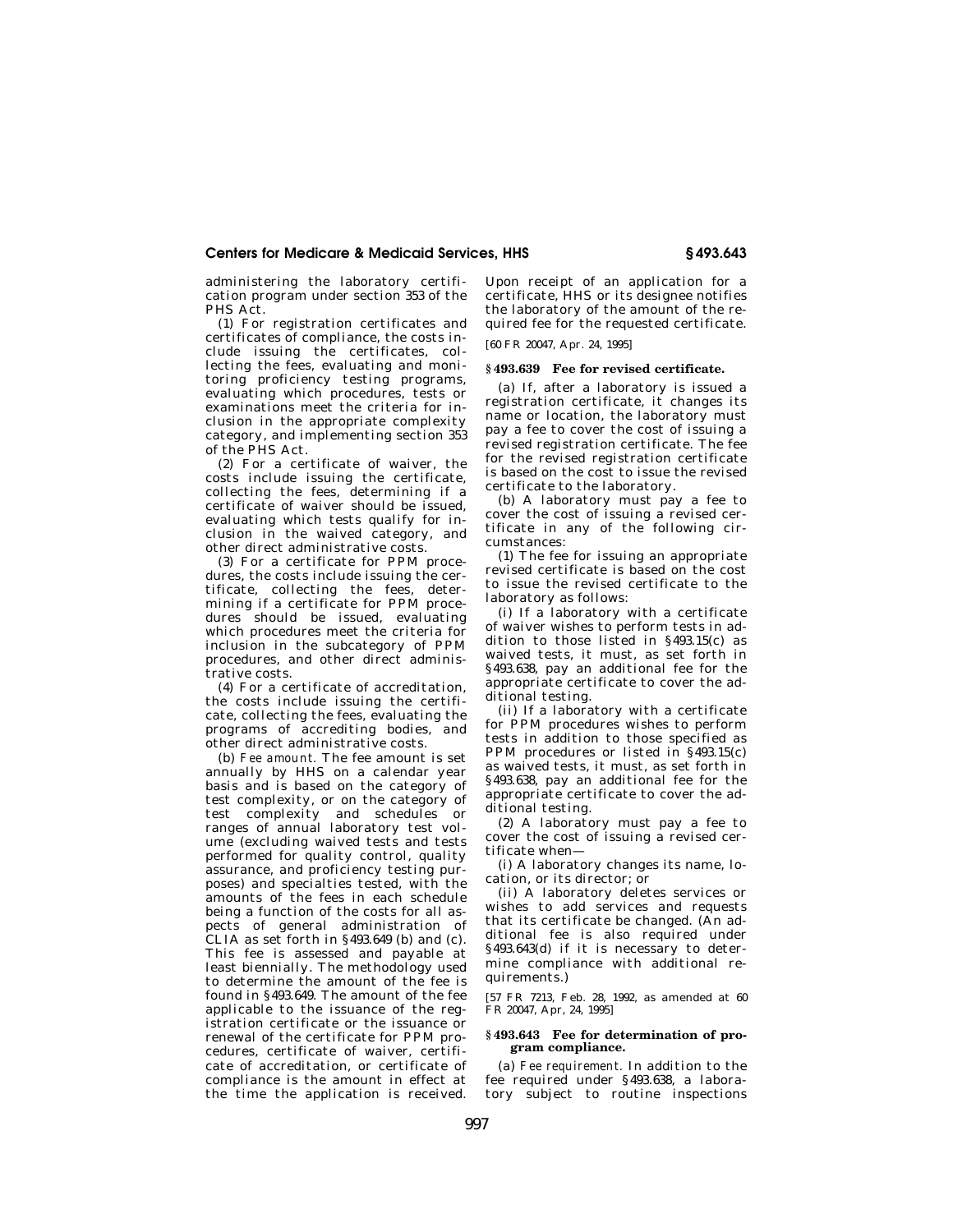must pay a fee to cover the cost of determining program compliance. Laboratories issued a certificate for PPM procedures, certificate of waiver, or a certificate of accreditation are not subject to this fee for routine inspections.

(b) *Costs included in the fee.* Included in the fee for determining program compliance is the cost of evaluating qualifications of personnel; monitoring proficiency testing; conducting onsite inspections; documenting deficiencies; evaluating laboratories' plans to correct deficiencies; and necessary administrative costs. HHS sets the fee amounts annually on a calendar year basis. Laboratories are inspected biennially; therefore, fees are assessed and payable biennially. If additional expenses are incurred to conduct follow up visits to verify correction of deficiencies, to impose sanctions, and/or for surveyor preparation for and attendance at ALJ hearings, HHS assesses an additional fee to include these costs. The additional fee is based on the actual resources and time necessary to perform the activities.

(c) *Classification of laboratories that require inspection for purpose of determining amount of fee.* (1) There are ten classifications (schedules) of laboratories for the purpose of determining the fee amount a laboratory is assessed. Each laboratory is placed into one of the ten following schedules based on the laboratory's scope and volume of testing (excluding tests performed for quality control, quality assurance, and proficiency testing purposes).

(i) (A) *Schedule A Low Volume.* The laboratory performs not more than 2,000 laboratory tests annually.

(B) *Schedule A.* The laboratory performs tests in no more than 3 specialties of service with a total annual volume of more than 2,000 but not more than 10,000 laboratory tests.

(ii) *Schedule B.* The laboratory performs tests in at least 4 specialties of service with a total annual volume of not more than 10,000 laboratory tests.

(iii) *Schedule C.* The laboratory performs tests in no more 3 specialties of service with a total annual volume of more than 10,000 but not more than 25,000 laboratory tests.

**§ 493.643 42 CFR Ch. IV (10–1–03 Edition)**

(iv) *Schedule D.* The laboratory performs tests in at least 4 specialties with a total annual volume of more than 10,000 but not more than 25,000 laboratory tests.

(v) *Schedule E.* The laboratory performs more than 25,000 but not more than 50,000 laboratory tests annually.

(vi) *Schedule F.* The laboratory performs more than 50,000 but not more than 75,000 laboratory tests annually.

(vii) *Schedule G.* The laboratory performs more than 75,000 but not more than 100,000 laboratory tests annually.

(viii) *Schedule H.* The laboratory performs more than 100,000 but not more than 500,000 laboratory tests annually.

(ix) *Schedule I.* The laboratory performs more than 500,000 but not more than 1,000,000 laboratory tests annually.

(x) *Schedule J.* The laboratory performs more than 1,000,000 laboratory tests annually.

(2) For purposes of determining a laboratory's classification under this section, a test is a procedure or examination for a single analyte. (Tests performed for quality control, quality assurance, and proficiency testing are excluded from the laboratory's total annual volume). Each profile (that is, group of tests) is counted as the number of separate procedures or examinations; for example, a chemistry profile consisting of 18 tests is counted as 18 separate procedures or tests.

(3) For purposes of determining a laboratory's classification under this section, the specialties and subspecialties of service for inclusion are:

(i) The specialty of Microbiology, which includes one or more of the following subspecialties:

(A) Bacteriology.

(B) Mycobacteriology.

(C) Mycology.

(D) Parasitology.

(E) Virology.

(ii) The specialty of Serology, which includes one or more of the following subspecialties:

(A) Syphilis Serology.

(B) General immunology

(iii) The specialty of Chemistry, which includes one or more of the following subspecialties:

(A) Routine chemistry.

(B) Endocrinology.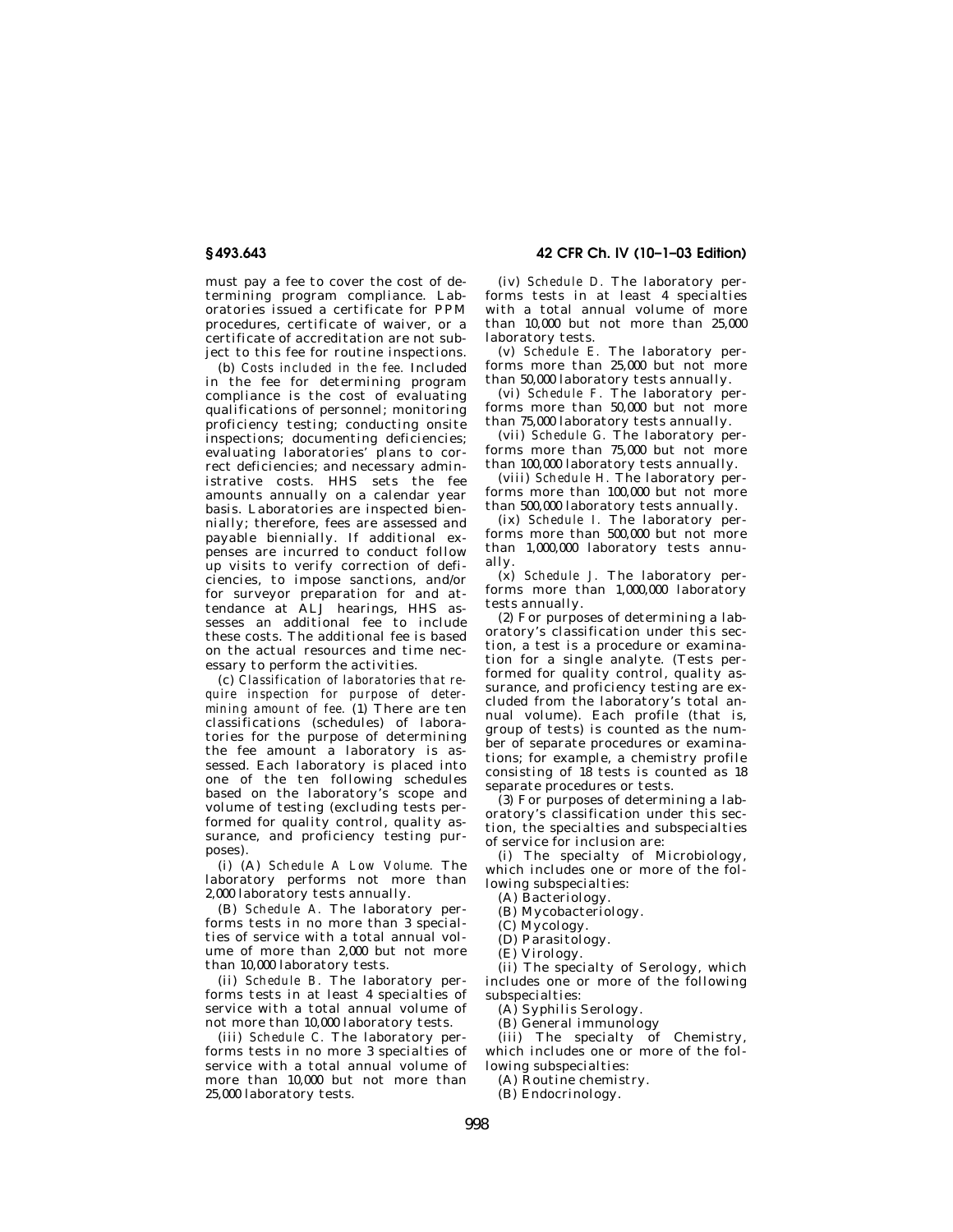(C) Toxicology.

(D) Urinalysis.

(iv) The specialty of Hematology.

(v) The specialty of Immunohematology, which includes one or more of the following subspecialties:

(A) ABO grouping and Rh typing.

(B) Unexpected antibody detection.

(C) Compatibility testing.

(D) Unexpected antibody identification.

(vi) The specialty of Pathology, which includes the following subspecialties:

(A) Cytology.

(B) Histopathology.

(C) Oral pathology.

(vii) The specialty of Radiobioassay.

(viii) The specialty of Histocompatibility.

(ix) The specialty of Clinical Cytogenetics.

(d) *Additional fees.* (1) If after a certificate of compliance is issued, a laboratory adds services and requests that its certificate be upgraded, the laboratory must pay an additional fee if, in order to determine compliance with additional requirements, it is necessary to conduct an inspection, evaluate personnel, or monitor proficiency testing performance. The additional fee is based on the actual resources and time necessary to perform the activities. HHS revokes the laboratory's certificate for failure to pay the compliance determination fee.

(2) If it is necessary to conduct a complaint investigation, impose sanctions, or conduct a hearing, HHS assesses the laboratory holding a certificate of compliance a fee to cover the cost of these activities. If a complaint investigation results in a complaint being unsubstantiated, or if an HHS adverse action is overturned at the conclusion of the administrative appeals process, the government's costs of these activities are not imposed upon the laboratory. Costs for these activities are based on the actual resources and time necessary to perform the activities and are not assessed until after the laboratory concedes the existence of deficiencies or an ALJ rules in favor of HHS. HHS revokes the laboratory's

certificate of compliance for failure to pay the assessed costs.

[57 FR 7138 and 7213, Feb. 28, 1992, as amended at 60 FR 20047, Apr. 24, 1995; 68 FR 3702, Jan. 24, 2003]

#### **§ 493.645 Additional fee(s) applicable to approved State laboratory programs and laboratories issued a certificate of accreditation, certificate of waiver, or certificate for PPM procedures.**

(a) *Approved State laboratory programs.* State laboratory programs approved by HHS are assessed a fee for the following:

(1) Costs of Federal inspections of laboratories in that State (that is, CLIA-exempt laboratories) to verify that standards are being enforced in an appropriate manner.

(2) Costs incurred for investigations of complaints against the State's CLIA-exempt laboratories if the complaint is substantiated.

(3) Costs of the State's prorata share of general overhead to develop and implement CLIA.

(b) *Accredited laboratories.* (1) In addition to the certificate fee, a laboratory that is issued a certificate of accreditation is also assessed a fee to cover the cost of evaluating individual laboratories to determine overall whether an accreditation organization's standards and inspection policies are equivalent to the Federal program. All accredited laboratories share in the cost of these inspections. These costs are the same as those that are incurred when inspecting nonaccredited laboratories.

(2) If a laboratory issued a certificate of accreditation has been inspected and followup visits are necessary because of identified deficiencies, HHS assesses the laboratory a fee to cover the cost of these visits. The fee is based on the actual resources and time necessary to perform the followup visits. HHS revokes the laboratory's certificate of accreditation for failure to pay the assessed fee.

 $(c)$  If, in the case of a laboratory that has been issued a certificate of accreditation, certificate of waiver, or certificate for PPM procedures, it is necessary to conduct a complaint investigation, impose sanctions, or conduct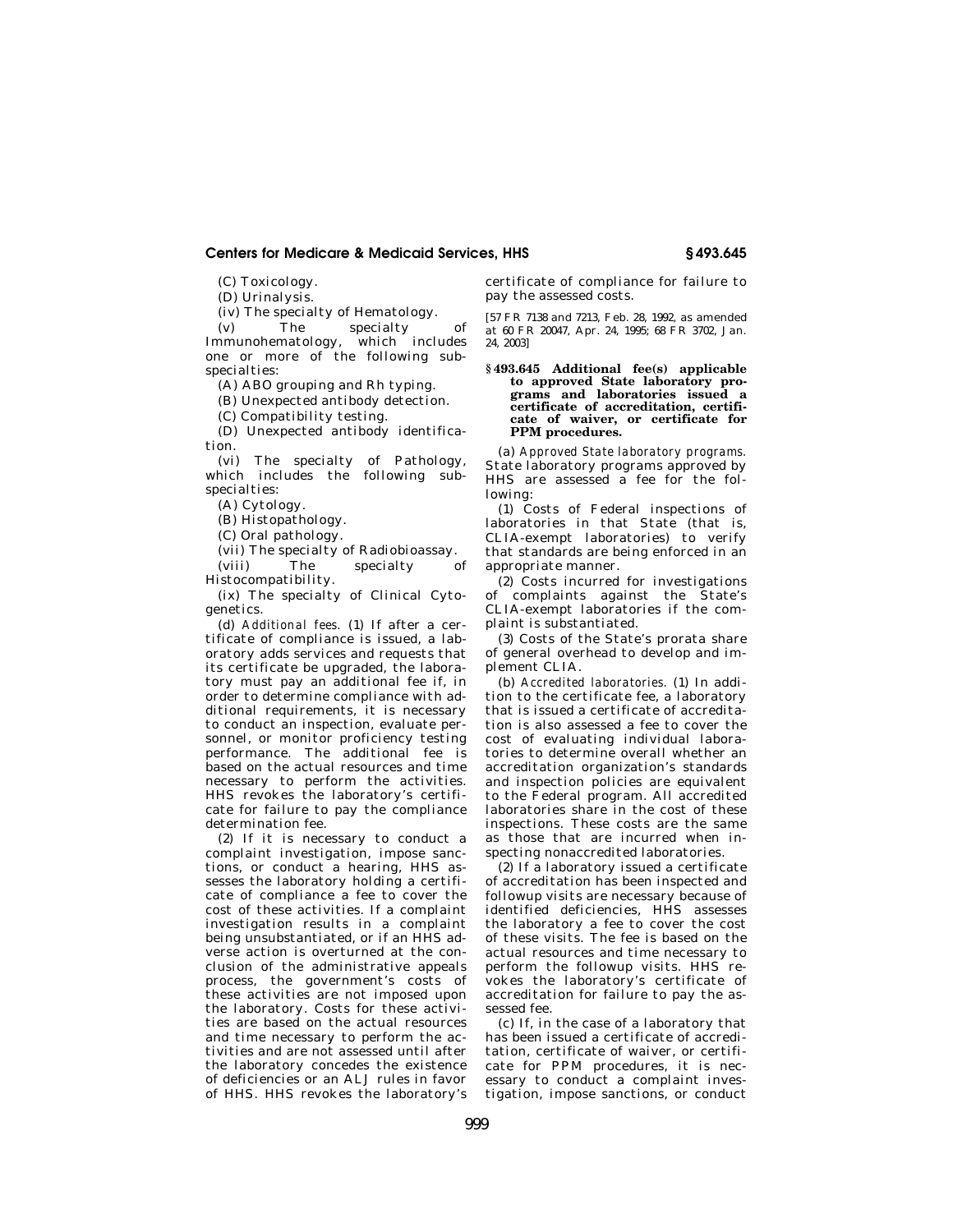a hearing, HHS assesses that laboratory a fee to cover the cost of these activities. Costs are based on the actual resources and time necessary to perform the activities and are not assessed until after the laboratory concedes the existence of deficiencies or an ALJ rules in favor of HHS. HHS revokes the laboratory's certificate for failure to pay the assessed costs. If a complaint investigation results in a complaint being unsubstantiated, or if an HHS adverse action is overturned at the conclusion of the administrative appeals process, the costs of these activities are not imposed upon the laboratory.

[60 FR 20047, Apr. 24, 1995]

### **§ 493.646 Payment of fees.**

(a) Except for CLIA-exempt laboratories, all laboratories are notified in writing by HHS or its designee of the appropriate fee(s) and instructions for submitting the fee(s), including the due date for payment and where to make payment. The appropriate certificate is not issued until the applicable fees have been paid.

(b) For State-exempt laboratories, HHS estimates the cost of conducting validation surveys within the State for a 2-year period. HHS or its designee notifies the State by mail of the appropriate fees, including the due date for payment and the address of the United States Department of Treasury designated commercial bank to which payment must be made. In addition, if complaint investigations are conducted in laboratories within these States and are substantiated, HHS bills the State(s) the costs of the complaint investigations.

[57 FR 7138 and 7213, Feb. 28, 1992, as amended at 60 FR 20048, Apr. 24, 1995]

### **§ 493.649 Methodology for determining fee amount.**

(a) *General rule.* The amount of the fee in each schedule for compliance determination inspections is based on the average hourly rate (which includes the costs to perform the required activities and necessary administration costs) multiplied by the average number of hours required or, if activities are performed by more than one of the entities listed in paragraph (b) of this

# **§ 493.646 42 CFR Ch. IV (10–1–03 Edition)**

section, the sum of the products of the applicable hourly rates multiplied by the average number of hours required by the entity to perform the activity. The fee for issuance of the registration certificate or certificate of compliance is based on the laboratory's scope and volume of testing.

(b) *Determining average hourly rates used in fee schedules.* Three different entities perform activities related to the issuance or reissuance of any certificate. HHS determines the average hourly rates for the activities of each of these entities.

(1) *State survey agencies.* The following costs are included in determining an average hourly rate for the activities performed by State survey agencies:

(i) The costs incurred by the State survey agencies in evaluating personnel qualifications and monitoring each laboratory's participation in an approved proficiency testing program. The cost of onsite inspections and monitoring activities is the hourly rate derived as a result of an annual budget negotiation process with each State. The hourly rate encompasses salary costs (as determined by each State's civil service pay scale) and fringe benefit costs to support the required number of State inspectors, management and direct support staff.

(ii) Travel costs necessary to comply with each State's administrative requirements and other direct costs such as equipment, printing, and supplies. These costs are established based on historical State requirements.

(iii) Indirect costs as negotiated by HHS.

(2) *Federal agencies.* The hourly rate for activities performed by Federal agencies is the most recent average hourly cost to HHS to staff and support a full time equivalent employee. Included in this cost are salary and fringe benefit costs, necessary administrative costs, such as printing, training, postage, express mail, supplies, equipment, computer system and building service charges associated with support services provided by organizational components such as a computer center, and any other oversight activities necessary to support the program.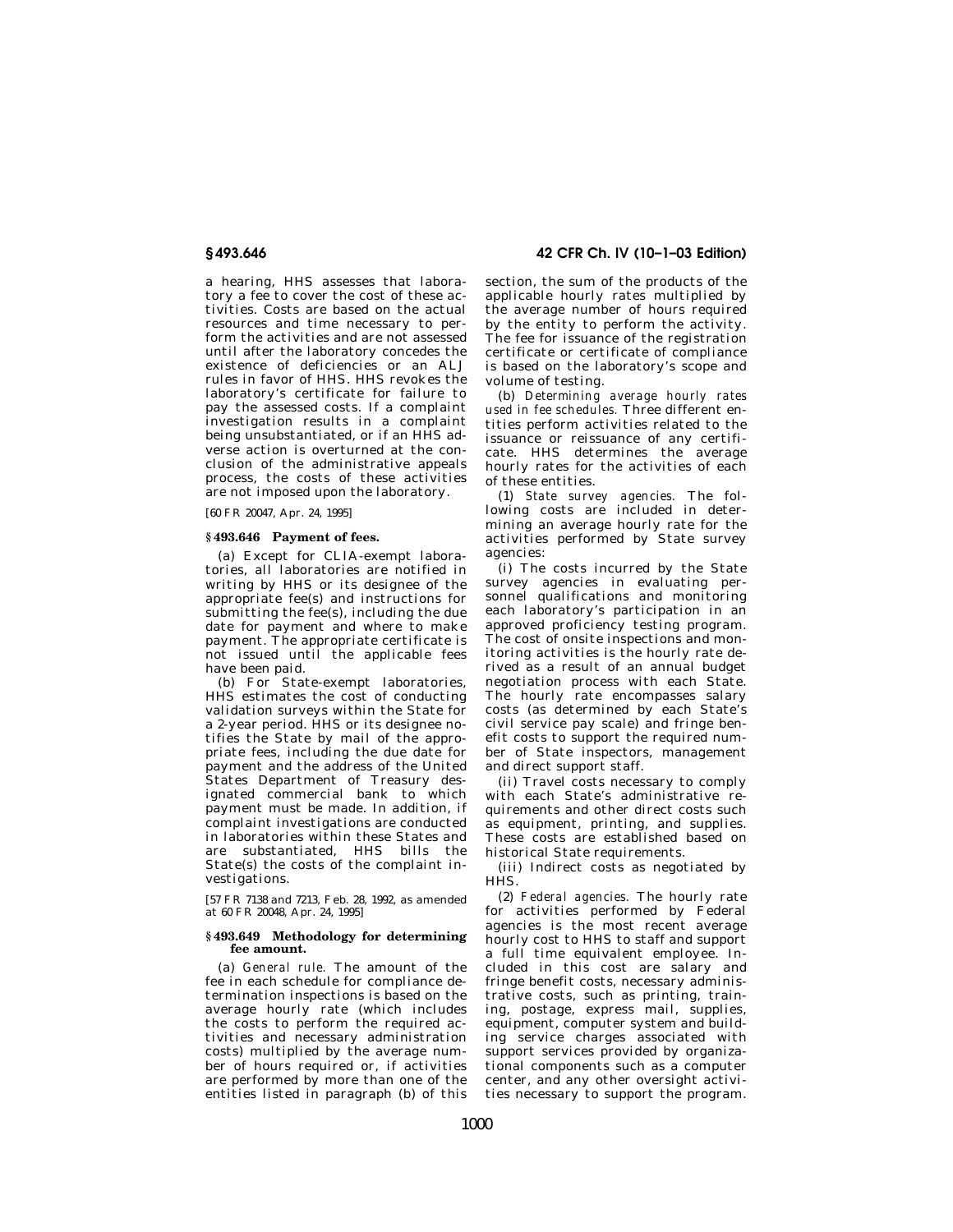(3) *HHS contractors.* The hourly rate for activities performed by HHS contractors is the average hourly rate established for contractor assistance based on an independent government cost estimate for the required workload. This rate includes the cost of contractor support to provide proficiency testing programs to laboratories that do not participate in an approved proficiency testing program, provide specialized assistance in the evaluation of laboratory performance in an approved proficiency testing program, perform assessments of cytology testing laboratories, conduct special studies, bill and collect fees, issue certificates, establish accounting, monitoring and reporting systems, and assist with necessary surveyor training.

(c) *Determining number of hours.* The average number of hours used to determine the overall fee in each schedule is HHS's estimate, based on historical experience, of the average time needed by each entity to perform the activities for which it is responsible.

[57 FR 7138 and 7213, Feb. 28, 1992, as amended at 60 FR 20048, Apr. 24, 1995]

# **Subpart G [Reserved]**

# **Subpart H—Participation in Proficiency Testing for Laboratories Performing Nonwaived Testing**

SOURCE: 57 FR 7146, Feb. 28, 1992, unless otherwise noted.

#### **§ 493.801 Condition: Enrollment and testing of samples.**

Each laboratory must enroll in a proficiency testing (PT) program that meets the criteria in subpart I of this part and is approved by HHS. The laboratory must enroll in an approved program or programs for each of the specialties and subspecialties for which it seeks certification. The laboratory must test the samples in the same manner as patients' specimens. For laboratories subject to 42 CFR part 493 published on March 14, 1990 (55 FR 9538) prior to September 1, 1992, the rules of this subpart are effective on September 1, 1992. For all other laboratories, the rules of this subpart are effective January 1, 1994.

(a) *Standard; Enrollment.* The laboratory must—

(1) Notify HHS of the approved program or programs in which it chooses to participate to meet proficiency testing requirements of this subpart.

 $(2)(i)$  Designate the program(s) to be used for each specialty, subspecialty, and analyte or test to determine compliance with this subpart if the laboratory participates in more than one proficiency testing program approved by CMS; and

(ii) For those tests performed by the laboratory that are not included in subpart  $\tilde{I}$  of this part, a laboratory must establish and maintain the accuracy of its testing procedures, in accordance with  $\S 493.1236(c)(1)$ .

(3) For each specialty, subspecialty and analyte or test, participate in one approved proficiency testing program or programs, for one year before designating a different program and must notify CMS before any change in designation; and

(4) Authorize the proficiency testing program to release to HHS all data required to—

(i) Determine the laboratory's compliance with this subpart; and

(ii) Make PT results available to the public as required in section  $353(f)(3)(F)$ of the Public Health Service Act.

(b) *Standard; Testing of proficiency testing samples.* The laboratory must examine or test, as applicable, the proficiency testing samples it receives from the proficiency testing program in the same manner as it tests patient specimens.

(1) The samples must be examined or tested with the laboratory's regular patient workload by personnel who routinely perform the testing in the laboratory, using the laboratory's routine methods. The individual testing or examining the samples and the laboratory director must attest to the routine integration of the samples into the patient workload using the laboratory's routine methods.

(2) The laboratory must test samples the same number of times that it routinely tests patient samples.

(3) Laboratories that perform tests on proficiency testing samples must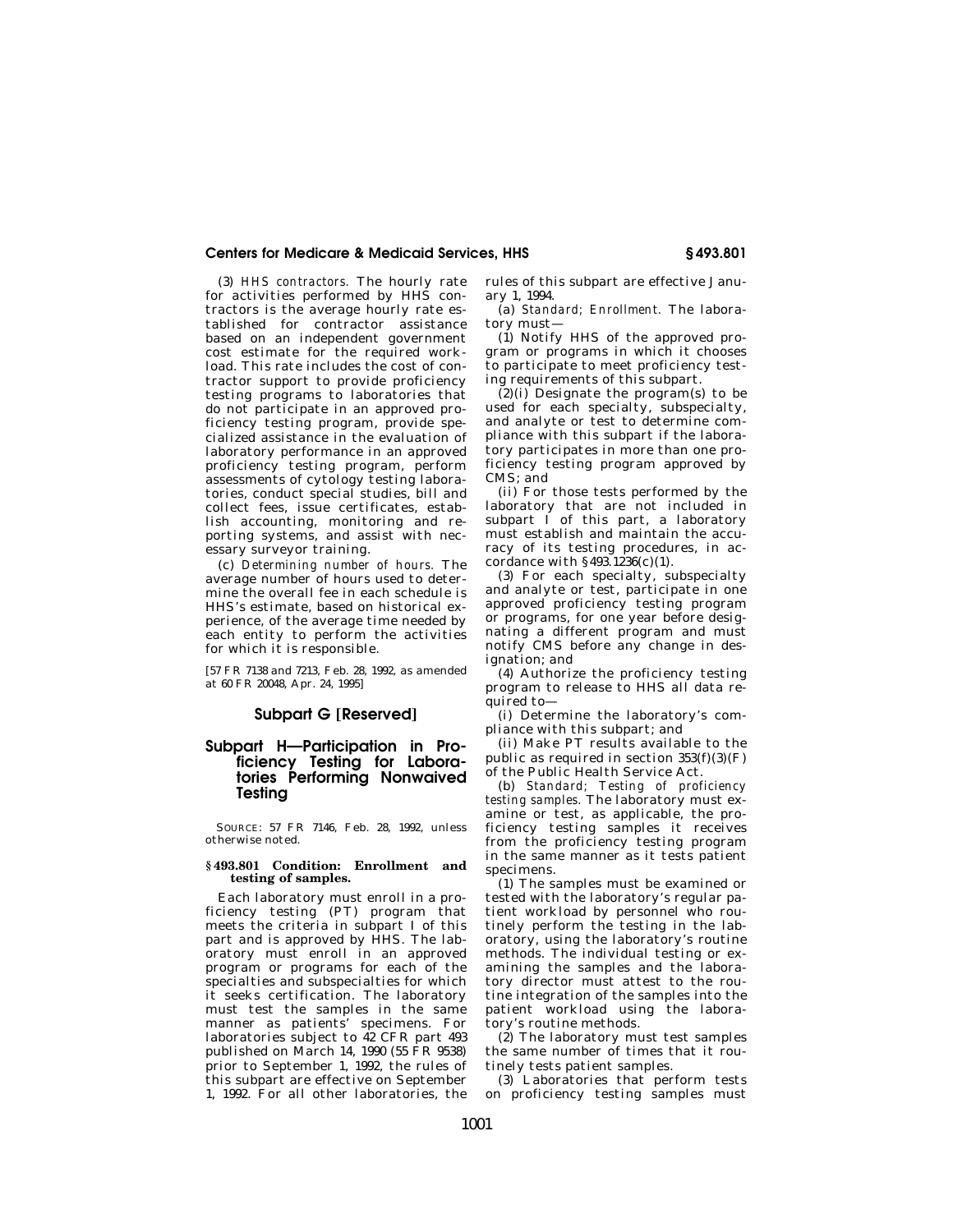not engage in any inter-laboratory communications pertaining to the results of proficiency testing sample(s) until after the date by which the laboratory must report proficiency testing results to the program for the testing event in which the samples were sent. Laboratories with multiple testing sites or separate locations must not participate in any communications or discussions across sites/locations concerning proficiency testing sample results until after the date by which the laboratory must report proficiency testing results to the program.

(4) The laboratory must not send PT samples or portions of samples to another laboratory for any analysis which it is certified to perform in its own laboratory. Any laboratory that CMS determines intentionally referred its proficiency testing samples to another laboratory for analysis will have its certification revoked for at least one year. Any laboratory that receives proficiency testing samples from another laboratory for testing must notify CMS of the receipt of those samples.

(5) The laboratory must document the handling, preparation, processing, examination, and each step in the testing and reporting of results for all proficiency testing samples. The laboratory must maintain a copy of all records, including a copy of the proficiency testing program report forms used by the laboratory to record proficiency testing results including the attestation statement provided by the PT program, signed by the analyst and the laboratory director, documenting that proficiency testing samples were tested in the same manner as patient specimens, for a minimum of two years from the date of the proficiency testing event.

(6) PT is required for only the test system, assay, or examination used as the primary method for patient testing during the PT event.

[57 FR 7146, Feb. 28, 1992, as amended at 58 FR 5228, Jan. 19, 1993; 68 FR 3702, Jan. 24, 2003]

## **§ 493.803 Condition: Successful participation.**

(a) Each laboratory performing nonwaived testing must successfully par-

**§ 493.803 42 CFR Ch. IV (10–1–03 Edition)**

ticipate in a proficiency testing program approved by CMS, if applicable, as described in subpart I of this part for each specialty, subspecialty, and analyte or test in which the laboratory is certified under CLIA.

(b) Except as specified in paragraph (c) of this section, if a laboratory fails to participate successfully in proficiency testing for a given specialty, subspecialty, analyte or test, as defined in this section, or fails to take remedial action when an individual fails gynecologic cytology, CMS imposes sanctions, as specified in subpart R of this part.

(c) If a laboratory fails to perform successfully in a CMS-approved proficiency testing program, for the initial unsuccessful performance, CMS may direct the laboratory to undertake training of its personnel or to obtain technical assistance, or both, rather than imposing alternative or principle sanctions except when one or more of the following conditions exists:

(1) There is immediate jeopardy to patient health and safety.

(2) The laboratory fails to provide CMS or a CMS agent with satisfactory evidence that it has taken steps to correct the problem identified by the unsuccessful proficiency testing performance.

(3) The laboratory has a poor compliance history.

[57 FR 7146, Feb. 28, 1992, as amended at 60 FR 20048, Apr. 24, 1995; 63 FR 26737, May 14, 1998; 68 FR 3702, Jan. 24, 2003]

## **§ 493.807 Condition: Reinstatement of laboratories performing nonwaived testing.**

(a) If a laboratory's certificate is suspended or limited or its Medicare or Medicaid approval is cancelled or its Medicare or Medicaid payments are suspended because it fails to participate successfully in proficiency testing for one or more specialties, subspecialties, analyte or test, or voluntarily withdraws its certification under CLIA for the failed specialty, subspecialty, or analyte, the laboratory must then demonstrate sustained satisfactory performance on two consecutive proficiency testing events, one of which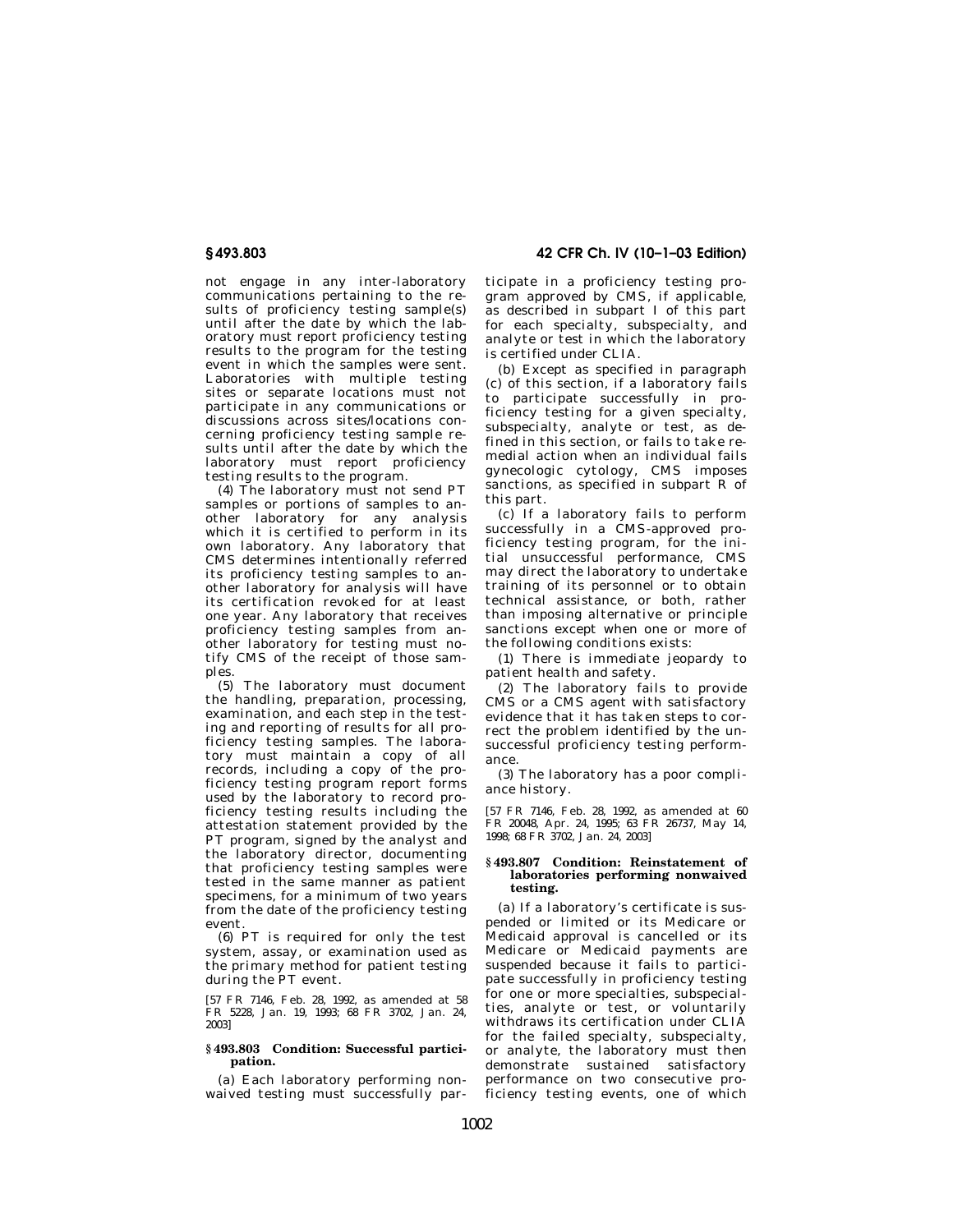may be on site, before CMS will consider it for reinstatement for certification and Medicare or Medicaid approval in that specialty, subspecialty, analyte or test.

(b) The cancellation period for Medicare and Medicaid approval or period for suspension of Medicare or Medicaid payments or suspension or limitation of certification under CLIA for the<br>failed specialty, subspecialty, or specialty, subspecialty, or analyte or test is for a period of not less than six months from the date of cancellation, limitation or suspension of the CLIA certificate.

[58 FR 5228, Jan. 19, 1993, as amended at 60 FR 20048, Apr. 24, 1995]

PROFICIENCY TESTING BY SPECIALTY AND SUBSPECIALTY FOR LABORATORIES PERFORMING TESTS OF MODERATE COMPLEXITY (INCLUDING THE SUB-CATEGORY), HIGH COMPLEXITY, OR ANY COMBINATION OF THESE TESTS

#### **§ 493.821 Condition: Microbiology.**

The specialty of microbiology includes, for purposes of proficiency testing, the subspecialties of bacteriology, mycobacteriology, mycology, parasitology and virology.

## **§ 493.823 Standard; Bacteriology.**

(a) Failure to attain an overall testing event score of at least 80 percent is unsatisfactory performance.

(b) Failure to participate in a testing event is unsatisfactory performance and results in a score of 0 for the testing event. Consideration may be given to those laboratories failing to participate in a testing event only if—

(1) Patient testing was suspended during the time frame allotted for testing and reporting proficiency testing results;

(2) The laboratory notifies the inspecting agency and the proficiency testing program within the time frame for submitting proficiency testing results of the suspension of patient testing and the circumstances associated with failure to perform tests on proficiency testing samples; and

(3) The laboratory participated in the previous two proficiency testing events.

(c) Failure to return proficiency testing results to the proficiency testing program within the time frame specified by the program is unsatisfactory performance and results in a score of 0 for the testing event.

(d)(1) For any unsatisfactory testing event for reasons other than a failure to participate, the laboratory must undertake appropriate training and employ the technical assistance necessary to correct problems associated with a proficiency testing failure.

(2) Remedial action must be taken and documented, and the documentation must be maintained by the laboratory for two years from the date of participation in the proficiency testing event.

(e) Failure to achieve an overall testing event score of satisfactory performance for two consecutive testing events or two out of three consecutive testing events is unsuccessful performance.

## **§ 493.825 Standard; Mycobacteriology.**

(a) Failure to attain an overall testing event score of at least 80 percent is unsatisfactory performance.

(b) Failure to participate in a testing event is unsatisfactory performance and results in a score of 0 for the testing event. Consideration may be given to those laboratories failing to participate in a testing event only if—

(1) Patient testing was suspended during the time frame allotted for testing and reporting proficiency testing results;

(2) The laboratory notifies the inspecting agency and the proficiency testing program within the time frame for submitting proficiency testing results of the suspension of patient testing and the circumstances associated with failure to perform tests on proficiency testing samples; and

(3) The laboratory participated in the<br>previous two proficiency testing two proficiency testing events.

(c) Failure to return proficiency testing results to the proficiency testing program within the time frame specified by the program is unsatisfactory performance and results in a score of 0 for the testing event.

(d)(1) For any unsatisfactory testing event for reasons other than a failure to participate, the laboratory must undertake appropriate training and employ the technical assistance necessary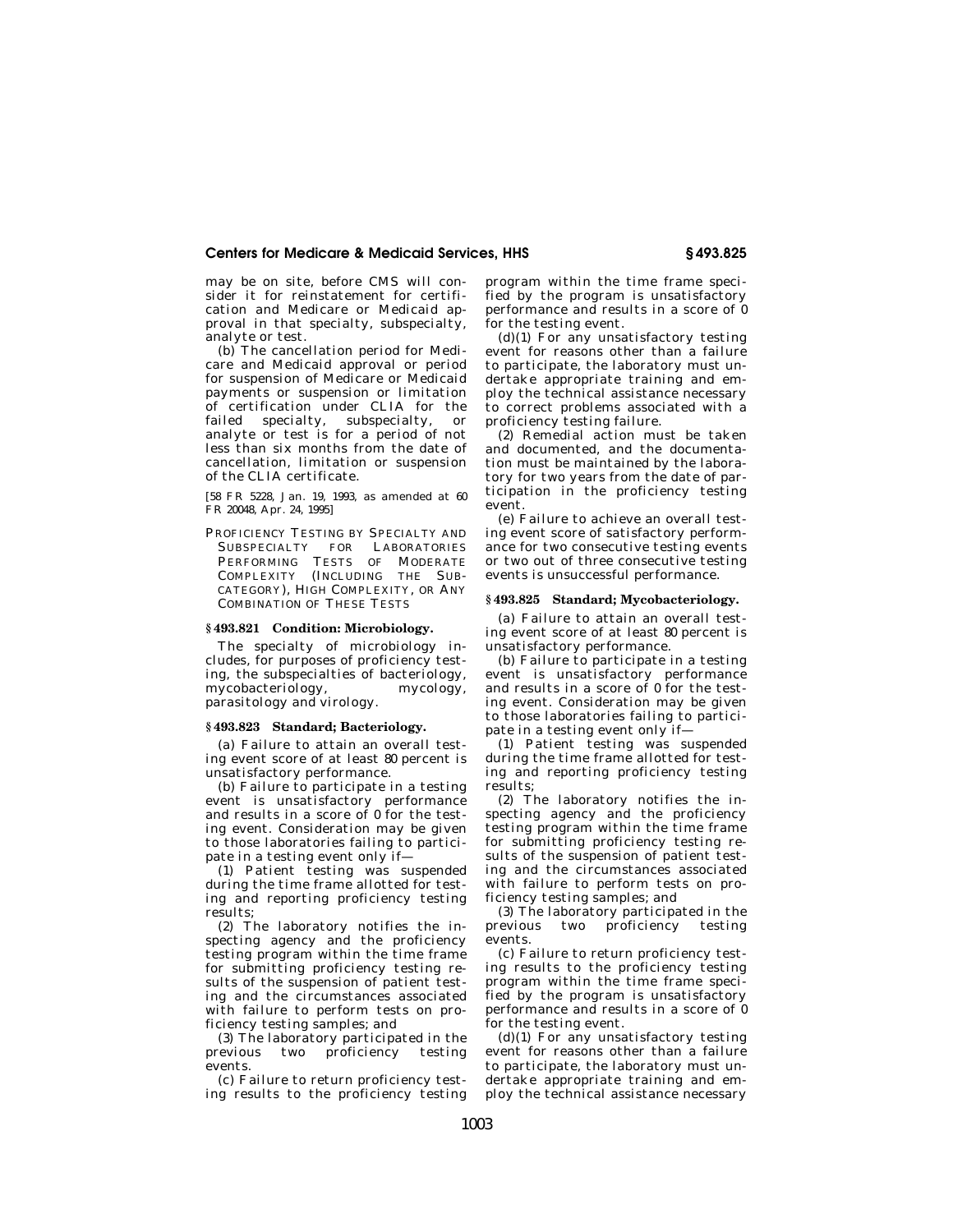to correct problems associated with a proficiency testing failure.

(2) Remedial action must be taken and documented, and the documentation must be maintained by the laboratory for two years from the date of participation in the proficiency testing event.

(e) Failure to achieve an overall testing event score of satisfactory performance for two consecutive testing events or two out of three consecutive testing events is unsuccessful performance.

## **§ 493.827 Standard; Mycology.**

(a) Failure to attain an overall testing event score of at least 80 percent is unsatisfactory performance.

(b) Failure to participate in a testing event is unsatisfactory performance and results in a score of 0 for the testing event. Consideration may be given to those laboratories failing to participate in a testing event only if—

(1) Patient testing was suspended during the time frame allotted for testing and reporting proficiency testing results;

(2) The laboratory notifies the inspecting agency and the proficiency testing program within the time frame for submitting proficiency testing results of the suspension of patient testing and the circumstances associated with failure to perform tests on proficiency testing samples; and

(3) The laboratory participated in the previous two proficiency testing events.

(c) Failure to return proficiency testing results to the proficiency testing program within the time frame specified by the program is unsatisfactory performance and results in a score of 0 for the testing event.

 $(d)(1)$  For any unsatisfactory testing event for reasons other than a failure to participate, the laboratory must undertake appropriate training and employ the technical assistance necessary to correct problems associated with a proficiency testing failure.

(2) Remedial action must be taken and documented, and the documentation must be maintained by the laboratory for two years from the date of participation in the proficiency testing event.

**§ 493.827 42 CFR Ch. IV (10–1–03 Edition)**

(e) Failure to achieve an overall testing event score of satisfactory performance for two consecutive testing events or two out of three consecutive testing events is unsuccessful performance.

# **§ 493.829 Standard; Parasitology.**

(a) Failure to attain an overall testing event score of at least 80 percent is unsatisfactory performance.

(b) Failure to participate in a testing event is unsatisfactory performance and results in a score of 0 for the testing event. Consideration may be given to those laboratories failing to participate in a testing event only if—

(1) Patient testing was suspended during the time frame allotted for testing and reporting proficiency testing results;

(2) The laboratory notifies the inspecting agency and the proficiency testing program within the time frame for submitting proficiency testing results of the suspension of patient testing and the circumstances associated with failure to perform tests on proficiency testing samples; and

(3) The laboratory participated in the previous two proficiency testing events.

(c) Failure to return proficiency testing results to the proficiency testing program within the time frame specified by the program is unsatisfactory performance and results in a score of 0 for the testing event.

(d)(1) For any unsatisfactory testing event for reasons other than a failure to participate, the laboratory must undertake appropriate training and employ the technical assistance necessary to correct problems associated with a proficiency testing failure.

(2) Remedial action must be taken and documented, and the documentation must be maintained by the laboratory for two years from the date of participation in the proficiency testing event.

(e) Failure to achieve an overall testing event score of satisfactory performance for two consecutive testing events or two out of three consecutive testing events is unsuccessful performance.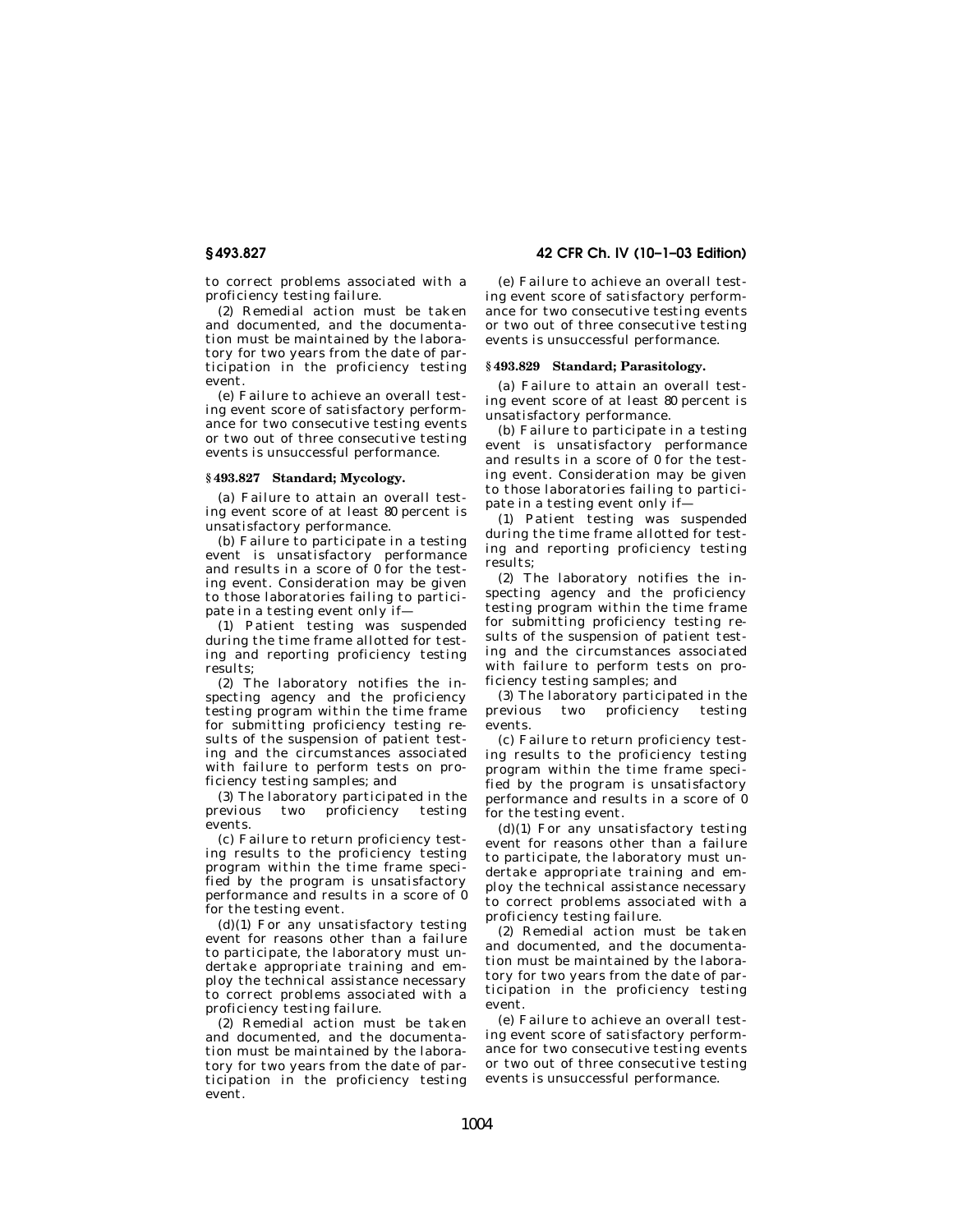# **§ 493.831 Standard; Virology.**

(a) Failure to attain an overall testing event score of at least 80 percent is unsatisfactory performance.

(b) Failure to participate in a testing event is unsatisfactory performance and results in a score of 0 for the testing event. Consideration may be given to those laboratories failing to participate in a testing event only if—

(1) Patient testing was suspended during the time frame allotted for testing and reporting proficiency testing results;

(2) The laboratory notifies the inspecting agency and the proficiency testing program within the time frame for submitting proficiency testing results of the suspension of patient testing and the circumstances associated with failure to perform tests on proficiency testing samples; and

(3) The laboratory participated in the previous two proficiency testing events.

(c) Failure to return proficiency testing results to the proficiency testing program within the time frame specified by the program is unsatisfactory performance and results in a score of 0 for the testing event.

(d)(1) For any unsatisfactory testing event for reasons other than a failure to participate, the laboratory must undertake appropriate training and employ the technical assistance necessary to correct problems associated with a proficiency testing failure.

(2) For any unsatisfactory testing events, remedial action must be taken and documented, and the documentation must be maintained by the laboratory for two years from the date of participation in the proficiency testing event.

(e) Failure to achieve an overall testing event score of satisfactory performance for two consecutive testing events or two out of three consecutive testing events is unsuccessful performance.

## **§ 493.833 Condition: Diagnostic immunology.**

The specialty of diagnostic immunology includes for purposes of proficiency testing the subspecialties of syphilis serology and general immunology.

# **§ 493.835 Standard; Syphilis serology.**

(a) Failure to attain an overall testing event score of at least 80 percent is unsatisfactory performance.

(b) Failure to participate in a testing event is unsatisfactory performance and results in a score of 0 for the testing event. Consideration may be given to those laboratories failing to participate in a testing event only if—

(1) Patient testing was suspended during the time frame allotted for testing and reporting proficiency testing results;

(2) The laboratory notifies the inspecting agency and the proficiency testing program within the time frame for submitting proficiency testing results of the suspension of patient testing and the circumstances associated with failure to perform tests on proficiency testing samples; and

(3) The laboratory participated in the previous two proficiency testing events.

(c) Failure to return proficiency testing results to the proficiency testing program within the time frame specified by the program is unsatisfactory performance and results in a score of 0 for the testing event.

(d)(1) For any unsatisfactory testing event for reasons other than a failure to participate, the laboratory must undertake appropriate training and employ the technical assistance necessary to correct problems associated with a proficiency testing failure.

(2) For any unacceptable testing event score, remedial action must be taken and documented, and the documentation must be maintained by the laboratory for two years from the date of participation in the proficiency testing event.

(e) Failure to achieve an overall testing event score of satisfactory performance for two consecutive testing events or two out of three consecutive testing events is unsuccessful performance.

### **§ 493.837 Standard; General immunology.**

(a) Failure to attain a score of at least 80 percent of acceptable responses for each analyte in each testing event is unsatisfactory analyte performance for the testing event.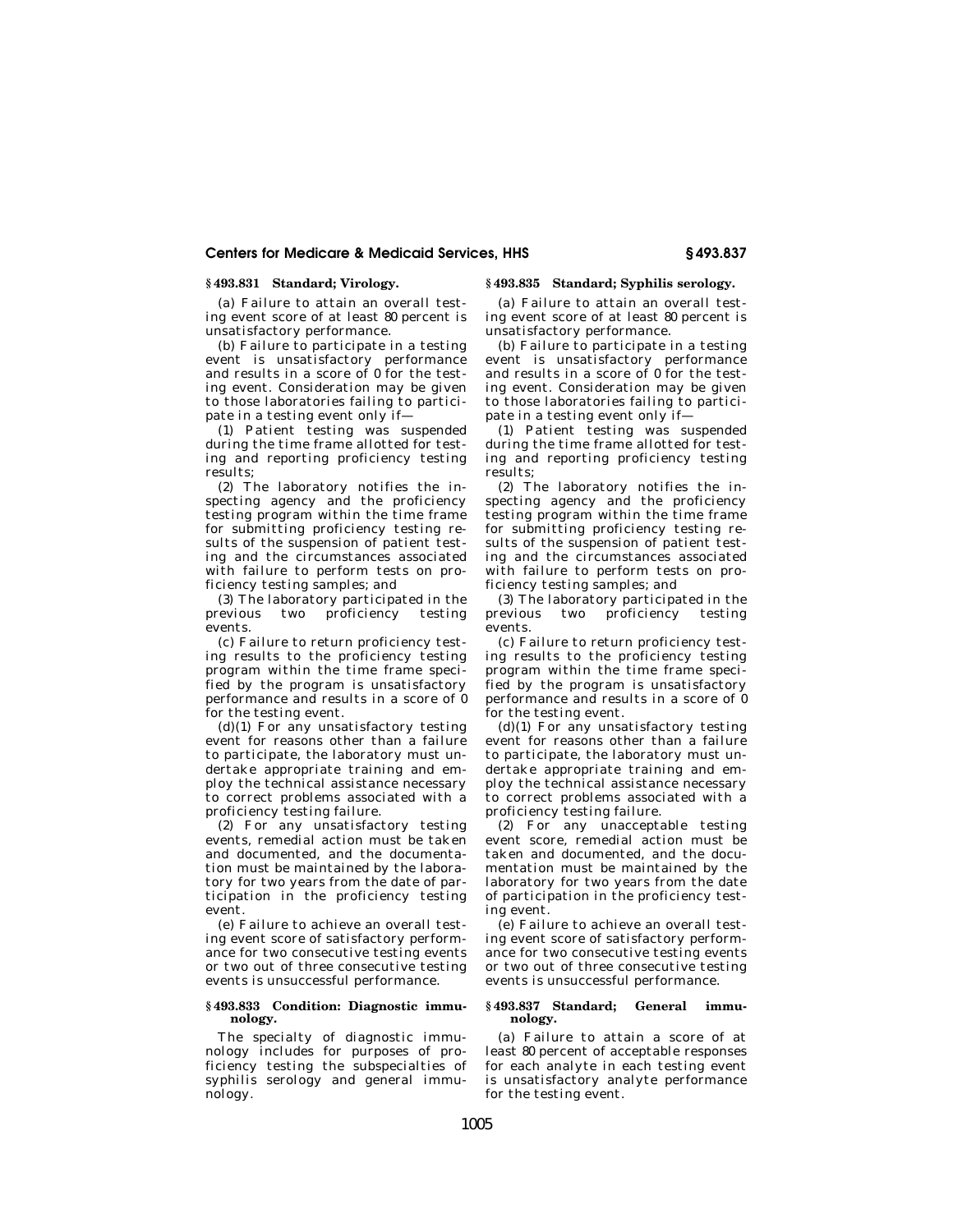(b) Failure to attain an overall testing event score of at least 80 percent is unsatisfactory performance.

(c) Failure to participate in a testing event is unsatisfactory performance and results in a score of 0 for the testing event. Consideration may be given to those laboratories failing to participate in a testing event only if—

(1) Patient testing was suspended during the time frame allotted for testing and reporting proficiency testing results;

(2) The laboratory notifies the inspecting agency and the proficiency testing program within the time frame for submitting proficiency testing results of the suspension of patient testing and the circumstances associated with failure to perform tests on proficiency testing samples; and

(3) The laboratory participated in the previous two proficiency testing events.

(d) Failure to return proficiency testing results to the proficiency testing program within the time frame specified by the program is unsatisfactory performance and results in a score of 0 for the testing event.

(e)(1) For any unsatisfactory analyte or test performance or testing event for reasons other than a failure to participate, the laboratory must undertake appropriate training and employ the technical assistance necessary to correct problems associated with a proficiency testing failure.

(2) For any unacceptable analyte or testing event score, remedial action must be taken and documented, and the documentation must be maintained by the laboratory for two years from the date of participation in the proficiency testing event.

(f) Failure to achieve satisfactory performance for the same analyte or test in two consecutive testing events or two out of three consecutive testing events is unsuccessful performance.

(g) Failure to achieve an overall testing event score of satisfactory performance for two consecutive testing events or two out of three consecutive testing events is unsuccessful performance.

## **§ 493.839 Condition: Chemistry.**

The specialty of chemistry includes for the purposes of proficiency testing

# **§ 493.839 42 CFR Ch. IV (10–1–03 Edition)**

the subspecialties of routine chemistry, endocrinology, and toxicology.

### **§ 493.841 Standard; Routine chemistry.**

(a) Failure to attain a score of at least 80 percent of acceptable responses for each analyte in each testing event is unsatisfactory analyte performance for the testing event.

(b) Failure to attain an overall testing event score of at least 80 percent is unsatisfactory performance.

(c) Failure to participate in a testing event is unsatisfactory performance and results in a score of 0 for the testing event. Consideration may be given to those laboratories failing to participate in a testing event only if—

(1) Patient testing was suspended during the time frame allotted for testing and reporting proficiency testing results;

(2) The laboratory notifies the inspecting agency and the proficiency testing program within the time frame for submitting proficiency testing results of the suspension of patient testing and the circumstances associated with failure to perform tests on proficiency testing samples; and

(3) The laboratory participated in the previous two proficiency testing events.

(d) Failure to return proficiency testing results to the proficiency testing program within the time frame specified by the program is unsatisfactory performance and results in a score of 0 for the testing event.

(e)(1) For any unsatisfactory analyte or test performance or testing event for reasons other than a failure to participate, the laboratory must undertake appropriate training and employ the technical assistance necessary to correct problems associated with a proficiency testing failure.

(2) For any unacceptable analyte or testing event score, remedial action must be taken and documented, and the documentation must be maintained by the laboratory for two years from the date of participation in the proficiency testing event.

(f) Failure to achieve satisfactory performance for the same analyte or test in two consecutive testing events or two out of three consecutive testing events is unsuccessful performance.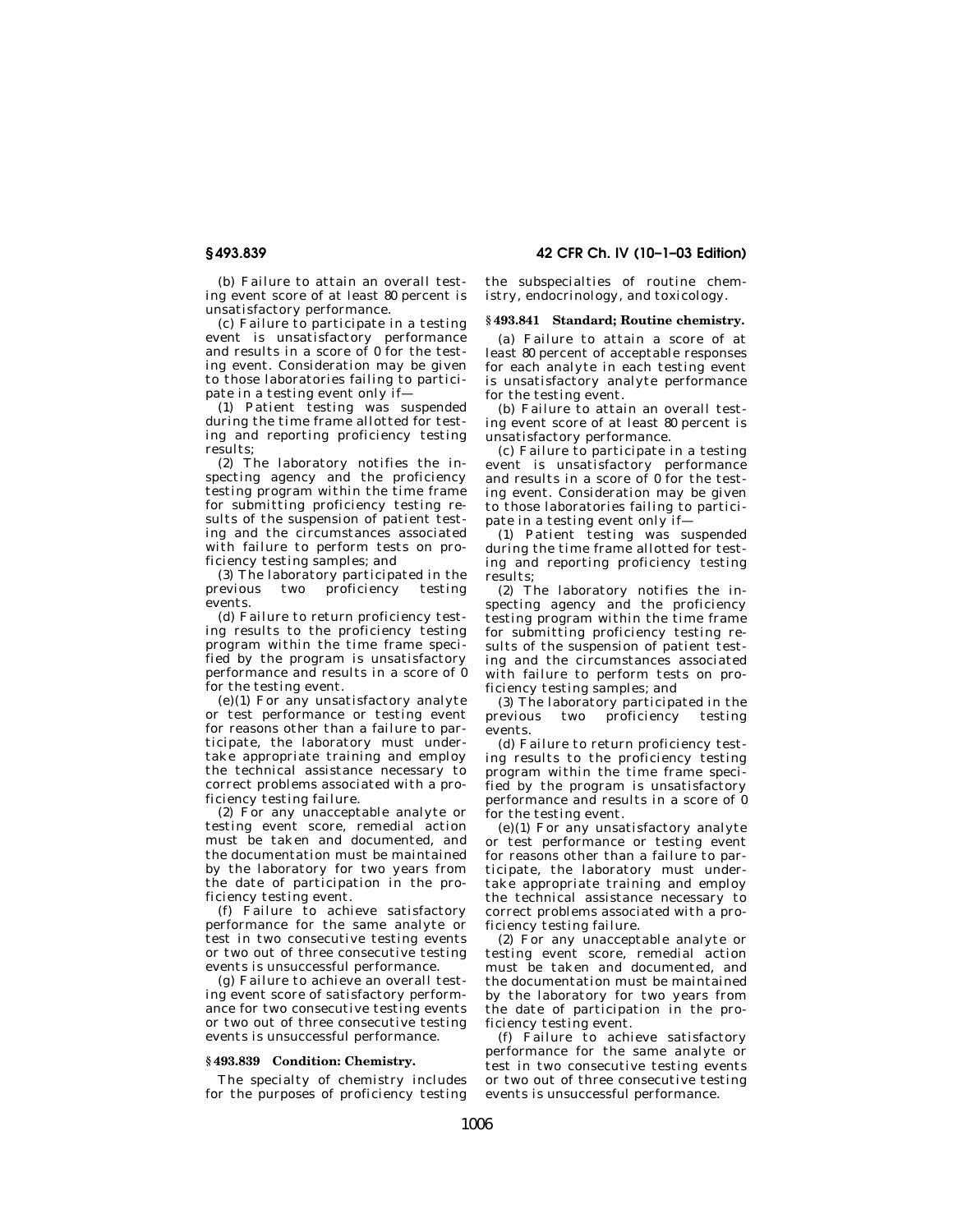(g) Failure to achieve an overall testing event score of satisfactory performance for two consecutive testing events or two out of three consecutive testing events is unsuccessful performance.

## **§ 493.843 Standard; Endocrinology.**

(a) Failure to attain a score of at least 80 percent of acceptable responses for each analyte in each testing event is unsatisfactory analyte performance for the testing event.

(b) Failure to attain an overall testing event score of at least 80 percent is unsatisfactory performance.

(c) Failure to participate in a testing event is unsatisfactory performance and results in a score of 0 for the testing event. Consideration may be given to those laboratories failing to participate in a testing event only if—

(1) Patient testing was suspended during the time frame allotted for testing and reporting proficiency testing results;

(2) The laboratory notifies the inspecting agency and the proficiency testing program within the time frame for submitting proficiency testing results of the suspension of patient testing and the circumstances associated with failure to perform tests on proficiency testing samples; and

(3) The laboratory participated in the previous two proficiency testing events.

(d) Failure to return proficiency testing results to the proficiency testing program within the time frame specified by the program is unsatisfactory performance and results in a score of 0 for the testing event.

(e)(1) For any unsatisfactory analyte or test performance or testing event for reasons other than a failure to participate, the laboratory must undertake appropriate training and employ the technical assistance necessary to correct problems associated with a proficiency testing failure.

(2) For any unacceptable analyte or testing event score, remedial action must be taken and documented, and the documentation must be maintained by the laboratory for two years from the date of participation in the proficiency testing event.

(f) Failure to achieve satisfactory performance for the same analyte or

test in two consecutive testing events or two out of three consecutive testing events is unsuccessful performance.

(g) Failure to achieve an overall testing event score of satisfactory performance for two consecutive testing events or two out of three consecutive testing events is unsuccessful performance.

# **§ 493.845 Standard; Toxicology.**

(a) Failure to attain a score of at least 80 percent of acceptable responses for each analyte in each testing event is unsatisfactory analyte performance for the testing event.

(b) Failure to attain an overall testing event score of at least 80 percent is unsatisfactory performance.

(c) Failure to participate in a testing event is unsatisfactory performance and results in a score of 0 for the testing event. Consideration may be given to those laboratories failing to participate in a testing event only if—

(1) Patient testing was suspended during the time frame allotted for testing and reporting proficiency testing results;

(2) The laboratory notifies the inspecting agency and the proficiency testing program within the time frame for submitting proficiency testing results of the suspension of patient testing and the circumstances associated with failure to perform tests on proficiency testing samples; and

(3) The laboratory participated in the previous two proficiency testing events.

(d) Failure to return proficiency testing results to the proficiency testing program within the time frame specified by the program is unsatisfactory performance and results in a score of 0 for the testing event.

(e)(1) For any unsatisfactory analyte or test performance or testing event for reasons other than a failure to participate, the laboratory must undertake appropriate training and employ the technical assistance necessary to correct problems associated with a proficiency testing failure.

(2) For any unacceptable analyte or testing event score, remedial action must be taken and documented, and the documentation must be maintained by the laboratory for two years from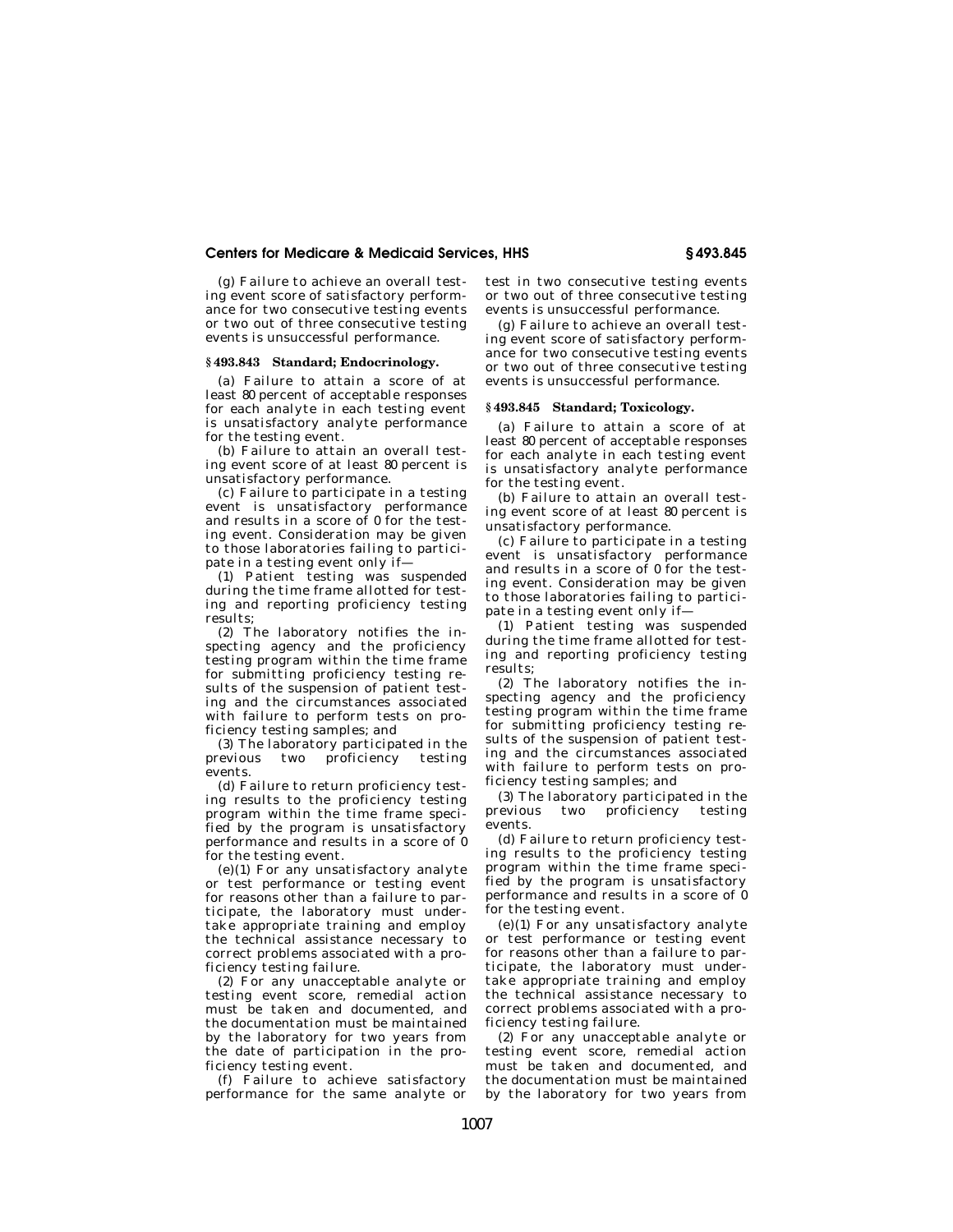the date of participation in the proficiency testing event.

(f) Failure to achieve satisfactory performance for the same analyte or test in two consecutive testing events or two out of three consecutive testing events is unsuccessful performance.

(g) Failure to achieve an overall testing event score of satisfactory performance for two consecutive testing events or two out of three consecutive testing events is unsuccessful performance.

## **§ 493.849 Condition: Hematology.**

The specialty of hematology, for the purpose of proficiency testing, is not subdivided into subspecialties of testing.

# **§ 493.851 Standard; Hematology.**

(a) Failure to attain a score of at least 80 percent of acceptable responses for each analyte in each testing event is unsatisfactory analyte performance for the testing event.

(b) Failure to attain an overall testing event score of at least 80 percent is unsatisfactory performance.

(c) Failure to participate in a testing event is unsatisfactory performance and results in a score of 0 for the testing event. Consideration may be given to those laboratories failing to participate in a testing event only if—

(1) Patient testing was suspended during the time frame allotted for testing and reporting proficiency testing results;

(2) The laboratory notifies the inspecting agency and the proficiency testing program within the time frame for submitting proficiency testing results of the suspension of patient testing and the circumstances associated with failure to perform tests on proficiency testing samples; and

(3) The laboratory participated in the previous two proficiency testing events.

(d) Failure to return proficiency testing results to the proficiency testing program within the time frame specified by the program is unsatisfactory performance and results in a score of 0 for the testing event.

(e)(1) For any unsatisfactory analyte or test performance or testing event for reasons other than a failure to participate, the laboratory must undertake appropriate training and employ the technical assistance necessary to correct problems associated with a proficiency testing failure.

(2) For any unacceptable analyte or testing event score, remedial action must be taken and documented, and the documentation must be maintained by the laboratory for two years from the date of participation in the proficiency testing event.

(f) Failure to achieve satisfactory performance for the same analyte in two consecutive events or two out of three consecutive testing events is unsuccessful performance.

(g) Failure to achieve an overall testing event score of satisfactory performance for two consecutive testing events or two out of three consecutive testing events is unsuccessful performance.

### **§ 493.853 Condition: Pathology.**

The specialty of pathology includes, for purposes of proficiency testing, the subspecialty of cytology limited to gynecologic examinations.

## **§ 493.855 Standard; Cytology: gynecologic examinations.**

To participate successfully in a cytology proficiency testing program for<br>gynecologic examinations (Pap  $examinations$  (Pap smears), the laboratory must meet the requirements of paragraphs (a) through (c) of this section.

(a) The laboratory must ensure that each individual engaged in the examination of gynecologic preparations is enrolled in a proficiency testing program approved by CMS by January 1, 1995, if available in the State in which he or she is employed. The laboratory must ensure that each individual is tested at least once per year and obtains a passing score. To ensure this annual testing of individuals, an announced or unannounced testing event will be conducted on-site in each laboratory at least once each year. Laboratories will be notified of the time of each announced on-site testing event at least 30 days prior to each event. Additional testing events will be conducted as necessary in each State or region for the purpose of testing individuals who miss the on-site testing event and for retesting individuals as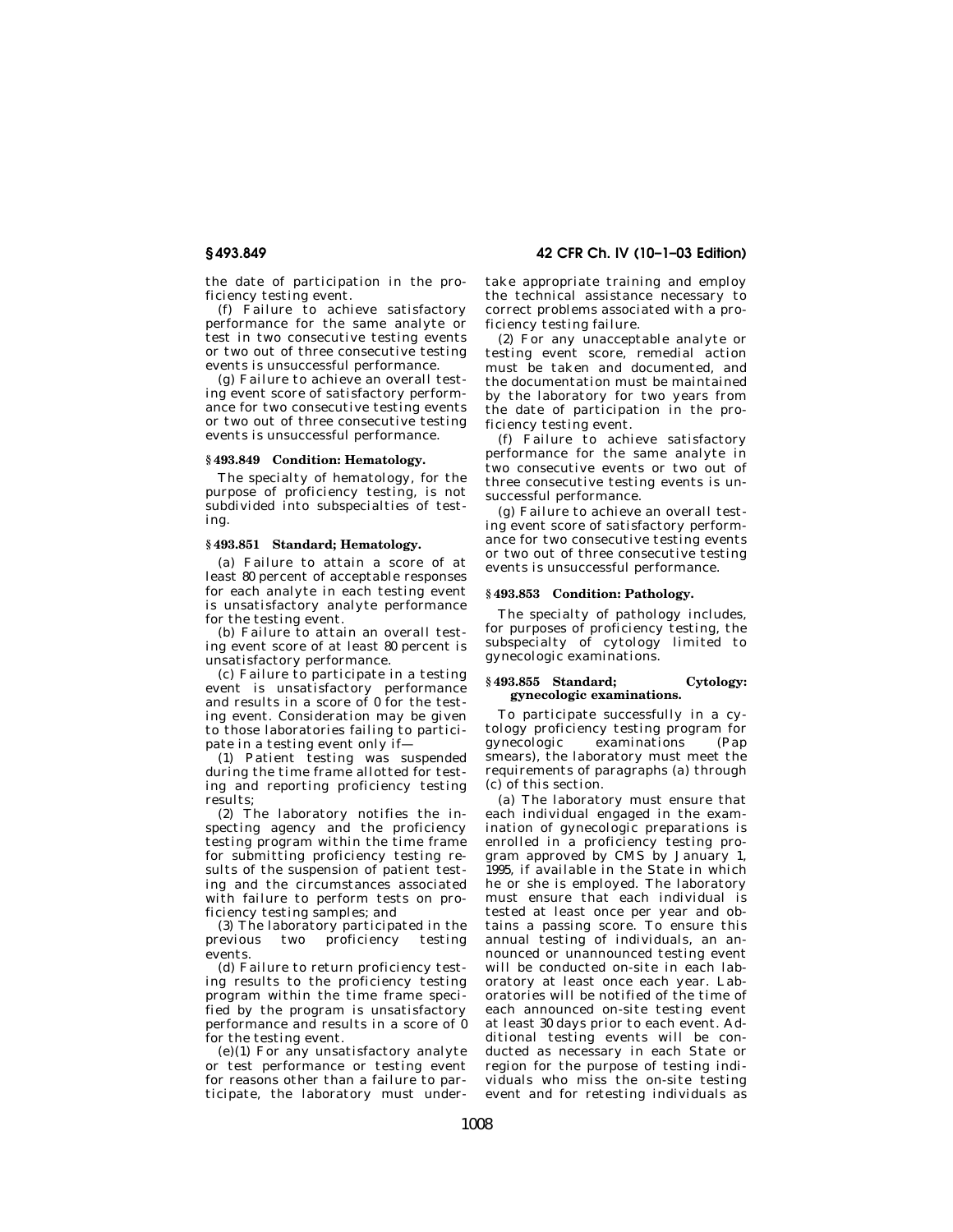described in paragraph (b) of this section.

(b) The laboratory must ensure that each individual participates in an annual testing event that involves the examination of a 10-slide test set as described in §493.945. Individuals who fail this testing event are retested with another 10-slide test set as described in paragraphs  $(b)(1)$  and  $(b)(2)$  of this section. Individuals who fail this second test are subsequently retested with a 20-slide test set as described in paragraphs  $(b)(2)$  and  $(b)(3)$  of this section. Individuals are given not more than 2 hours to complete a 10-slide test and not more than 4 hours to complete a 20 slide test. Unexcused failure to appear by an individual for a retest will result in test failure with resulting remediation and limitations on slide examinations as specified in  $(b)(1)$ ,  $(b)(2)$ , and (b)(3) of this section.

(1) An individual is determined to have failed the annual testing event if he or she scores less than 90 percent on a 10-slide test set. For an individual who fails an annual proficiency testing event, the laboratory must schedule a retesting event which must take place not more than 45 days after receipt of the notification of failure.

(2) An individual is determined to have failed the second testing event if he or she scores less than 90 percent on a 10-slide test set. For an individual who fails a second testing event, the laboratory must provide him or her with documented, remedial training and education in the area of failure, and must assure that all gynecologic slides evaluated subsequent to the notice of failure are reexamined until the individual is again retested with a 20 slide test set and scores at least 90 percent. Reexamination of slides must be documented.

(3) An individual is determined to have failed the third testing event if he or she scores less than 90 percent on a 20-slide test set. An individual who fails the third testing event must cease examining gynecologic slide preparations immediately upon notification of test failure and may not resume examining gynecologic slides until the laboratory assures that the individual obtains at least 35 hours of documented, formally structured, continuing education in diagnostic cytopathology that focuses on the examination of gynecologic preparations, and until he or she is retested with a 20-slide test set and scores at least 90 percent.

(c) If a laboratory fails to ensure that individuals are tested or those who fail a testing event are retested, or fails to take required remedial actions as described in paragraphs  $(b)(1)$ ,  $(b)(2)$  or (b)(3) of this section, CMS will initiate intermediate sanctions or limit the laboratory's certificate to exclude gynecologic cytology testing under CLIA, and, if applicable, suspend the laboratory's Medicare and Medicaid payments for gynecologic cytology testing in accordance with subpart R of this part.

[57 FR 7146, Feb. 28, 1992, as amended at 58 FR 5228, Jan. 19, 1993; 59 FR 62609, Dec. 6, 1994]

## **§ 493.857 Condition: Immunohematology.**

The specialty of immunohematology includes four subspecialties for the purposes of proficiency testing: ABO group and D (Rho) typing; unexpected antibody detection; compatibility testing; and antibody identification.

## **§ 493.859 Standard; ABO group and D (Rho) typing.**

(a) Failure to attain a score of at least 100 percent of acceptable responses for each analyte or test in each testing event is unsatisfactory analyte performance for the testing event.

(b) Failure to attain an overall testing event score of at least 100 percent is unsatisfactory performance.

(c) Failure to participate in a testing event is unsatisfactory performance and results in a score of 0 for the testing event. Consideration may be given to those laboratories failing to participate in a testing event only if—

(1) Patient testing was suspended during the time frame allotted for testing and reporting proficiency testing results;

(2) The laboratory notifies the inspecting agency and the proficiency testing program within the time frame for submitting proficiency testing results of the suspension of patient testing and the circumstances associated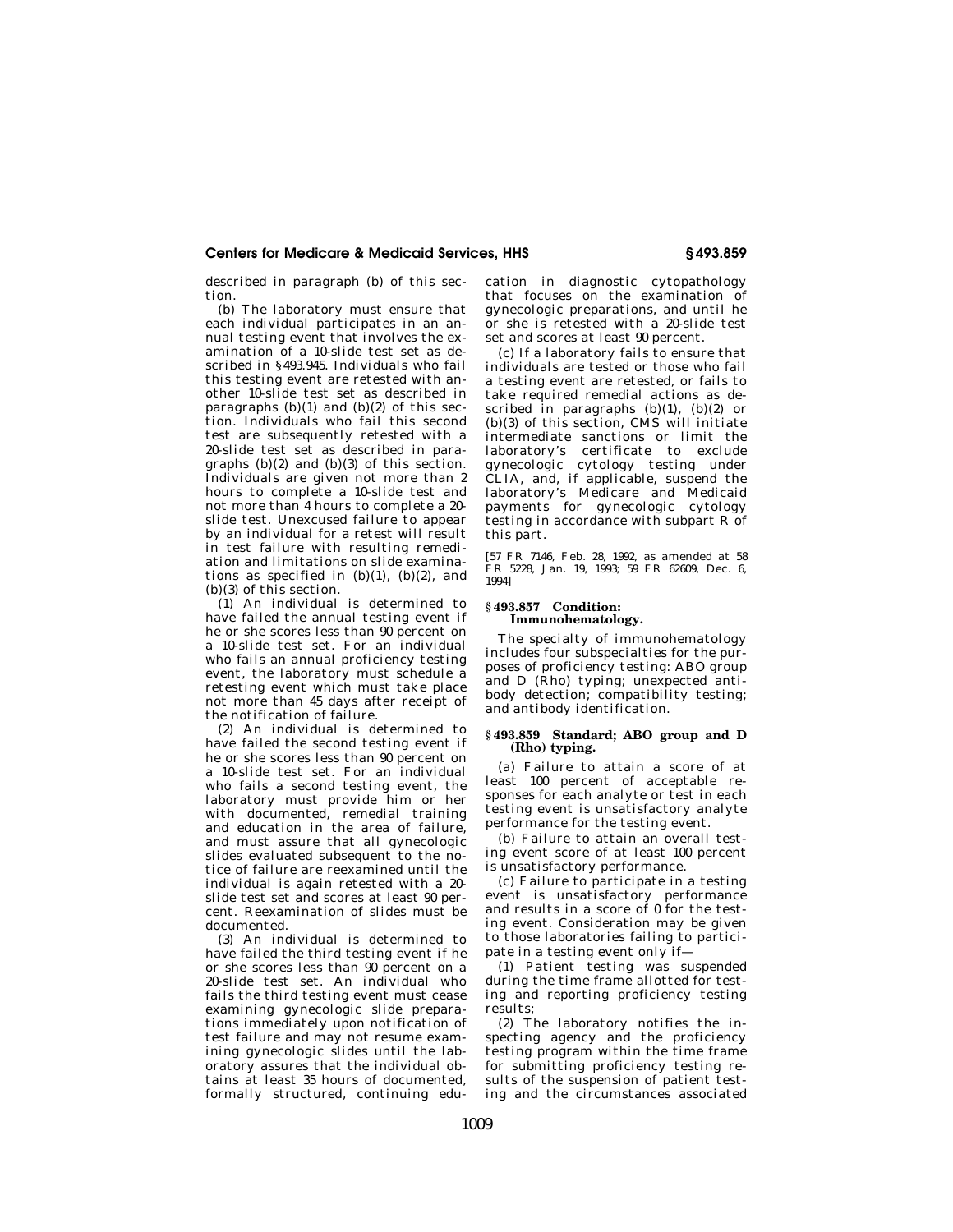with failure to perform tests on proficiency testing samples; and

(3) The laboratory participated in the previous two proficiency testing events.

(d) Failure to return proficiency testing results to the proficiency testing program within the time frame specified by the program is unsatisfactory performance and results in a score of 0 for the testing event.

(e)(1) For any unsatisfactory testing event for reasons other than a failure to participate, the laboratory must undertake appropriate training and employ the technical assistance necessary to correct problems associated with a proficiency testing failure.

(2) For any unacceptable analyte or unsatisfactory testing event score, remedial action must be taken and documented, and the documentation must be maintained by the laboratory for two years from the date of participation in the proficiency testing event.

(f) Failure to achieve satisfactory performance for the same analyte in two consecutive testing events or two out of three consecutive testing events is unsuccessful performance.

(g) Failure to achieve an overall testing event score of satisfactory for two consecutive testing events or two out of three consecutive testing events is unsuccessful performance.

### **§ 493.861 Standard; Unexpected antibody detection.**

(a) Failure to attain an overall testing event score of at least 80 percent is unsatisfactory performance.

(b) Failure to participate in a testing event is unsatisfactory performance and results in a score of 0 for the testing event. Consideration may be given to those laboratories failing to participate in a testing event only if—

(1) Patient testing was suspended during the time frame allotted for testing and reporting proficiency testing results;

(2) The laboratory notifies the inspecting agency and the proficiency testing program within the time frame for submitting proficiency testing results of the suspension of patient testing and the circumstances associated with failure to perform tests on proficiency testing samples; and

(3) The laboratory participated in the previous two proficiency testing events.

(c) Failure to return proficiency testing results to the proficiency testing program within the time frame specified by the program is unsatisfactory performance and results in a score of 0 for the testing event.

(d)(1) For any unsatisfactory testing event for reasons other than a failure to participate, the laboratory must undertake appropriate training and employ the technical assistance necessary to correct problems associated with a proficiency testing failure.

(2) For any unsatisfactory testing event score, remedial action must be taken and documented, and the documentation must be maintained by the laboratory for two years from the date of participation in the proficiency testing event.

(e) Failure to achieve an overall testing event score of satisfactory for two consecutive testing events or two out of three consecutive testing events is unsuccessful performance.

## **§ 493.863 Standard; Compatibility testing.**

(a) Failure to attain an overall testing event score of at least 100 percent is unsatisfactory performance.

(b) Failure to participate in a testing event is unsatisfactory performance and results in a score of 0 for the testing event. Consideration may be given to those laboratories failing to participate in a testing event only if—

(1) Patient testing was suspended during the time frame allotted for testing and reporting proficiency testing results;

(2) The laboratory notifies the inspecting agency and the proficiency testing program within the time frame for submitting proficiency testing results of the suspension of patient testing and the circumstances associated with failure to perform tests on proficiency testing samples; and

(3) The laboratory participated in the previous two proficiency testing two proficiency testing events.

(c) Failure to return proficiency testing results to the proficiency testing program within the time frame specified by the program is unsatisfactory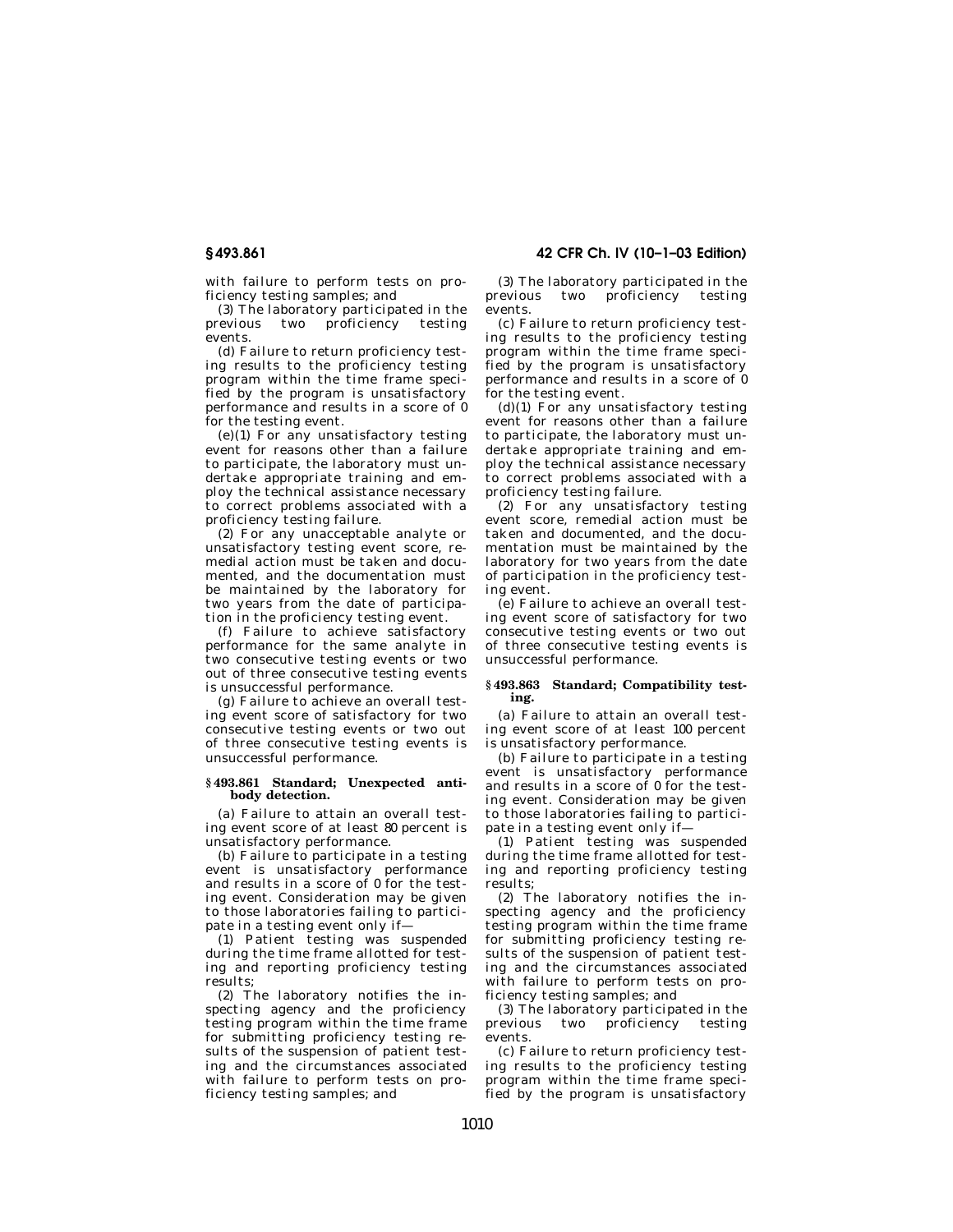performance and results in a score of 0 for the testing event.

(d)(1) For any unsatisfactory testing event for reasons other than a failure to participate, the laboratory must undertake appropriate training and employ the technical assistance necessary to correct problems associated with a proficiency testing failure.

 $(2)$  For any unsatisfactory testing event score, remedial action must be taken and documented, and the documentation must be maintained by the laboratory for two years from the date of participation in the proficiency testing event.

(e) Failure to achieve an overall testing event score of satisfactory for two consecutive testing events or two out of three consecutive testing events is unsuccessful performance.

## **§ 493.865 Standard; Antibody identification.**

(a) Failure to attain an overall testing event score of at least 80 percent is unsatisfactory performance.

(b) Failure to participate in a testing event is unsatisfactory performance and results in a score of 0 for the testing event. Consideration may be given to those laboratories failing to participate in a testing event only if—

(1) Patient testing was suspended during the time frame allotted for testing and reporting proficiency testing results;

(2) The laboratory notifies the inspecting agency and the proficiency testing program within the time frame for submitting proficiency testing results of the suspension of patient testing and the circumstances associated with failure to perform tests on proficiency testing samples; and

(3) The laboratory participated in the previous two proficiency testing events.

(c) Failure to return proficiency testing results to the proficiency testing program within the time frame specified by the program is unsatisfactory performance and results in a score of 0 for the testing event.

(d)(1) For any unsatisfactory testing event for reasons other than a failure to participate, the laboratory must undertake appropriate training and employ the technical assistance necessary

to correct problems associated with a proficiency testing failure.

(2) For any unsatisfactory testing event score, remedial action must be taken and documented, and the documentation must be maintained by the laboratory for two years from the date of participation in the proficiency testing event.

(e) Failure to identify the same antibody in two consecutive or two out of three consecutive testing events is unsuccessful performance.

(f) Failure to achieve an overall testing event score of satisfactory for two consecutive testing events or two out of three consecutive testing events is unsuccessful performance.

# **Subpart I—Proficiency Testing Programs for Nonwaived Testing**

SOURCE: 57 FR 7151, Feb. 28, 1992, unless otherwise noted.

## **§ 493.901 Approval of proficiency testing programs.**

In order for a proficiency testing program to receive HHS approval, the program must be offered by a private nonprofit organization or a Federal or State agency, or entity acting as a designated agent for the State. An organization, Federal, or State program seeking approval or reapproval for its program for the next calendar year must submit an application providing the required information by July  $\tilde{1}$  of the current year. The organization, Federal, or State program must provide technical assistance to laboratories seeking to qualify under the program, and must, for each specialty, subspecialty, and analyte or test for which it provides testing—

(a) Assure the quality of test samples, appropriately evaluate and score the testing results, and identify performance problems in a timely manner;

(b) Demonstrate to HHS that it has—

(1) The technical ability required to— (i) Prepare or purchase samples from manufacturers who prepare the samples in conformance with the appropriate good manufacturing practices required in 21 CFR parts 606, 640, and 820; and

(ii) Distribute the samples, using rigorous quality control to assure that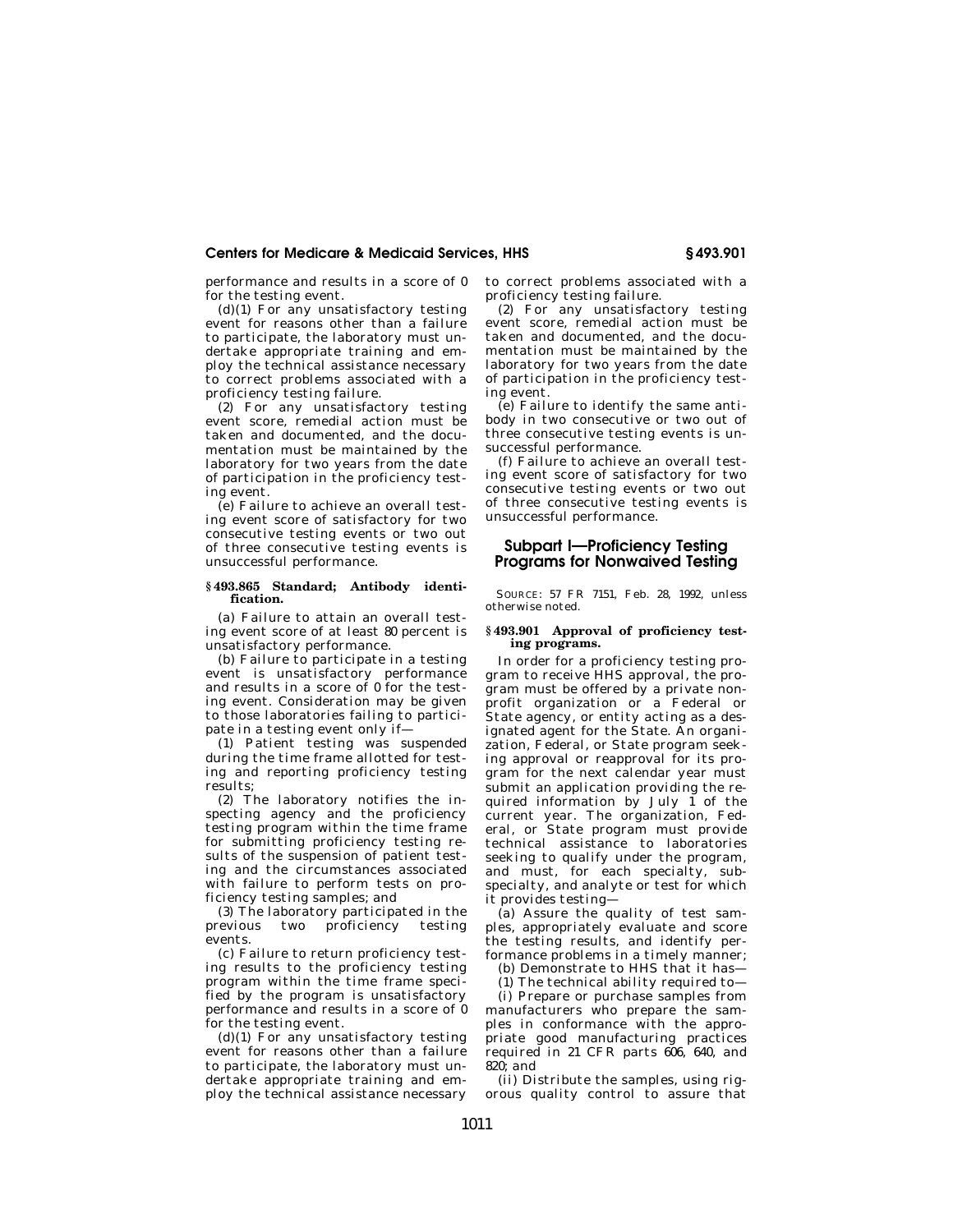samples mimic actual patient specimens when possible and that samples are homogeneous, except for specific subspecialties such as cytology, and will be stable within the time frame for analysis by proficiency testing participants;

(2) A scientifically defensible process for determining the correct result for each challenge offered by the program;

(3) A program of sufficient annual challenge and with the frequency specified in §§493.909 through 493.959 to establish that a laboratory has met minimum performance requirements;

(4) The resources needed to provide Statewide or nationwide reports to regulatory agencies on individual's performance for gynecologic cytology and on individual laboratory performance on testing events, cumulative reports and scores for each laboratory or individual, and reports of specific laboratory failures using grading criteria acceptable to HHS. These reports must be provided to HHS on a timely basis when requested:

(5) Provisions to include on each proficiency testing program report form used by the laboratory to record testing event results, an attestation statement that proficiency testing samples were tested in the same manner as patient specimens with a signature block to be completed by the individual performing the test as well as by the laboratory director;

(6) A mechanism for notifying participants of the PT shipping schedule and for participants to notify the proficiency testing program within three days of the expected date of receipt of the shipment that samples have not arrived or are unacceptable for testing. The program must have provisions for replacement of samples that are lost in transit or are received in a condition that is unacceptable for testing; and

(7) A process to resolve technical, administrative, and scientific problems about program operations;

(c) Meet the specific criteria for proficiency testing programs listed by specialty, subspecialty, and analyte or test contained in §§493.901 through 493.959 for initial approval and thereafter provide HHS, on an annual basis, with the information necessary to assure that the proficiency testing pro-

**§ 493.903 42 CFR Ch. IV (10–1–03 Edition)**

gram meets the criteria required for approval; and

(d) Comply with all applicable packaging, shipment, and notification requirements of 42 CFR part 72.

[57 FR 7151, Feb. 28, 1992, as amended at 58 <sub>.</sub><br>FR 5228, Jan. 19, 1993]

## **§ 493.903 Administrative responsibilities.**

The proficiency testing program must—

(a)(1) Provide HHS or its designees and participating laboratories with an electronic or a hard copy, or both, of reports of proficiency testing results and all scores for each laboratory's performance in a format as required by and approved by CMS for each CLIAcertified specialty, subspecialty, and analyte or test within 60 days after the date by which the laboratory must report proficiency testing results to the proficiency testing program.

(2) Provide HHS with reports of PT results and scores of individual performance in cytology and provide copies of reports to participating individuals, and to all laboratories that employ the individuals, within *15* working days of the testing event;

(b) Furnish to HHS cumulative reports on an individual laboratory's performance and aggregate data on CLIAcertified laboratories for the purpose of establishing a system to make the proficiency testing program's results available, on a reasonable basis, upon request of any person, and include such explanatory information as may be appropriate to assist in the interpretation of the proficiency testing program's results;

(c) Provide HHS with additional information and data upon request and submit such information necessary for HHS to conduct an annual evaluation to determine whether the proficiency testing program continues to meet the requirements of §§493.901 through 493.959;

(d) Maintain records of laboratories' performance for a period of five years or such time as may be necessary for any legal proceedings; and

(e) Provide HHS with an annual report and, if needed, an interim report which identifies any previously unrecognized sources of variability in kits,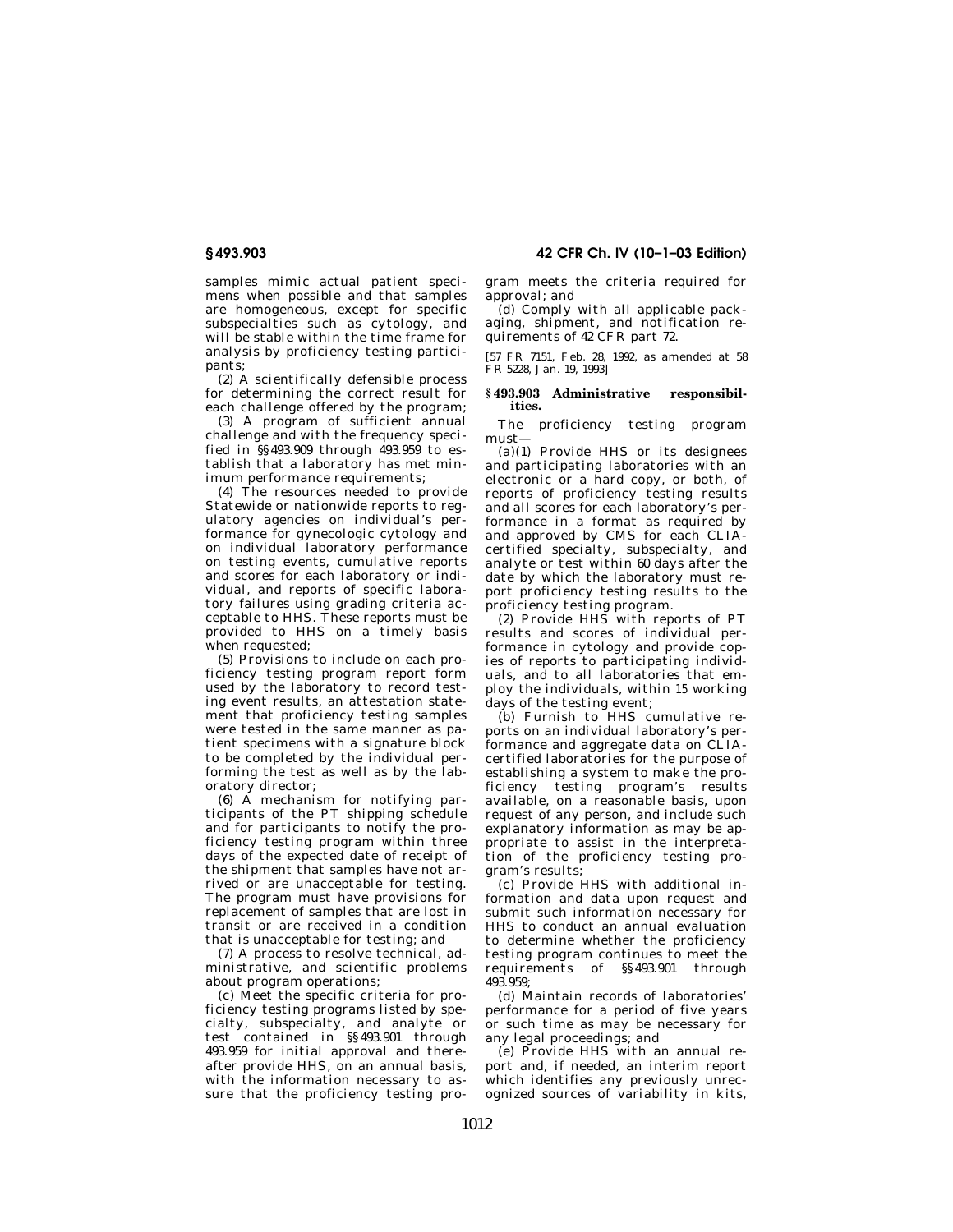instruments, methods, or PT samples, which adversely affect the programs' ability to evaluate laboratory performance.

[57 FR 7151, Feb. 28, 1992, as amended at 58 FR 5228, Jan. 19, 1993]

# **§ 493.905 Nonapproved proficiency testing programs.**

If a proficiency testing program is determined by HHS to fail to meet any criteria contained in §§493.901 through 493.959 for approval of the proficiency testing program, CMS will notify the program and the program must notify all laboratories enrolled of the nonapproval and the reasons for nonapproval within 30 days of the notification.

PROFICIENCY TESTING PROGRAMS BY SPECIALTY AND SUBSPECIALTY

## **§ 493.909 Microbiology.**

The subspecialties under the specialty of microbiology for which a program may offer proficiency testing are bacteriology, mycobacteriology, mycology, parasitology and virology. Specific criteria for these subspecialties are found at §§493.911 through 493.919.

# **§ 493.911 Bacteriology.**

(a) *Types of services offered by laboratories.* In bacteriology, for proficiency testing purposes, there are five types of laboratories:

(1) Those that interpret Gram stains or perform primary inoculation, or both; and refer cultures to another laboratory appropriately certified for the subspecialty of bacteriology for identification;

(2) Those that use direct antigen techniques to detect an organism and may also interpret Gram stains or perform primary inoculation, or perform any combination of these;

(3) Those that, in addition to interpreting Gram stains, performing primary inoculations, and using direct antigen tests, also isolate and identify aerobic bacteria from throat, urine, cervical, or urethral discharge specimens to the genus level and may also perform antimicrobial susceptibility tests on selected isolated microorganisms;

(4) Those that perform the services in paragraph (a)(3) of this section and also isolate and identify aerobic bacteria from any source to the species level and may also perform antimicrobial susceptibility tests; and

(5) Those that perform the services in paragraph (a)(4) of this section and also isolate and identify anaerobic bacteria from any source.

(b) *Program content and frequency of challenge.* To be approved for proficiency testing for bacteriology, the annual program must provide a minimum of five samples per testing event. There must be at least three testing events at approximately equal intervals per year. The samples may be provided to the laboratory through mailed shipments or, at HHS' option, may be provided to HHS or its designee for onsite testing. For the types of laboratories specified in paragraph (a) of this section, an annual program must include samples that contain organisms that are representative of the six major groups of bacteria: anaerobes, Enterobacteriaceae, gram-positive bacilli, gram-positive cocci, gram-negative cocci, and miscellaneous gramnegative bacteria, as appropriate. The specific organisms included in the samples may vary from year to year. The annual program must include samples for bacterial antigen detection, bacterial isolation and identification, Gram stain, and antimicrobial susceptibility testing.

(1) An approved program must furnish HHS with a description of samples that it plans to include in its annual program no later than six months before each calendar year. At least 50 percent of the samples must be mixtures of the principal organism and appropriate normal flora. The program must include other important emerging pathogens (as determined by HHS) and either organisms commonly occurring in patient specimens or opportunistic pathogens. The program must include the following two types of samples; each type of sample must meet the 50 percent mixed culture criterion:

(i) Samples that require laboratories to report only organisms that the testing laboratory considers to be a principal pathogen that is clearly responsible for a described illness (excluding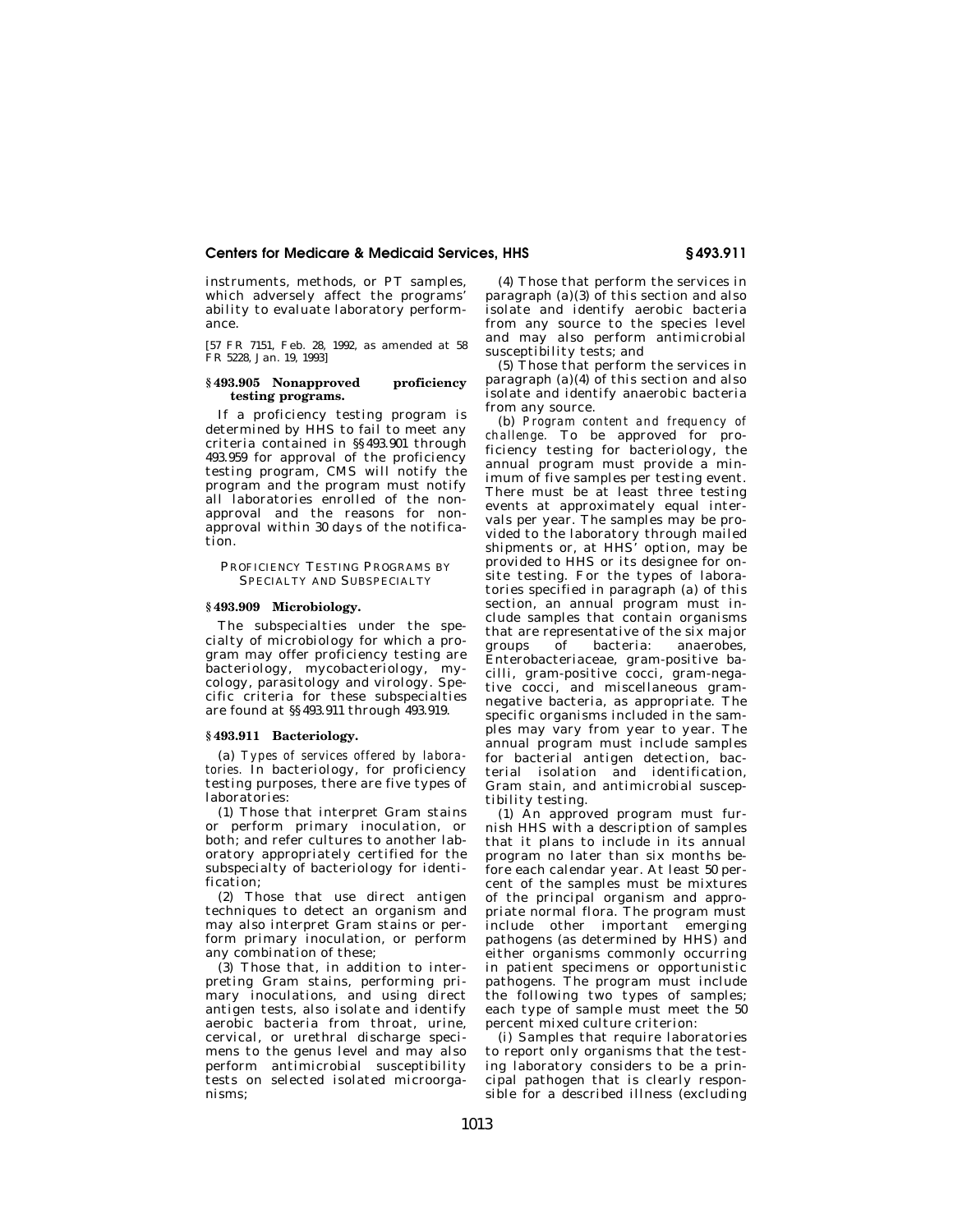immuno-compromised patients). The program determines the reportable isolates, including antimicrobial susceptibility for any designated isolate; and

(ii) Samples that require laboratories to report all organisms present. Samples must contain multiple organisms frequently found in specimens such as urine, blood, abscesses, and aspirates where multiple isolates are clearly significant or where specimens are derived from immuno-compromised patients. The program determines the reportable isolates.

(2) An approved program may vary over time. For example, the types of organisms that might be included in an approved program over time are—

| Anaerobes:                             |
|----------------------------------------|
| Bacteroides fragilis group             |
| Clostridium perfringens                |
| Peptostreptococcus anaerobius          |
| Enterobacteriaceae                     |
| Citrobacter freundii                   |
| Enterobacter aerogenes                 |
| Escherichia coli                       |
| Klebsiella pneumoniae                  |
| Proteus mirabilis                      |
| Salmonella typhimurium                 |
| Serratia marcescens                    |
| Shigella sonnei                        |
| Yersinia enterocolitica                |
| Gram-positive bacilli:                 |
| Listeria monocytogenes                 |
| Corynebacterium species CDC Group JK   |
| Gram-positive cocci:                   |
| Staphylococcus aureus                  |
| Streptococcus Group A                  |
| Streptococcus Group B                  |
| Streptococcus Group D (S. bovis<br>and |
| enterococcus)                          |
| Streptococcus pneumoniae               |
| Gram-negative cocci:                   |
| Branhamella catarrhalis                |
| Neisseria gonorrhoeae                  |
| Neisseria meningitidis                 |
| Miscellaneous Gram-negative bacteria:  |
| Campylobacter jejuni                   |
| Haemophilis influenza, Type B          |
| Pseudomonas aeruginosa                 |
|                                        |

(3) For antimicrobial susceptibility testing, the program must provide at least one sample per testing event that includes gram-positive or gram-negative strains that have a predetermined pattern of sensitivity or resistance to the common antimicrobial agents.

(c) *Evaluation of a laboratory's performance.* HHS approves only those programs that assess the accuracy of a laboratory's responses in accordance

**§ 493.911 42 CFR Ch. IV (10–1–03 Edition)**

with paragraphs (c) (1) through (7) of this section.

(1) The program determines staining characteristics to be interpreted by Gram stain. The program determines the reportable bacteria to be detected by direct antigen techniques or isolation. To determine the accuracy of a laboratory's response for Gram stain interpretation, direct antigen detection, identification, or antimicrobial susceptibility testing, the program must compare the laboratory's response for each sample with the response which reflects agreement of either 80 percent of ten or more referee laboratories or 80 percent or more of all participating laboratories.

(2) To evaluate a laboratory's response for a particular sample, the program must determine a laboratory's type of service in accordance with paragraph (a) of this section. A laboratory must isolate and identify the organisms to the same extent it performs these procedures on patient specimens. A laboratory's performance will be evaluated on the basis of its final answer, for example, a laboratory specified in paragraph  $(a)(3)$  of this section will be evaluated on the basis of the average of its scores for paragraphs (c)(3) through (c)(6) as determined in para $graph (c)(7)$  of this section.

(3) Since laboratories may incorrectly report the presence of organisms in addition to the correctly identified principal organism(s), the grading system must provide a means of deducting credit for additional erroneous organisms that are reported. Therefore, the total number of correct responses for organism isolation and identification submitted by the laboratory divided by the number of organisms present plus the number of incorrect organisms reported by the laboratory must be multiplied by 100 to establish a score for each sample in each testing event. For example, if a sample contained one principal organism and the laboratory reported it correctly but reported the presence of an additional organism, which was not considered reportable, the sample grade would be 1/  $(1+1)\times100=50$  percent.

(4) For antimicrobial susceptibility testing, a laboratory must indicate which drugs are routinely included in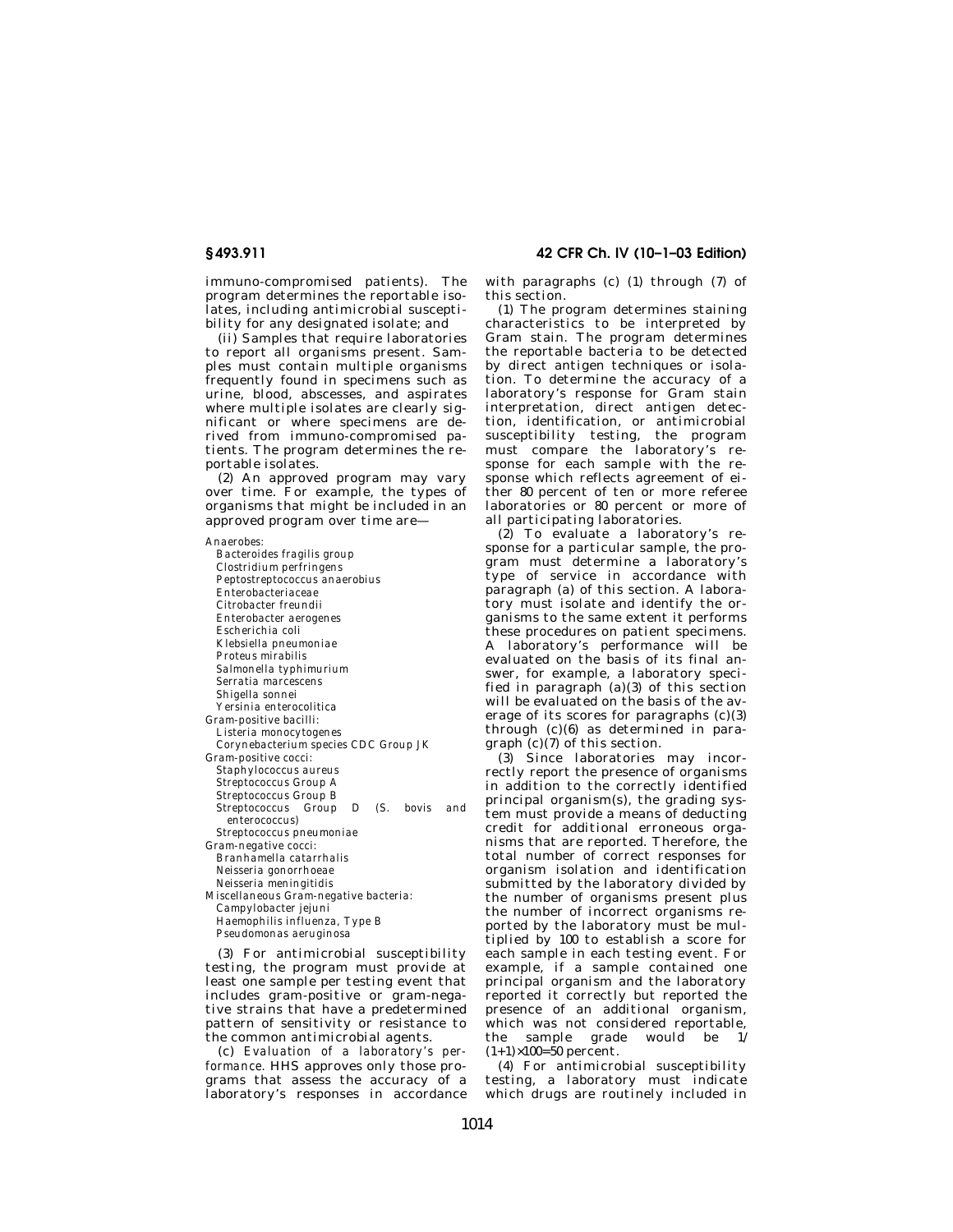its test panel when testing patient samples. A laboratory's performance will be evaluated for only those antibiotics for which service is offered. A correct response for each antibiotic will be determined as described in §§493.911(c) (1) using criteria such as the guidelines established by the National Committee for Clinical Laboratory Standards. Grading is based on the number of correct susceptibility responses reported by the laboratory divided by the actual number of correct susceptibility responses determined by the program, multiplied by 100. For example, if a laboratory offers susceptibility testing for *Enterobacteriaceae* using amikacin, cephalothin, and tobramycin, and the organism in the proficiency testing sample is an *Enterobacteriaceae,* and the laboratory reports correct responses for two of three antimicrobial agents, the laboratory's grade would be 2/3×100=67 percent.

(5) The performance criterion for qualitative antigen tests is the presence or absence of the bacterial antigen. The score for antigen tests is the number of correct responses divided by the number of samples to be tested for the antigen, multiplied by 100.

(6) The performance criteria for Gram stain is staining reaction, i.e., gram positive or gram negative. The score for Gram stain is the number of correct responses divided by the number of challenges to be tested, multiplied by 100.

(7) The score for a testing event in bacteriology is the average of the scores determined under paragraphs  $(c)(3)$  through  $(c)(6)$  of this section kbased on the type of service offered by the laboratory.

[57 FR 7151, Feb. 28, 1992, as amended at 58 FR 5228, Jan. 19, 1993; 68 FR 3702, Jan. 24, 2003]

# **§ 493.913 Mycobacteriology.**

(a) *Types of services offered by laboratories.* In mycobacteriology, there are five types of laboratories for proficiency testing purposes:

(1) Those that interpret acid-fast stains and refer specimen to another laboratory appropriately certified in the subspecialty of mycobacteriology;

(2) Those that interpret acid-fast stains, perform primary inoculation, and refer cultures to another laboratory appropriately certified in the subspecialty of mycobacteriology for identification;

(3) Those that interpret acid-fast stains, isolate and perform identification and/or antimycobacterial susceptibility of *Mycobacterium tuberculosis,* but refer other mycobacteria species to another laboratory appropriately cer-<br>tified in the subspecialty of tified in the subspecialty of mycobacteriology for identification and/or susceptibility tests;

(4) Those that interpret acid-fast stains, isolate and identify all mycobacteria to the extent required for correct clinical diagnosis, but refer antimycobacterial susceptibility tests to another laboratory appropriately certified in the subspecialty of mycobacteriology; and

(5) Those that interpret acid-fast stains, isolate and identify all mycobacteria to the extent required for correct clinical diagnosis, and perform antimycobacterial susceptibility tests on the organisms isolated.

(b) *Program content and frequency of challenge*. To be approved for proficiency testing for mycobacteriology, the annual program must provide a minimum of five samples per testing event. There must be at least two testing events per year. The samples may be provided through mailed shipments or, at HHS' option, provided to HHS or its designee for on-site testing events. For types of laboratories specified in paragraphs (a)(1) and (a) (3) through  $(5)$ of this section, an annual program must include samples that contain species that are representative of the 5 major groups (complexes) of mycobacteria encountered in human specimens. The specific mycobacteria included in the samples may vary from year to year.

(1) An approved program must furnish HHS and its agents with a description of samples that it plans to include in its annual program no later than six months before each calendar year. At least 50 percent of the samples must be mixtures of the principal mycobacteria and appropriate normal flora. The program must include mycobacteria commonly occurring in patient specimens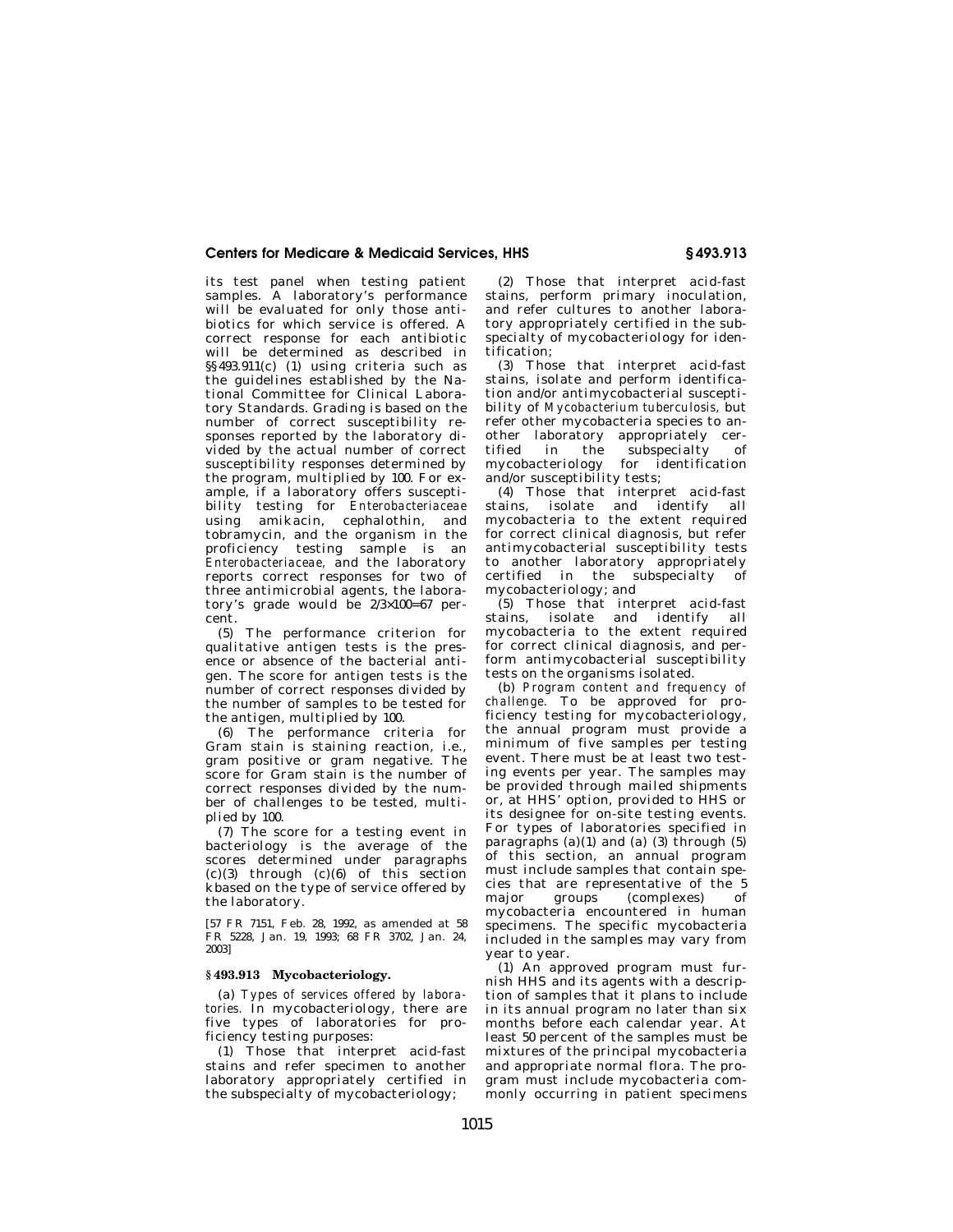and other important emerging mycobacteria (as determined by HHS). The program determines the reportable isolates and correct responses for antimycobacterial susceptibility for any designated isolate.

(2) An approved program may vary over time. For example, the types of mycobacteria that might be included in an approved program over time are—

TB

*Mycobacterium tuberculosis Mycobacterium bovis*

Group I

*Mycobacterium kansasii* Group II

*Mycobacterium szulgai*

Group III

*Mycobacterium avium-intracellulare Mycobacterium terrae* Group IV

*Mycobacterium fortuitum*

(3) For antimycobacterial susceptibility testing, the program must provide at least one sample per testing event that includes mycobacterium tuberculosis that has a predetermined pattern of sensitivity or resistance to the common antimycobacterial agents.

(4) For laboratories specified in paragraphs (a)(1) and (a)(2), the program must provide at least five samples per testing event that includes challenges that are acid-fast and challenges which do not contain acid-fast organisms.

(c) *Evaluation of a laboratory's performance.* HHS approves only those programs that assess the accuracy of a laboratory's response in accordance with paragraphs  $(c)(1)$  through  $(6)$  of this section.

(1) The program determines the reportable mycobacteria to be detected by acid-fast stain, for isolation and identification, and for antimycobacterial susceptibility. To determine the accuracy of a laboratory's response, the program must compare the laboratory's response for each sample with the response that reflects agreement of either 80 percent of ten or more referee laboratories or 80 percent or more of all participating laboratories.

(2) To evaluate a laboratory's response for a particular sample, the program must determine a laboratory's type of service in accordance with paragraph (a) of this section. A laboratory must interpret acid-fast stains

**§ 493.913 42 CFR Ch. IV (10–1–03 Edition)**

and isolate and identify the organisms to the same extent it performs these procedures on patient specimens. A laboratory's performance will be evaluated on the basis of the average of its scores as determined in paragraph (c)(6) of this section.

(3) Since laboratories may incorrectly report the presence of organisms in addition to the correctly identified principal organism(s), the grading system must provide a means of deducting credit for additional erroneous organisms reported. Therefore, the total number of correct responses submitted by the laboratory divided by the number of organisms present plus the number of incorrect organisms reported by the laboratory must be multiplied by 100 to establish a score for each sample in each testing event. For example, if a sample contained one principal organism and the laboratory reported it correctly but reported the presence of an additional organism, which was not present, the sample grade would be

 $1/(1+1)\times100=50$  percent

(4) For antimycobacterial susceptibility testing, a laboratory must indicate which drugs are routinely included in its test panel when testing patient samples. A laboratory's performance will be evaluated for only those antibiotics for which susceptibility testing is routinely performed on patient specimens. A correct response for each antibiotic will be determined as described in §493.913(c)(1). Grading is based on the number of correct susceptibility responses reported by the laboratory divided by the actual number of correct susceptibility responses as determined by the program, multiplied by 100. For example, if a laboratory offers susceptibility testing using three antimycobacterial agents and the laboratory reports correct response for two of the three antimycobacterial agents, the laboratory's grade would be 2⁄3×100=67 percent.

(5) The performance criterion for qualitative tests is the presence or absence of acid-fast organisms. The score for acid-fast organism detection is the number of correct responses divided by the number of samples to be tested, multiplied by 100.

(6) The score for a testing event in mycobacteriology is the average of the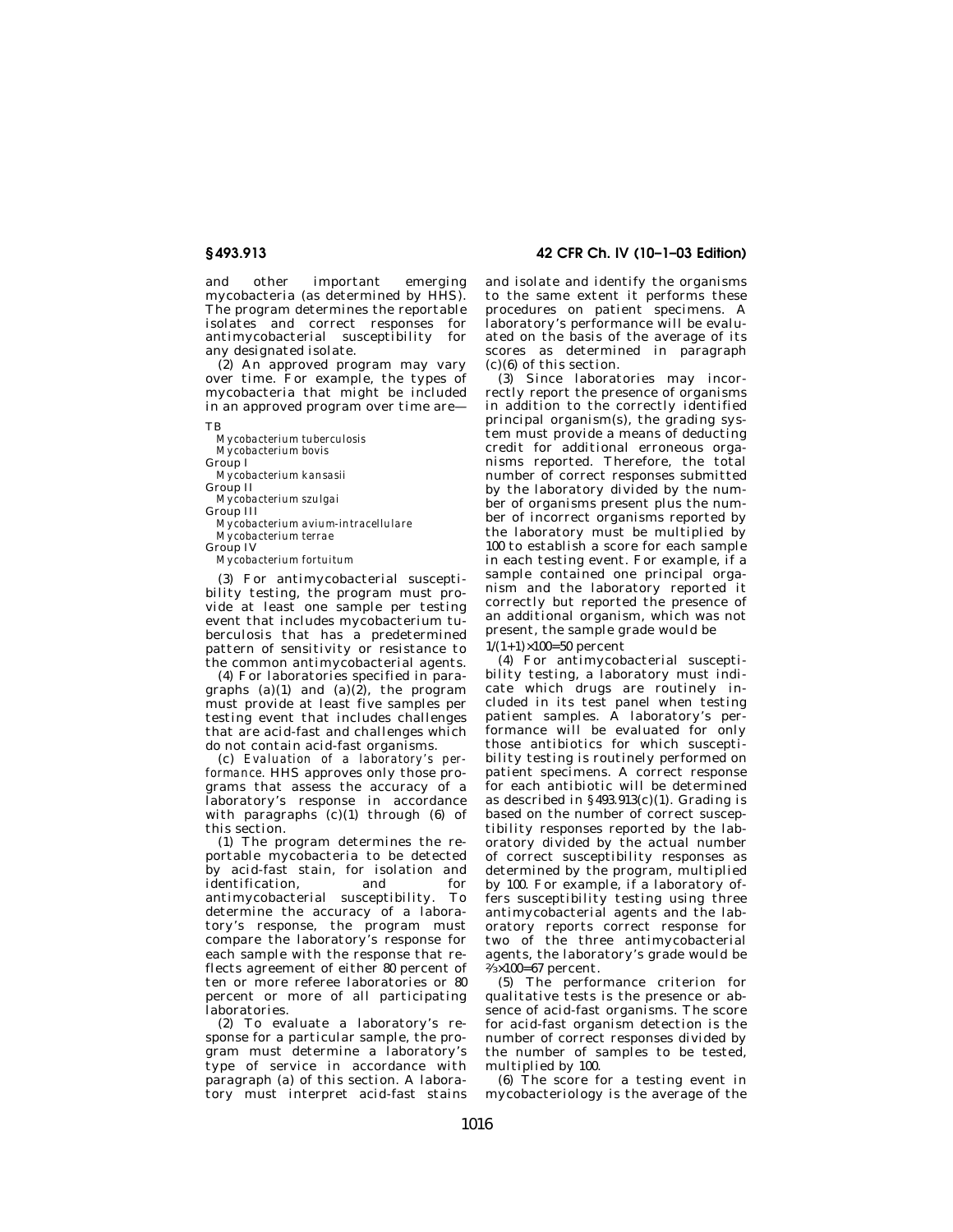scores determined under paragraphs (c)(3) through (c)(5) of this section based on the type of service offered by the laboratory.

[57 FR 7151, Feb. 28, 1992, as amended at 58 FR 5228, Jan. 19, 1993; 68 FR 3702, Jan. 24, 2003]

# **§ 493.915 Mycology.**

(a) *Types of services offered by laboratories.* In mycology, there are four types of laboratories for proficiency testing purposes that may perform different levels of service for yeasts, dimorphic fungi, dermatophytes, and aerobic actinomycetes:

(1) Those that isolate and identify only yeasts and/or dermatophytes to the genus level;

(2) Those that isolate and identify yeasts and/or dermatophytes to the species level;

(3) Those that isolate and perform identification of all organisms to the genus level; and

(4) Those that isolate and perform identification of all organisms to the species level.

(b) *Program content and frequency of challenge.* To be approved for proficiency testing for mycology, the annual program must provide a minimum of five samples per testing event. There must be at least three testing events at approximately equal intervals per year. The samples may be provided through mailed shipments or, at HHS' option, may be provided to HHS or its designee for on-site testing. An annual program must include samples that contain organisms that are representative of five major groups of fungi: Yeast or yeastlike fungi; dimorphic fungi; dematiaceous fungi; dermatophytes; and saprophytes, including opportunistic fungi. The specific fungi included in the samples may vary from year to year.

(1) An approved program must, before each calendar year, furnish HHS with a description of samples that it plans to include in its annual program no later than six months before each calendar year. At least 50 percent of the samples must be mixtures of the principal organism and appropriate normal background flora. Other important emerging pathogens (as determined by HHS) and organisms commonly occurring in

patient specimens must be included periodically in the program.

(2) An approved program may vary over time. As an example, the types of organisms that might be included in an approved program over time are—

*Candida albicans Candida* (other species) *Cryptococcus neoformans Sporothrix schenckii Exophiala jeanselmei Fonsecaea pedrosoi Microsporum sp. Acremonium sp. Trichophvton sp. Aspergillus fumigatus Nocardia sp. Blastomyces dermatitidis 1 Zygomycetes sp.*

NOTE: 1 Provided as a nonviable sample.

(c) *Evaluation of a laboratory's performance*. HHS approves only those programs that assess the accuracy of a laboratory's response, in accordance with paragraphs  $(c)(1)$  through  $(5)$  of this section.

(1) The program determines the reportable organisms. To determine the accuracy of a laboratory's response, the program must compare the laboratory's response for each sample with the response that reflects agreement of either 80 percent of ten or more referee laboratories or 80 percent or more of all participating laboratories.

(2) To evaluate a laboratory's response for a particular sample, the program must determine a laboratory's type of service in accordance with paragraph (a) of this section. A laboratory must isolate and identify the organisms to the same extent it performs these procedures on patient specimens.

(3) Since laboratories may incorrectly report the presence of organisms in addition to the correctly identified principal organism(s), the grading system must deduct credit for additional erroneous organisms reported. Therefore, the total number of correct responses submitted by the laboratory divided by the number of organisms present plus the number of incorrect organisms reported by the laboratory must be multiplied by 100 to establish a score for each sample in each shipment or testing event. For example, if a sample contained one principal organism and the laboratory reported it correctly but reported the presence of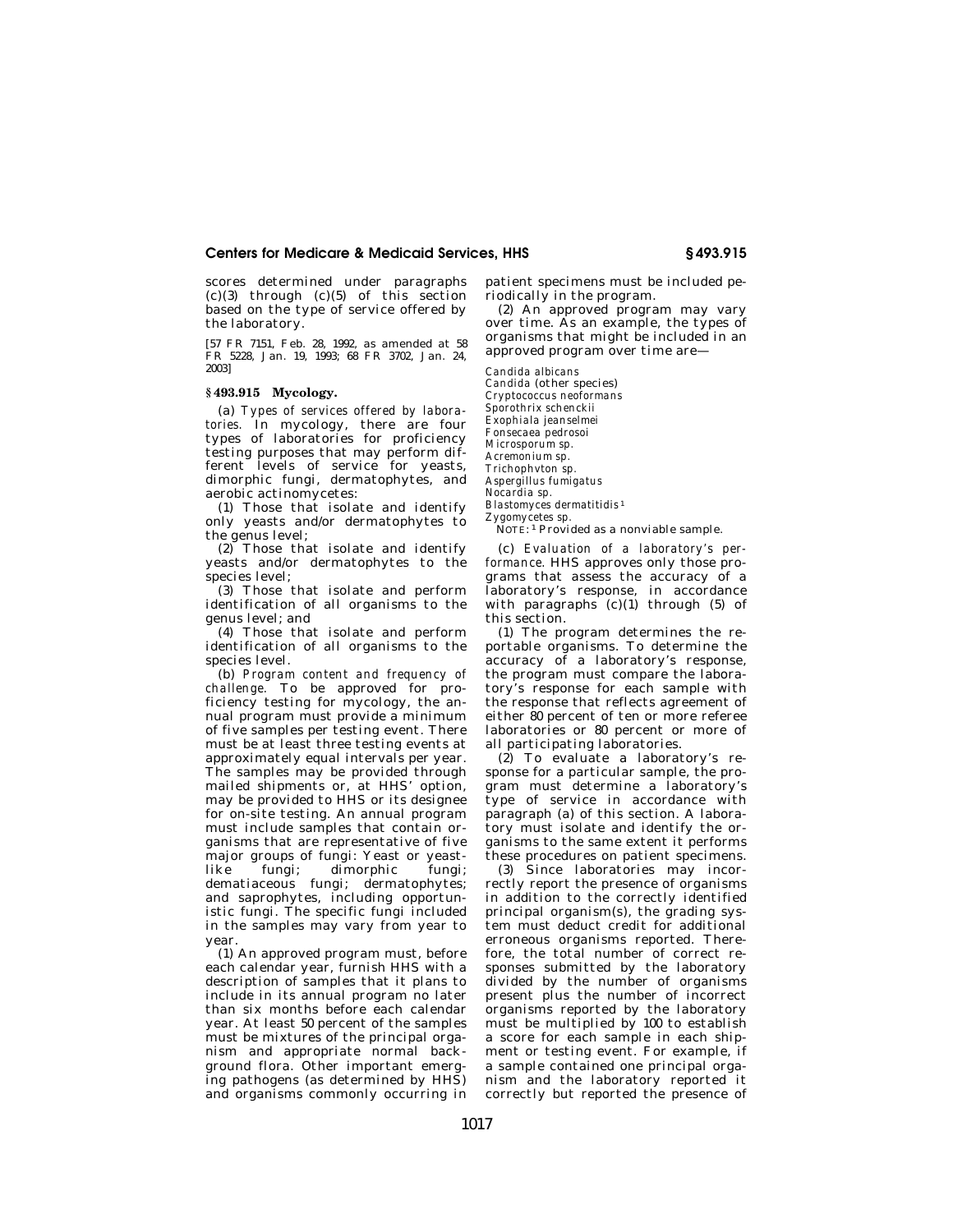**§ 493.917 42 CFR Ch. IV (10–1–03 Edition)**

an additional organism, which was not present, the sample grade would be 1/  $(1+1)x100=50$  percent.

(4) The score for the antigen tests is the number of correct responses divided by the number of samples to be tested for the antigen, multiplied by 100.

(5) The score for a testing event is the average of the sample scores as determined under paragraph (c)(3) or (c)(4), or both, of this section.

[57 FR 7151, Feb. 28, 1992, as amended at 58 FR 5228, Jan. 19, 1993; 68 FR 3702, Jan. 24, 2003]

# **§ 493.917 Parasitology.**

(a) *Types of services offered by laboratories.* In parasitology there are two types of laboratories for proficiency testing purposes—

(1) Those that determine the presence or absence of parasites by direct observation (wet mount) and/or pinworm preparations and, if necessary, refer specimens to another laboratory appropriately certified in the subspecialty of parasitology for identification;

(2) Those that identify parasites using concentration preparations and/ or permanent stains.

(b) *Program content and frequency of challenge.* To be approved for proficiency testing in parasitology, a program must provide a minimum of five samples per testing event. There must be at least three testing events at approximately equal intervals per year. The samples may be provided through mailed shipments or, at HHS's option, may be provided to HHS or its designee for on-site testing. An annual program must include samples that contain parasites that are commonly encountered in the United States as well as those recently introduced into the United States. Other important emerging pathogens (as determined by HHS) and parasites commonly occurring in patient specimens must be included periodically in the program.

(1) An approved program must, before each calendar year furnish HHS with a description of samples that it plans to include in its annual program no later than six months before each calendar year. Samples must include both formalinized specimens and PVA (polyvinyl alcohol) fixed specimens as well as blood smears, as appropriate for a particular parasite and stage of the parasite. The majority of samples must contain protozoa or helminths or a combination of parasites. Some samples must be devoid of parasites.

(2) An approved program may vary over time. As an example, the types of parasites that might be included in an approved program over time are—

*Enterobius vermicularis Entamoeba histolytica Entamoeba coli Giardia lamblia Endolimax nana Dientamoeba fragilis Iodamoeba butschli Chilomastix mesnili Hookworm Ascaris lumbricoides Strongyloides stercoralis Trichuris trichiura Diphyllobothrium latum Cryptosporidium sp. Plasmodium falciparum*

(3) For laboratories specified in paragraph (a)(1) of this section, the program must provide at least five samples per testing event that include challenges which contain parasites and challenges that are devoid of parasites.

(c) *Evaluation of a laboratory's performance.* HHS approves only those programs that assess the accuracy of a laboratory's responses in accordance with paragraphs (c)(1) through (6) of this section.

(1) The program must determine the reportable parasites. It may elect to establish a minimum number of parasites to be identified in samples before they are reported. Parasites found in rare numbers by referee laboratories are not considered in scoring a laboratory's performance; such findings are neutral. To determine the accuracy of a laboratory's response, the program must compare the laboratory's response with the response that reflects agreement of either 80 percent of ten or more referee laboratories or 80 percent or more of all participating laboratories.

(2) To evaluate a laboratory's response for a particular sample, the program must determine a laboratory's type of service in accordance with paragraph (a) of this section. A laboratory must determine the presence or absence of a parasite $(s)$  or concentrate and identify the parasites to the same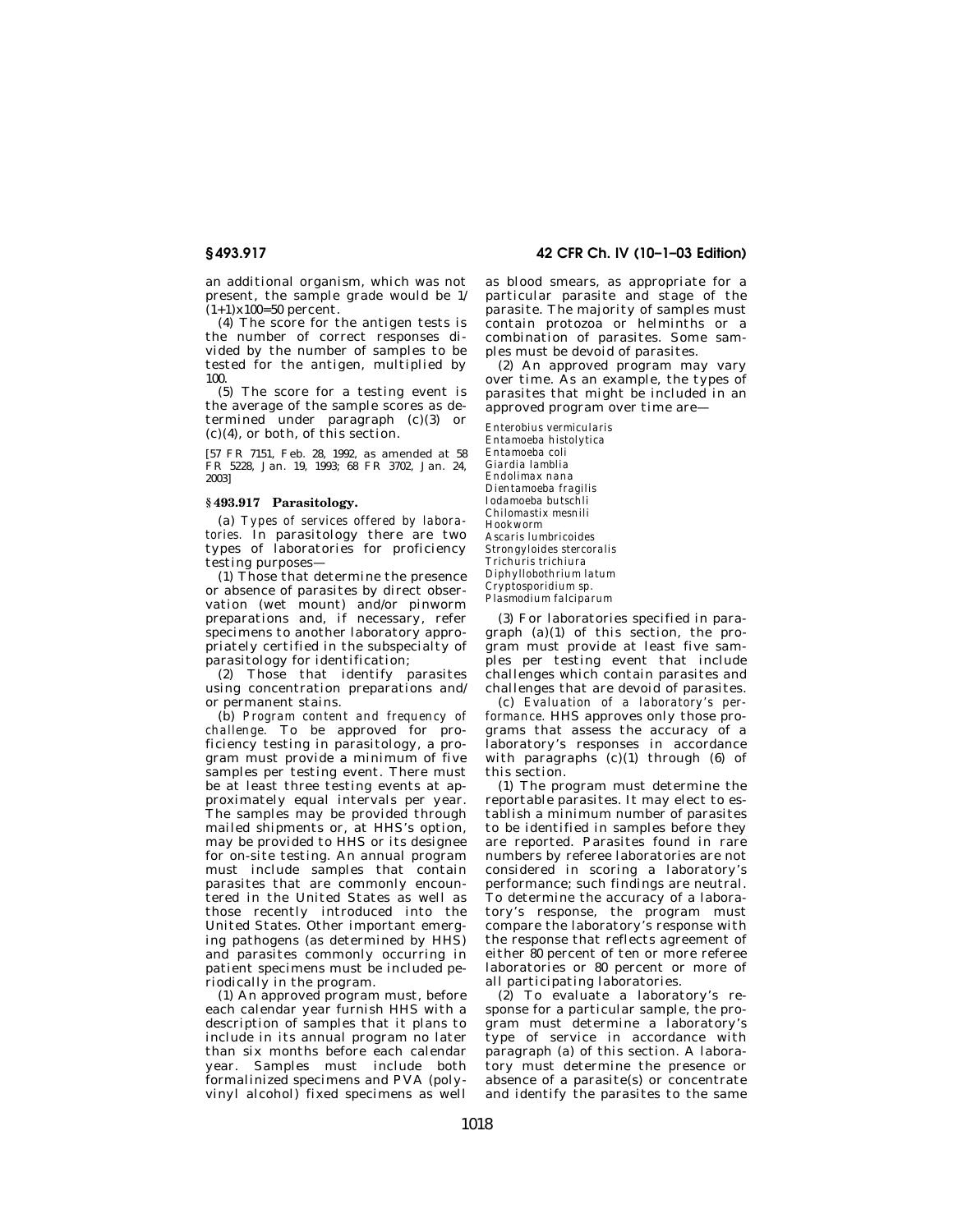extent it performs these procedures on patient specimens.

(3) Since laboratories may incorrectly report the presence of parasites in addition to the correctly identified principal parasite(s), the grading system must deduct credit for these additional erroneous parasites reported and not found in rare numbers by the program's referencing process. Therefore, the total number of correct responses submitted by the laboratory divided by the number of parasites present plus the number of incorrect parasites reported by the laboratory must be multiplied by 100 to establish a score for each sample in each testing event. For example, if a sample contained one principal parasite and the laboratory reported it correctly but reported the presence of an additional parasite, which was not present, the sample grade would be

 $1/(1+1)\times100=50$  percent.

(4) The criterion for acceptable performance for qualitative parasitology examinations is presence or absence of a parasite(s).

(5) The score for parasitology is the number of correct responses divided by the number of samples to be tested, multiplied by 100.

(6) The score for a testing event is the average of the sample scores as determined under paragraphs (c)(3) through (c)(5) of this section.

[57 FR 7151, Feb. 28, 1992, as amended at 68 FR 3702, Jan. 24, 2003]

## **§ 493.919 Virology.**

(a) *Types of services offered by laboratories.* In virology, there are two types of laboratories for proficiency testing purposes—

(1) Those that only perform tests that directly detect viral antigens or structures, either in cells derived from infected tissues or free in fluid specimens; and

(2) Those that are able to isolate and identify viruses and use direct antigen techniques.

(b) *Program content and frequency of challenge*. To be approved for proficiency testing in virology, a program must provide a minimum of five samples per testing event. There must be at least three testing events at approximately equal intervals per year.

The samples may be provided to the laboratory through mailed shipments or, at HHS's option, may be provided to HHS or its designee for on-site testing. An annual program must include viral species that are the more commonly identified viruses. The specific organisms found in the samples may vary from year to year. The annual program must include samples for viral antigen detection and viral isolation and identification.

(1) An approved program must furnish HHS with a description of samples that it plans to include in its annual program no later than six months before each calendar year. The program must include other important emerging viruses (as determined by HHS) and viruses commonly occurring in patient specimens.

(2) An approved program may vary over time. For example, the types of viruses that might be included in an approved program over time are the more commonly identified viruses such as Herpes simplex, respiratory syncytial virus, adenoviruses, enteroviruses, and cytomegaloviruses.

(c) *Evaluation of laboratory's performance.* HHS approves only those programs that assess the accuracy of a laboratory's response in accordance with paragraphs  $(c)(1)$  through  $(5)$  of this section.

(1) The program determines the reportable viruses to be detected by direct antigen techniques or isolated by laboratories that perform viral isolation procedures. To determine the accuracy of a laboratory's response, the program must compare the laboratory's response for each sample with the response that reflects agreement of either 80 percent of ten or more referee laboratories or 80 percent or more of all participating laboratories.

(2) To evaluate a laboratory's response for a particular sample, the program must determine a laboratory's type of service in accordance with paragraph (a) of this section. A laboratory must isolate and identify the viruses to the same extent it performs these procedures on patient specimens.

(3) Since laboratories may incorrectly report the presence of viruses in addition to the correctly identified principal virus, the grading system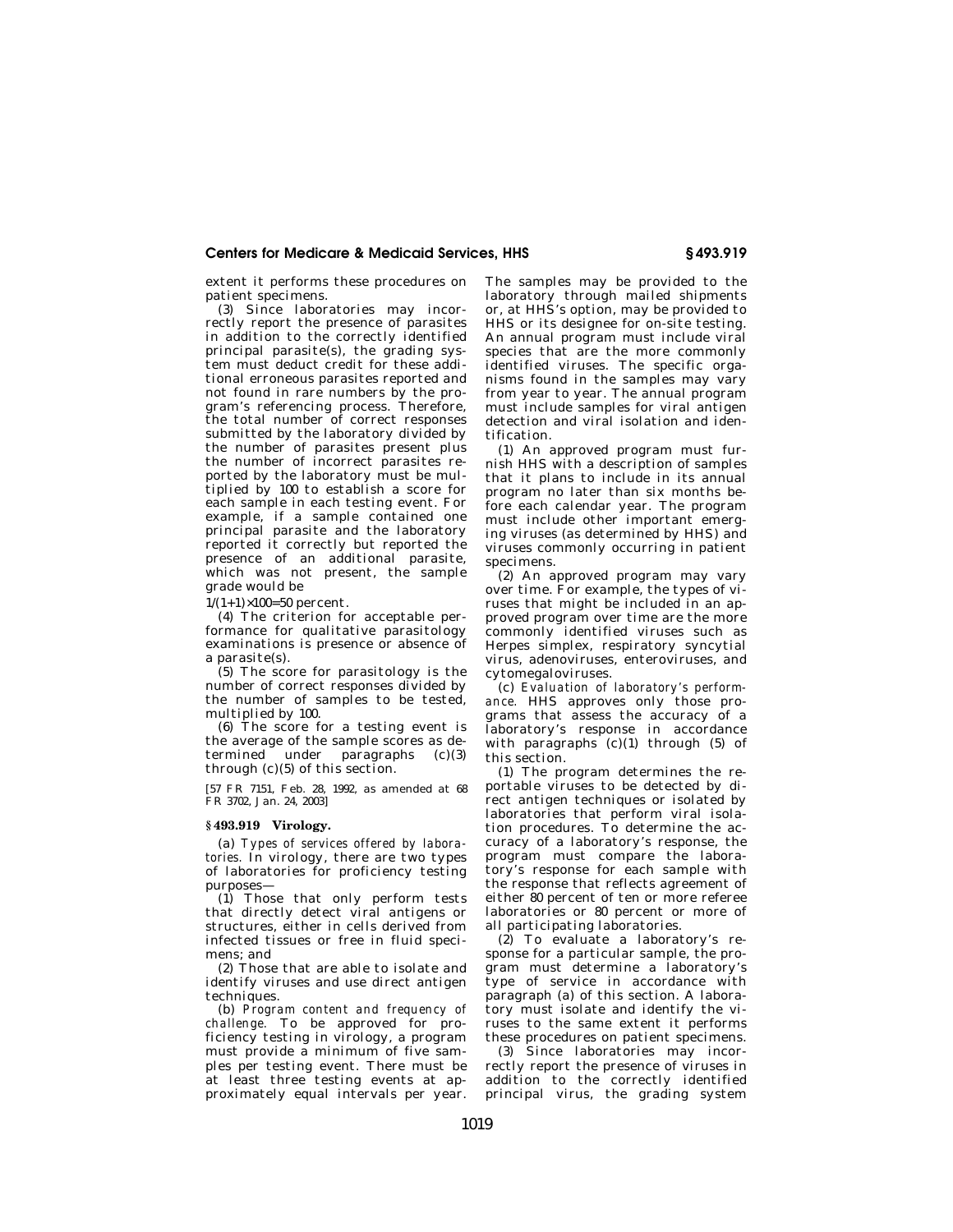must provide a means of deducting credit for additional erroneous viruses reported. Therefore, the total number of correct responses determined by virus culture techniques submitted by the laboratory divided by the number of viruses present plus the number of incorrect viruses reported by the laboratory must be multiplied by 100 to establish a score for each sample in each testing event. For example, if a sample contained one principal virus and the laboratory reported it correctly but reported the presence of an additional virus, which was not present, the sample grade would be 1/  $(1+1)\times100=50$  percent.

(4) The performance criterion for qualitative antigen tests is presence or absence of the viral antigen. The score for the antigen tests is the number of correct responses divided by the number of samples to be tested for the antigen, multiplied by 100.

(5) The score for a testing event is the average of the sample scores as determined under paragraph (c)(3) and (c)(4) of this section.

[57 FR 7151, Feb. 28, 1992, as amended at 68 FR 3702, Jan. 24, 2003]

# **§ 493.921 Diagnostic immunology.**

The subspecialties under the specialty of immunology for which a program may offer proficiency testing are syphilis serology and general immunology. Specific criteria for these subspecialties are found at §§493.923 and 493.927.

## **§ 493.923 Syphilis serology.**

(a) *Program content and frequency of challenge*. To be approved for proficiency testing in syphilis serology, a program must provide a minimum of five samples per testing event. There must be at least three testing events at approximately equal intervals per year. The samples may be provided through mailed shipments or, at HHS' option, may be provided to HHS or its designee for on-site testing. An annual program must include samples that cover the full range of reactivity from highly reactive to non-reactive.

(b) *Evaluation of test performance.* HHS approves only those programs that assess the accuracy of a laboratory's responses in accordance with

**§ 493.921 42 CFR Ch. IV (10–1–03 Edition)**

paragraphs  $(b)(1)$  through  $(4)$  of this section.

(1) To determine the accuracy of a laboratory's response for qualitative and quantitative syphilis tests, the program must compare the laboratory's response with the response that reflects agreement of either 80 percent of ten or more referee laboratories or 80 percent or more of all participating laboratories. The proficiency testing program must indicate the minimum concentration, by method, that will be considered as indicating a positive response. The score for a sample in syphilis serology is the average of scores determined under paragraphs (b)(2) and (b)(3) of this section.

(2) For quantitative syphilis tests, the program must determine the correct response for each method by the distance of the response from the target value. After the target value has been established for each response, the appropriateness of the response must be determined by using fixed criteria. The criterion for acceptable performance for quantitative syphilis serology tests is the target value  $\pm 1$  dilution.

(3) The criterion for acceptable performance for qualitative syphilis serology tests is reactive or nonreactive.

(4) To determine the overall testing event score, the number of correct responses must be averaged using the following formula:

| Number of accept-<br>able responses for<br>all challenges | $\times$ 100=Testing event<br>score |
|-----------------------------------------------------------|-------------------------------------|
| Total number of<br>all challenges                         |                                     |

[57 FR 7151, Feb. 28, 1992, as amended at 58 FR 5229, Jan. 19, 1993; 68 FR 3702, Jan. 24, 2003]

## **§ 493.927 General immunology.**

(a) *Program content and frequency of challenge*. To be approved for proficiency testing for immunology, the annual program must provide a minimum of five samples per testing event. There must be at least three testing events at approximately equal intervals per year. The annual program must provide samples that cover the full range of reactivity from highly reactive to nonreactive. The samples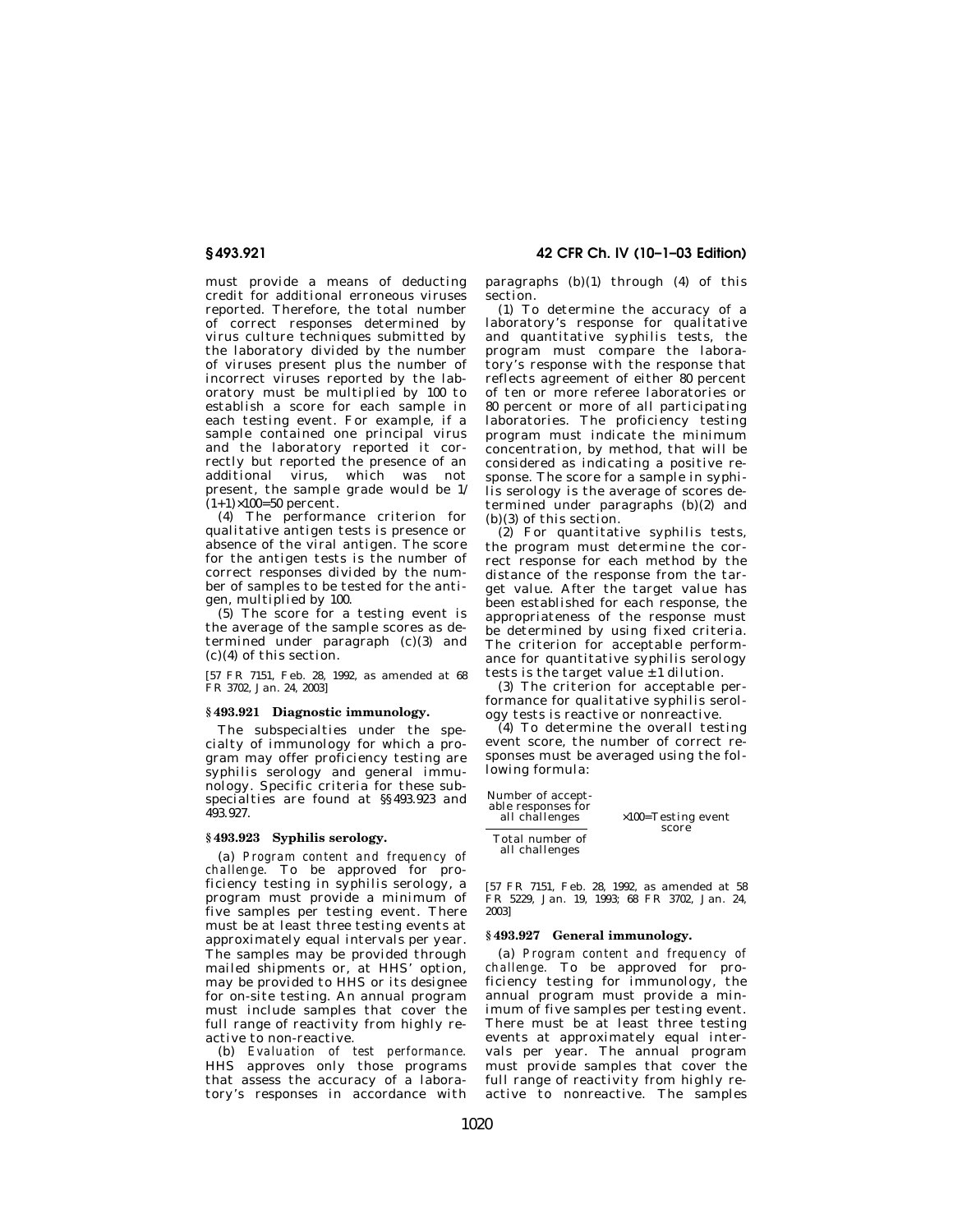may be provided through mailed shipments or, at HHS' option, may be provided to HHS or its designee for on-site testing.

(b) *Challenges per testing event.* The minimum number of challenges per testing event the program must provide for each analyte or test procedure is five. Analytes or tests for which laboratory performance is to be evaluated include:

## *Analyte or Test Procedure*

Alpha-l antitrypsin Alpha-fetoprotein (tumor marker) Antinuclear antibody Antistreptolysin O Anti-human immunodeficiency virus (HIV) Complement C3 Complement C4<br>Hepatitis mai markers (HBsAg, anti-HBc, HBeAg) IgA IgG IgE IgM Infectious mononucleosis Rheumatoid factor Rubella

(c) *Evaluation of a laboratory's analyte or test performance.* HHS approves only those programs that assess the accuracy of a laboratory's responses in accordance with paragraphs (c)(1) through (5) of this section.

(1) To determine the accuracy of a laboratory's response for quantitative and qualitative immunology tests or analytes, the program must compare the laboratory's response for each analyte with the response that reflects agreement of either 80 percent of ten or more referee laboratories or 80 percent or more of all participating laboratories. The proficiency testing program must indicate the minimum concentration that will be considered as indicating a positive response. The score for a sample in general immunology is either the score determined under paragraph (c)(2) or (3) of this section.

(2) For quantitative immunology analytes or tests, the program must determine the correct response for each analyte by the distance of the response from the target value. After the target value has been established for each response, the appropriateness of the response must be determined by using either fixed criteria or the number of standard deviations (SDs) the response differs from the target value.

### *Criteria for Acceptable Performance*

The criteria for acceptable performance are—

| Analyte or test                                             | Criteria for acceptable per-<br>formance                                        |
|-------------------------------------------------------------|---------------------------------------------------------------------------------|
| Alpha-1 antitrypsin<br>Alpha-fetoprotein (tumor<br>marker). | Target value $\pm 3$ SD.<br>Target value ±3 SD.                                 |
| Antinuclear antibody                                        | Target value $\pm 2$ dilutions or<br>positive or negative.                      |
| Antistreptolysin O                                          | Target value $\pm 2$ dilution or<br>positive or negative.                       |
| Anti-Human Immuno-<br>deficiency virus.                     | Reactive or nonreactive.                                                        |
| Complement C3                                               | Target value ±3 SD.                                                             |
| Complement C4                                               | Target value ±3 SD.                                                             |
| Hepatitis (HBsAg, anti-HBc,<br>HBeAg).                      | Reactive (positive) or non-<br>reactive (negative).                             |
|                                                             | Target value ±3 SD.                                                             |
|                                                             | Target value ±3 SD.                                                             |
|                                                             | Target value ±25%.                                                              |
|                                                             | Target value $\pm 3$ SD.                                                        |
| Infectious mononucleosis                                    | Target value $\pm 2$ dilutions or<br>positive or negative.                      |
| Rheumatoid factor                                           | Target value $\pm 2$ dilutions or<br>positive or negative.                      |
|                                                             | Target value ±2 dilutions or<br>immune or nonimmune or<br>positive or negative. |

(3) The criterion for acceptable performance for qualitative general immunology tests is positive or negative.

(4) To determine the analyte testing event score, the number of acceptable analyte responses must be averaged using the following formula:

| Number of accept-<br>able responses for<br>the analyte | $\times$ 100=Analyte score for |
|--------------------------------------------------------|--------------------------------|
| Total number of<br>challenges for the<br>analyte       | the testing event              |

(5) To determine the overall testing event score, the number of correct responses for all analytes must be averaged using the following formula:

| Number of accept-<br>able responses for<br>all challenges | $\times$ 100=Testing event |
|-----------------------------------------------------------|----------------------------|
| Total number of                                           | score                      |

all challenges

[57 FR 7151, Feb. 28, 1992, as amended at 58 FR 5229, Jan. 19, 1993; 68 FR 3702, Jan. 24, 2003]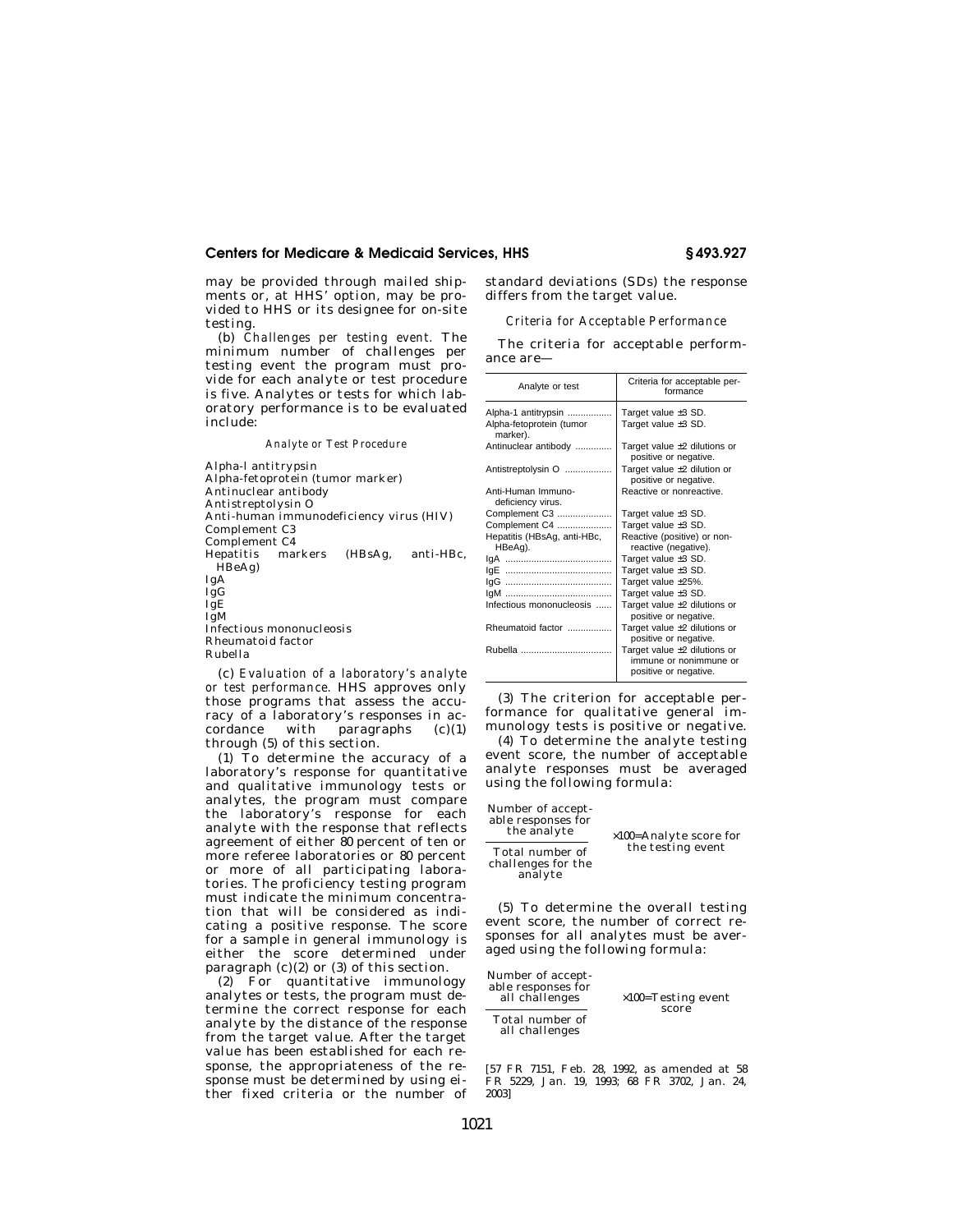## **§ 493.929 Chemistry.**

The subspecialties under the specialty of chemistry for which a proficiency testing program may offer proficiency testing are routine chemistry, endocrinology, and toxicology. Specific criteria for these subspecialties are listed in §§493.931 through 493.939.

## **§ 493.931 Routine chemistry.**

(a) *Program content and frequency of challenge*. To be approved for proficiency testing for routine chemistry, a program must provide a minimum of five samples per testing event. There must be at least three testing events at approximately equal intervals per year. The annual program must provide samples that cover the clinically relevant range of values that would be expected in patient specimens. The specimens may be provided through mailed shipments or, at HHS' option, may be provided to HHS or its designee for on-site testing.

(b) *Challenges per testing event.* The minimum number of challenges per testing event a program must provide for each analyte or test procedure listed below is five serum, plasma or blood samples.

### *Analyte or Test Procedure*

Alanine aminotransferase (ALT/SGPT) Albumin Alkaline phosphatase Amylase Aspartate aminotransferase (AST/SGOT) Bilirubin, total Blood gas (pH, pO2, and pCO2) Calcium, total Chloride Cholesterol, total Cholesterol, high density lipoprotein Creatine kinase Creatine kinase, isoenzymes Creatinine Glucose (Excluding measurements on devices cleared by FDA for home use) Iron, total Lactate dehydrogenase (LDH) LDH isoenzymes Magnesium Potassium Sodium Total Protein Triglycerides Urea Nitrogen Uric Acid

(c) *Evaluation of a laboratory's analyte or test performance.* HHS approves only

# **§ 493.929 42 CFR Ch. IV (10–1–03 Edition)**

those programs that assess the accuracy of a laboratory's responses in accordance with paragraphs (c)(1) through (5) of this section.

(1) To determine the accuracy of a laboratory's response for qualitative and quantitative chemistry tests or analytes, the program must compare the laboratory's response for each analyte with the response that reflects agreement of either 80 percent of ten or more referee laboratories or 80 percent or more of all participating laboratories. The score for a sample in routine chemistry is either the score determined under paragraph  $(c)(2)$  or  $(3)$ of this section.

(2) For quantitative chemistry tests or analytes, the program must determine the correct response for each analyte by the distance of the response from the target value. After the target value has been established for each response, the appropriateness of the response must be determined by using either fixed criteria based on the percentage difference from the target value or the number of standard deviations (SDs) the response differs from the target value.

# *Criteria for Acceptable Performance*

The criteria for acceptable performance are—

| Analyte or test                                                    | Criteria for acceptable per-<br>formance                          |
|--------------------------------------------------------------------|-------------------------------------------------------------------|
| Alanine aminotransferase<br>(ALT/SGPT).                            | Target value ±20%.                                                |
| Albumin                                                            | Target value ±10%.                                                |
| Alkaline phosphatase                                               | Target value ±30%.                                                |
| Amvlase                                                            | Target value ±30%.                                                |
| Aspartate aminotransferase<br>(AST/SGOT).                          | Target value ±20%.                                                |
| Bilirubin, total                                                   | Target value $\pm 0.4$ mg/dL or<br>$\pm 20\%$ (greater).          |
| Blood gas pO2                                                      | Target value $\pm 3$ SD.                                          |
|                                                                    | Target value ±5 mm Hg or<br>±8% (greater).                        |
|                                                                    | Target value $\pm 0.04$ .                                         |
| Calcium, total                                                     | Target value ±1.0 mg/dL.                                          |
| Chloride                                                           | Target value ±5%.                                                 |
| Cholesterol, total                                                 | Target value ±10%.                                                |
| Cholesterol, high density<br>lipoprotein.                          | Target value ±30%.                                                |
| Creatine kinase                                                    | Target value ±30%.                                                |
| Creatine kinase isoenzymes                                         | MB elevated (presence or ab-<br>sence) or Target value<br>$+3SD.$ |
| Creatinine                                                         | Target value ±0.3 mg/dL or<br>$±15%$ (greater).                   |
| Glucose (excluding glucose                                         | Target value $\pm 6$ mg/dl or                                     |
| performed on monitoring<br>devices cleared by FDA for<br>home use. | $±10\%$ (greater).                                                |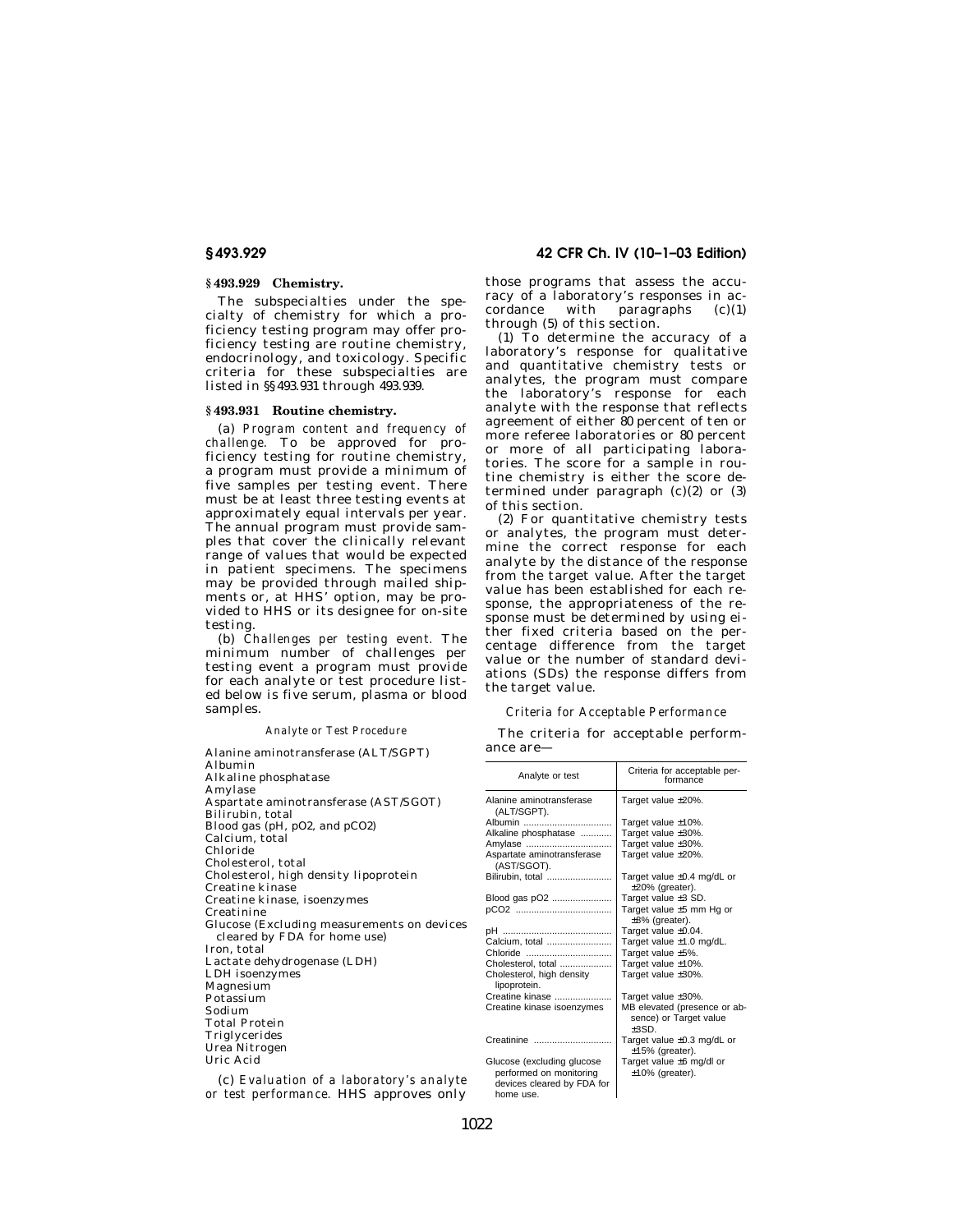| §493.933 |
|----------|
|----------|

| Analyte or test                                | Criteria for acceptable per-<br>formance              |
|------------------------------------------------|-------------------------------------------------------|
| Iron. total<br>Lactate dehydrogenase<br>(LDH). | Target value ±20%.<br>Target value ±20%.              |
| LDH isoenzymes                                 | LDH1/LDH2 $(+ or -)$ or Tar-<br>get value $\pm$ 30%.  |
| Magnesium                                      | Target value ±25%.                                    |
| Potassium                                      | Target value ±0.5 mmol/L.                             |
|                                                | Target value ±4 mmol/L.                               |
| Total Protein                                  | Target value ±10%.                                    |
| Triglycerides                                  | Target value ±25%.                                    |
| Urea nitrogen                                  | Target value $\pm 2$ mg/dL or<br>$\pm 9\%$ (greater). |
| Uric acid                                      | Target value ±17%.                                    |

(3) The criterion for acceptable performance for qualitative routine chemistry tests is positive or negative.

(4) To determine the analyte testing event score, the number of acceptable analyte responses must be averaged using the following formula:

| Number of accept-<br>able responses for<br>the analyte | $\times$ 100=Analyte score for |
|--------------------------------------------------------|--------------------------------|
| Total number of<br>challenges for the<br>analyte       | the testing event              |

(5) To determine the overall testing event score, the number of correct responses for all analytes must be averaged using the following formula:

| Number of accept-<br>able responses for<br>all challenges | $\times$ 100=Testing event<br>score |
|-----------------------------------------------------------|-------------------------------------|
| Total number of<br>all challenges                         |                                     |

[57 FR 7151, Feb. 28, 1992, as amended at 68 FR 3702, Jan. 24, 2003]

# **§ 493.933 Endocrinology.**

(a) *Program content and frequency of challenge.* To be approved for proficiency testing for endocrinology, a program must provide a minimum of five samples per testing event. There must be at least three testing events at approximately equal intervals per year. The annual program must provide samples that cover the clinically relevant range of values that would be expected in patient specimens. The samples may be provided through mailed shipments or, at HHS' option, may be provided to HHS or its designee for on-site testing.

(b) *Challenges per testing event*. The minimum number of challenges per

testing event a program must provide for each analyte or test procedure is five serum, plasma, blood, or urine samples.

*Analyte or Test*

Cortisol

Free Thyroxine Human Chorionic gonadotropin (excluding urine pregnancy tests done by visual color comparison categorized as waived tests) T3 Uptake Triiodothyronine

Thyroid-stimulating hormone

Thyroxine

(c) *Evaluation of a laboratory's analyte or test performance.* HHS approves only those programs that assess the accuracy of a laboratory's responses in accordance with paragraphs (c)(1) through (5) of this section.

(1) To determine the accuracy of a laboratory's response for qualitative and quantitative endocrinology tests or analytes, a program must compare the laboratory's response for each analyte with the response that reflects agreement of either 80 percent of ten or more referee laboratories or 80 percent or more of all participating laboratories. The score for a sample in endocrinology is either the score determined under paragraph  $(c)(2)$  or  $(c)(3)$ of this section.

(2) For quantitative endocrinology tests or analytes, the program must determine the correct response for each analyte by the distance of the response from the target value. After the target value has been established for each response, the appropriateness of the response must be determined by using either fixed criteria based on the percentage difference from the target value or the number of standard deviations (SDs) the response differs from the target value.

# *Criteria for Acceptable Performance*

The criteria for acceptable performance are—

| Analyte or test                     | Criteria for acceptable per-<br>formance |
|-------------------------------------|------------------------------------------|
| Free Thyroxine  Target value ±3 SD. | Target value ±25%.                       |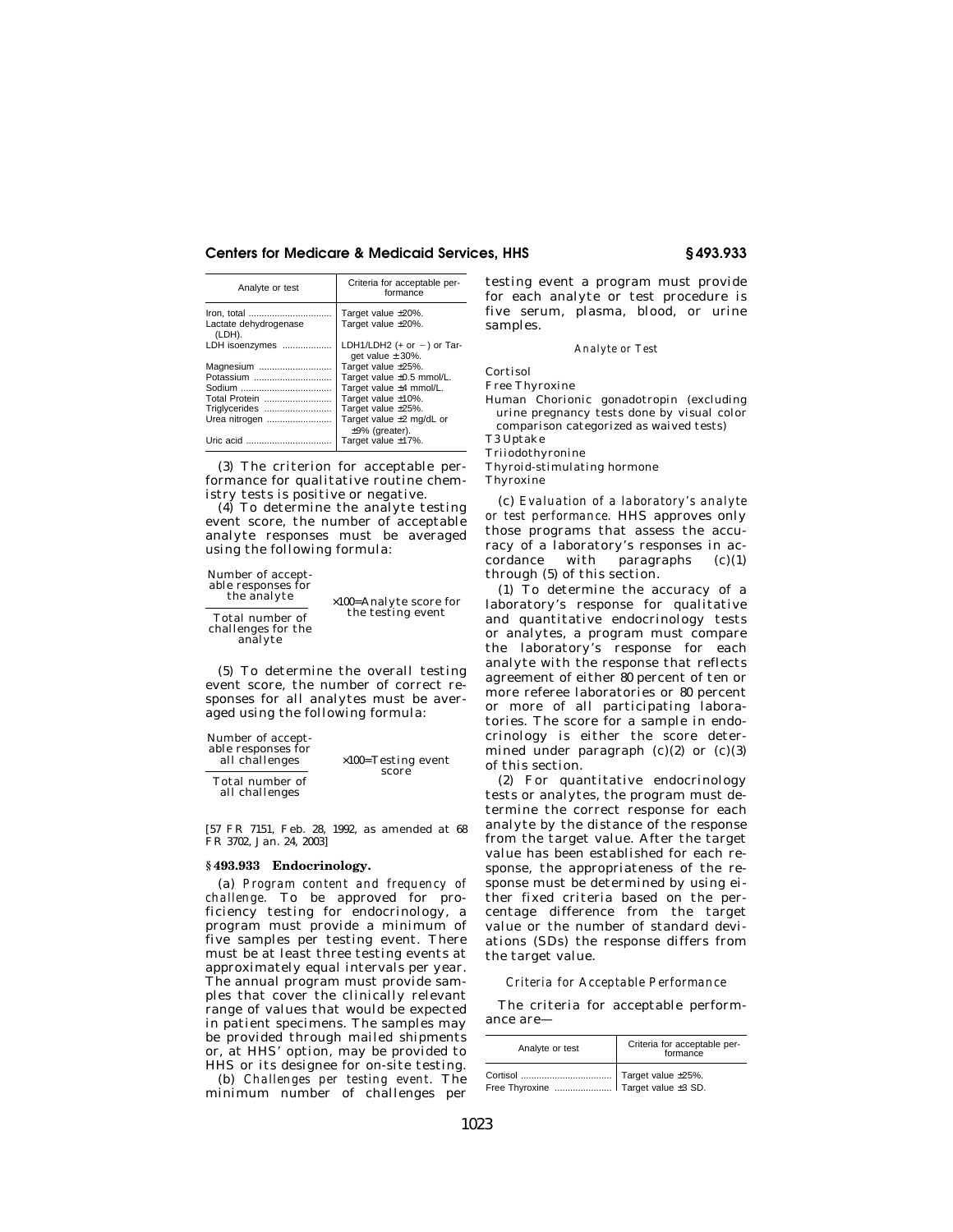| Analyte or test                                                                                                                            | Criteria for acceptable per-<br>formance                                                                                 |
|--------------------------------------------------------------------------------------------------------------------------------------------|--------------------------------------------------------------------------------------------------------------------------|
| Human Chorionic<br>Gonadotropin (excluding<br>urine pregnancy tests done<br>by visual color comparison<br>categorized as waived<br>tests). | Target value $\pm 3$ SD positive<br>or negative.                                                                         |
| T3 Uptake<br>Triiodothyronine<br>Thyroid-stimulating hormone<br>Thyroxine                                                                  | Target value ±3 SD.<br>Target value ±3 SD.<br>Target value ±3 SD.<br>Target value $\pm 20\%$ or 1.0<br>mcg/dL (greater). |

(3) The criterion for acceptable performance for qualitative endocrinology tests is positive or negative.

(4) To determine the analyte testing event score, the number of acceptable analyte responses must be averaged using the following formula:

| Number of accept-  |  |
|--------------------|--|
| able responses for |  |
| the analyte        |  |

| the analyte                                      | $\times$ 100=Analyte score for |
|--------------------------------------------------|--------------------------------|
| Total number of<br>challenges for the<br>analyte | the testing event              |

(5) To determine the overall testing event score, the number of correct responses for all analytes must be averaged using the following formula:

| Number of accept-<br>able responses for<br>all challenges | $\times$ 100=Testing event<br>score |
|-----------------------------------------------------------|-------------------------------------|
| Total number of<br>all challenges                         |                                     |

[57 FR 7151, Feb. 28, 1992, as amended at 58 FR 5229, Jan. 19, 1993; 68 FR 3702, Jan. 24, 2003]

# **§ 493.937 Toxicology.**

(a) *Program content and frequency of challenge.* To be approved for proficiency testing for toxicology, the annual program must provide a minimum of five samples per testing event. There must be at least three testing events at approximately equal intervals per year. The annual program must provide samples that cover the clinically relevant range of values that would be expected in specimens of patients on drug therapy and that cover the level of clinical significance for the particular drug. The samples may be provided through mailed shipments or, at HHS' option,

# **§ 493.937 42 CFR Ch. IV (10–1–03 Edition)**

may be provided to HHS or its designee for on-site testing.

(b) *Challenges per testing event.* The minimum number of challenges per testing event a program must provide for each analyte or test procedure is five serum, plasma, or blood samples.

|  |  | Analyte or Test Procedure |
|--|--|---------------------------|
|  |  |                           |

| Alcohol (blood) | Phenytoin        |
|-----------------|------------------|
| Blood lead      | Primidone        |
| Carbamazepine   | Procainamide     |
| Digoxin         | (and metabolite) |
| Ethosuximide    | Quinidine        |
| Gentamicin      | Theophylline     |
| Lithium         | Tobramycin       |
| Phenobarbital   | Valproic Acid    |

(c) *Evaluation of a laboratory's analyte or test performance.* HHS approves only those programs that assess the accuracy of a laboratory's responses in accordance with paragraphs (c)(1) through (4) of this section.

(1) To determine the accuracy of a laboratory's responses for quantitative toxicology tests or analytes, the program must compare the laboratory's response for each analyte with the response that reflects agreement of either 80 percent of ten or more referee laboratories or 80 percent or more of all participating laboratories. The score for a sample in toxicology is the score determined under paragraph (c)(2) of this section.

(2) For quantitative toxicology tests or analytes, the program must determine the correct response for each analyte by the distance of the response from the target value. After the target value has been established for each response, the appropriateness of the response must be determined by using fixed criteria based on the percentage difference from the target value

## *Criteria for Acceptable Performance*

The criteria for acceptable performance are:

| Analyte or test                       | Criteria for acceptable per-<br>formance                                                                     |
|---------------------------------------|--------------------------------------------------------------------------------------------------------------|
| Alcohol, blood<br>Blood lead          | Target Value $\pm$ 25%.<br>Target Value ±10% or 4 mcg/<br>dL (greater).                                      |
| Carbamazepine                         | Target Value $\pm$ 25%.<br>Target Value $\pm$ 20% or $\pm$ 0.2<br>ng/mL (greater).                           |
| Ethosuximide<br>Gentamicin<br>Lithium | Target Value $\pm$ 20%.<br>Target Value $\pm$ 25%.<br>Target Value $\pm$ 0.3 mmol/L or<br>$±$ 20% (greater). |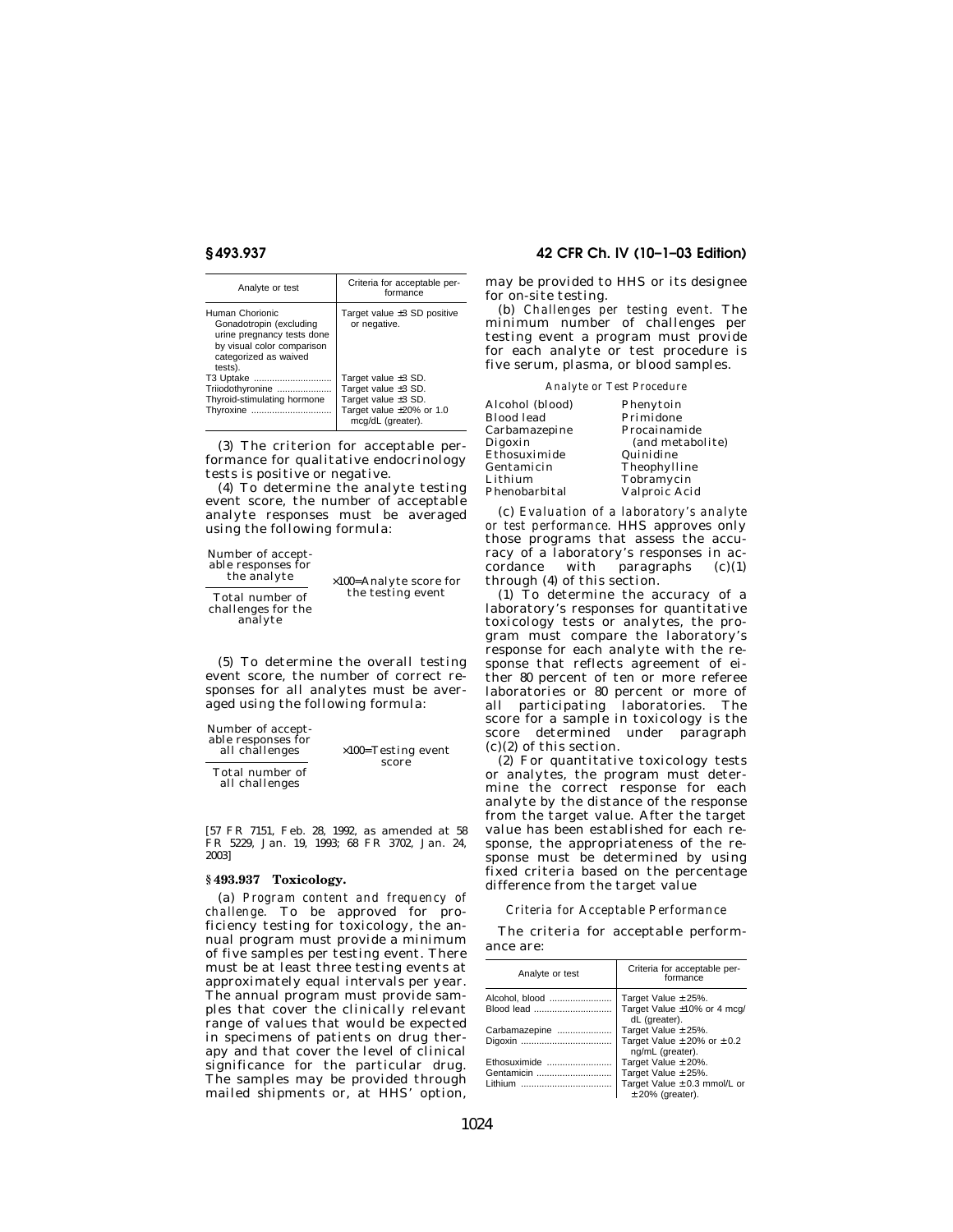| Analyte or test                                                                | Criteria for acceptable per-<br>formance                                                             |
|--------------------------------------------------------------------------------|------------------------------------------------------------------------------------------------------|
| Phenobarbital<br>Phenytoin<br>Primidone<br>Procainamide (and metabo-<br>lite). | Target Value $\pm$ 20%<br>Target Value $\pm$ 25%.<br>Target Value ± 25%.<br>Target Value $\pm$ 25%.  |
| Quinidine<br>Tobramycin<br>Theophylline<br>Valproic Acid                       | Target Value $\pm$ 25%.<br>Target Value $\pm$ 25%.<br>Target Value ± 25%.<br>Target Value $\pm$ 25%. |

(3) To determine the analyte testing event score, the number of acceptable analyte responses must be averaged using the following formula:

| Number of accept-<br>able responses for<br>the analyte | $\times$ 100=Analyte score for |
|--------------------------------------------------------|--------------------------------|
| Total number of<br>challenges for the<br>analyte       | the testing event              |

(4) To determine the overall testing event score, the number of correct responses for all analytes must be averaged using the following formula:

Number of acceptable responses for all challenges ×100=Testing event score Total number of

all challenges

[57 FR 7151, Feb. 28, 1992, as amended at 58 FR 5229, Jan. 19, 1993; 68 FR 3702, Jan. 24, 2003]

## **§ 493.941 Hematology (including routine hematology and coagulation).**

(a) *Program content and frequency of challenge.* To be approved for proficiency testing for hematology, a program must provide a minimum of five samples per testing event. There must be at least three testing events at approximately equal intervals per year. The annual program must provide samples that cover the full range of values that would be expected in patient specimens. The samples may be provided through mailed shipments or, at HHS' option, may be provided to HHS and or its designee for on-site testing.

(b) *Challenges per testing event.* The minimum number of challenges per testing event a program must provide for each analyte or test procedure is five.

Cell identification or white blood cell differential Erythrocyte count Hematocrit (excluding spun microhematocrit) Hemoglobin Leukocyte count Platelet count Fibrinogen

*Analyte or Test Procedure*

Partial thromboplastin time Prothrombin time

(1) An approved program for cell identification may vary over time. The types of cells that might be included in an approved program over time are—

Neutrophilic granulocytes Eosinophilic granulocytes Basophilic granulocytes Lymphocytes Monocytes Major red and white blood cell abnormalities Immature red and white blood cells

(2) White blood cell differentials should be limited to the percentage distribution of cellular elements listed above.

(c) *Evaluation of a laboratory's analyte or test performance.* HHS approves only those programs that assess the accuracy of a laboratory's responses in accordance with paragraphs (c) (1) through (5) of this section.

(1) To determine the accuracy of a laboratory's responses for qualitative and quantitative hematology tests or analytes, the program must compare the laboratory's response for each analyte with the response that reflects agreement of either 80 percent of ten or more referee laboratories or 80 percent or more of all participating laboratories. The score for a sample in hematology is either the score determined under paragraph (c) (2) or (3) of this section.

(2) For quantitative hematology tests or analytes, the program must determine the correct response for each analyte by the distance of the response from the target value. After the target value has been established for each response, the appropriateness of the response is determined using either fixed criteria based on the percentage difference from the target value or the number of standard deviations (SDs) the response differs from the target value.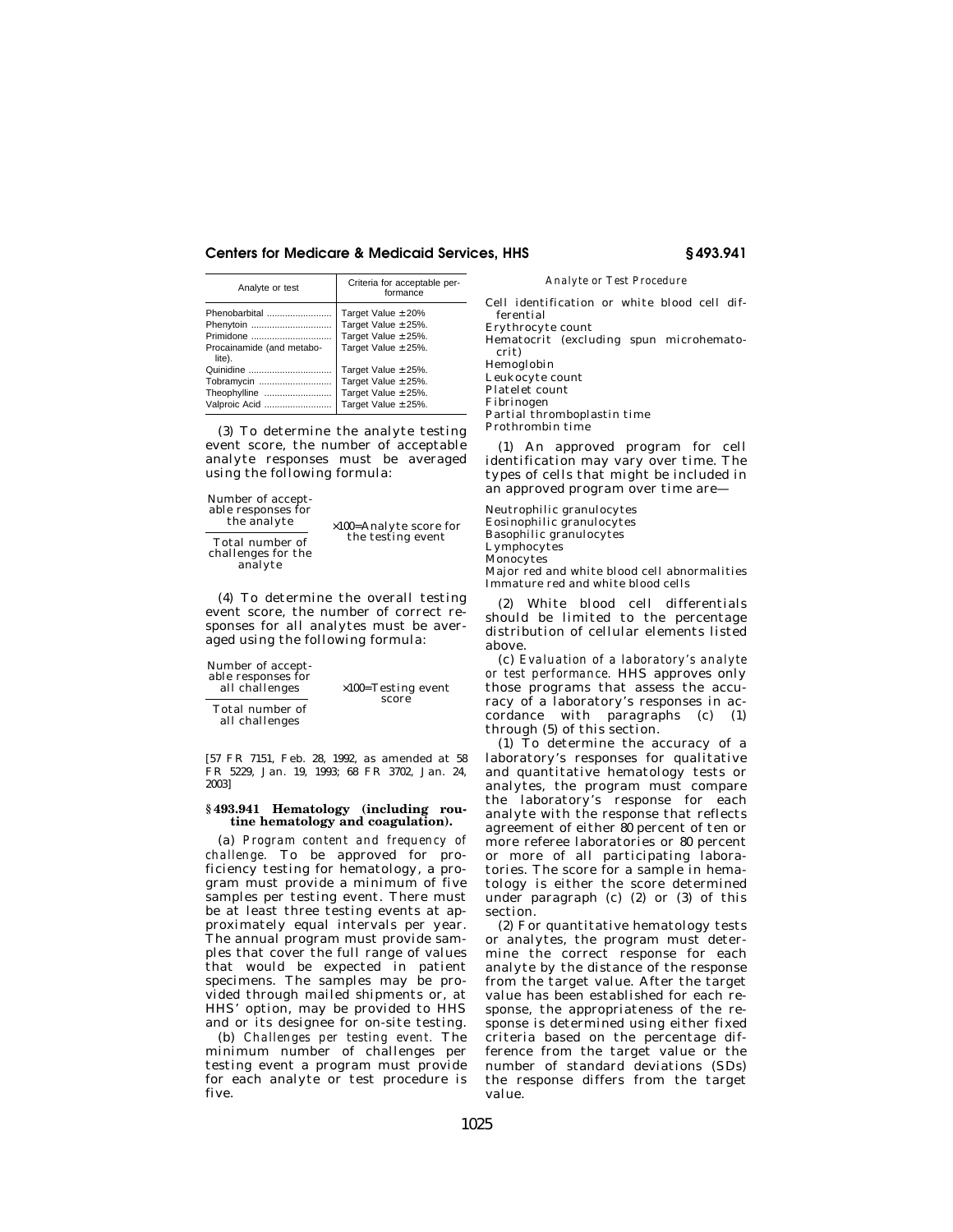*Criteria for Acceptable Performance* 

The criteria for acceptable performance are:

| Analyte or test                             | Criteria for acceptable per-<br>formance                                                             |
|---------------------------------------------|------------------------------------------------------------------------------------------------------|
| Cell identification                         | 90% or greater consensus on<br>identification.                                                       |
| White blood cell differential               | Target ±3SD based on the<br>percentage of different<br>types of white blood cells<br>in the samples. |
| Erythrocyte count                           | Target ±6%.                                                                                          |
| Hematocrit (Excluding spun<br>hematocrits). | Target $\pm 6\%$ .                                                                                   |
| Hemoglobin                                  | Target $\pm 7\%$ .                                                                                   |
| Leukocyte count                             | Target $\pm$ 15%.                                                                                    |
| Platelet count                              | Target $\pm 25\%$ .                                                                                  |
| Fibrinogen                                  | Target ±20%.                                                                                         |
| Partial thromboplastin time                 | Target $\pm 15$ %.                                                                                   |
| Prothrombin time                            | Target $\pm 15\%$ .                                                                                  |
|                                             |                                                                                                      |

(3) The criterion for acceptable performance for the qualitative hematology test is correct cell identification.

(4) To determine the analyte testing event score, the number of acceptable analyte responses must be averaged using the following formula:

| Number of accept-<br>able responses for |                                |
|-----------------------------------------|--------------------------------|
| the analyte                             | $\times$ 100=Analyte score for |
| Total number of                         | the testing event              |

| Total number of    |  |
|--------------------|--|
| challenges for the |  |
| analyte            |  |

(5) To determine the overall testing event score, the number of correct responses for all analytes must be averaged using the following formula:

| Number of accept-<br>able responses for<br>all challenges | $\times$ 100=Testing event |
|-----------------------------------------------------------|----------------------------|
| Total number of<br>all challenges                         | score                      |

[57 FR 7151, Feb. 28, 1992, as amended at 58 FR 5229, Jan. 19, 1993; 68 FR 3702, Jan. 24, 2003]

## **§ 493.945 Cytology; gynecologic examinations.**

(a) *Program content and frequency of challenge.* (1) To be approved for proficiency testing for gynecologic examinations (Pap smears) in cytology, a program must provide test sets composed of 10- and 20-glass slides. Proficiency testing programs may obtain

# **§ 493.945 42 CFR Ch. IV (10–1–03 Edition)**

slides for test sets from cytology laboratories, provided the slides have been retained by the laboratory for the required period specified in quired period specified in  $\hat{\$}493.1105(a)(7)(i)(A)$  and  $\hat{4}93.1274(f)(2)$ . If slide preparations are still subject to retention by the laboratory, they may be loaned to a proficiency testing program if the program provides the laboratory with documentation of the loan of the slides and ensures that slides loaned to it are retrievable upon request. Each test set must include at least one slide representing each of the response categories described in paragraph  $(b)(3)(ii)(A)$  of this section, and test sets should be comparable so that equitable testing is achieved within and between proficiency testing providers.

(2) To be approved for proficiency testing in gynecologic cytology, a program must provide announced and unannounced on-site testing for each individual at least once per year and must provide an initial retesting event for each individual within 45 days after notification of test failure and subsequent retesting events within 45 days after completion of remedial action described in §493.855.

(b) *Evaluation of an individual's performance.* HHS approves only those programs that assess the accuracy of each individual's responses on both 10- and 20-slide test sets in which the slides have been referenced as specified in paragraph (b)(1) of this section.

(1) To determine the accuracy of an individual's response on a particular challenge (slide), the program must compare the individual's response for each slide preparation with the response that reflects the predetermined consensus agreement or confirmation on the diagnostic category, as described in the table in paragraph  $(b)(3)(ii)(A)$  of this section. For all slide preparations, a 100% consensus agreement among a minimum of three physicians certified in anatomic pathology is required. In addition, for premalignant and malignant slide presses and confirmation by tissue biopsy is required either by comparison of the reported biopsy results or reevaluation of biopsy slide material by a physician certified in anatomic pathology.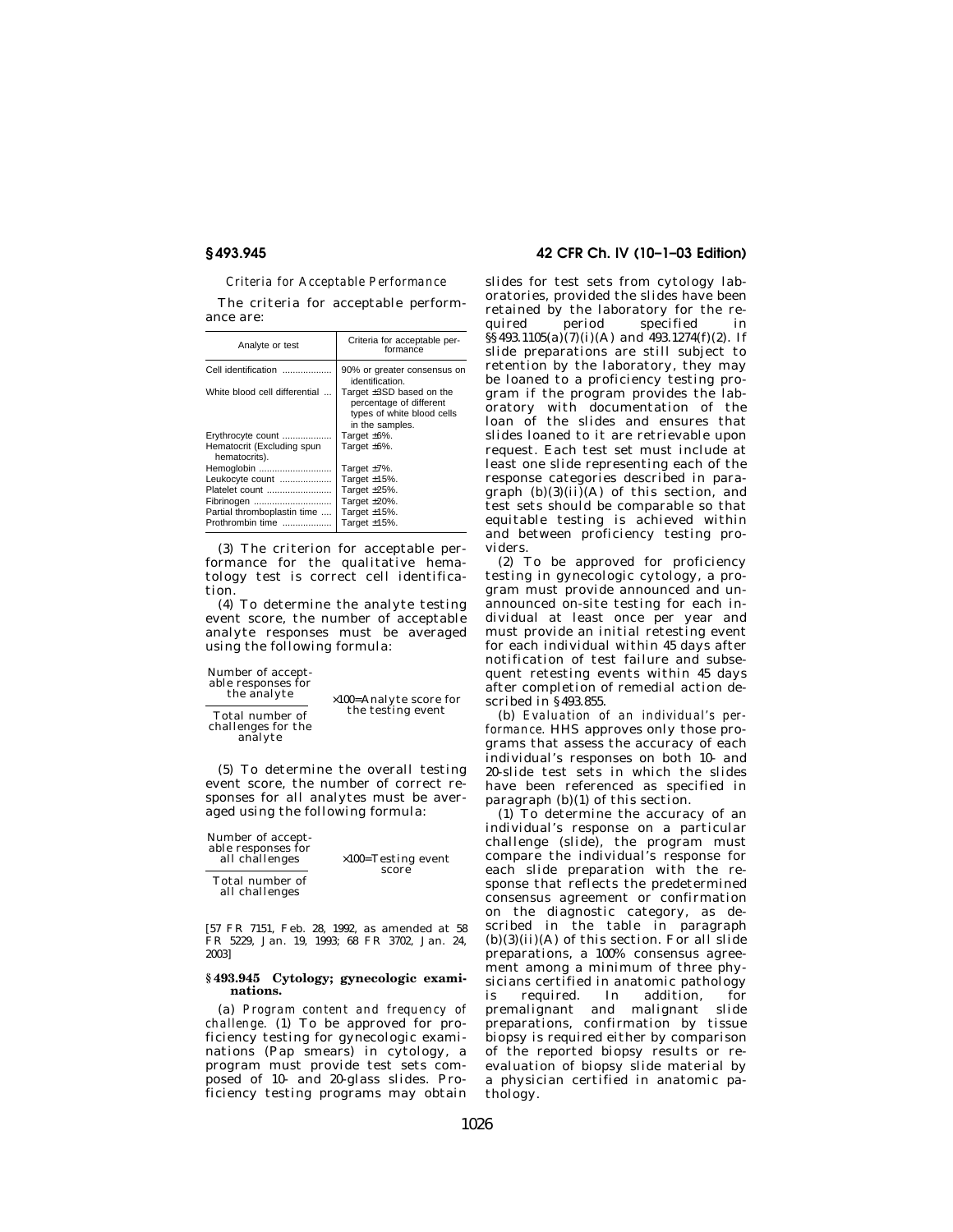(2) An individual qualified as a technical supervisor under §493.1449 (b) or (k) who routinely interprets gynecologic slide preparations only after they have been examined by a cytotechnologist can either be tested using a test set that has been screened by a cytotechnologist in the same laboratory or using a test set that has not been screened. A technical supervisor who screens and interprets slide preparations that have not been previously examined must be tested using a test set that has not been previously screened.

(3) The criteria for acceptable performance are determined by using the scoring system in paragraphs  $(b)(3)$  (i) and (ii) of this section.

(i) Each slide set must contain 10 or 20 slides with point values established for each slide preparation based on the significance of the relationship of the interpretation of the slide to a clinical condition and whether the participant in the testing event is a cytotechnologist qualified under §§493.1469 or 493.1483 or functioning as a technical supervisor in cytology qualified under §493.1449 (b) or (k) of this part.

(ii) The scoring system rewards or penalizes the participants in proportion to the distance of their answers from the correct response or target diagnosis and the penalty or reward is weighted in proportion to the severity of the lesion.

(A) The four response categories for reporting proficiency testing results and their descriptions are as follows:

| Category | Description                                                                                                                                                                                                                                                                                   |  |  |
|----------|-----------------------------------------------------------------------------------------------------------------------------------------------------------------------------------------------------------------------------------------------------------------------------------------------|--|--|
|          | Unsatisfactory for diagnosis due to:<br>(1) Scant cellularity.                                                                                                                                                                                                                                |  |  |
|          | (2) Air drying.<br>(3) Obscuring material (blood, inflam-<br>matory cells, or lubricant).                                                                                                                                                                                                     |  |  |
|          | Normal or Benign Changes-includes:<br>(1) Normal, negative or within normal                                                                                                                                                                                                                   |  |  |
|          | limits.<br>(2) Infection other than Human<br>Papillomavirus (HPV)<br>(e.g.,<br>Trichomonas vaginalis, changes or<br>morphology consistent with Candida<br>spp., Actinomyces spp. or Herpes<br>simplex virus).<br>(3) Reactive and reparative changes<br>(e.g., inflammation, effects of chem- |  |  |
|          | otherapy or radiation).                                                                                                                                                                                                                                                                       |  |  |

| Category | Description                                                                                                                                                                                                                                    |  |  |  |
|----------|------------------------------------------------------------------------------------------------------------------------------------------------------------------------------------------------------------------------------------------------|--|--|--|
| C.       | Low Grade Squamous Intraepithelial<br>Lesion-includes:<br>(1) Cellular changes associated with<br><b>HPV</b>                                                                                                                                   |  |  |  |
|          | (2) Mild dysplasia/CIN-1.<br>High Grade Lesion and Carcinoma-<br>includes:                                                                                                                                                                     |  |  |  |
|          | High grade squamous intra-<br>(1)<br>epithelial lesions which include mod-<br>erate dysplasia/CIN-2 and severe<br>dysplasia/carcinoma in-situ/CIN-3.<br>(2) Squamous cell carcinoma.<br>(3) Adenocarcinoma and other malig-<br>nant neoplasms. |  |  |  |

(B) In accordance with the criteria for the scoring system, the charts in paragraphs  $(b)(3)(ii)(C)$  and  $(D)$  of this section, for technical supervisors and cytotechnologists, respectively, provide a maximum of 10 points for a correct response and a maximum of minus five  $(-5)$  points for an incorrect response on a 10-slide test set. For example, if the correct response on a slide is ''high grade squamous intraepithelial lesion'' (category ''D'' on the scoring system chart) and an examinee calls it 'normal or negative" (category "B" on the scoring system chart), then the examinee's point value on that slide is calculated as minus five  $(-5)$ . Each slide is scored individually in the same manner. The individual's score for the testing event is determined by adding the point value achieved for each slide preparation, dividing by the total points for the testing event and multiplying by 100.

(C) Criteria for scoring system for a 10-slide test set. (See table at  $(b)(3)(ii)(A)$  of this section for a description of the response categories.) For technical supervisors qualified under §493.1449(b) or (k):

| Examinee's response:       |    | в       | C       |  |
|----------------------------|----|---------|---------|--|
| Correct response category: | 10 | 10<br>5 | 10<br>5 |  |

(D) Criteria for scoring system for a 10-slide test set. (See table at paragraph  $(b)(3)(ii)(A)$  of this section for a description of the response categories.) For cytotechnologists qualified under §§493.1469 or 493.1483: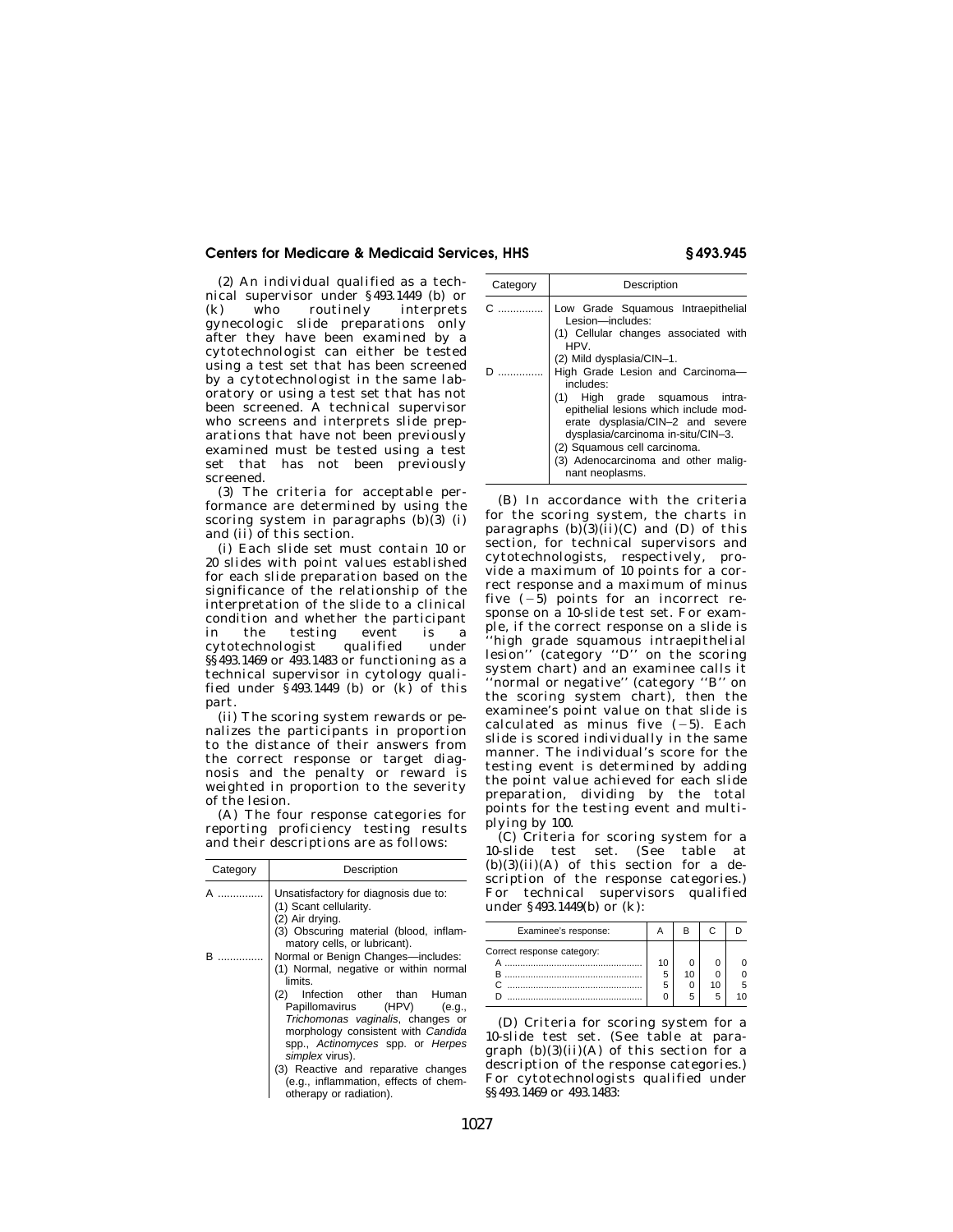| Examinee's response:       |    | в          |    |    |
|----------------------------|----|------------|----|----|
| Correct response category: | 10 | าเเ<br>-5. | 10 | 10 |

(E) In accordance with the criteria for the scoring system, the charts in paragraphs  $(b)(3)(ii)(F)$  and  $(G)$  of this section, for technical supervisors and cytotechnologists, respectively, provide maximums of 5 points for a correct response and minus ten  $(-10)$ points for an incorrect response on a 20-slide test set.

(F) Criteria for scoring system for a 20-slide test set. (See table at paragraph  $(b)(3)(ii)(A)$  of this section for a description of the response categories.) For technical supervisors qualified under §493.1449(b) or (k):

| Examinee's response:       |            |      |    |    |
|----------------------------|------------|------|----|----|
| Correct response category: | 2.5<br>2.5 | - 10 | 25 | 25 |

(G) Criteria for scoring system for a 20-slide test set. (See table at  $(b)(3)(ii)(A)$  of this section for a description of the response categories.) For cytotechnologists qualified under §§493.1469 or 493.1483:

| Examinee's response:       |                      | C               |            |
|----------------------------|----------------------|-----------------|------------|
| Correct response category: | 5<br>2.5<br>2.5<br>0 | 2.5<br>2.5<br>5 | 2.5<br>2.5 |

[57 FR 7151, Feb. 28, 1992, as amended at 58 FR 5229, Jan. 19, 1993; 68 FR 3702, Jan. 24, 2003]

# **§ 493.959 Immunohematology.**

(a) *Types of services offered by laboratories.* In immunohematology, there are four types of laboratories for proficiency testing purposes—

(1) Those that perform ABO group and/or D (Rho) typing;

(2) Those that perform ABO group and/or D (Rho) typing, and unexpected antibody detection;

(3) Those that in addition to paragraph (a)(2) of this section perform compatibility testing; and

# **§ 493.959 42 CFR Ch. IV (10–1–03 Edition)**

(4) Those that perform in addition to paragraph  $(a)(3)$  of this section antibody identification.

(b) *Program content and frequency of challenge.* To be approved for proficiency testing for immunohematology, a program must provide a minimum of five samples per testing event. There must be at least three testing events at approximately equal intervals per year. The annual program must provide samples that cover the full range of interpretation that would be expected in patient specimens. The samples may be provided through mailed shipments or, at HHS' option, may be provided to HHS or its designee for on-site testing.

(c) *Challenges per testing event.* The minimum number of challenges per testing event a program must provide for each analyte or test procedure is five.

# *Analyte or Test Procedure*

ABO group (excluding subgroups) D (Rho) typing Unexpected antibody detection Compatibility testing Antibody identification

(d) *Evaluation of a laboratory's analyte or test performance.* HHS approves only those programs that assess the accuracy of a laboratory's response in accordance with paragraphs (d)(1) through (5) of this section.

(1) To determine the accuracy of a laboratory's response, a program must compare the laboratory's response for each analyte with the response that reflects agreement of either 100 percent of ten or more referee laboratories or 95 percent or more of all participating laboratories except for unexpected antibody detection and antibody identification. To determine the accuracy of a laboratory's response for unexpected antibody detection and antibody identification, a program must compare the laboratory's response for each analyte with the response that reflects agreement of either 95 percent of ten or more referee laboratories or 95 percent or more of all participating laboratories. The score for a sample in immunohematology is either the score determined under paragraph  $(d)(2)$  or (3) of this section.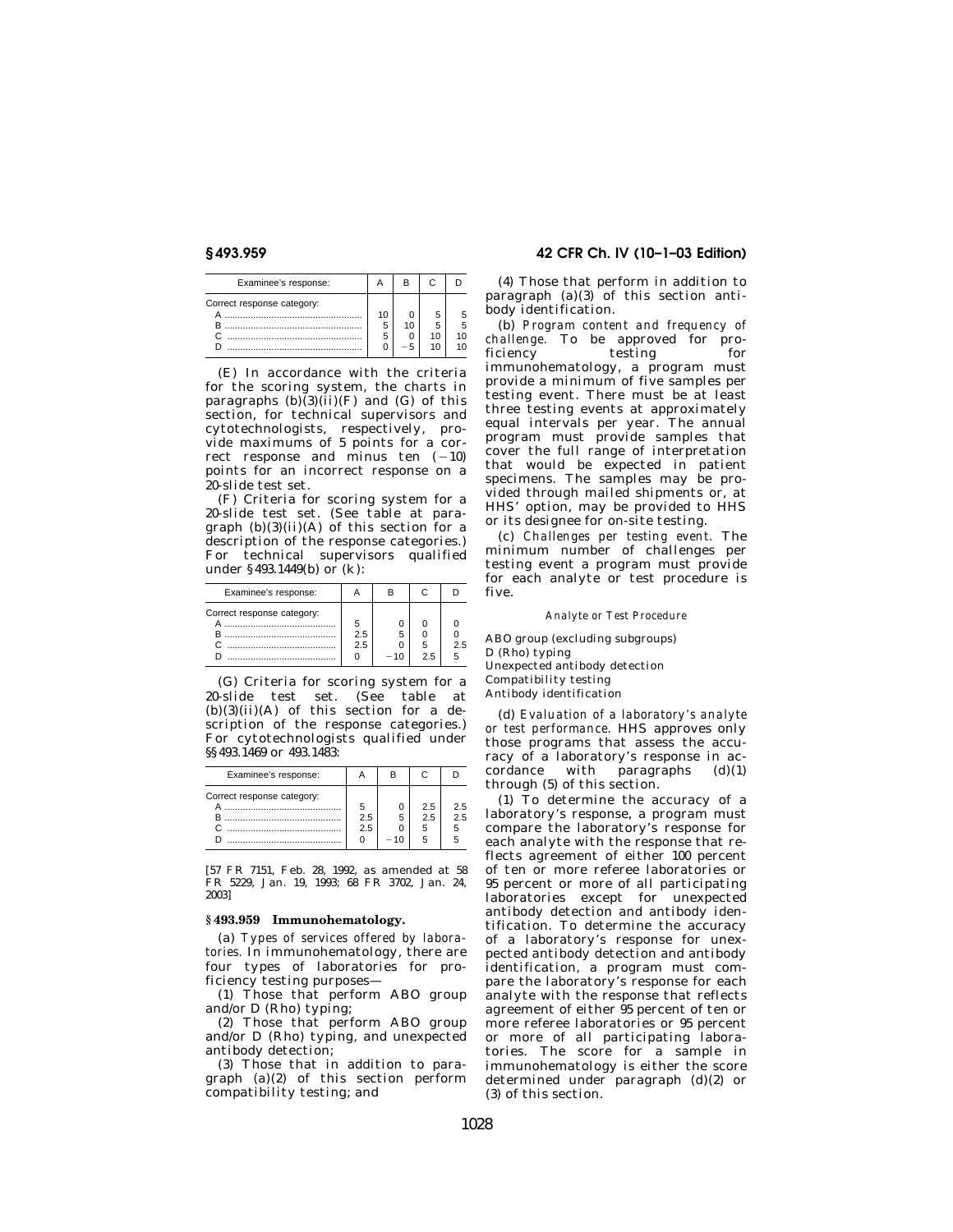(2) *Criteria for acceptable performance.* The criteria for acceptable performance are—

| Analyte or test               | Criteria for acceptable per-<br>formance |
|-------------------------------|------------------------------------------|
| ABO group                     | 100% accuracy.                           |
| D (Rho) typing                | 100% accuracy.                           |
| Unexpected antibody detection | 80% accuracy.                            |
| Compatibility testing         | 100% accuracy.                           |
| Antibody identification       | 80% accuracy.                            |

(3) The criterion for acceptable performance for qualitative immunohematology tests is positive or negative.

(4) To determine the analyte testing event score, the number of acceptable analyte responses must be averaged using the following formula:

Number of acceptable responses for the analyte×100=Analyte score for the testing event

Total number of challenges for the analyte

(5) To determine the overall testing event score, the number of correct responses for all analytes must be averaged using the following formula:

Number of acceptable responses for all chal-lenges×100=Testing event score

Total number of all challenges

# **Subpart J—Facility Administration for Nonwaived Testing**

SOURCE: 68 FR 3703, Jan. 24, 2003, unless otherwise noted.

## **§ 493.1100 Condition: Facility administration.**

Each laboratory that performs nonwaived testing must meet the applicable requirements under §§493.1101 through 493.1105, unless HHS approves a procedure that provides equivalent quality testing as specified in Appendix C of the State Operations Manual (CMS Pub. 7).

# **§ 493.1101 Standard: Facilities.**

(a) The laboratory must be constructed, arranged, and maintained to ensure the following:

(1) The space, ventilation, and utilities necessary for conducting all phases of the testing process.

(2) Contamination of patient specimens, equipment, instruments, reagents, materials, and supplies is minimized.

(3) Molecular amplification procedures that are not contained in closed systems have a uni-directional workflow. This must include separate areas for specimen preparation, amplification and product detection, and, as applicable, reagent preparation.

(b) The laboratory must have appropriate and sufficient equipment, instruments, reagents, materials, and supplies for the type and volume of testing it performs.

(c) The laboratory must be in compliance with applicable Federal, State, and local laboratory requirements.

(d) Safety procedures must be established, accessible, and observed to ensure protection from physical, chemical, biochemical, and electrical hazards, and biohazardous materials.

(e) Records and, as applicable, slides, blocks, and tissues must be maintained and stored under conditions that ensure proper preservation.

## **§ 493.1103 Standard: Requirements for transfusion services.**

A facility that provides transfusion services must meet all of the requirements of this section and document all transfusion-related activities.

(a) *Arrangement for services.* The facility must have a transfusion service agreement reviewed and approved by the responsible party(ies) that govern the procurement, transfer, and availability of blood and blood products.

(b) *Provision of testing.* The facility must provide prompt ABO grouping, D(Rho) typing, unexpected antibody detection, compatibility testing, and laboratory investigation of transfusion reactions on a continuous basis through a CLIA-certified laboratory or a laboratory meeting equivalent requirements as determined by CMS.

(c) *Blood and blood products storage and distribution.* (1) If a facility stores or maintains blood or blood products for transfusion outside of a monitored refrigerator, the facility must ensure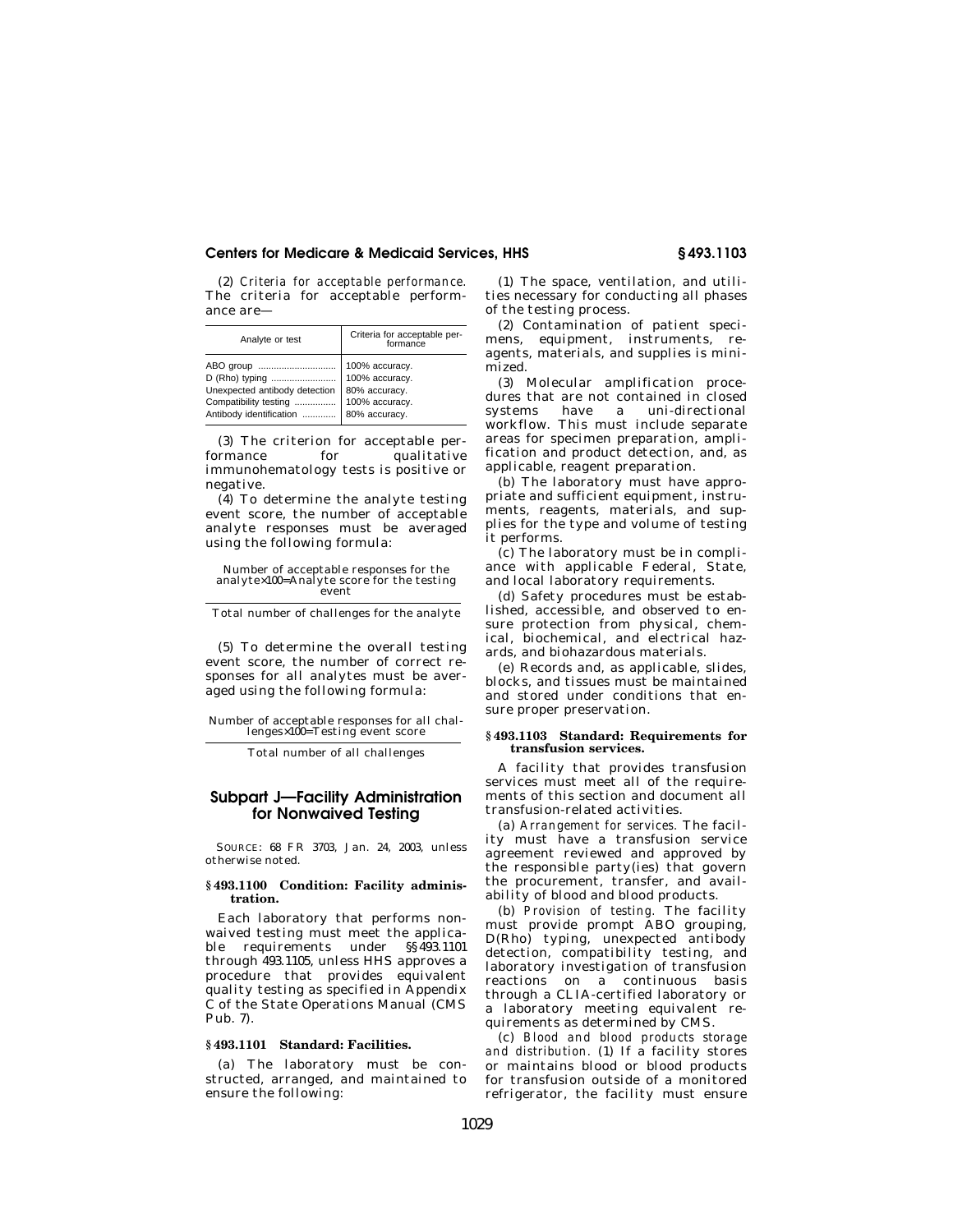the storage conditions, including temperature, are appropriate to prevent deterioration of the blood or blood product.

(2) The facility must establish and follow policies to ensure positive identification of a blood or blood product recipient.

(d) *Investigation of transfusion reactions.* The facility must have procedures for preventing transfusion reactions and when necessary, promptly identify, investigate, and report blood and blood product transfusion reactions to the laboratory and, as appropriate, to Federal and State authorities.

## **§ 493.1105 Standard: Retention requirements.**

(a) The laboratory must retain its records and, as applicable, slides, blocks, and tissues as follows:

(1) *Test requisitions and authorizations.* Retain records of test requisitions and test authorizations, including the patient's chart or medical record if used as the test requisition or authorization, for at least 2 years.

(2) *Test procedures.* Retain a copy of each test procedure for at least 2 years after a procedure has been discontinued. Each test procedure must include the dates of initial use and discontinuance.

(3) *Analytic systems records.* Retain quality control and patient test records (including instrument printouts, if applicable) and records documenting all analytic systems activities specified in §§493.1252 through 493.1289 for at least 2 years. In addition, retain the following:

(i) Records of test system performance specifications that the laboratory establishes or verifies under §493.1253 for the period of time the laboratory uses the test system but no less than 2 years.

(ii) Immunohematology records, blood and blood product records, and transfusion records as specified in 21 CFR  $606.160(b)(3)(ii)$ , (b)(3)(iv), (b)(3)(v) and (d).

(4) *Proficiency testing records.* Retain all proficiency testing records for at least 2 years.

# **§ 493.1105 42 CFR Ch. IV (10–1–03 Edition)**

(5) *Quality system assessment records.* Retain all laboratory quality systems assessment records for at least 2 years.

(6) *Test reports.* Retain or be able to retrieve a copy of the original report (including final, preliminary, and corrected reports) at least 2 years after the date of reporting. In addition, retain the following:

(i) Immunohematology reports as specified in 21 CFR 606.160(d).

(ii) Pathology test reports for at least 10 years after the date of reporting.

(7) *Slide, block, and tissue retention—*(i) *Slides.* (A) Retain cytology slide preparations for at least 5 years from the date of examination (see §493.1274(f) for proficiency testing exception).

(B) Retain histopathology slides for at least 10 years from the date of examination.

(ii) *Blocks.* Retain pathology specimen blocks for at least 2 years from the date of examination.

(iii) *Tissue.* Preserve remnants of tissue for pathology examination until a diagnosis is made on the specimen.

(b) If the laboratory ceases operation, the laboratory must make provisions to ensure that all records and, as applicable, slides, blocks, and tissue are retained and available for the time frames specified in this section.

[68 FR 3703, Jan. 24, 2003; 68 FR 50723, Aug. 22, 2003]

# **Subpart K—Quality System for Nonwaived Testing**

SOURCE: 68 FR 3703, Jan. 24, 2003, unless otherwise noted.

## **§ 493.1200 Introduction.**

(a) Each laboratory that performs nonwaived testing must establish and maintain written policies and procedures that implement and monitor a quality system for all phases of the<br>total testing process (that is, total testing process (that is,<br>preanalytic, analytic, and preanalytic, postanalytic) as well as general laboratory systems.

(b) The laboratory's quality systems must include a quality assessment component that ensures continuous improvement of the laboratory's performance and services through ongoing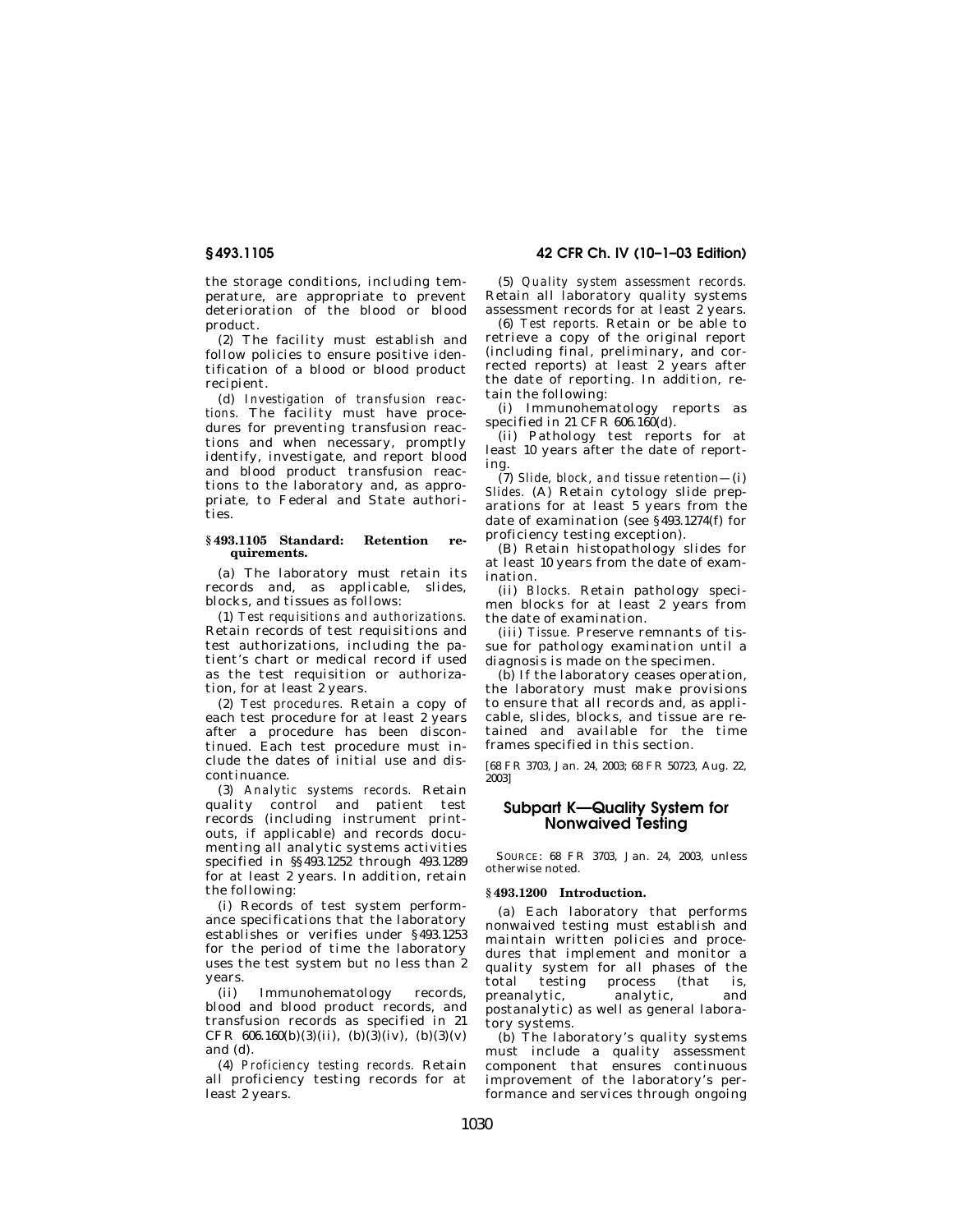monitoring that identifies, evaluates and resolves problems.

(c) The various components of the laboratory's quality system are used to meet the requirements in this part and must be appropriate for the specialties and subspecialties of testing the laboratory performs, services it offers, and clients it serves.

[68 FR 3703, Jan. 24, 2003; 68 FR 50724, Aug. 22, 2003]

# **§ 493.1201 Condition: Bacteriology.**

If the laboratory provides services in the subspecialty of Bacteriology, the laboratory must meet the requirements specified in §§493.1230 through 493.1256, §493.1261, and §§493.1281 through 493.1299.

# **§ 493.1202 Condition: Mycobacteriology.**

If the laboratory provides services in the subspecialty of Mycobacteriology, the laboratory must meet the requirements specified in §§493.1230 through 493.1256, §493.1262, and §§493.1281 through 493.1299.

# **§ 493.1203 Condition: Mycology.**

If the laboratory provides services in the subspecialty of Mycology, the laboratory must meet the requirements specified in §§493.1230 through 493.1256, §493.1263, and §§493.1281 through 493.1299.

# **§ 493.1204 Condition: Parasitology.**

If the laboratory provides services in the subspecialty of Parasitology, the laboratory must meet the requirements specified in §§493.1230 through 493.1256, §493.1264, and §§493.1281 through 493.1299.

# **§ 493.1205 Condition: Virology.**

If the laboratory provides services in the subspecialty of Virology, the laboratory must meet the requirements specified in §§493.1230 through 493.1256, §493.1265, and §§493.1281 through 493.1299.

## **§ 493.1207 Condition: Syphilis serology.**

If the laboratory provides services in the subspecialty of Syphilis serology, the laboratory must meet the requirements specified in §§493.1230 through 493.1256, and §§493.1281 through 493.1299.

## **§ 493.1208 Condition: General immunology.**

If the laboratory provides services in the subspecialty of General immunology, the laboratory must meet the requirements specified in §§493.1230 through 493.1256, and §§493.1281 through 493.1299.

[68 FR 3703, Jan. 24, 2003; 68 FR 50724, Aug. 22, 2003]

## **§ 493.1210 Condition: Routine chemistry.**

If the laboratory provides services in the subspecialty of Routine chemistry, the laboratory must meet the requirements specified in §§493.1230 through 493.1256, §493.1267, and §§493.1281 through 493.1299.

# **§ 493.1211 Condition: Urinalysis.**

If the laboratory provides services in the subspecialty of Urinalysis, the laboratory must meet the requirements specified in §§493.1230 through 493.1256, and §§493.1281 through 493.1299.

# **§ 493.1212 Condition: Endocrinology.**

If the laboratory provides services in the subspecialty of Endocrinology, the laboratory must meet the requirements specified in §§493.1230 through 493.1256, and §§493.1281 through 493.1299.

## **§ 493.1213 Condition: Toxicology.**

If the laboratory provides services in the subspecialty of Toxicology, the laboratory must meet the requirements specified in §§493.1230 through 493.1256, and §§493.1281 through 493.1299.

# **§ 493.1215 Condition: Hematology.**

If the laboratory provides services in the specialty of Hematology, the laboratory must meet the requirements specified in §§493.1230 through 493.1256, §493.1269, and §§493.1281 through 493.1299.

# **§ 493.1217 Condition:**

# **Immunohematology.**

If the laboratory provides services in the specialty of Immunohematology, the laboratory must meet the requirements specified in §§493.1230 through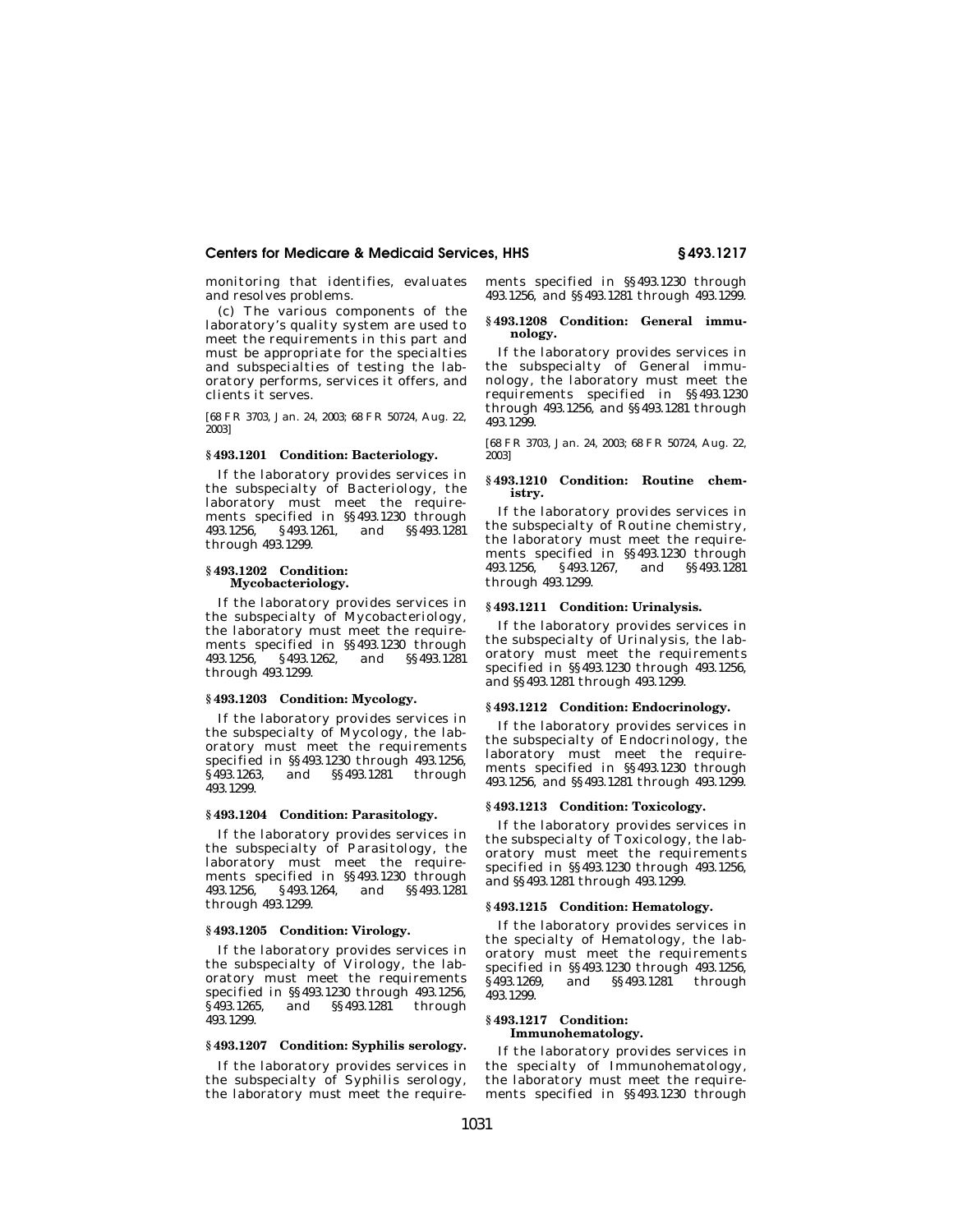493.1256, §493.1271, and §§493.1281 through 493.1299.

## **§ 493.1219 Condition: Histopathology.**

If the laboratory provides services in the subspecialty of Histopathology, the laboratory must meet the requirements specified in §§493.1230 through<br>493.1256, §493.1273, and §§493.1281 §§493.1281 through 493.1299.

# **§ 493.1220 Condition: Oral pathology.**

If the laboratory provides services in the subspecialty of Oral pathology, the laboratory must meet the requirements specified in §§493.1230 through 493.1256, and §§493.1281 through 493.1299.

## **§ 493.1221 Condition: Cytology.**

If the laboratory provides services in the subspecialty of Cytology, the laboratory must meet the requirements specified in §§493.1230 through 493.1256, §493.1274, and §§493.1281 through 493.1299.

## **§ 493.1225 Condition: Clinical cytogenetics.**

If the laboratory provides services in the specialty of Clinical cytogenetics, the laboratory must meet the requirements specified in §§493.1230 through 493.1256, §493.1276, and §§493.1281 through 493.1299.

# **§ 493.1226 Condition: Radiobioassay.**

If the laboratory provides services in the specialty of Radiobioassay, the laboratory must meet the requirements specified in §§493.1230 through 493.1256, and §§493.1281 through 493.1299.

## **§ 493.1227 Condition: Histocompatibility.**

If the laboratory provides services in the specialty of Histocompatibility, the laboratory must meet the requirements specified in §§493.1230 through<br>493.1256, §493.1278, and §§493.1281 §493.1278, through 493.1299.

GENERAL LABORATORY SYSTEMS

## **§ 493.1230 Condition: General laboratory systems.**

Each laboratory that performs nonwaived testing must meet the applicable general laboratory systems requirements in §§493.1231 through 493.1236, un-

**§ 493.1219 42 CFR Ch. IV (10–1–03 Edition)**

less HHS approves a procedure, specified in Appendix C of the State Operations Manual (CMS Pub. 7), that provides equivalent quality testing. The laboratory must monitor and evaluate the overall quality of the general laboratory systems and correct identified problems as specified in §493.1239 for each specialty and subspecialty of testing performed.

## **§ 493.1231 Standard: Confidentiality of patient information.**

The laboratory must ensure confidentiality of patient information throughout all phases of the total testing process that are under the laboratory's control.

## **§ 493.1232 Standard: Specimen identification and integrity.**

The laboratory must establish and follow written policies and procedures that ensure positive identification and optimum integrity of a patient's specimen from the time of collection or receipt of the specimen through completion of testing and reporting of results.

# **§ 493.1233 Standard: Complaint investigations.**

The laboratory must have a system in place to ensure that it documents all complaints and problems reported to the laboratory. The laboratory must conduct investigations of complaints, when appropriate.

# **§ 493.1234 Standard: Communications.**

The laboratory must have a system in place to identify and document problems that occur as a result of a breakdown in communication between the laboratory and an authorized person who orders or receives test results.

[68 FR 3703, Jan. 24, 2003; 68 FR 50724, Aug. 22, 2003]

## **§ 493.1235 Standard: Personnel competency assessment policies.**

As specified in the personnel requirements in subpart M, the laboratory must establish and follow written policies and procedures to assess employee and, if applicable, consultant competency.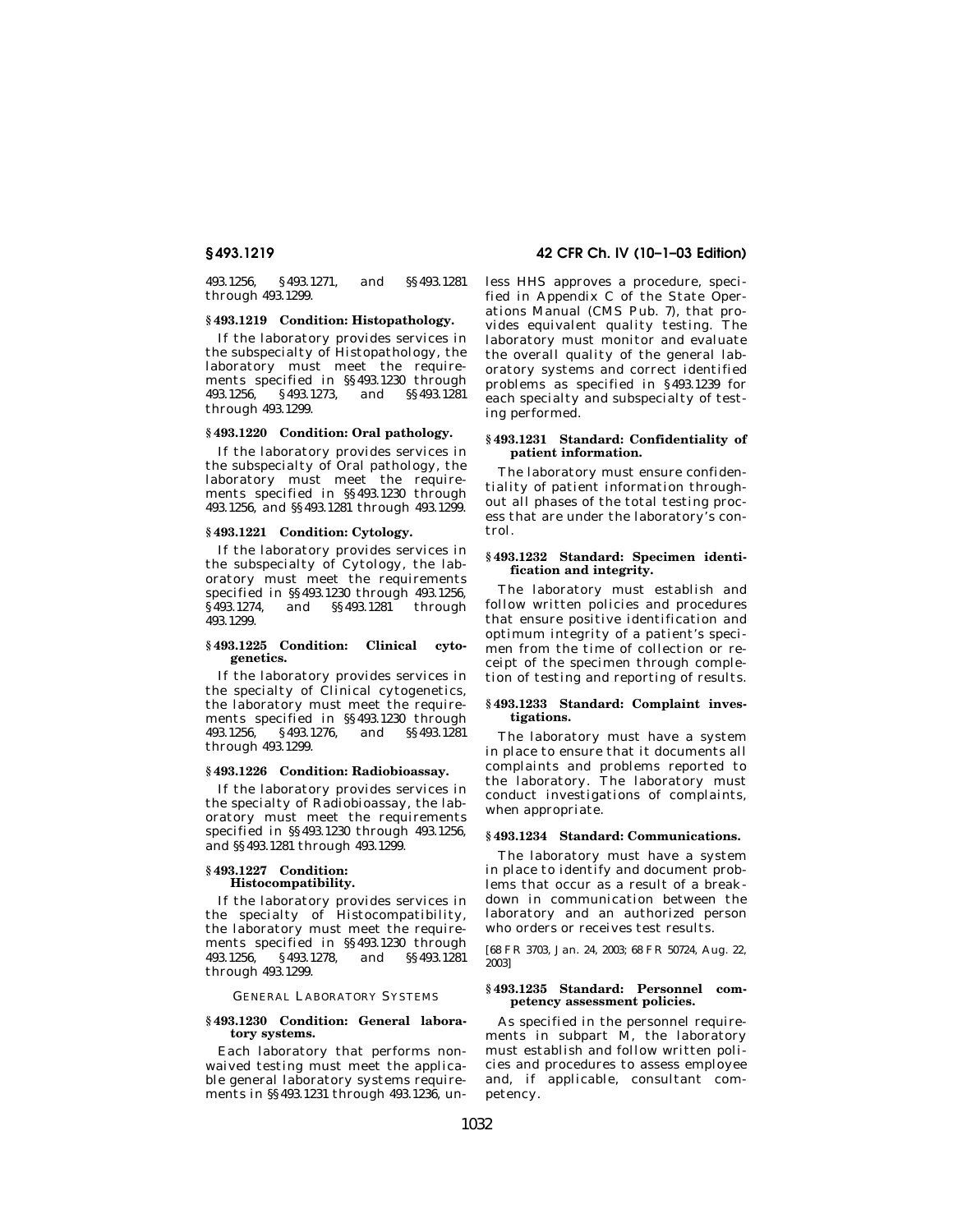# **§ 493.1236 Standard: Evaluation of proficiency testing performance.**

(a) The laboratory must review and evaluate the results obtained on proficiency testing performed as specified in subpart H of this part.

(b) The laboratory must verify the accuracy of the following:

(1) Any analyte or subspecialty without analytes listed in subpart I of this part that is not evaluated or scored by a CMS-approved proficiency testing program.

(2) Any analyte, specialty or subspecialty assigned a proficiency testing score that does not reflect laboratory test performance (that is, when the proficiency testing program does not obtain the agreement required for scoring as specified in subpart I of this part, or the laboratory receives a zero score for nonparticipation, or late return of results).

(c) At least twice annually, the laboratory must verify the accuracy of the following:

(1) Any test or procedure it performs that is not included in subpart I of this part.

(2) Any test or procedure listed in subpart I of this part for which compatible proficiency testing samples are not offered by a CMS-approved proficiency testing program.

(d) All proficiency testing evaluation and verification activities must be documented.

## **§ 493.1239 Standard: General laboratory systems quality assessment.**

(a) The laboratory must establish and follow written policies and procedures for an ongoing mechanism to monitor, assess, and, when indicated, correct problems identified in the general laboratory systems requirements specified at §§493.1231 through 493.1236.

(b) The general laboratory systems quality assessment must include a review of the effectiveness of corrective actions taken to resolve problems, revision of policies and procedures necessary to prevent recurrence of problems, and discussion of general laboratory systems quality assessment reviews with appropriate staff.

(c) The laboratory must document all general laboratory systems quality assessment activities.

[68 FR 3703, Jan. 24, 2003; 68 FR 50724, Aug. 22, 2003]

## PREANALYTIC SYSTEMS

## **§ 493.1240 Condition: Preanalytic systems.**

Each laboratory that performs nonwaived testing must meet the applicable preanalytic system(s) requirements in §§493.1241 and 493.1242, unless HHS approves a procedure, specified in Appendix C of the State Operations Manual (CMS Pub. 7), that provides equivalent quality testing. The laboratory must monitor and evaluate the overall quality of the preanalytic systems and correct identified problems as specified in §493.1249 for each specialty and subspecialty of testing performed.

#### **§ 493.1241 Standard: Test request.**

(a) The laboratory must have a written or electronic request for patient testing from an authorized person.

(b) The laboratory may accept oral requests for laboratory tests if it solicits a written or electronic authorization within 30 days of the oral request and maintains the authorization or documentation of its efforts to obtain the authorization.

(c) The laboratory must ensure the test requisition solicits the following information:

(1) The name and address or other suitable identifiers of the authorized person requesting the test and, if appropriate, the individual responsible for using the test results, or the name and address of the laboratory submitting the specimen, including, as applicable, a contact person to enable the reporting of imminently life threatening laboratory results or panic or alert values.

(2) The patient's name or unique patient identifier.

(3) The sex and age or date of birth of the patient.

(4) The test(s) to be performed.

(5) The source of the specimen, when appropriate.

(6) The date and, if appropriate, time of specimen collection.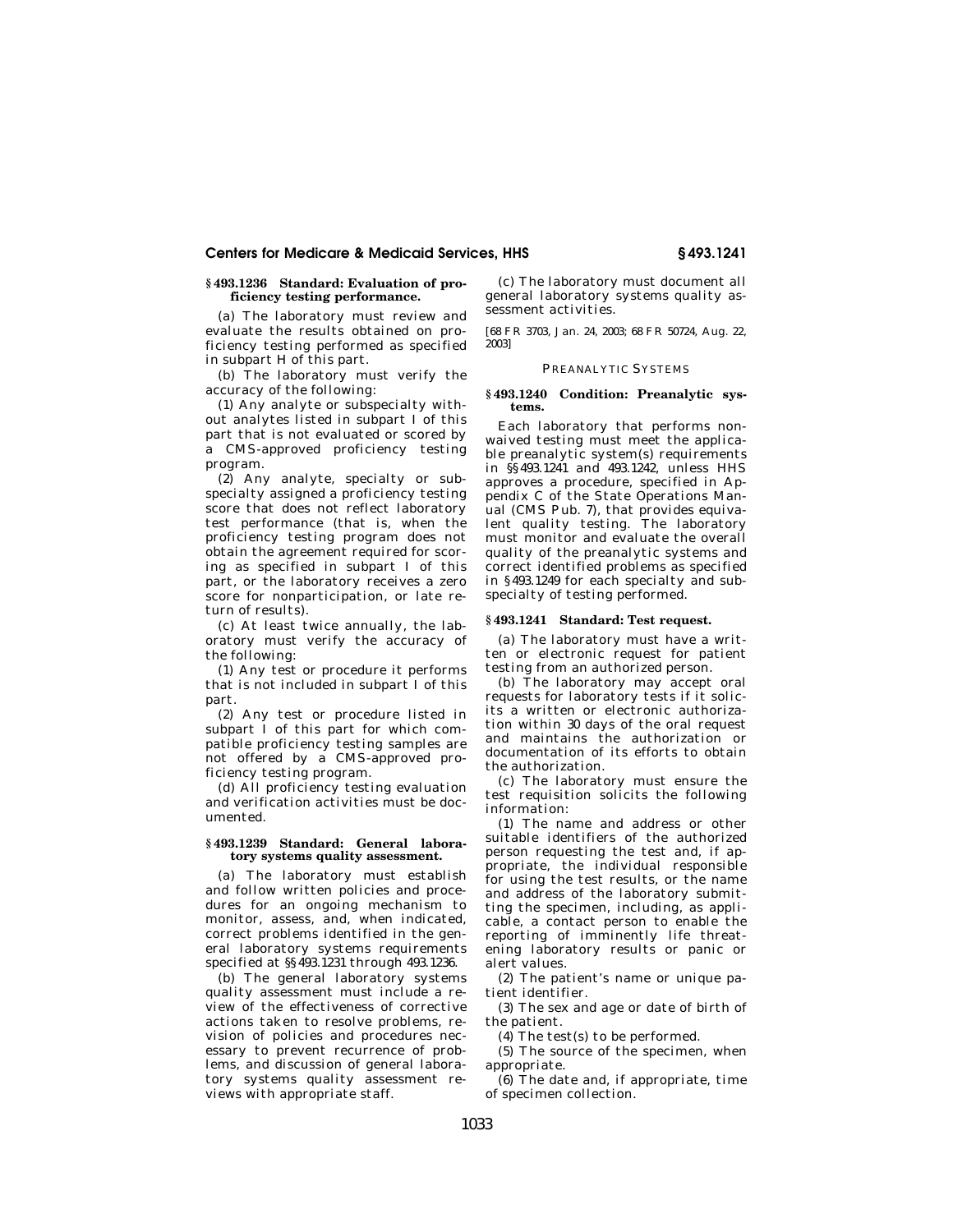**§ 493.1242 42 CFR Ch. IV (10–1–03 Edition)**

(7) For Pap smears, the patient's last menstrual period, and indication of whether the patient had a previous abnormal report, treatment, or biopsy.

(8) Any additional information relevant and necessary for a specific test to ensure accurate and timely testing and reporting of results, including interpretation, if applicable.

(d) The patient's chart or medical record may be used as the test requisition or authorization but must be available to the laboratory at the time of testing and available to CMS or a CMS agent upon request.

(e) If the laboratory transcribes or enters test requisition or authorization information into a record system or a laboratory information system, the laboratory must ensure the information is transcribed or entered accurately.

## **§ 493.1242 Standard: Specimen submission, handling, and referral.**

(a) The laboratory must establish and follow written policies and procedures for each of the following, if applicable:

(1) Patient preparation.

(2) Specimen collection.

(3) Specimen labeling, including patient name or unique patient identifier and, when appropriate, specimen source.

(4) Specimen storage and preservation.

(5) Conditions for specimen transportation.

(6) Specimen processing.

(7) Specimen acceptability and rejection.

(8) Specimen referral.

(b) The laboratory must document the date and time it receives a specimen.

(c) The laboratory must refer a specimen for testing only to a CLIA-certified laboratory or a laboratory meeting equivalent requirements as determined by CMS.

(d) If the laboratory accepts a referral specimen, written instructions must be available to the laboratory's clients and must include, as appropriate, the information specified in paragraphs  $(a)(1)$  through  $(a)(7)$  of this section.

## **§ 493.1249 Standard: Preanalytic systems quality assessment.**

(a) The laboratory must establish and follow written policies and procedures for an ongoing mechanism to monitor, assess, and when indicated, correct problems identified in the preanalytic systems specified at §§493.1241 through 493.1242.

(b) The preanalytic systems quality assessment must include a review of the effectiveness of corrective actions taken to resolve problems, revision of policies and procedures necessary to prevent recurrence of problems, and discussion of preanalytic systems quality assessment reviews with appropriate staff.

(c) The laboratory must document all preanalytic systems quality assessment activities.

[68 FR 3703, Jan. 24, 2003; 68 FR 3703, Aug. 22, 2003]

## ANALYTIC SYSTEMS

## **§ 493.1250 Condition: Analytic systems.**

Each laboratory that performs nonwaived testing must meet the applicable analytic systems requirements in §§493.1251 through 493.1283, unless HHS approves a procedure, specified in Appendix C of the State Operations Manual (CMS Pub. 7), that provides equivalent quality testing. The laboratory must monitor and evaluate the overall quality of the analytic systems and correct identified problems as specified in §493.1289 for each specialty and subspecialty of testing performed.

## **§ 493.1251 Standard: Procedure manual.**

(a) A written procedure manual for all tests, assays, and examinations performed by the laboratory must be available to, and followed by, laboratory personnel. Textbooks may supplement but not replace the laboratory's written procedures for testing or examining specimens.

(b) The procedure manual must include the following when applicable to the test procedure:

(1) Requirements for patient preparation; specimen collection, labeling, storage, preservation, transportation, processing, and referral; and criteria for specimen acceptability and rejection as described in §493.1242.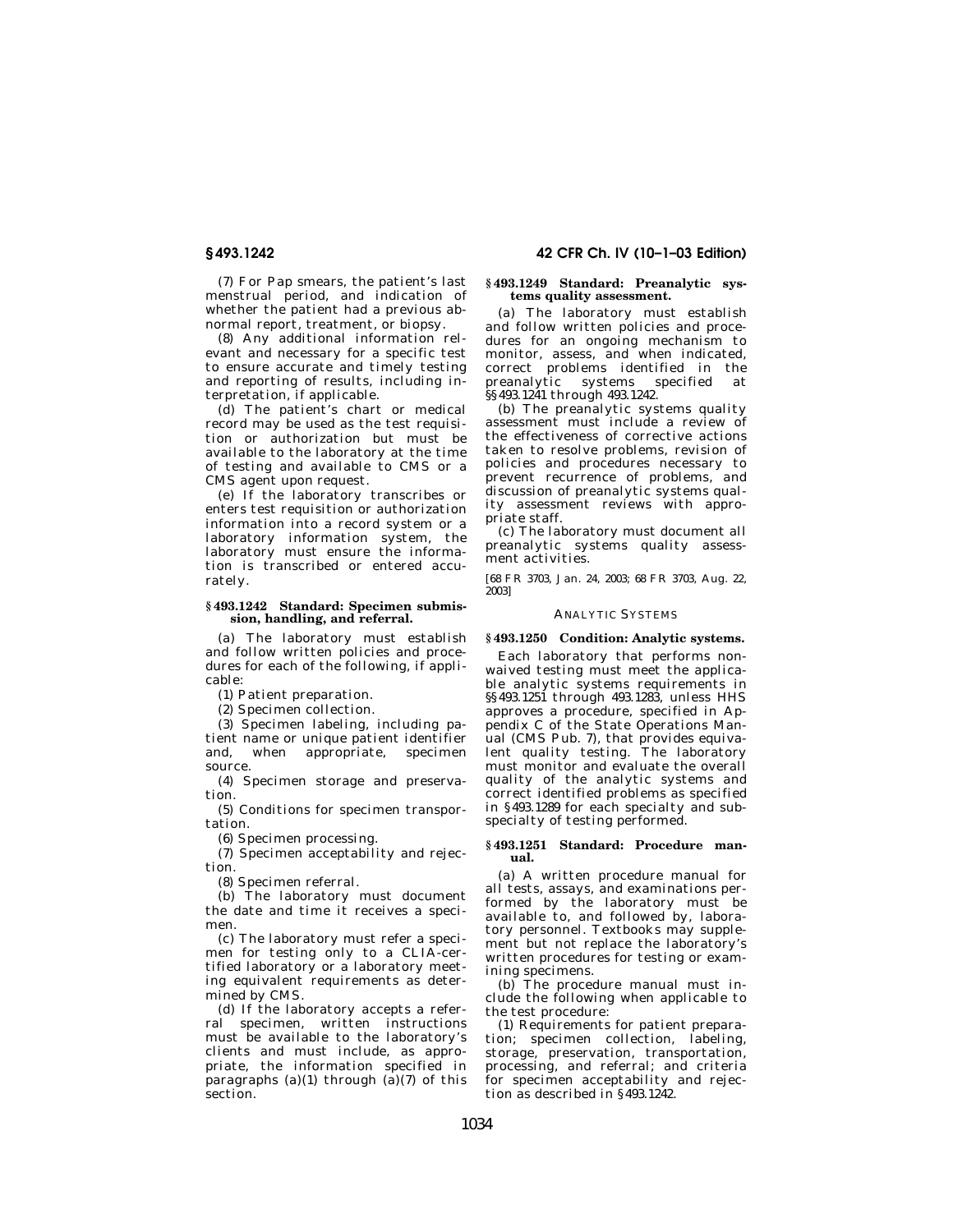(2) Microscopic examination, including the detection of inadequately prepared slides.

(3) Step-by-step performance of the procedure, including test calculations and interpretation of results.

(4) Preparation of slides, solutions, calibrators, controls, reagents, stains, and other materials used in testing.

(5) Calibration and calibration verification procedures.

(6) The reportable range for test results for the test system as established or verified in §493.1253.

(7) Control procedures.

(8) Corrective action to take when calibration or control results fail to meet the laboratory's criteria for acceptability.

(9) Limitations in the test methodology, including interfering substances. (10) Reference intervals (normal values).

(11) Imminently life-threatening test results, or panic or alert values.

(12) Pertinent literature references.

(13) The laboratory's system for entering results in the patient record and reporting patient results including, when appropriate, the protocol for reporting imminently life-threatening results, or panic, or alert values.

(14) Description of the course of action to take if a test system becomes inoperable.

(c) Manufacturer's test system instructions or operator manuals may be used, when applicable, to meet the requirements of paragraphs (b)(1) through (b)(12) of this section. Any of the items under paragraphs (b)(1) through (b)(12) of this section not provided by the manufacturer must be provided by the laboratory.

(d) Procedures and changes in procedures must be approved, signed, and dated by the current laboratory director before use.

(e) The laboratory must maintain a copy of each procedure with the dates of initial use and discontinuance as described in §493.1105(a)(2).

[68 FR 3703, Jan. 24, 2003; 68 FR 50724, Aug. 22, 2003]

## **§ 493.1252 Standard: Test systems, equipment, instruments, reagents, materials, and supplies.**

(a) Test systems must be selected by the laboratory. The testing must be performed following the manufacturer's instructions and in a manner that provides test results within the laboratory's stated performance specifications for each test system as determined under §493.1253.

(b) The laboratory must define criteria for those conditions that are essential for proper storage of reagents and specimens, accurate and reliable test system operation, and test result reporting. The criteria must be consistent with the manufacturer's instructions, if provided. These conditions must be monitored and documented and, if applicable, include the following:

(1) Water quality.

(2) Temperature.

(3) Humidity.

(4) Protection of equipment and instruments from fluctuations and interruptions in electrical current that adversely affect patient test results and test reports.

(c) Reagents, solutions, culture media, control materials, calibration materials, and other supplies, as appropriate, must be labeled to indicate the following:

(1) Identity and when significant, titer, strength or concentration.

(2) Storage requirements.

(3) Preparation and expiration dates. (4) Other pertinent information re-

quired for proper use. (d) Reagents, solutions, culture media, control materials, calibration materials, and other supplies must not be used when they have exceeded their expiration date, have deteriorated, or are of substandard quality.

(e) Components of reagent kits of different lot numbers must not be interchanged unless otherwise specified by the manufacturer.

## **§ 493.1253 Standard: Establishment and verification of performance specifications.**

(a) *Applicability.* Laboratories are not required to verify or establish performance specifications for any test system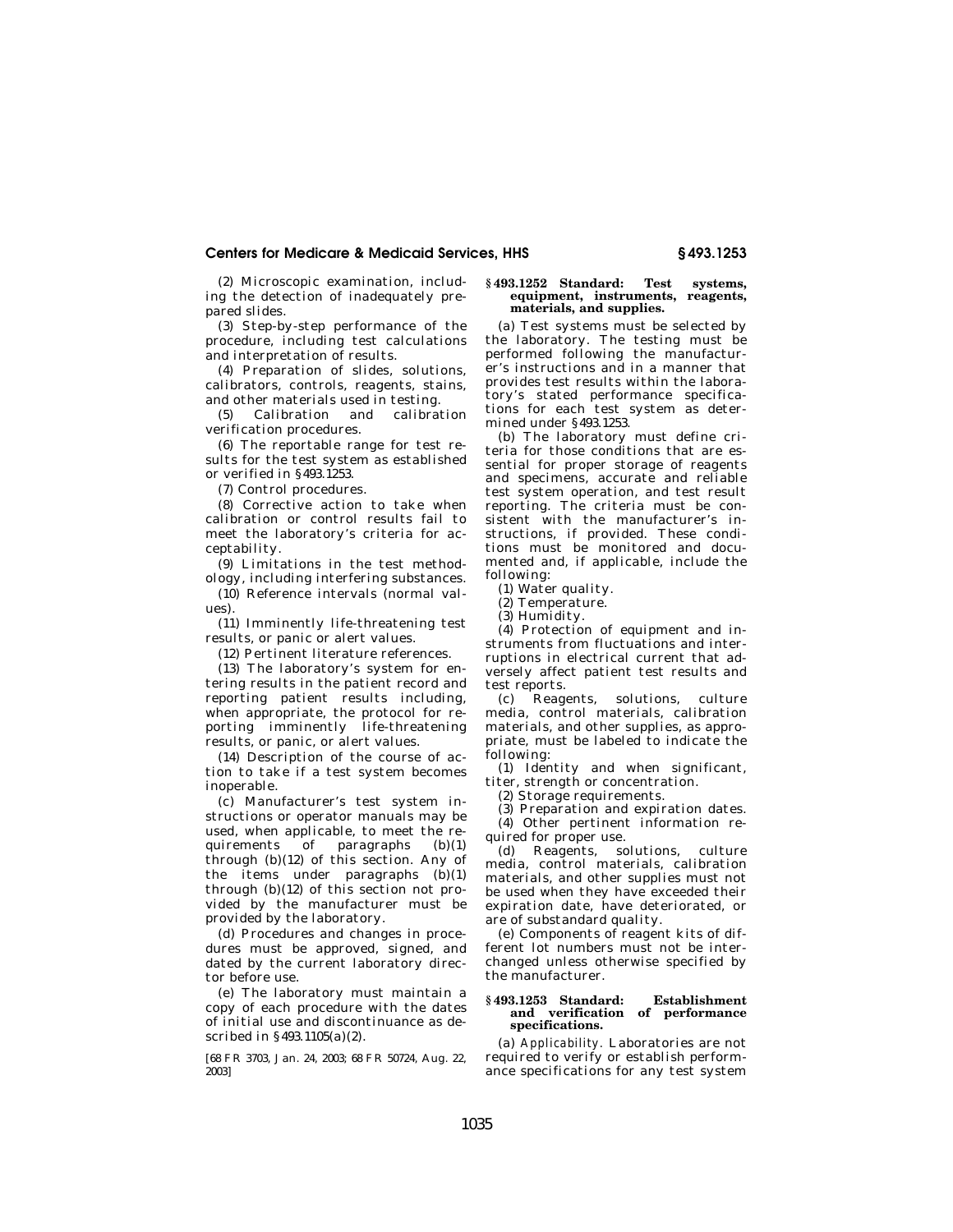used by the laboratory before April 24, 2003.

(b)(1) *Verification of performance specifications.* Each laboratory that introduces an unmodified, FDA-cleared or approved test system must do the following before reporting patient test results:

(i) Demonstrate that it can obtain performance specifications comparable to those established by the manufacturer for the following performance characteristics:

(A) Accuracy.

(B) Precision.

(C) Reportable range of test results for the test system.

(ii) Verify that the manufacturer's reference intervals (normal values) are appropriate for the laboratory's patient population.

(2) *Establishment of performance specifications.* Each laboratory that modifies an FDA-cleared or approved test system, or introduces a test system not subject to FDA clearance or approval (including methods developed in-house and standardized methods such as text book procedures), or uses a test system in which performance specifications are not provided by the manufacturer must, before reporting patient test results, establish for each test system the performance specifications for the following performance characteristics, as applicable:

(i) Accuracy.

(ii) Precision.

(iii) Analytical sensitivity.

(iv) Analytical specificity to include interfering substances.

(v) Reportable range of test results for the test system.

(vi) Reference intervals (normal values).

(vii) Any other performance characteristic required for test performance.

(3) *Determination of calibration and control procedures.* The laboratory must determine the test system's calibration procedures and control procedures based upon the performance specifications verified or established under paragraph  $(b)(1)$  or  $(b)(2)$  of this sec-.<br>tion

**§ 493.1254 42 CFR Ch. IV (10–1–03 Edition)**

(c) *Documentation.* The laboratory must document all activities specified in this section.

[68 FR 3703, Jan. 24, 2003; 68 FR 50724, Aug. 22, 2003]

## **§ 493.1254 Standard: Maintenance and function checks.**

(a) *Unmodified manufacturer's equipment, instruments, or test systems.* The laboratory must perform and document the following:

(1) Maintenance as defined by the manufacturer and with at least the frequency specified by the manufacturer.

(2) Function checks as defined by the manufacturer and with at least the frequency specified by the manufacturer. Function checks must be within the manufacturer's established limits before patient testing is conducted.

(b) *Equipment, instruments, or test systems developed in-house, commercially available and modified by the laboratory, or maintenance and function check protocols are not provided by the manufacturer.* The laboratory must do the following:

(1)(i) Establish a maintenance protocol that ensures equipment, instrument, and test system performance that is necessary for accurate and reliable test results and test result reporting.

(ii) Perform and document the maintenance activities specified in paragraph  $(b)(1)(i)$  of this section.

 $(2)(i)$  Define a function check protocol that ensures equipment, instrument, and test system performance that is necessary for accurate and reliable test results and test result reporting.

(ii) Perform and document the function checks, including background or baseline checks, specified in paragraph (b)(2)(i) of this section. Function checks must be within the laboratory's established limits before patient testing is conducted.

# **§ 493.1255 Standard: Calibration and calibration verification procedures.**

Calibration and calibration verification procedures are required to substantiate the continued accuracy of the test system throughout the laboratory's reportable range of test results for the test system. Unless otherwise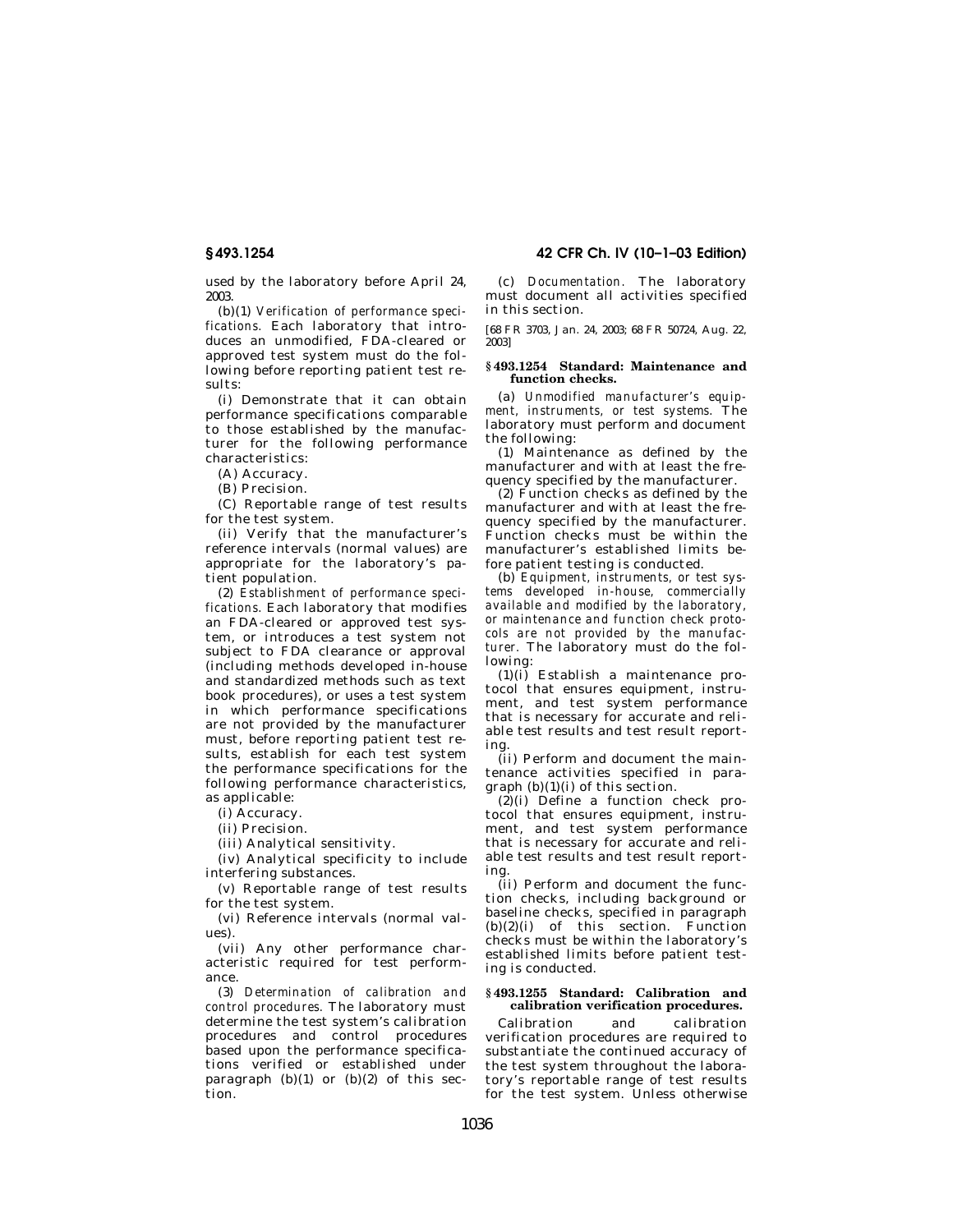specified in this subpart, for each applicable test system the laboratory must do the following:

(a) Perform and document calibration procedures—

(1) Following the manufacturer's test system instructions, using calibration materials provided or specified, and with at least the frequency recommended by the manufacturer;

(2) Using the criteria verified or established by the laboratory as specified in  $$493.1253(b)(3)$ —

(i) Using calibration materials appropriate for the test system and, if possible, traceable to a reference method or reference material of known value; and

(ii) Including the number, type, and concentration of calibration materials, as well as acceptable limits for and the frequency of calibration; and

(3) Whenever calibration verification fails to meet the laboratory's acceptable limits for calibration verification.

(b) Perform and document calibration verification procedures—

(1) Following the manufacturer's calibration verification instructions;

(2) Using the criteria verified or established by the laboratory under  $$493.1253(b)(3)$ 

(i) Including the number, type, and concentration of the materials, as well as acceptable limits for calibration verification; and

(ii) Including at least a minimal (or zero) value, a mid-point value, and a maximum value near the upper limit of the range to verify the laboratory's reportable range of test results for the test system; and

(3) At least once every 6 months and whenever any of the following occur:

(i) A complete change of reagents for a procedure is introduced, unless the laboratory can demonstrate that changing reagent lot numbers does not affect the range used to report patient test results, and control values are not adversely affected by reagent lot number changes.

(ii) There is major preventive maintenance or replacement of critical parts that may influence test performance.

(iii) Control materials reflect an unusual trend or shift, or are outside of the laboratory's acceptable limits, and other means of assessing and correcting unacceptable control values fail to identify and correct the problem.

(iv) The laboratory's established schedule for verifying the reportable range for patient test results requires more frequent calibration verification.

#### **§ 493.1256 Standard: Control procedures.**

(a) For each test system, the laboratory is responsible for having control procedures that monitor the accuracy and precision of the complete analytic process.

(b) The laboratory must establish the number, type, and frequency of testing control materials using, if applicable, the performance specifications verified or established by the laboratory as specified in  $\S 493.1253(b)(3)$ .

(c) The control procedures must—

(1) Detect immediate errors that occur due to test system failure, adverse environmental conditions, and operator performance.

(2) Monitor over time the accuracy and precision of test performance that may be influenced by changes in test system performance and environmental conditions, and variance in operator performance.

(d) Unless CMS approves a procedure, specified in Appendix C of the State Operations Manual (CMS Pub. 7), that provides equivalent quality testing, the laboratory must—

(1) Perform control procedures as defined in this section unless otherwise specified in the additional specialty and subspecialty requirements at §§493.1261 through 493.1278.

(2) For each test system, perform control procedures using the number and frequency specified by the manufacturer or established by the laboratory when they meet or exceed the requirements in paragraph  $(d)(3)$  of this section.

(3) At least once each day patient specimens are assayed or examined perform the following for—

(i) Each quantitative procedure, include two control materials of different concentrations;

(ii) Each qualitative procedure, include a negative and positive control material;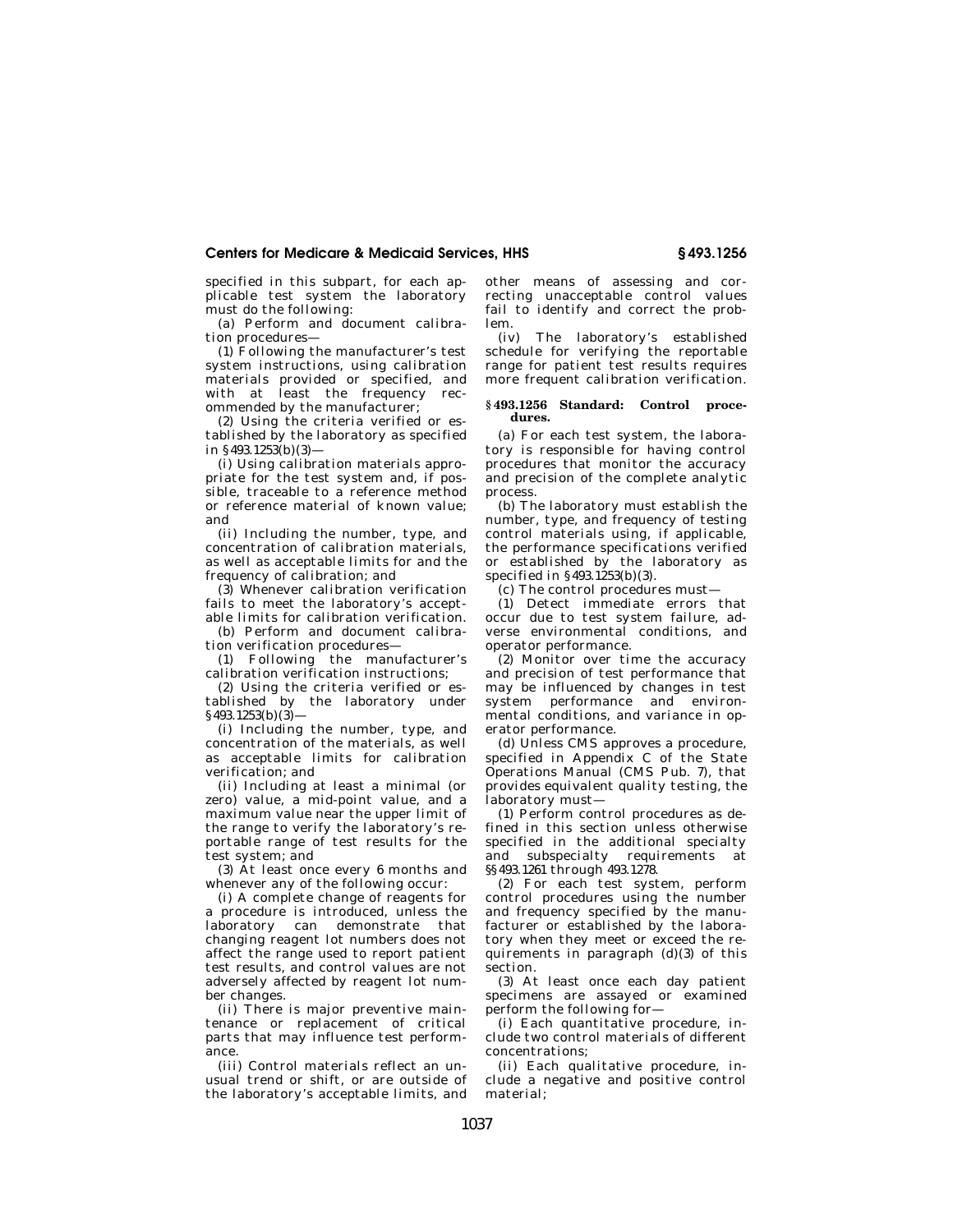**§ 493.1256 42 CFR Ch. IV (10–1–03 Edition)**

(iii) Test procedures producing graded or titered results, include a negative control material and a control material with graded or titered reactivity, respectively;

(iv) Each test system that has an extraction phase, include two control materials, including one that is capable of detecting errors in the extraction process; and

(v) Each molecular amplification procedure, include two control materials and, if reaction inhibition is a significant source of false negative results, a control material capable of detecting the inhibition.

(4) For thin layer chromatography—

(i) Spot each plate or card, as applicable, with a calibrator containing all known substances or drug groups, as appropriate, which are identified by thin layer chromatography and reported by the laboratory; and

(ii) Include at least one control material on each plate or card, as applicable, which must be processed through each step of patient testing, including extraction processes.

(5) For each electrophoretic procedure include, concurrent with patient specimens, at least one control material containing the substances being identified or measured.

(6) Perform control material testing as specified in this paragraph before resuming patient testing when a complete change of reagents is introduced: major preventive maintenance is performed; or any critical part that may influence test performance is replaced.

(7) Over time, rotate control material testing among all operators who perform the test.

(8) Test control materials in the same manner as patient specimens.

(9) When using calibration material as a control material, use calibration material from a different lot number than that used to establish a cut-off value or to calibrate the test system.

(10) Establish or verify the criteria for acceptability of all control materials.

(i) When control materials providing quantitative results are used, statistical parameters (for example, mean and standard deviation) for each batch and lot number of control materials must be defined and available.

(ii) The laboratory may use the stated value of a commercially assayed control material provided the stated value is for the methodology and instrumentation employed by the laboratory and is verified by the laboratory.

(iii) Statistical parameters for unassayed control materials must be established over time by the laboratory through concurrent testing of control materials having previously determined statistical parameters.

(e) For reagent, media, and supply checks, the laboratory must do the following:

(1) Check each batch (prepared inhouse), lot number (commercially prepared) and shipment of reagents, disks, stains, antisera, (except those specifically referenced in  $§493.1261(a)(3)$  and identification systems (systems using two or more substrates or two or more reagents, or a combination) when prepared or opened for positive and negative reactivity, as well as graded reactivity, if applicable.

(2) Each day of use (unless otherwise specified in this subpart), test staining materials for intended reactivity to ensure predictable staining characteristics. Control materials for both positive and negative reactivity must be included, as appropriate.

(3) Check fluorescent and immunohistochemical stains for positive and negative reactivity each time of use.

(4) Before, or concurrent with the initial use—

(i) Check each batch of media for sterility if sterility is required for testing;

(ii) Check each batch of media for its ability to support growth and, as appropriate, select or inhibit specific organisms or produce a biochemical response; and

(iii) Document the physical characteristics of the media when compromised and report any deterioration in the media to the manufacturer.

(5) Follow the manufacturer's specifications for using reagents, media, and supplies and be responsible for results.

(f) Results of control materials must meet the laboratory's and, as applicable, the manufacturer's test system criteria for acceptability before reporting patient test results.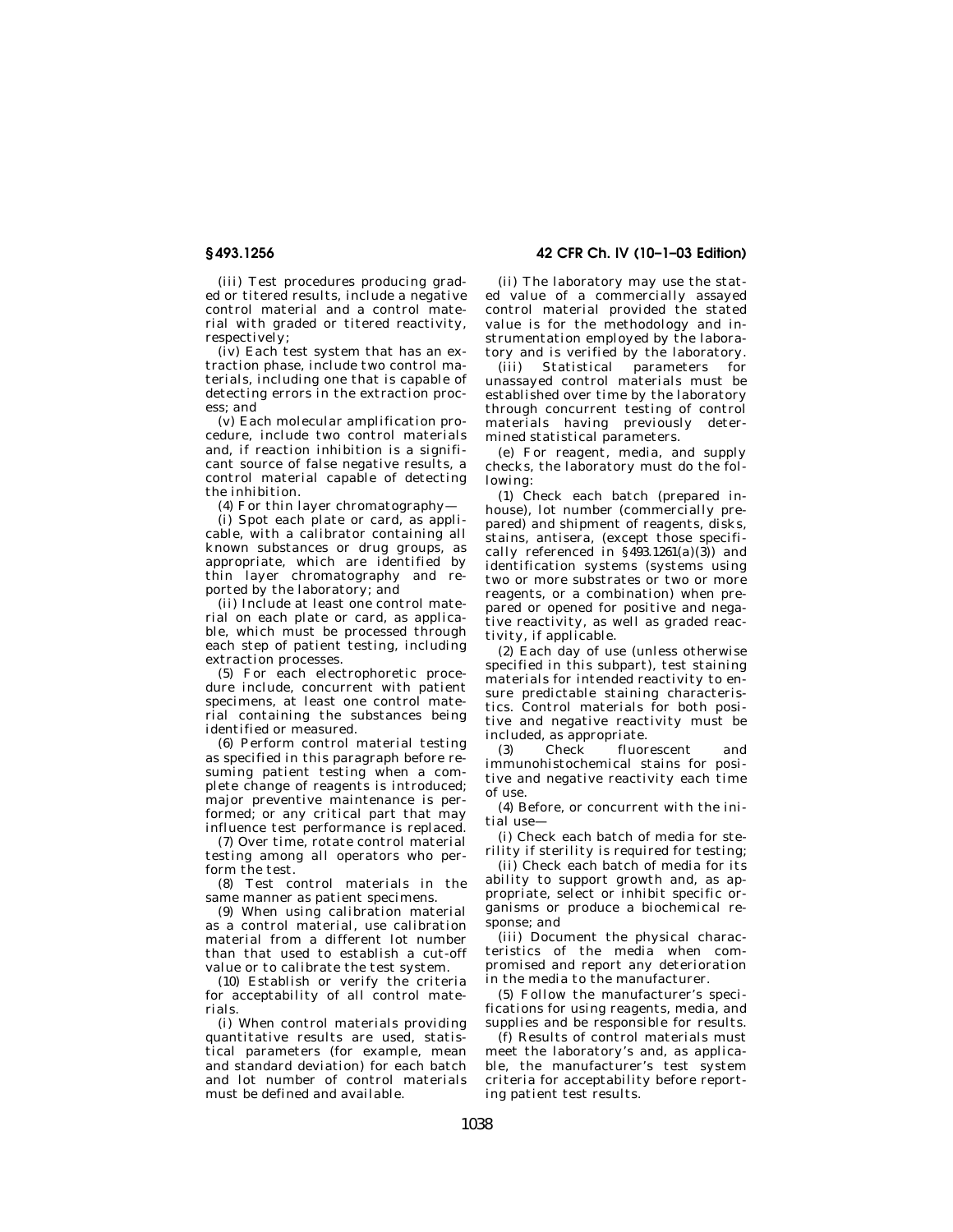(g) The laboratory must document all control procedures performed.

(h) If control materials are not available, the laboratory must have an alternative mechanism to detect immediate errors and monitor test system performance over time. The performance of alternative control procedures must be documented.

[68 FR 3703, Jan. 24, 2003; 68 FR 50724, Aug. 22, 2003]

# **§ 493.1261 Standard: Bacteriology.**

(a) The laboratory must check the following for positive and negative reactivity using control organisms:

(1) Each day of use for betalactamase methods other than CefinaseTM.

(2) Each week of use for Gram stains. (3) When each batch (prepared inhouse), lot number (commercially prepared), and shipment of antisera is prepared or opened, and once every 6 months thereafter.

(b) For antimicrobial susceptibility tests, the laboratory must check each batch of media and each lot number and shipment of antimicrobial agent(s) before, or concurrent with, initial use, using approved control organisms.

(1) Each day tests are performed, the laboratory must use the appropriate control organism(s) to check the procedure.

(2) The laboratory's zone sizes or minimum inhibitory concentration for control organisms must be within established limits before reporting patient results.

(c) The laboratory must document all control procedures performed, as specified in this section.

#### **§ 493.1262 Standard: Mycobacteriology.**

(a) Each day of use, the laboratory must check all reagents or test procedures used for mycobacteria identification with at least one acid-fast organism that produces a positive reaction and an acid-fast organism that produces a negative reaction.

(b) For antimycobacterial susceptibility tests, the laboratory must check each batch of media and each lot number and shipment of antimycobacterial agent(s) before, or concurrent with, initial use, using an appropriate control organism(s).

(1) The laboratory must establish limits for acceptable control results.

(2) Each week tests are performed, the laboratory must use the appropriate control organism(s) to check the procedure.

(3) The results for the control organism(s) must be within established limits before reporting patient results.

(c) The laboratory must document all control procedures performed, as specified in this section.

### **§ 493.1263 Standard: Mycology.**

(a) The laboratory must check each batch (prepared in-house), lot number (commercially prepared), and shipment of lactophenol cotton blue when prepared or opened for intended reactivity with a control organism(s).

(b) For antifungal susceptibility tests, the laboratory must check each batch of media and each lot number and shipment of antifungal agent(s) before, or concurrent with, initial use, using an appropriate control organism(s).

(1) The laboratory must establish limits for acceptable control results.

(2) Each day tests are performed, the laboratory must use the appropriate control organism(s) to check the procedure.

(3) The results for the control organism(s) must be within established limits before reporting patient results.

(c) The laboratory must document all control procedures performed, as specified in this section.

# **§ 493.1264 Standard: Parasitology.**

(a) The laboratory must have available a reference collection of slides or photographs and, if available, gross specimens for identification of parasites and use these references in the laboratory for appropriate comparison with diagnostic specimens.

(b) The laboratory must calibrate and use the calibrated ocular micrometer for determining the size of ova and parasites, if size is a critical parameter.

(c) Each month of use, the laboratory must check permanent stains using a fecal sample control material that will demonstrate staining characteristics.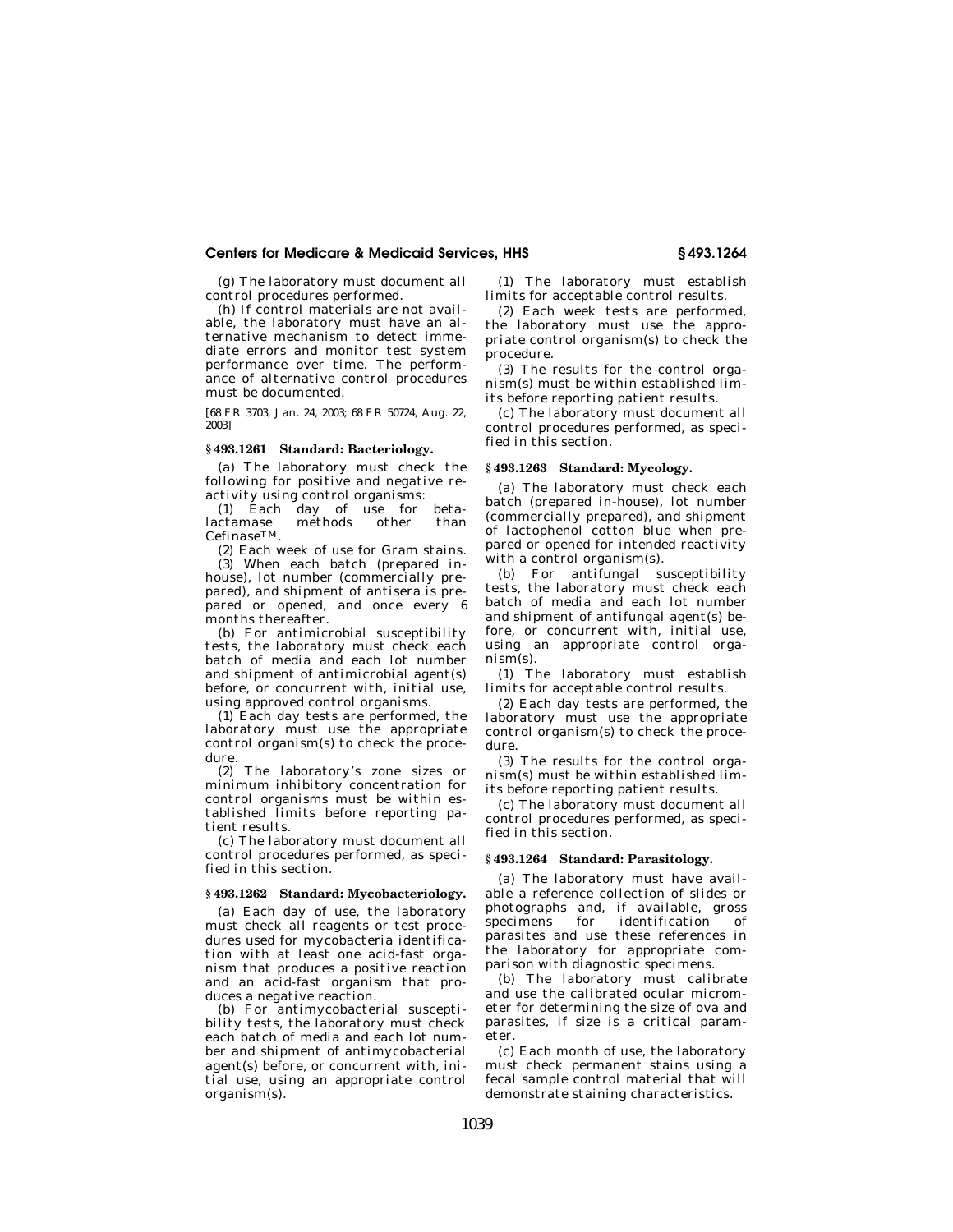(d) The laboratory must document all control procedures performed, as specified in this section.

#### **§ 493.1265 Standard: Virology.**

(a) When using cell culture to isolate or identify viruses, the laboratory must simultaneously incubate a cell substrate control or uninoculated cells as a negative control material.

(b) The laboratory must document all control procedures performed, as specified in this section.

### **§ 493.1267 Standard: Routine chemistry.**

For blood gas analyses, the laboratory must perform the following:

(a) Calibrate or verify calibration according to the manufacturer's specifications and with at least the frequency recommended by the manufacturer.

(b) Test one sample of control material each 8 hours of testing using a combination of control materials that include both low and high values on each day of testing.

(c) Test one sample of control material each time specimens are tested unless automated instrumentation internally verifies calibration at least every 30 minutes.

(d) Document all control procedures performed, as specified in this section.

#### **§ 493.1269 Standard: Hematology.**

(a) For manual cell counts performed using a hemocytometer—

(1) One control material must be tested each 8 hours of operation; and

(2) Patient specimens and control materials must be tested in duplicate.

(b) For all nonmanual coagulation test systems, the laboratory must include two levels of control material each 8 hours of operation and each time a reagent is changed.

(c) For manual coagulation tests—

(1) Each individual performing tests must test two levels of control materials before testing patient samples and each time a reagent is changed; and

(2) Patient specimens and control materials must be tested in duplicate.

(d) The laboratory must document all control procedures performed, as specified in this section.

# **§ 493.1265 42 CFR Ch. IV (10–1–03 Edition)**

#### **§ 493.1271 Standard: Immunohematology.**

(a) *Patient testing.* (1) The laboratory must perform ABO grouping, D(Rho) typing, unexpected antibody detection, antibody identification, and compatibility testing by following the manufacturer's instructions, if provided, and as applicable, 21 CFR 606.151(a) through (e).

(2) The laboratory must determine ABO group by concurrently testing unknown red cells with, at a minimum, anti-A and anti-B grouping reagents. For confirmation of ABO group, the unknown serum must be tested with known A1 and B red cells.

(3) The laboratory must determine the D(Rho) type by testing unknown red cells with anti-D (anti-Rho) blood typing reagent.

(b) *Immunohematological testing and distribution of blood and blood products.* Blood and blood product testing and distribution must comply with 21 CFR 606.100(b)(12); 606.160(b)(3)(ii) and (b)(3)(v); 610.40; 640.5(a), (b), (c), and (e); and 640.11(b).

(c) *Blood and blood products storage.* Blood and blood products must be stored under appropriate conditions that include an adequate temperature alarm system that is regularly inspected.

(1) An audible alarm system must monitor proper blood and blood product storage temperature over a 24-hour period.

(2) Inspections of the alarm system must be documented.

(d) *Retention of samples of transfused blood.* According to the laboratory's established procedures, samples of each unit of transfused blood must be retained for further testing in the event of transfusion reactions. The laboratory must promptly dispose of blood not retained for further testing that has passed its expiration date.

(e) *Investigation of transfusion reactions.* (1) According to its established procedures, the laboratory that performs compatibility testing, or issues blood or blood products, must promptly investigate all transfusion reactions occurring in facilities for which it has investigational responsibility and make recommendations to the medical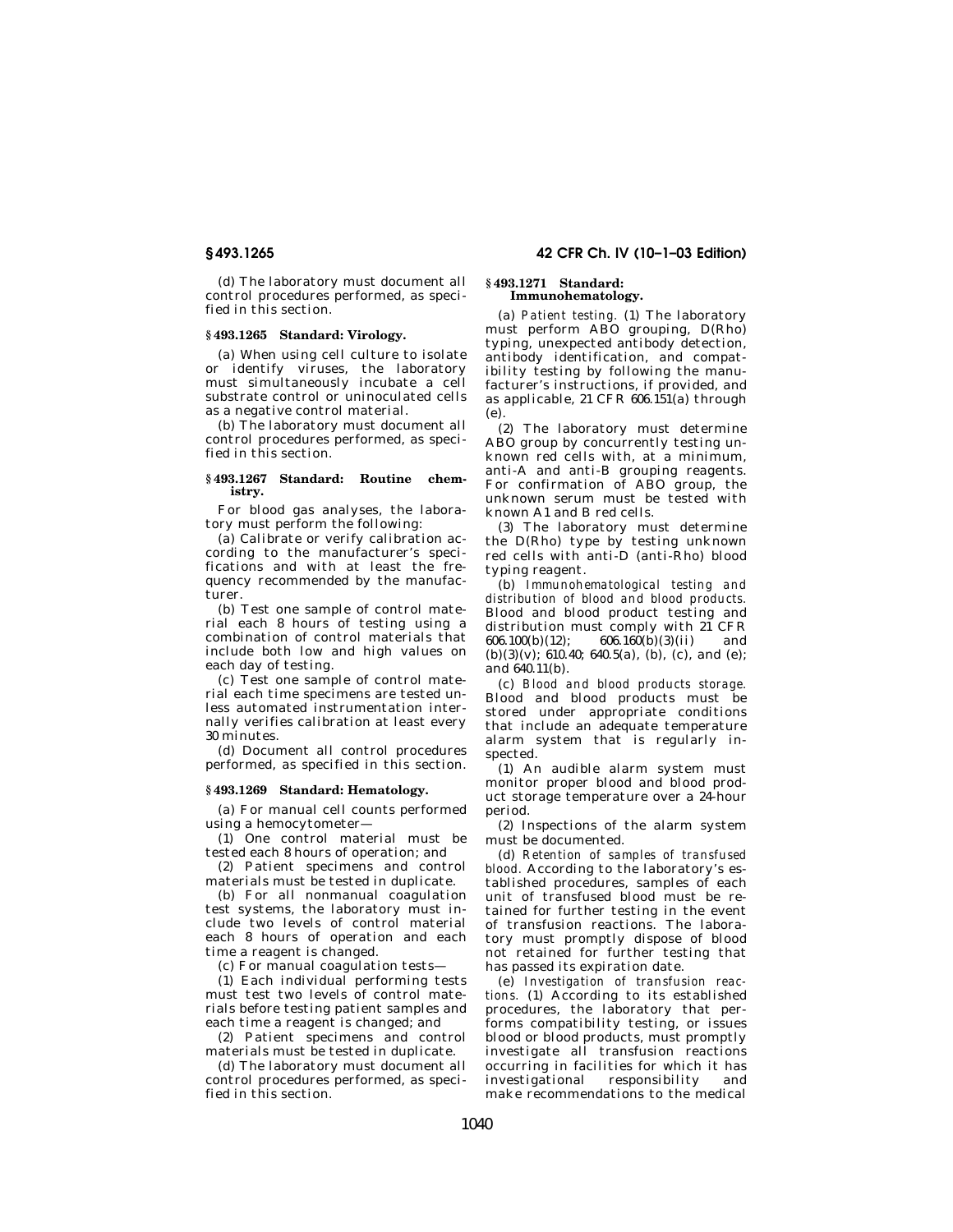staff regarding improvements in transfusion procedures.

(2) The laboratory must document, as applicable, that all necessary remedial actions are taken to prevent recurrences of transfusion reactions and that all policies and procedures are reviewed to assure they are adequate to ensure the safety of individuals being transfused.

(f) *Documentation.* The laboratory must document all control procedures performed, as specified in this section.

[68 FR 3703, Jan. 24, 2003; 68 FR 50724, Aug. 22, 2003]

## **§ 493.1273 Standard: Histopathology.**

(a) As specified in §493.1256(e)(3), fluorescent and immunohistochemical stains must be checked for positive and negative reactivity each time of use. For all other differential or special stains, a control slide of known reactivity must be stained with each patient slide or group of patient slides. Reaction(s) of the control slide with each special stain must be documented.

(b) The laboratory must retain stained slides, specimen blocks, and tissue remnants as specified in §493.1105. The remnants of tissue specimens must be maintained in a manner that ensures proper preservation of the tissue specimens until the portions submitted for microscopic examination have been examined and a diagnosis made by an individual qualified under §§493.1449(b), (l), or (m).

(c) An individual who has successfully completed a training program in neuromuscular pathology approved by HHS may examine and provide reports for neuromuscular pathology.

(d) Tissue pathology reports must be signed by an individual qualified as specified in paragraph (b) or, as appropriate, paragraph (c) of this section. If a computer report is generated with an electronic signature, it must be authorized by the individual who performed the examination and made the diagnosis.

(e) The laboratory must use acceptable terminology of a recognized system of disease nomenclature in reporting results.

(f) The laboratory must document all control procedures performed, as specified in this section.

[68 FR 3703, Jan. 24, 2003; 68 FR 50724, Aug. 22, 2003]

# **§ 493.1274 Standard: Cytology.**

(a) *Cytology slide examination site.* All cytology slide preparations must be evaluated on the premises of a laboratory certified to conduct testing in the subspecialty of cytology.

(b) *Staining*. The laboratory must have available and follow written policies and procedures for each of the following, if applicable:

(1) All gynecologic slide preparations must be stained using a Papanicolaou or modified Papanicolaou staining method.

(2) Effective measures to prevent cross-contamination between gynecologic and nongynecologic specimens during the staining process must be used.

(3) Nongynecologic specimens that have a high potential for cross-contamination must be stained separately from other nongynecologic specimens, and the stains must be filtered or changed following staining.

(c) *Control procedures.* The laboratory must establish and follow written policies and procedures for a program designed to detect errors in the performance of cytologic examinations and the reporting of results. The program must include the following:

(1) A review of slides from at least 10 percent of the gynecologic cases interpreted by individuals qualified under §§493.1469 or 493.1483, to be negative for epithelial cell abnormalities and other malignant neoplasms (as defined in paragraph (e)(1) of this section).

(i) The review must be performed by an individual who meets one of the following qualifications:

(A) A technical supervisor qualified under §§493.1449(b) or (k).

(B) A cytology general supervisor qualified under §493.1469.

(C) A cytotechnologist qualified under §493.1483 who has the experience specified in §493.1469(b)(2).

(ii) Cases must be randomly selected from the total caseload and include negatives and those from patients or groups of patients that are identified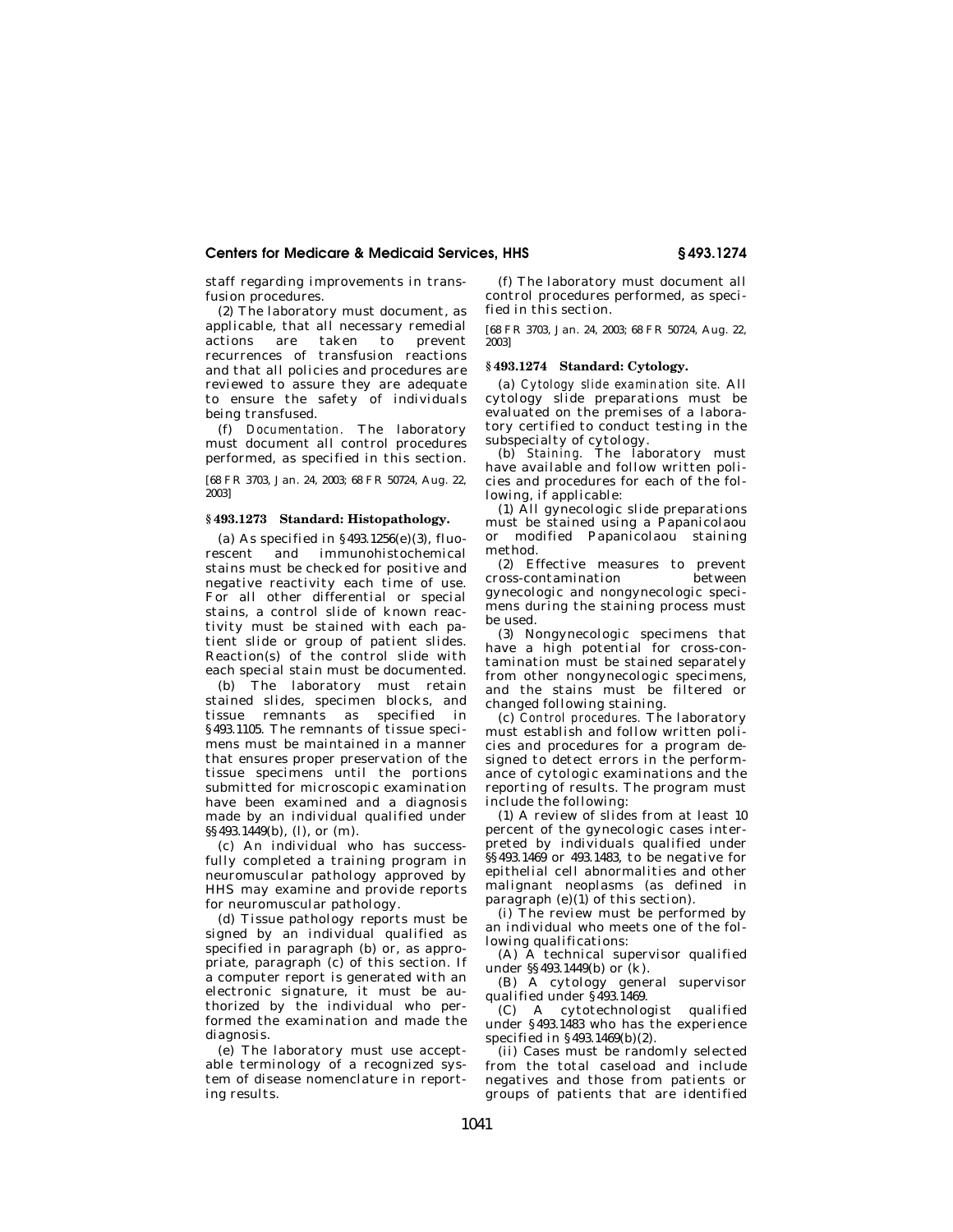as having a higher than average probability of developing cervical cancer based on available patient information.

(iii) The review of those cases selected must be completed before reporting patient results.

(2) Laboratory comparison of clinical information, when available, with cytology reports and comparison of all gynecologic cytology reports with a di-<br>agnosis of high-grade squamous  $\circ$  of high-grade squamous intraepithelial lesion (HSIL), adenocarcinoma, or other malignant neoplasms with the histopathology report, if available in the laboratory (either onsite or in storage), and determination of the causes of any discrepancies.

(3) For each patient with a current HSIL, adenocarcinoma, or other malignant neoplasm, laboratory review of all normal or negative gynecologic specimens received within the previous 5 years, if available in the laboratory (either on-site or in storage). If significant discrepancies are found that will affect current patient care, the laboratory must notify the patient's physician and issue an amended report.

(4) Records of initial examinations and all rescreening results must be documented.

(5) An annual statistical laboratory evaluation of the number of—

(i) Cytology cases examined;

(ii) Specimens processed by specimen type;

(iii) Patient cases reported by diagnosis (including the number reported as unsatisfactory for diagnostic interpretation);

(iv) Gynecologic cases with a diagnosis of HSIL, adenocarcinoma, or other malignant neoplasm for which histology results were available for comparison;

(v) Gynecologic cases where cytology and histology are discrepant; and

(vi) Gynecologic cases where any rescreen of a normal or negative specimen results in reclassification as lowgrade squamous intraepithelial lesion (LSIL), HSIL, adenocarcinoma, or other malignant neoplasms.

(6) An evaluation of the case reviews of each individual examining slides against the laboratory's overall statistical values, documentation of any discrepancies, including reasons for the

**§ 493.1274 42 CFR Ch. IV (10–1–03 Edition)**

deviation and, if appropriate, corrective actions taken.

(d) *Workload limits.* The laboratory must establish and follow written policies and procedures that ensure the following:

(1) The technical supervisor establishes a maximum workload limit for each individual who performs primary screening.

(i) The workload limit is based on the individual's performance using evaluations of the following:

(A) Review of 10 percent of the cases interpreted as negative for the conditions defined in paragraph (e)(1) of this section.

(B) Comparison of the individual's interpretation with the technical supervisor's confirmation of patient smears specified in paragraphs  $(e)(1)$  and  $(e)(3)$ of this section.

(ii) Each individual's workload limit is reassessed at least every 6 months and adjusted when necessary.

(2) The maximum number of slides examined by an individual in each 24 hour period does not exceed 100 slides (one patient specimen per slide; gynecologic, nongynecologic, or both) irrespective of the site or laboratory. This limit represents an absolute maximum number of slides and must not be employed as an individual's performance target. In addition—

(i) The maximum number of 100 slides is examined in no less than an 8-hour workday;

(ii) For the purposes of establishing workload limits for individuals examining slides in less than an 8-hour workday (includes full-time employees with duties other than slide examination and part-time employees), a period of 8 hours is used to prorate the number of slides that may be examined. The formula—

# Number of hours examining slides  $\times 100$

8

is used to determine maximum slide volume to be examined;

(iii) Nongynecologic slide preparations made using liquid-based slide preparatory techniques that result in cell dispersion over one-half or less of the total available slide may be counted as one-half slide; and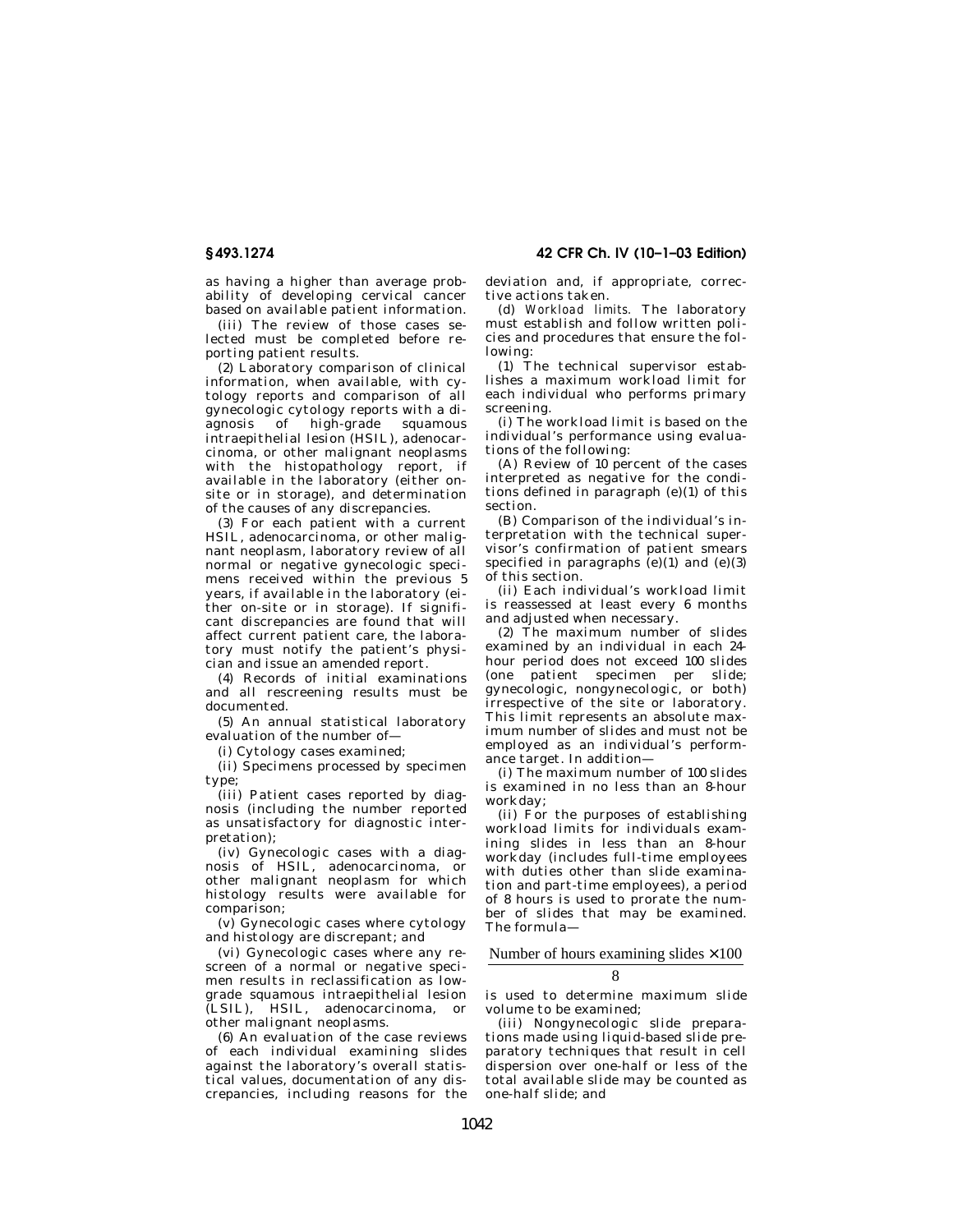(iv) Technical supervisors who perform primary screening are not required to include tissue pathology slides and previously examined cytol-<br>ogy slides (gynecologic and ogy slides (gynecologic and nongynecologic) in the 100 slide workload limit.

(3) The laboratory must maintain records of the total number of slides examined by each individual during each 24-hour period and the number of hours spent examining slides in the 24 hour period irrespective of the site or laboratory.

(4) Records are available to document the workload limit for each individual.

(e) *Slide examination and reporting.* The laboratory must establish and follow written policies and procedures that ensure the following:

(1) A technical supervisor confirms each gynecologic slide preparation interpreted to exhibit reactive or reparative changes or any of the following epithelial cell abnormalities:

(i) Squamous cell.

(A) Atypical squamous cells of undetermined significance (ASC–US) or cannot exclude HSIL (ASC–H).

(B) LSIL-Human papillomavirus dysplasia/cervical intraepithelial neoplasia 1 (CIN 1).

(C) HSIL-moderate and severe dysplasia, carcinoma in situ (CIS)/CIN 2 and CIN 3 or with features suspicious for invasion.

(D) Squamous cell carcinoma.

(ii) Glandular cell.

(A) Atypical cells not otherwise specified (NOS) or specified in comments (endocervical, endometrial, or glandular).

(B) Atypical cells favor neoplastic (endocervical or glandular).

(C) Endocervical adenocarcinoma in situ.

(D) Adenocarcinoma endocervical, adenocarcinoma endometrial, adenocarcinoma extrauterine, and adenocarcinoma NOS.

(iii) Other malignant neoplasms.

(2) The report of gynecologic slide preparations with conditions specified in paragraph (e)(1) of this section must be signed to reflect the technical supervisory review or, if a computer report is generated with signature, it must reflect an electronic signature authorized by the technical supervisor who performed the review.

(3) All nongynecologic preparations are reviewed by a technical supervisor. The report must be signed to reflect technical supervisory review or, if a computer report is generated with signature, it must reflect an electronic signature authorized by the technical supervisor who performed the review.

(4) Unsatisfactory specimens or slide preparations are identified and reported as unsatisfactory.

(5) The report contains narrative descriptive nomenclature for all results.

(6) Corrected reports issued by the laboratory indicate the basis for correction.

(f) *Record and slide retention.* (1) The laboratory must retain all records and slide preparations as specified in  $§$ 493.1105.

(2) Slides may be loaned to proficiency testing programs in lieu of maintaining them for the required time period, provided the laboratory receives written acknowledgment of the receipt of slides by the proficiency testing program and maintains the acknowledgment to document the loan of these slides.

(3) Documentation of slides loaned or referred for purposes other than proficiency testing must be maintained.

(4) All slides must be retrievable upon request.

(g) *Automated and semi-automated screening devices.* When performing evaluations using automated and semiautomated screening devices, the laboratory must follow manufacturer's instructions for preanalytic, analytic, and postanalytic phases of testing, as applicable, and meet the applicable requirements of this subpart K.

(h) *Documentation.* The laboratory must document all control procedures performed, as specified in this section.

68 FR 3703, Jan. 24, 2003; 68 FR 50724, Aug. 22, 2003]

### **§ 493.1276 Standard: Clinical cytogenetics.**

(a) The laboratory must have policies and procedures for ensuring accurate and reliable patient specimen identification during the process of accessioning, cell preparation, accessioning,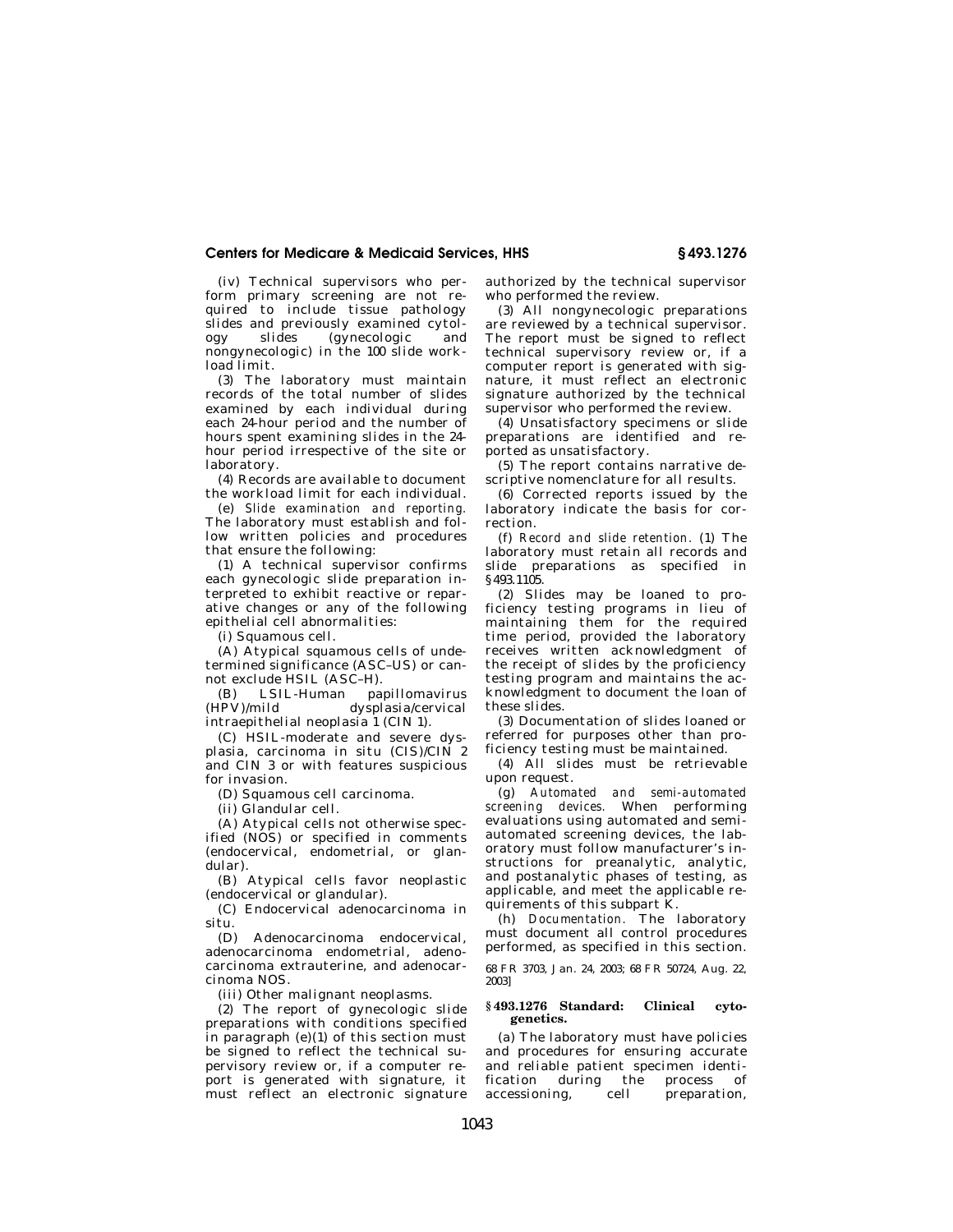photographing or other image reproduction technique, photographic printing, and reporting and storage of results, karyotypes, and photographs.

(b) The laboratory must have records that document the following:

(1) The media used, reactions observed, number of cells counted, number of cells karyotyped, number of chromosomes counted for each metaphase spread, and the quality of the banding.

(2) The resolution is appropriate for the type of tissue or specimen and the type of study required based on the clinical information provided to the laboratory.

(3) An adequate number of karyotypes are prepared for each patient.

(c) Determination of sex must be performed by full chromosome analysis.

(d) The laboratory report must include a summary and interpretation of the observations, number of cells counted and analyzed, and use the International System for Human Cytogenetic Nomenclature.

(e) The laboratory must document all control procedures performed, as specified in this section.

[68 FR 3703, Jan. 24, 2003; 68 FR 50724, Aug. 22, 2003]

# **§ 493.1278 Standard:**

**Histocompatibility.** 

(a) *General.* The laboratory must meet the following requirements:

(1) An audible alarm system must be used to monitor the storage temperature of specimens (donor and recipient) and reagents. The laboratory must have an emergency plan for alternate storage.

(2) All patient specimens must be easily retrievable.

(3) Reagent typing sera inventory prepared in-house must indicate source, bleeding date and identification number, reagent specificity, and volume remaining.

(4) If the laboratory uses immunologic reagents (for example, antibodies, antibody-coated particles, or complement) to facilitate or enhance the isolation of lymphocytes, or lymphocyte subsets, the efficacy of the methods must be monitored with appropriate quality control procedures.

**§ 493.1278 42 CFR Ch. IV (10–1–03 Edition)**

(5) Participate in at least one national or regional cell exchange program, if available, or develop an exchange system with another laboratory in order to validate interlaboratory reproducibility.

(b) *HLA typing.* The laboratory must do the following:

(1) Use a technique(s) that is established to optimally define, as applicable, HLA Class I and II specificities.

(2) HLA type all potential transplant recipients at a level appropriate to support clinical transplant protocol and donor selection.

(3) HLA type cells from organ donors referred to the laboratory.

(4) Use HLA antigen terminology that conforms to the latest report of the World Health Organization (W.H.O.) Committee on Nomenclature. Potential new antigens not yet approved by this committee must have a designation that cannot be confused with W.H.O. terminology.

(5) Have available and follow written criteria for the following:

(i) The preparation of cells or cellular extracts (for example, solubilized antigens and nucleic acids), as applicable to the HLA typing technique $(s)$  performed.

(ii) Selecting typing reagents, whether prepared in-house or commercially.

(iii) Ensuring that reagents used for typing are adequate to define all HLA– A, B and DR specificities that are officially recognized by the most recent W.H.O. Committee on Nomenclature and for which reagents are readily available.

(iv) The assignment of HLA antigens. (v) When antigen redefinition and retyping are required.

(6) Check each HLA typing by testing, at a minimum the following:

(i) A positive control material.

(ii) A negative control material in which, if applicable to the technique performed, cell viability at the end of incubation is sufficient to permit accurate interpretation of results. In assays in which cell viability is not required, the negative control result must be sufficiently different from the positive control result to permit accurate interpretation of results.

(iii) Positive control materials for specific cell types when applicable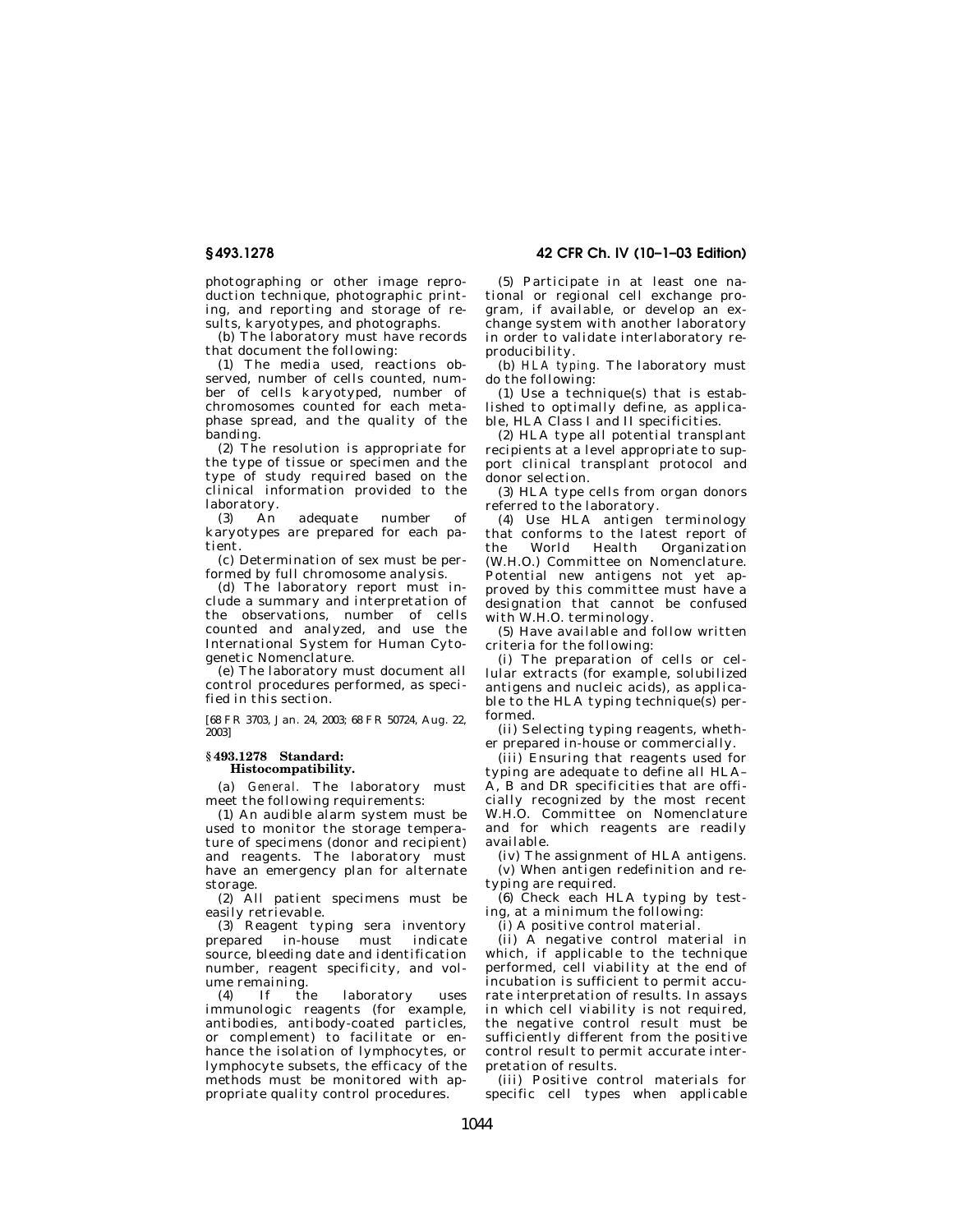(that is, T cells, B cells, and monocytes).

(c) *Disease-associated studies.* The laboratory must check each typing for disease-associated HLA antigens using control materials to monitor the test components and each phase of the test system to ensure acceptable performance.

(d) *Antibody Screening.* The laboratory must do the following:

 $(i)$  Use a technique $(s)$  that detects HLA-specific antibody with a specificity equivalent or superior to that of the basic complement-dependent microlymphocytotoxicity assay.

(2) Use a method that distinguishes antibodies to HLA Class II antigens from antibodies to Class I antigens to detect antibodies to HLA Class II antigens.

(3) Use a panel that contains all the major HLA specificities and common splits. If the laboratory does not use commercial panels, it must maintain a list of individuals for fresh panel bleeding.

(4) Make a reasonable attempt to have available monthly serum specimens for all potential transplant recipients for periodic antibody screening and crossmatch.

(5) Have available and follow a written policy consistent with clinical transplant protocols for the frequency of screening potential transplant recipient sera for preformed HLA-specific antibodies.

(6) Check each antibody screening by testing, at a minimum the following:

(i) A positive control material containing antibodies of the appropriate isotype for the assay.

(ii) A negative control material.

(7) As applicable, have available and follow written criteria and procedures for antibody identification to the level appropriate to support clinical transplant protocol.

(e) *Crossmatching.* The laboratory must do the following:

(1) Use a technique(s) documented to have increased sensitivity in comparison with the basic complement-dependent microlymphocytotoxicity assay.

(2) Have available and follow written criteria for the following:

(i) Selecting appropriate patient serum samples for crossmatching.

(ii) The preparation of donor cells or cellular extracts (for example, solubilized antigens and nucleic acids), as applicable to the crossmatch technique(s) performed.

(3) Check each crossmatch and compatibility test for HLA Class II antigenic differences using control materials to monitor the test components and each phase of the test system to ensure acceptable performance.

(f) *Transplantation.* Laboratories performing histocompatibility testing for transfusion and transplantation purposes must do the following:

(1) Have available and follow written policies and protocols specifying the histocompatibility testing (that is, HLA typing, antibody screening, compatibility testing and crossmatching) to be performed for each type of cell, tissue or organ to be transfused or transplanted. The laboratory's policies must include, as applicable—

(i) Testing protocols for cadaver donor, living, living-related, and combined organ and tissue transplants;

(ii) Testing protocols for patients at high risk for allograft rejection; and

(iii) The level of testing required to support clinical transplant protocols (for example, antigen or allele level).

(2) For renal allotransplantation and combined organ and tissue transplants in which a kidney is to be transplanted, have available results of final crossmatches before the kidney is transplanted.

(3) For nonrenal transplantation, if HLA testing and final crossmatches were not performed prospectively because of an emergency situation, the laboratory must document the circumstances, if known, under which the emergency transplant was performed, and records of the transplant must reflect any information provided to the laboratory by the patient's physician.

(g) *Documentation.* The laboratory must document all control procedures performed, as specified in this section.

[68 FR 3703, Jan. 24, 2003; 68 FR 50724, Aug. 22, 2003]

## **§ 493.1281 Standard: Comparison of test results.**

(a) If a laboratory performs the same test using different methodologies or instruments, or performs the same test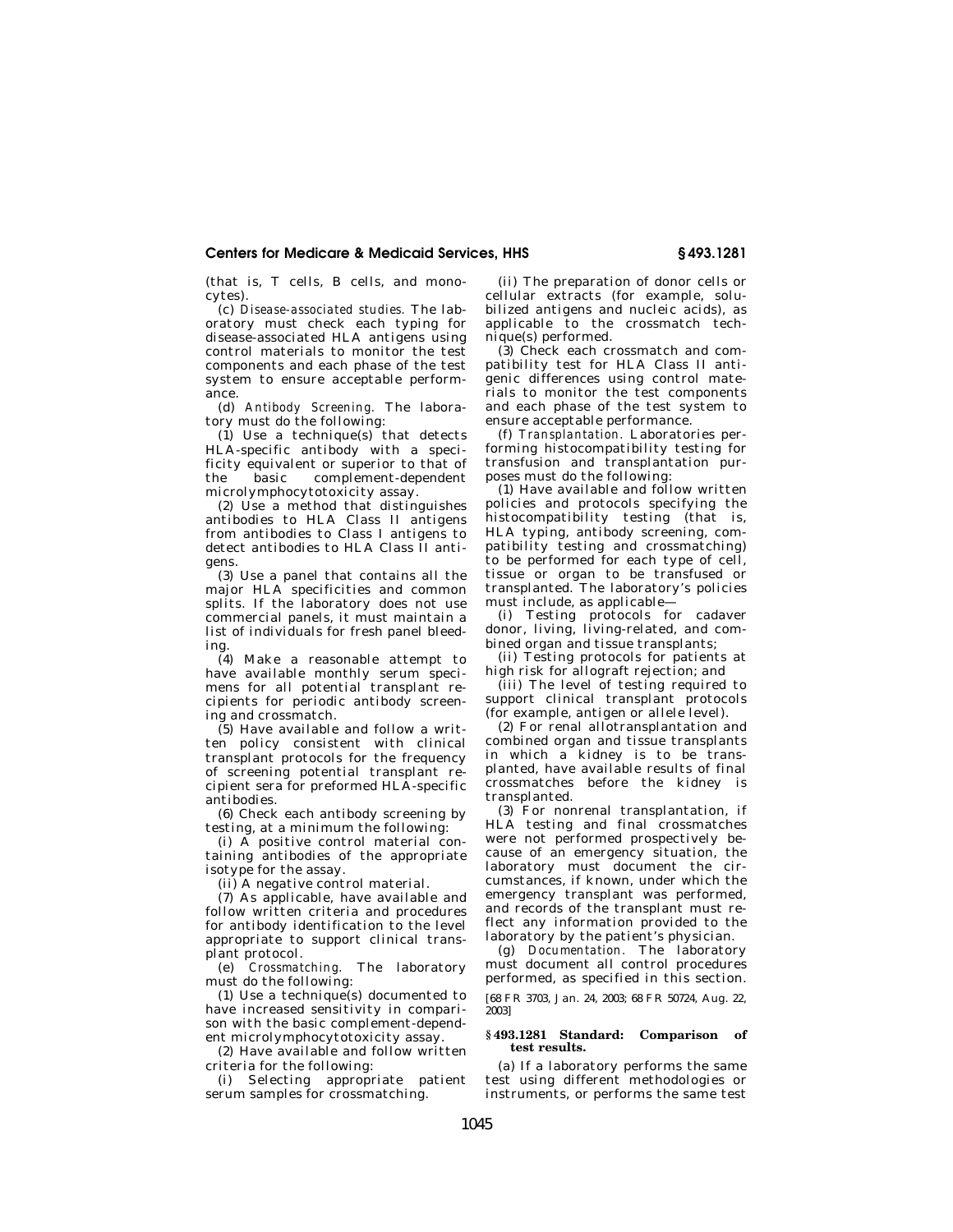at multiple testing sites, the laboratory must have a system that twice a year evaluates and defines the relationship between test results using the different methodologies, instruments, or testing sites.

(b) The laboratory must have a system to identify and assess patient test results that appear inconsistent with the following relevant criteria, when available:

(1) Patient age.

(2) Sex.

(3) Diagnosis or pertinent clinical data.

(4) Distribution of patient test results.

(5) Relationship with other test parameters.

(c) The laboratory must document all test result comparison activities.

### **§ 493.1282 Standard: Corrective actions.**

(a) Corrective action policies and procedures must be available and followed as necessary to maintain the laboratory's operation for testing patient specimens in a manner that ensures accurate and reliable patient test results and reports.

(b) The laboratory must document all corrective actions taken, including actions taken when any of the following occur:

(1) Test systems do not meet the laboratory's verified or established performance specifications, as determined in §493.1253(b), which include but are not limited to—

(i) Equipment or methodologies that perform outside of established operating parameters or performance specifications;

(ii) Patient test values that are outside of the laboratory's reportable range of test results for the test system; and

(iii) When the laboratory determines that the reference intervals (normal values) for a test procedure are inappropriate for the laboratory's patient population.

(2) Results of control or calibration materials, or both, fail to meet the laboratory's established criteria for acceptability. All patient test results obtained in the unacceptable test run and

**§ 493.1282 42 CFR Ch. IV (10–1–03 Edition)**

since the last acceptable test run must be evaluated to determine if patient test results have been adversely affected. The laboratory must take the corrective action necessary to ensure the reporting of accurate and reliable patient test results.

(3) The criteria for proper storage of reagents and specimens, as specified under §493.1252(b), are not met.

#### **§ 493.1283 Standard: Test records.**

(a) The laboratory must maintain an information or record system that includes the following:

(1) The positive identification of the specimen.

(2) The date and time of specimen receipt into the laboratory.

(3) The condition and disposition of specimens that do not meet the laboratory's criteria for specimen acceptability.

(4) The records and dates of all specimen testing, including the identity of the personnel who performed the test(s).

(b) Records of patient testing including, if applicable, instrument printouts, must be retained.

#### **§ 493.1289 Standard: Analytic systems quality assessment.**

(a) The laboratory must establish and follow written policies and procedures for an ongoing mechanism to monitor, assess, and when indicated, correct problems identified in the analytic systems specified in §§493.1251 through 493.1283.

(b) The analytic systems quality assessment must include a review of the effectiveness of corrective actions taken to resolve problems, revision of policies and procedures necessary to prevent recurrence of problems, and discussion of analytic systems quality assessment reviews with appropriate staff.

(c) The laboratory must document all analytic systems quality assessment activities.

[68 FR 3703, Jan. 24, 2003; 68 FR 50724, Aug. 22, 2003]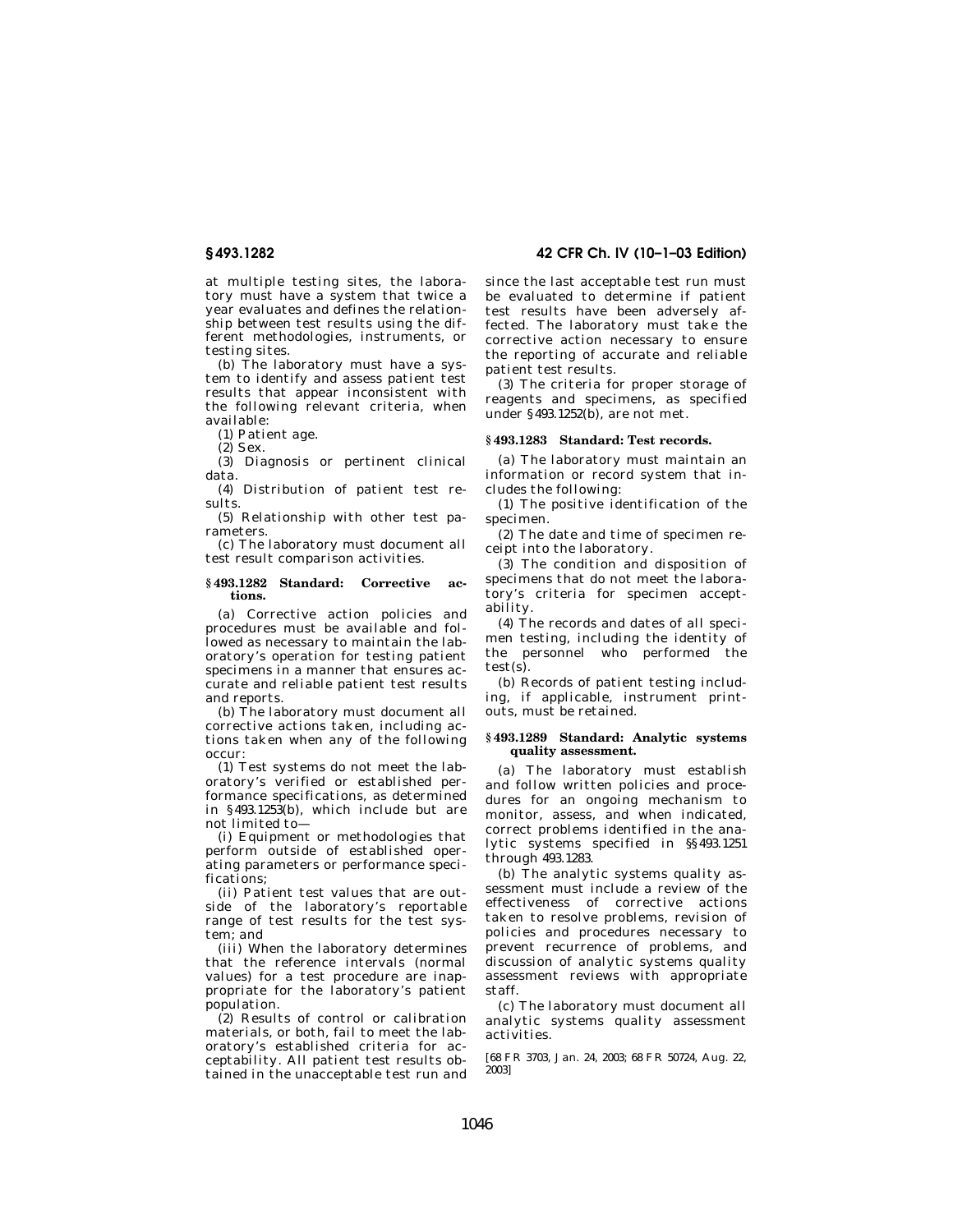POSTANALYTIC SYSTEMS

#### **§ 493.1290 Condition: Postanalytic systems.**

Each laboratory that performs nonwaived testing must meet the applicable postanalytic systems requirements in §493.1291 unless HHS approves a procedure, specified in Appendix C of the State Operations Manual (CMS Pub. 7) that provides equivalent quality testing. The laboratory must monitor and evaluate the overall quality of the postanalytic systems and correct identified problems as specified in §493.1299 for each specialty and subspecialty of testing performed.

# **§ 493.1291 Standard: Test report.**

(a) The laboratory must have an adequate manual or electronic system(s) in place to ensure test results and other patient-specific data are accurately and reliably sent from the point of data entry (whether interfaced or entered manually) to final report destination, in a timely manner. This includes the following:

(1) Results reported from calculated data.

(2) Results and patient-specific data electronically reported to network or interfaced systems.

(3) Manually transcribed or electronically transmitted results and patientspecific information reported directly or upon receipt from outside referral laboratories, satellite or point-of-care testing locations.

(b) Test report information maintained as part of the patient's chart or medical record must be readily available to the laboratory and to CMS or a CMS agent upon request.

(c) The test report must indicate the following:

(1) For positive patient identification, either the patient's name and identification number, or a unique patient identifier and identification number.

(2) The name and address of the laboratory location where the test was performed.

(3) The test report date.

(4) The test performed.

(5) Specimen source, when appropriate.

(6) The test result and, if applicable, the units of measurement or interpretation, or both.

(7) Any information regarding the condition and disposition of specimens that do not meet the laboratory's criteria for acceptability.

(d) Pertinent ''reference intervals'' or 'normal'' values, as determined by the laboratory performing the tests, must be available to the authorized person who ordered the tests and, if applicable, the individual responsible for using the test results.

(e) The laboratory must, upon request, make available to clients a list of test methods employed by the laboratory and, as applicable, the performance specifications established or verified as specified in §493.1253. In addition, information that may affect the interpretation of test results, for example test interferences, must be provided upon request. Pertinent updates on testing information must be provided to clients whenever changes occur that affect the test results or interpretation of test results.

(f) Test results must be released only to authorized persons and, if applicable, the individual responsible for using the test results and the laboratory that initially requested the test.

(g) The laboratory must immediately alert the individual or entity requesting the test and, if applicable, the individual responsible for using the test results when any test result indicates an imminently life-threatening condition, or panic or alert values.

(h) When the laboratory cannot report patient test results within its established time frames, the laboratory must determine, based on the urgency of the patient test(s) requested, the need to notify the appropriate individual(s) of the delayed testing.

(i) If a laboratory refers patient specimens for testing—

(1) The referring laboratory must not revise results or information directly related to the interpretation of results provided by the testing laboratory;

(2) The referring laboratory may permit each testing laboratory to send the test result directly to the authorized person who initially requested the test. The referring laboratory must retain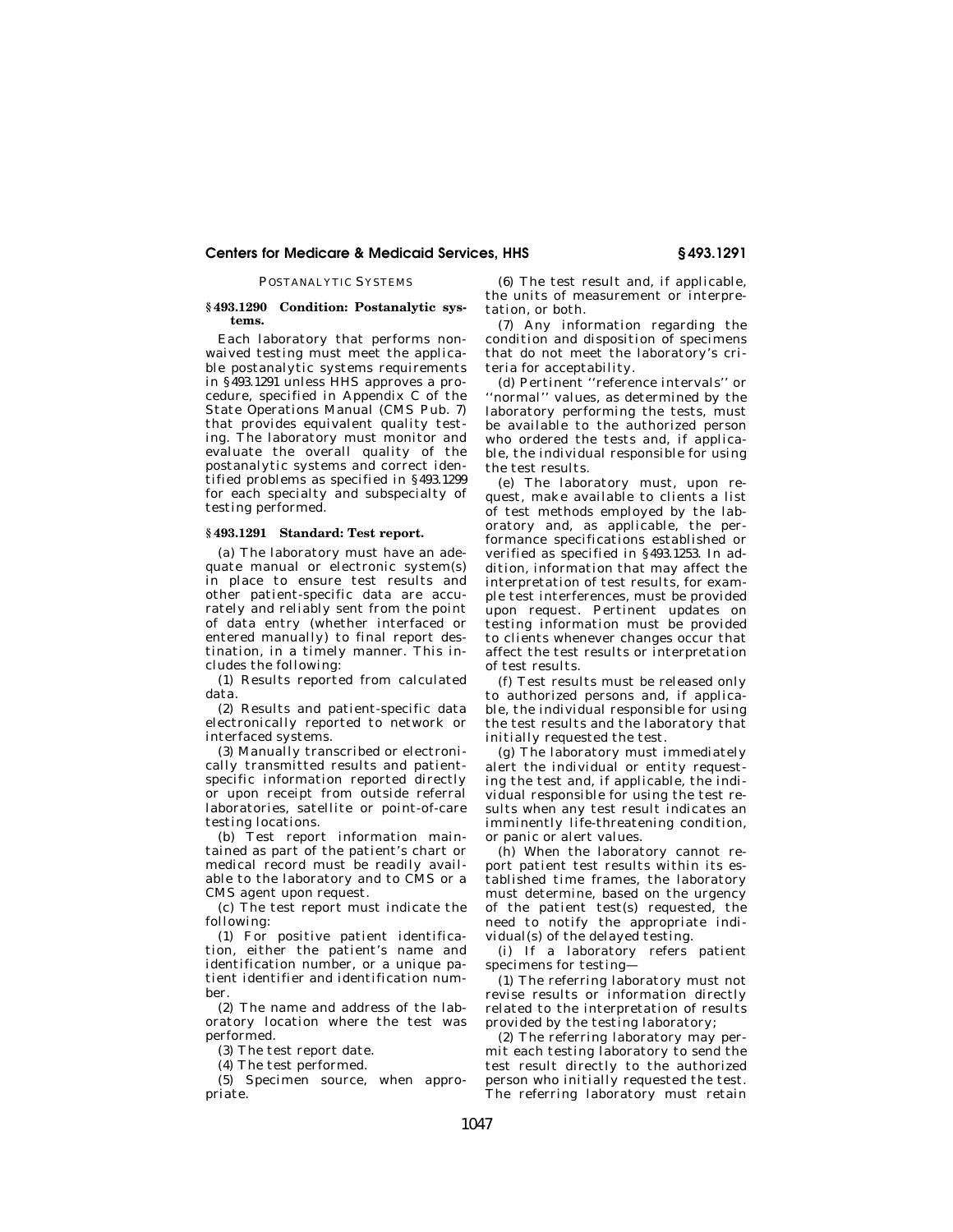or be able to produce an exact duplicate of each testing laboratory's report; and

(3) The authorized person who orders a test must be notified by the referring laboratory of the name and address of each laboratory location where the test was performed.

(j) All test reports or records of the information on the test reports must be maintained by the laboratory in a manner that permits ready identification and timely accessibility.

(k) When errors in the reported patient test results are detected, the laboratory must do the following:

(1) Promptly notify the authorized person ordering the test and, if applicable, the individual using the test results of reporting errors.

(2) Issue corrected reports promptly to the authorized person ordering the test and, if applicable, the individual using the test results.

(3) Maintain duplicates of the original report, as well as the corrected report.

[68 FR 3703, Jan. 24, 2003; 68 FR 50724, Aug. 22, 2003]

## **§ 493.1299 Standard: Postanalytic systems quality assessment.**

(a) The laboratory must establish and follow written policies and procedures for an ongoing mechanism to monitor, assess and, when indicated, correct problems identified in the postanalytic systems specified in §493.1291.

(b) The postanalytic systems quality assessment must include a review of the effectiveness of corrective actions taken to resolve problems, revision of policies and procedures necessary to prevent recurrence of problems, and discussion of postanalytic systems quality assessment reviews with appropriate staff.

(c) The laboratory must document all postanalytic systems quality assessment activities

[68 FR 3703, Jan. 24, 2003; 68 FR 50724, Aug. 22, 2003]

# **Subpart L [Reserved]**

# **§ 493.1299 42 CFR Ch. IV (10–1–03 Edition)**

# **Subpart M—Personnel for Nonwaived Testing**

SOURCE: 57 FR 7172, Feb. 28, 1992, unless otherwise noted.

### **§ 493.1351 General.**

This subpart consists of the personnel requirements that must be met by laboratories performing moderate complexity testing, PPM procedures, high complexity testing, or any combination of these tests.

[60 FR 20049, Apr. 24, 1995]

LABORATORIES PERFORMING PROVIDER-PERFORMED MICROSCOPY (PPM) PRO-**CEDURES** 

SOURCE: 60 FR 20049, Apr. 24, 1995, unless otherwise noted.

## **§ 493.1353 Scope.**

In accordance with §493.19(b), the moderate complexity procedures specified as PPM procedures are considered such only when personally performed by a health care provider during a patient visit in the context of a physical examination. PPM procedures are subject to the personnel requirements in §§493.1355 through 493.1365.

#### **§ 493.1355 Condition: Laboratories performing PPM procedures; laboratory director.**

The laboratory must have a director who meets the qualification requirements of §493.1357 and provides overall management and direction in accordance with §493.1359.

#### **§ 493.1357 Standard; laboratory director qualifications.**

The laboratory director must be qualified to manage and direct the laboratory personnel and the performance of PPM procedures as specified in §493.19(c) and must be eligible to be an operator of a laboratory within the requirements of subpart  $\tilde{R}$  of this part.

(a) The laboratory director must possess a current license as a laboratory director issued by the State in which the laboratory is located, if the licensing is required.

(b) The laboratory director must meet one of the following requirements: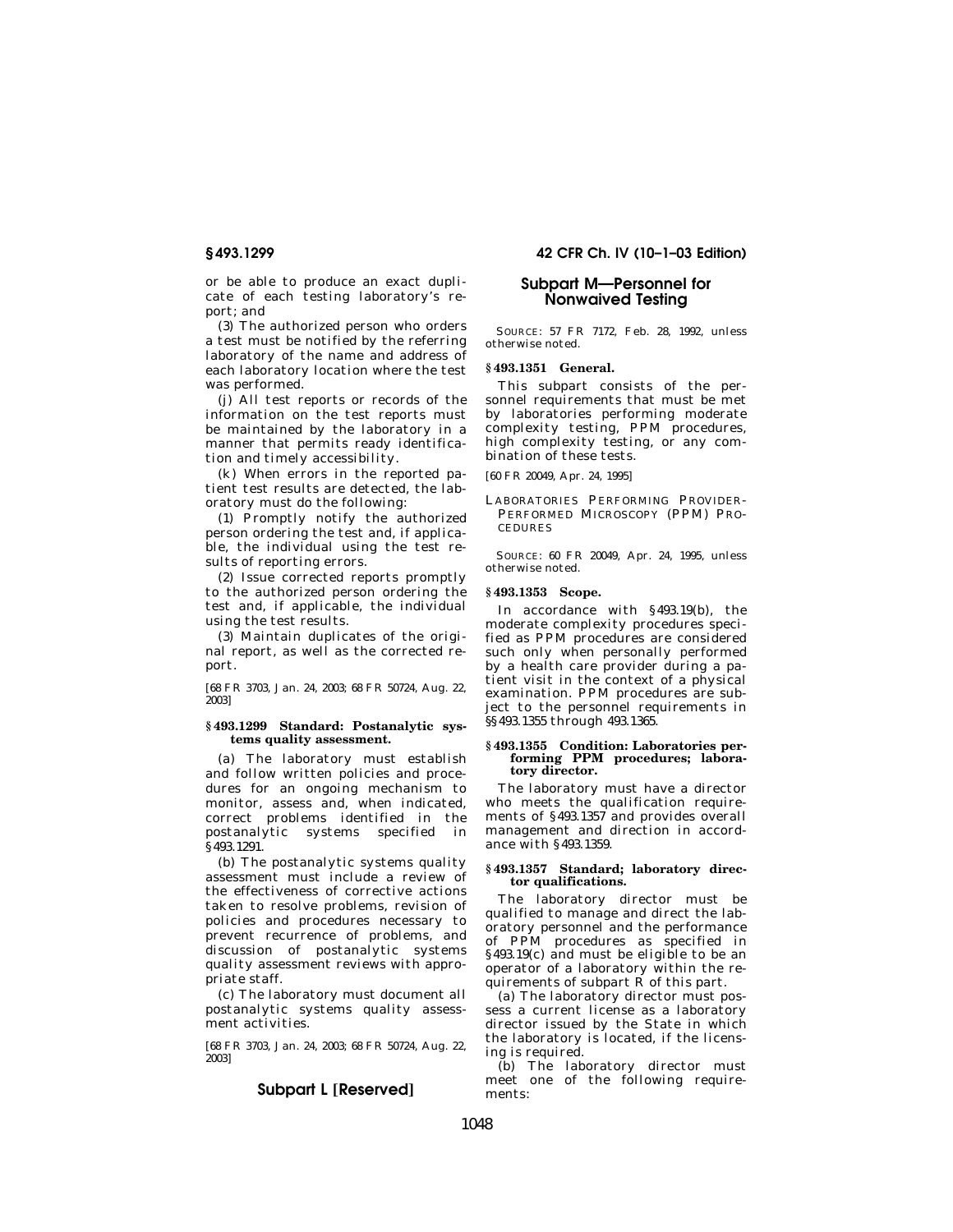(1) Be a physician, as defined in §493.2.

(2) Be a midlevel practitioner, as defined in §493.2, authorized by a State to practice independently in the State in which the laboratory is located.

(3) Be a dentist, as defined in §493.2.

#### **§ 493.1359 Standard; PPM laboratory director responsibilities.**

The laboratory director is responsible for the overall operation and administration of the laboratory, including the prompt, accurate, and proficient reporting of test results. The laboratory director must—

(a) Direct no more than five laboratories; and

(b) Ensure that any procedure listed under §493.19(c)—

(1) Is personally performed by an individual who meets the qualification requirements in §493.1363; and

(2) Is performed in accordance with applicable requirements in subparts H, J, K, and M of this part.

[57 FR 7172, Feb. 28, 1992, as amended at 68 FR 3713, Jan. 24, 2003; 68 FR 50724, Aug. 22, 2003]

#### **§ 493.1361 Condition: Laboratories performing PPM procedures; testing personnel.**

The laboratory must have a sufficient number of individuals who meet the qualification requirements of §493.1363 to perform the functions specified in §493.1365 for the volume and complexity of testing performed.

## **§ 493.1363 Standard: PPM testing personnel qualifications.**

Each individual performing PPM procedures must—

(a) Possess a current license issued by the State in which the laboratory is located if the licensing is required; and

(b) Meet one of the following requirements:

(1) Be a physician, as defined in §493.2.

(2) Be a midlevel practitioner, as defined in §493.2, under the supervision of a physician or in independent practice if authorized by the State in which the laboratory is located.

(3) Be a dentist as defined in §493.2 of this part.

### **§ 493.1365 Standard; PPM testing personnel responsibilities.**

The testing personnel are responsible for specimen processing, test performance, and for reporting test results. Any PPM procedure must be—

(a) Personally performed by one of the following practitioners:

(1) A physician during the patient's visit on a specimen obtained from his or her own patient or from a patient of a group medical practice of which the physician is a member or employee.

(2) A midlevel practitioner, under the supervision of a physician or in independent practice if authorized by the State in which the laboratory is located, during the patient's visit on a specimen obtained from his or her own patient or from the patient of a clinic, group medical practice, or other health care provider, in which the midlevel practitioner is a member or an employee.

(3) A dentist during the patient's visit on a specimen obtained from his or her own patient or from a patient of a group dental practice of which the dentist is a member or an employee; and

(b) Performed using a microscope limited to a brightfield or a phase/contrast microscope.

## LABORATORIES PERFORMING MODERATE COMPLEXITY TESTING

#### **§ 493.1403 Condition: Laboratories performing moderate complexity testing; laboratory director.**

The laboratory must have a director who meets the qualification requirements of §493.1405 of this subpart and provides overall management and direction in accordance with §493.1407 of this subpart.

## **§ 493.1405 Standard; Laboratory director qualifications.**

The laboratory director must be qualified to manage and direct the laboratory personnel and the performance of moderate complexity tests and must be eligible to be an operator of a laboratory within the requirements of subpart R of this part.

(a) The laboratory director must possess a current license as a laboratory director issued by the State in which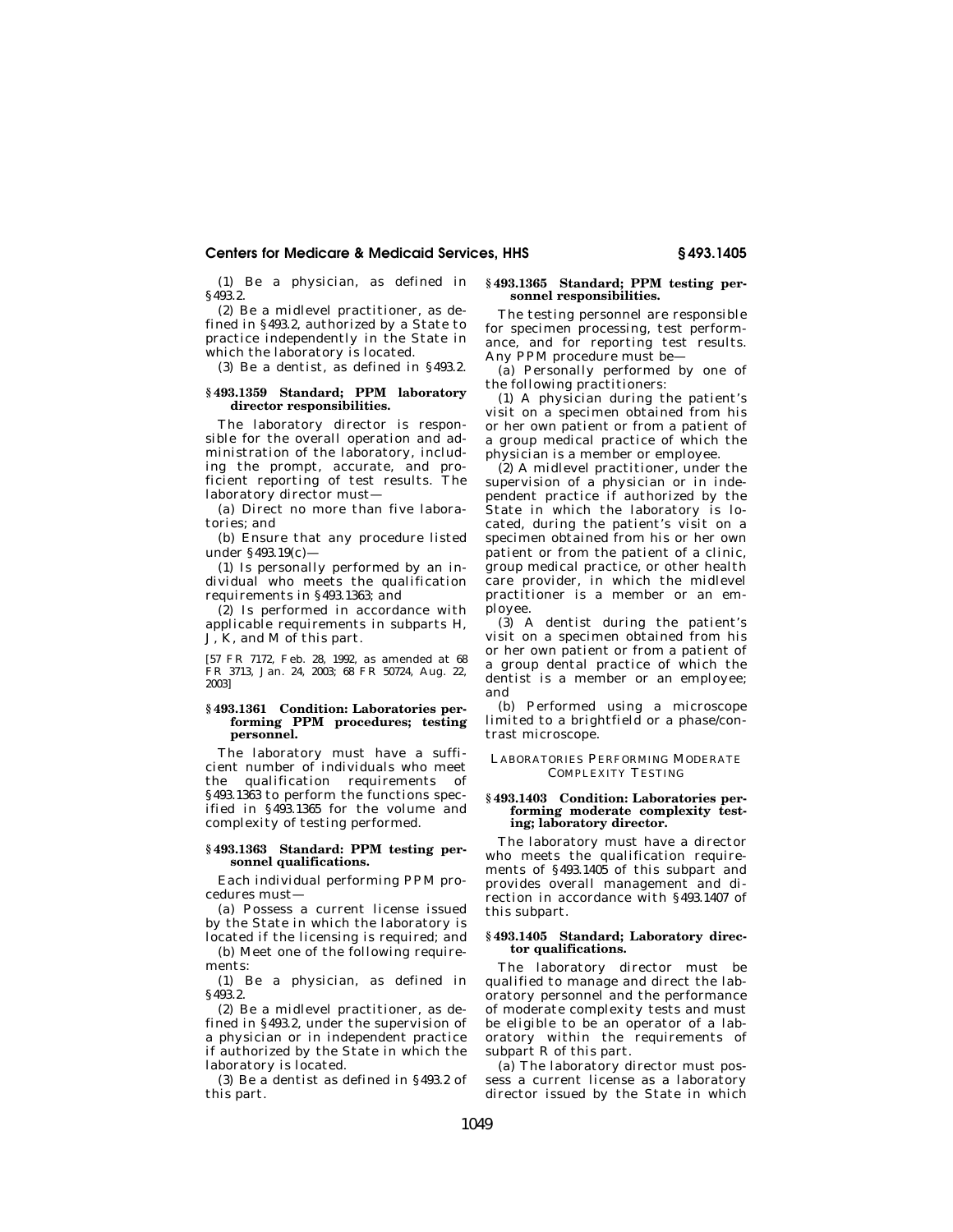the laboratory is located, if such licensing is required; and

(b) The laboratory director must—

(1) (i) Be a doctor of medicine or doctor of osteopathy licensed to practice medicine or osteopathy in the State in which the laboratory is located; and

(ii) Be certified in anatomic or clinical pathology, or both, by the American Board of Pathology or the American Osteopathic Board of Pathology or possess qualifications that are equivalent to those required for such certification; or

(2)(i) Be a doctor of medicine, doctor of osteopathy, or doctor of podiatric medicine licensed to practice medicine, osteopathy, or podiatry in the State in which the laboratory is located; and

(ii) Have had laboratory training or experience consisting of:

(A) At least one year directing or supervising non-waived laboratory testing; or

(B) Beginning September 1, 1993, have at least 20 continuing medical education credit hours in laboratory practice commensurate with the director responsibilities defined in §493.1407; or

(C) Laboratory training equivalent to paragraph  $(b)(2)(ii)(B)$  of this section obtained during medical residency. (For example, physicians certified either in hematology or hematology and medical oncology by the American Board of Internal Medicine); or

(3) Hold an earned doctoral degree in a chemical, physical, biological, or clinical laboratory science from an accredited institution; and

(i) Be certified by the American Board of Medical Microbiology, the American Board of Clinical Chemistry, the American Board of Bioanalysis, or the American Board of Medical Laboratory Immunology; or

(ii) Have had at least one year experience directing or supervising nonwaived laboratory testing;

(4)(i) Have earned a master's degree in a chemical, physical, biological or clinical laboratory science or medical technology from an accredited institution;

(ii) Have at least one year of laboratory training or experience, or both in non-waived testing; and

(iii) In addition, have at least one year of supervisory laboratory experience in non-waived testing; or

(5)(i) Have earned a bachelor's degree in a chemical, physical, or biological science or medical technology from an accredited institution;

(ii) Have at least 2 years of laboratory training or experience, or both in non-waived testing; and

(iii) In addition, have at least 2 years of supervisory laboratory experience in non-waived testing;

(6) Be serving as a laboratory director and must have previously qualified or could have qualified as a laboratory director under §493.1406; or

(7) On or before February 28, 1992, qualified under State law to direct a laboratory in the State in which the laboratory is located.

[57 FR 7172, Feb. 28, 1992, as amended at 58 FR 5233, Jan. 19, 1993]

### **§ 493.1406 Standard; Laboratory director qualifications on or before February 28, 1992.**

The laboratory director must be qualified to manage and direct the laboratory personnel and test performance.

(a) The laboratory director must possess a current license as a laboratory director issued by the State, if such licensing exists; and

(b) The laboratory director must:

(1) Be a physician certified in anatomical or clinical pathology (or both) by the American Board of Pathology or the American Osteopathic Board of Pathology or possess qualifications that are equivalent to those required for such certification;

(2) Be a physician who:

(i) Is certified by the American Board of Pathology or the American Osteopathic Board of Pathology in at least one of the laboratory specialties; or

(ii) Is certified by the American Board of Medical Microbiology, the American Board of Clinical Chemistry, the American Board of Bioanalysis, or other national accrediting board in one of the laboratory specialties; or

(iii) Is certified by the American Society of Cytology to practice of Cytology to practice cytopathology or possesses qualifications that are equivalent to those required for such certification; or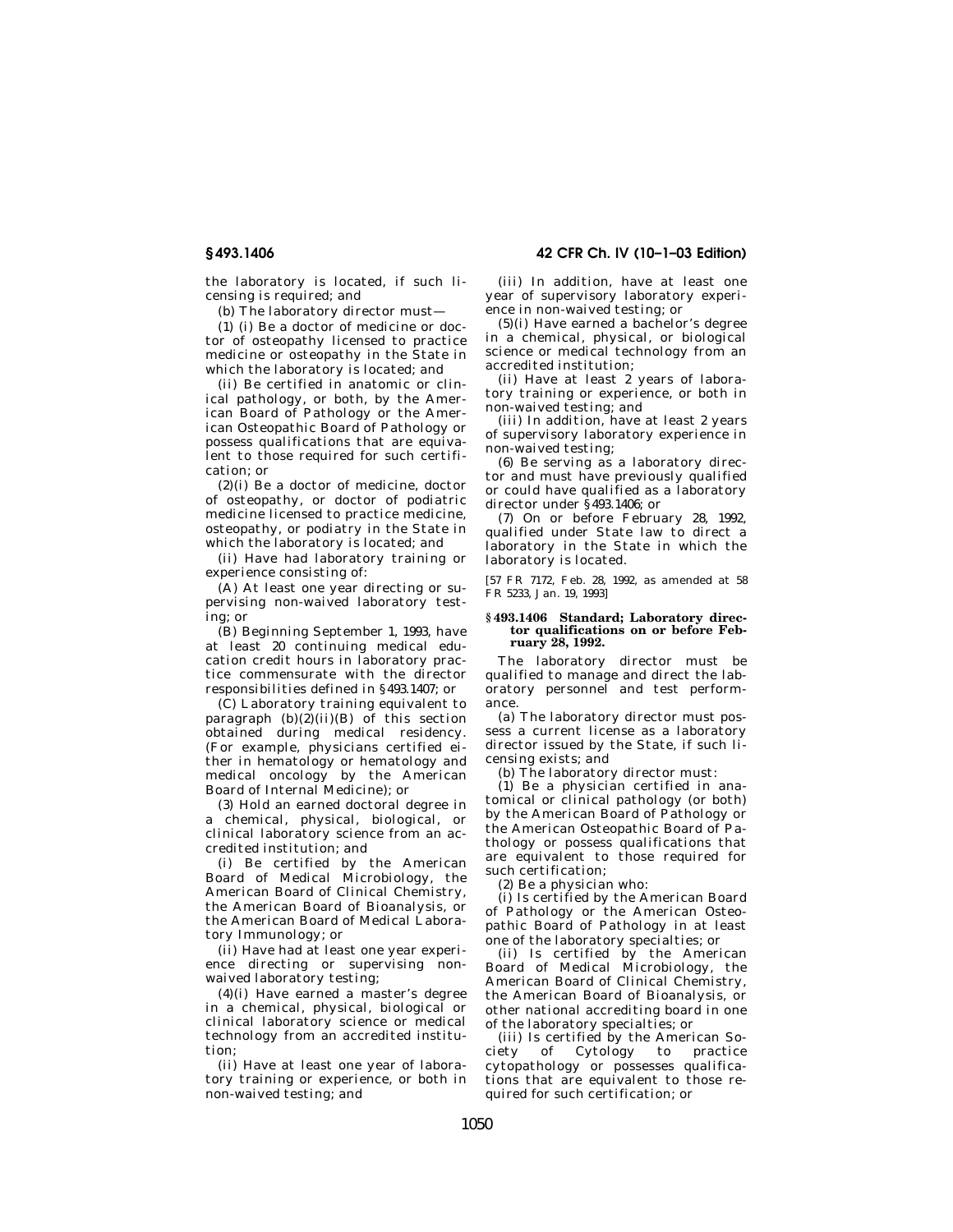(iv) Subsequent to graduation, has had 4 or more years of full-time general laboratory training and experience of which at least 2 years were spent acquiring proficiency in one of the laboratory specialties;

(3) For the subspecialty of oral pathology only, be certified by the American Board of Oral Pathology, American Board of Pathology or the American Osteopathic Board of Pathology or possesses qualifications that are equivalent to those required for certification;

(4) Hold an earned doctoral degree from an accredited institution with a chemical, physical, or biological science as a major subject and

(i) Is certified by the American Board of Medical Microbiology, the American Board of Clinical Chemistry, the American Board of Bioanalysis, or other national accrediting board acceptable to HHS in one of the laboratory specialties; or

(ii) Subsequent to graduation, has had 4 or more years of full-time general laboratory training and experience of which at least 2 years were spent acquiring proficiency in one of the laboratory specialties;

(5) With respect to individuals first qualifying before July 1, 1971, have been responsible for the direction of a laboratory for 12 months between July 1, 1961, and January 1, 1968, and, in addition, either:

(i) Was a physician and subsequent to graduation had at least 4 years of pertinent full-time laboratory experience;

(ii) Held a master's degree from an accredited institution with a chemical, physical, or biological science as a major subject and subsequent to graduation had at least 4 years of pertinent full-time laboratory experience;

(iii) Held a bachelor's degree from an accredited institution with a chemical, physical, or biological science as a major subject and subsequent to graduation had at least 6 years of pertinent full-time laboratory experience; or

(iv) Achieved a satisfactory grade through an examination conducted by or under the sponsorship of the U.S. Public Health Service on or before July 1, 1970; or

(6) Qualify under State law to direct the laboratory in the State in which the laboratory is located.

NOTE: The January 1, 1968 date for meeting the 12 months' laboratory direction requirement in paragraph  $(b)(5)$  of this section may be extended 1 year for each year of full-time laboratory experience obtained before January 1, 1958 required by State law for a laboratory director license. An exception to the July 1, 1971 qualifying date in paragraph (b)(5) of this section was made provided that the individual requested qualification approval by October 21, 1975 and had been employed in a laboratory for at least 3 years of the 5 years preceding the date of submission of his qualifications.

[58 FR 5233, Jan. 19, 1993]

#### **§ 493.1407 Standard; Laboratory director responsibilities.**

The laboratory director is responsible for the overall operation and administration of the laboratory, including the employment of personnel who are competent to perform test procedures, and record and report test results promptly, accurate, and proficiently and for assuring compliance with the applicable regulations.

(a) The laboratory director, if qualified, may perform the duties of the technical consultant, clinical consultant, and testing personnel, or delegate these responsibilities to personnel meeting the qualifications of §§493.1409, 493.1415, and 493.1421, respectively.

(b) If the laboratory director reapportions performance of his or her responsibilities, he or she remains responsible for ensuring that all duties are properly performed.

(c) The laboratory director must be accessible to the laboratory to provide onsite, telephone or electronic consultation as needed.

(d) Each individual may direct no more than five laboratories.

(e) The laboratory director must—

(1) Ensure that testing systems developed and used for each of the tests performed in the laboratory provide quality laboratory services for all aspects of test performance, which includes the preanalytic, analytic, and postanalytic phases of testing;

(2) Ensure that the physical plant and environmental conditions of the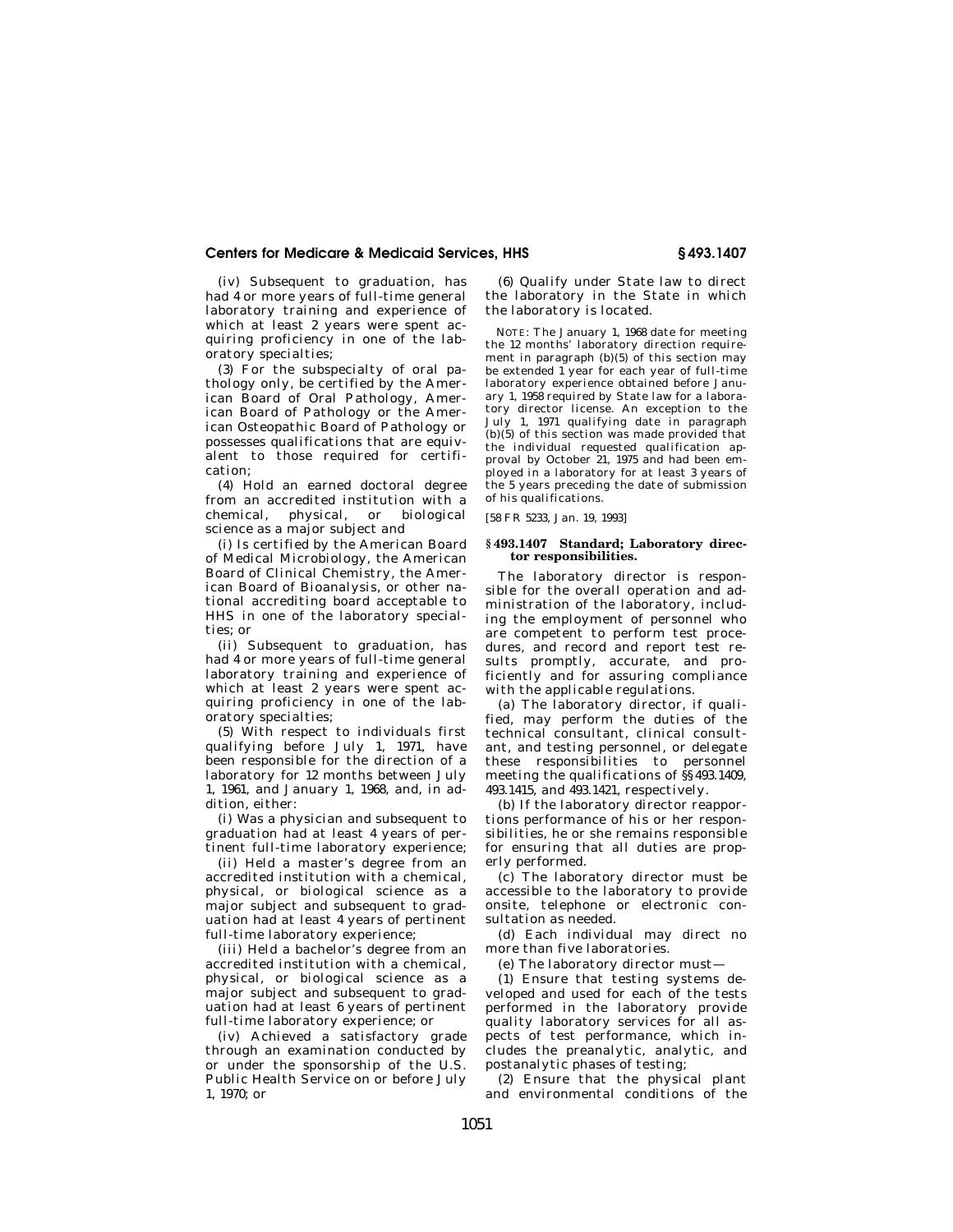laboratory are appropriate for the testing performed and provide a safe environment in which employees are protected from physical, chemical, and biological hazards;

(3) Ensure that—

(i) The test methodologies selected have the capability of providing the quality of results required for patient care;

(ii) Verification procedures used are adequate to determine the accuracy, precision, and other pertinent performance characteristics of the method; and

(iii) Laboratory personnel are performing the test methods as required for accurate and reliable results;

(4) Ensure that the laboratory is enrolled in an HHS approved proficiency testing program for the testing performed and that—

(i) The proficiency testing samples are tested as required under subpart H of this part;

(ii) The results are returned within the timeframes established by the proficiency testing program;

(iii) All proficiency testing reports received are reviewed by the appropriate staff to evaluate the laboratory's performance and to identify any problems that require corrective action; and

(iv) An approved corrective action plan is followed when any proficiency testing results are found to be unacceptable or unsatisfactory;

(5) Ensure that the quality control and quality assessment programs are established and maintained to assure the quality of laboratory services provided and to identify failures in quality as they occur;

(6) Ensure the establishment and maintenance of acceptable levels of analytical performance for each test system;

(7) Ensure that all necessary remedial actions are taken and documented whenever significant deviations from the laboratory's established performance specifications are identified, and that patient test results are reported only when the system is functioning properly;

(8) Ensure that reports of test results include pertinent information required for interpretation;

**§ 493.1407 42 CFR Ch. IV (10–1–03 Edition)**

(9) Ensure that consultation is available to the laboratory's clients on matters relating to the quality of the test results reported and their interpretation concerning specific patient conditions;

(10) Employ a sufficient number of laboratory personnel with the appropriate education and either experience or training to provide appropriate consultation, properly supervise and accurately perform tests and report test results in accordance with the personnel responsibilities described in this subpart;

(11) Ensure that prior to testing patients' specimens, all personnel have the appropriate education and experience, receive the appropriate training for the type and complexity of the services offered, and have demonstrated that they can perform all testing operations reliably to provide and report accurate results;

(12) Ensure that policies and procedures are established for monitoring individuals who conduct preanalytical, analytical, and postanalytical phases of testing to assure that they are competent and maintain their competency to process specimens, perform test procedures and report test results promptly and proficiently, and whenever necessary, identify needs for remedial training or continuing education to improve skills;

(13) Ensure that an approved procedure manual is available to all personnel responsible for any aspect of the testing process; and

(14) Specify, in writing, the responsibilities and duties of each consultant and each person, engaged in the performance of the preanalytic, analytic, and postanalytic phases of testing, that identifies which examinations and procedures each individual is authorized to perform, whether supervision is required for specimen processing, test performance or results reporting, and whether consultant or director review is required prior to reporting patient test results.

[57 FR 7172, Feb. 28, 1992, as amended at 68 FR 3713, Jan. 24, 2003]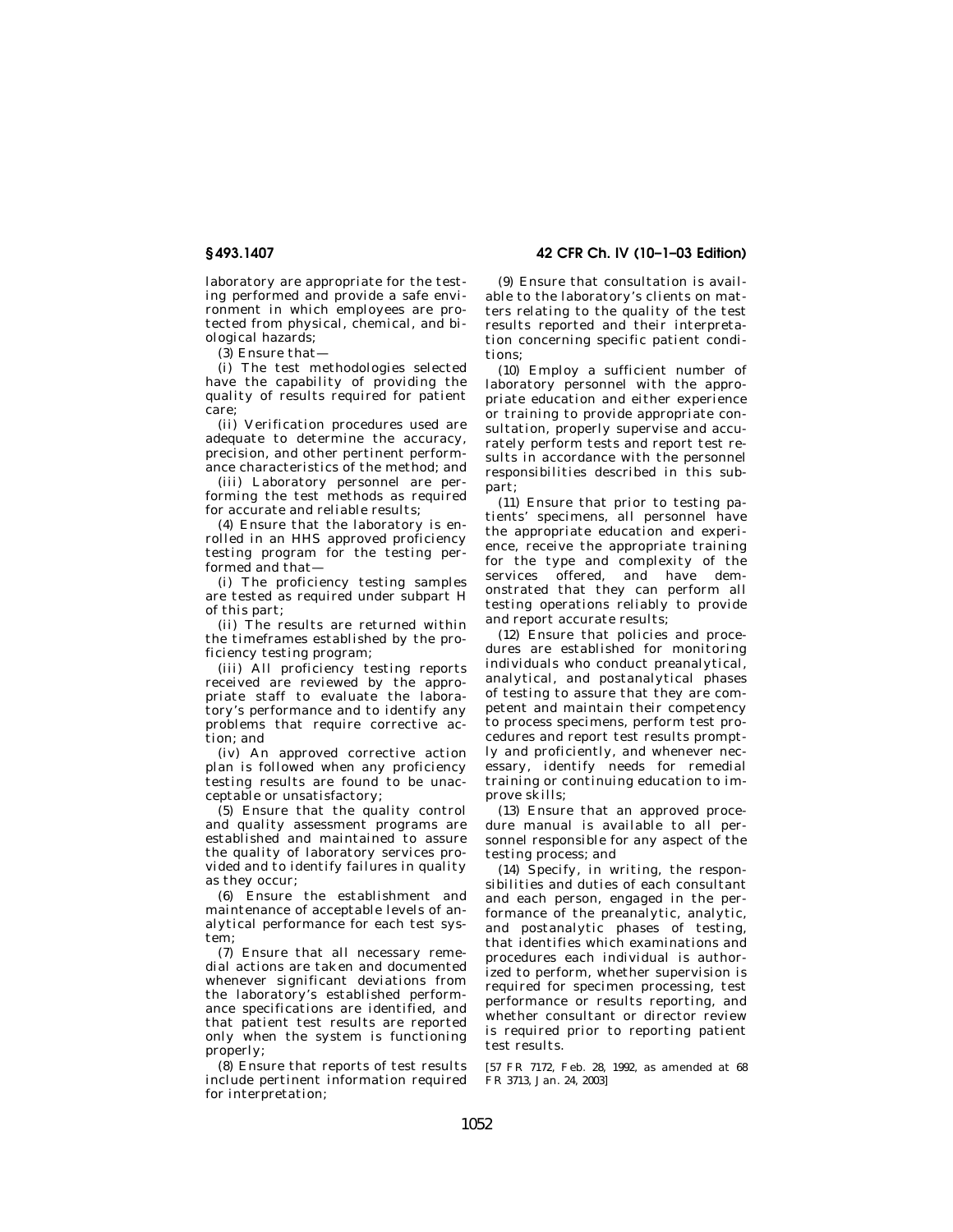#### **§ 493.1409 Condition: Laboratories performing moderate complexity testing; technical consultant.**

The laboratory must have a technical consultant who meets the qualification requirements of §493.1411 of this subpart and provides technical oversight in accordance with §493.1413 of this subpart.

#### **§ 493.1411 Standard; Technical consultant qualifications.**

The laboratory must employ one or more individuals who are qualified by education and either training or experience to provide technical consultation for each of the specialties and subspecialties of service in which the laboratory performs moderate complexity tests or procedures. The director of a laboratory performing moderate complexity testing may function as the technical consultant provided he or she meets the qualifications specified in this section.

(a) The technical consultant must possess a current license issued by the State in which the laboratory is located, if such licensing is required.

(b) The technical consultant must-

(1) (i) Be a doctor of medicine or doctor of osteopathy licensed to practice medicine or osteopathy in the State in which the laboratory is located; and

(ii) Be certified in anatomic or clinical pathology, or both, by the American Board of Pathology or the American Osteopathic Board of Pathology or possess qualifications that are equivalent to those required for such certification; or

(2)(i) Be a doctor of medicine, doctor of osteopathy, or doctor of podiatric medicine licensed to practice medicine, osteopathy, or podiatry in the State in which the laboratory is located; and

(ii) Have at least one year of laboratory training or experience, or both in non-waived testing, in the designated specialty or subspecialty areas of service for which the technical consultant is responsible (for example, physicians certified either in hematology or hematology and medical oncology by the American Board of Internal Medicine are qualified to serve as the technical consultant in hematology); or

(3)(i) Hold an earned doctoral or master's degree in a chemical, physical, biological or clinical laboratory science or medical technology from an accredited institution; and

(ii) Have at least one year of laboratory training or experience, or both in non-waived testing, in the designated specialty or subspecialty areas of service for which the technical consultant is responsible; or

 $(4)(i)$  Have earned a bachelor's degree in a chemical, physical or biological science or medical technology from an accredited institution; and

(ii) Have at least 2 years of laboratory training or experience, or both in non-waived testing, in the designated specialty or subspecialty areas of service for which the technical consultant is responsible.

NOTE: The technical consultant requirements for ''laboratory training or experience, or both" in each specialty or subspecialty may be acquired concurrently in more than one of the specialties or subspecialties of service, excluding waived tests. For example, an individual who has a bachelor's degree in biology and additionally has documentation of 2 years of work experience performing tests of moderate complexity in all specialties and subspecialties of service, would be qualified as a technical consultant in a laboratory performing moderate complexity testing in all specialties and subspecialties of service.

[57 FR 7172, Feb. 28, 1992, as amended at 58 FR 5234, Jan. 19, 1993]

#### **§ 493.1413 Standard; Technical consultant responsibilities.**

The technical consultant is responsible for the technical and scientific oversight of the laboratory. The technical consultant is not required to be onsite at all times testing is performed; however, he or she must be available to the laboratory on an as needed basis to provide consultation, as specified in paragraph (a) of this section.

(a) The technical consultant must be accessible to the laboratory to provide on-site, telephone, or electronic consultation; and

(b) The technical consultant is responsible for—

(1) Selection of test methodology appropriate for the clinical use of the test results;

(2) Verification of the test procedures performed and the establishment of the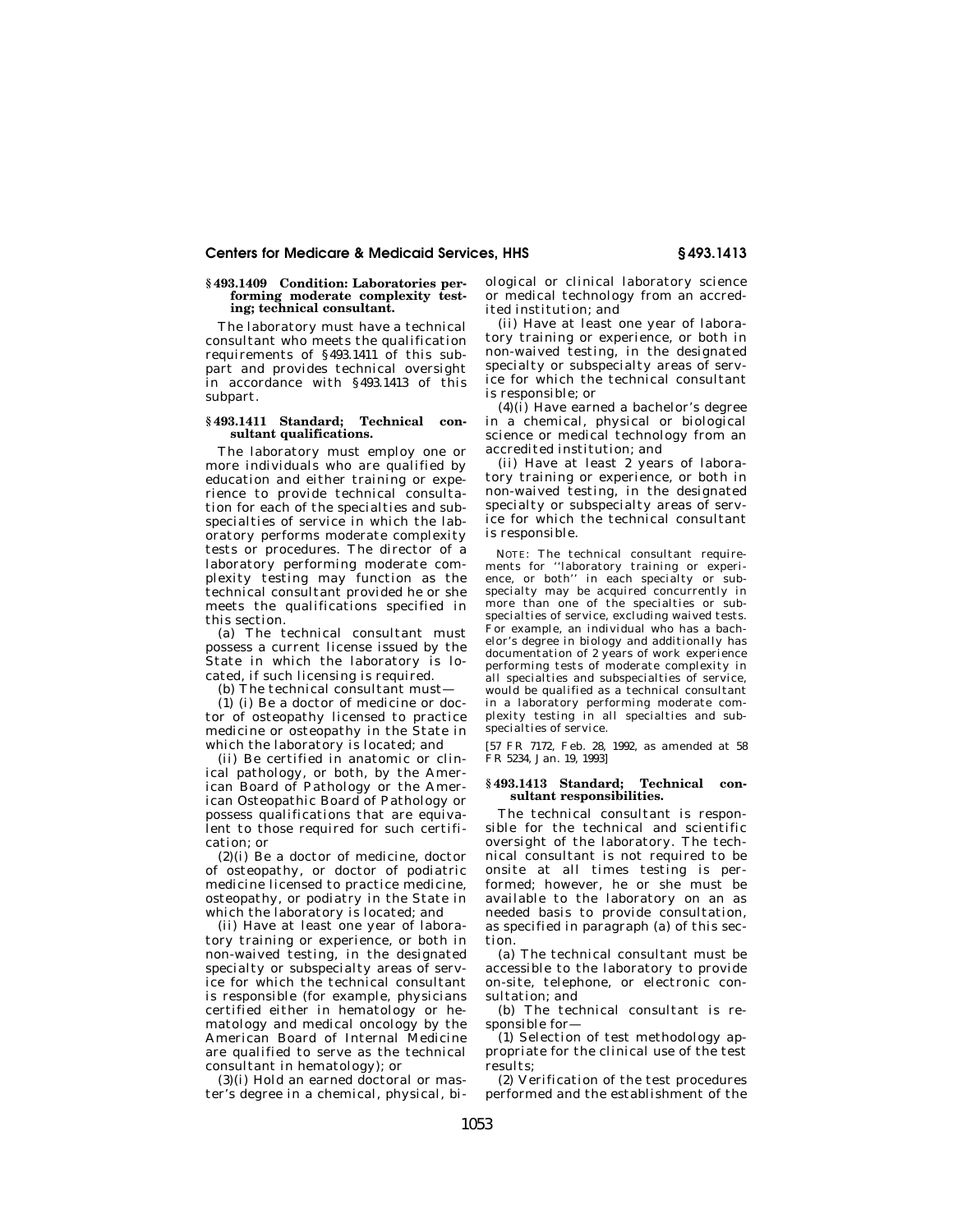laboratory's test performance characteristics, including the precision and accuracy of each test and test system;

(3) Enrollment and participation in an HHS approved proficiency testing program commensurate with the services offered;

(4) Establishing a quality control program appropriate for the testing performed and establishing the parameters for acceptable levels of analytic performance and ensuring that these levels are maintained throughout the entire testing process from the initial receipt of the specimen, through sample analysis and reporting of test results;

(5) Resolving technical problems and ensuring that remedial actions are taken whenever test systems deviate from the laboratory's established performance specifications;

(6) Ensuring that patient test results are not reported until all corrective actions have been taken and the test system is functioning properly;

(7) Identifying training needs and assuring that each individual performing tests receives regular in-service training and education appropriate for the type and complexity of the laboratory services performed;

(8) Evaluating the competency of all testing personnel and assuring that the staff maintain their competency to perform test procedures and report test results promptly, accurately and proficiently. The procedures for evaluation of the competency of the staff must include, but are not limited to—

(i) Direct observations of routine patient test performance, including patient preparation, if applicable, specimen handling, processing and testing;

(ii) Monitoring the recording and reporting of test results;

(iii) Review of intermediate test results or worksheets, quality control records, proficiency testing results, and preventive maintenance records;

(iv) Direct observation of performance of instrument maintenance and function checks;

(v) Assessment of test performance through testing previously analyzed specimens, internal blind testing samples or external proficiency testing samples; and

**§ 493.1415 42 CFR Ch. IV (10–1–03 Edition)**

(vi) Assessment of problem solving skills; and

(9) Evaluating and documenting the performance of individuals responsible for moderate complexity testing at least semiannually during the first year the individual tests patient specimens. Thereafter, evaluations must be performed at least annually unless test methodology or instrumentation changes, in which case, prior to reporting patient test results, the individual's performance must be reevaluated to include the use of the new test methodology or instrumentation.

#### **§ 493.1415 Condition: Laboratories performing moderate complexity testing; clinical consultant.**

The laboratory must have a clinical consultant who meets the qualification requirements of §493.1417 of this part and provides clinical consultation in accordance with §493.1419 of this part.

### **§ 493.1417 Standard; Clinical consultant qualifications.**

The clinical consultant must be qualified to consult with and render opinions to the laboratory's clients concerning the diagnosis, treatment and management of patient care. The clinical consultant must—

(a) Be qualified as a laboratory director under §493.1405(b) (1), (2), or (3)(i); or

(b) Be a doctor of medicine, doctor of osteopathy or doctor of podiatric medicine and possess a license to practice medicine, osteopathy or podiatry in the State in which the laboratory is located.

[57 FR 7172, Feb. 28, 1992, as amended at 58 FR 5234, Jan. 19, 1993]

## **§ 493.1419 Standard; Clinical consultant responsibilities.**

The clinical consultant provides consultation regarding the appropriateness of the testing ordered and interpretation of test results. The clinical consultant must—

(a) Be available to provide clinical consultation to the laboratory's clients;

(b) Be available to assist the laboratory's clients in ensuring that appropriate tests are ordered to meet the clinical expectations;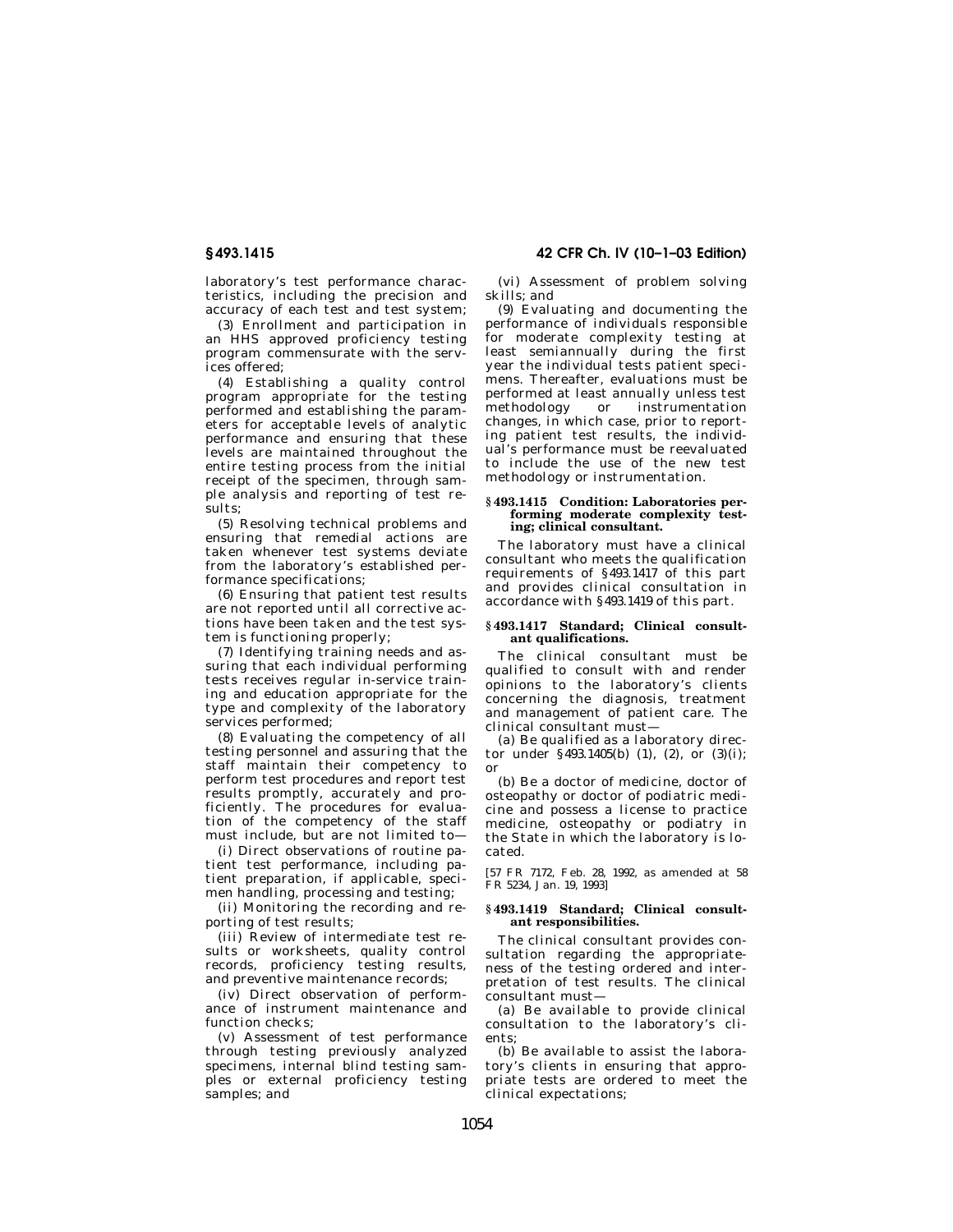(c) Ensure that reports of test results include pertinent information required for specific patient interpretation; and

(d) Ensure that consultation is available and communicated to the laboratory's clients on matters related to the quality of the test results reported and their interpretation concerning specific patient conditions.

#### **§ 493.1421 Condition: Laboratories performing moderate complexity testing; testing personnel.**

The laboratory must have a sufficient number of individuals who meet the qualification requirements of §493.1423, to perform the functions specified in §493.1425 for the volume and complexity of tests performed.

### **§ 493.1423 Standard; Testing personnel qualifications.**

Each individual performing moderate complexity testing must—

(a) Possess a current license issued by the State in which the laboratory is located, if such licensing is required; and

(b) Meet one of the following requirements:

(1) Be a doctor of medicine or doctor of osteopathy licensed to practice medicine or osteopathy in the State in which the laboratory is located or have earned a doctoral, master's, or bachelor's degree in a chemical, physical, biological or clinical laboratory science, or medical technology from an accredited institution; or

(2) Have earned an associate degree in a chemical, physical or biological science or medical laboratory technology from an accredited institution; or

(3) Be a high school graduate or equivalent and have successfully completed an official military medical laboratory procedures course of at least 50 weeks duration and have held the military enlisted occupational specialty of Medical Laboratory Specialist (Laboratory Technician); or

 $(4)(i)$  Have earned a high school diploma or equivalent; and

(ii) Have documentation of training appropriate for the testing performed prior to analyzing patient specimens. Such training must ensure that the individual has—

(A) The skills required for proper specimen collection, including patient preparation, if applicable, labeling, handling, preservation or fixation, processing or preparation, transportation and storage of specimens;

(B) The skills required for implementing all standard laboratory procedures;

(C) The skills required for performing each test method and for proper instrument use;

(D) The skills required for performing preventive maintenance, troubleshooting and calibration procedures related to each test performed;

(E) A working knowledge of reagent stability and storage;

(F) The skills required to implement the quality control policies and procedures of the laboratory;

(G) An awareness of the factors that influence test results; and

(H) The skills required to assess and verify the validity of patient test results through the evaluation of quality control sample values prior to reporting patient test results.

[57 FR 7172, Feb. 28, 1992, as amended at 58 FR 5234, Jan. 19, 1993]

### **§ 493.1425 Standard; Testing personnel responsibilities.**

The testing personnel are responsible for specimen processing, test performance, and for reporting test results.

(a) Each individual performs only those moderate complexity tests that are authorized by the laboratory director and require a degree of skill commensurate with the individual's education, training or experience, and technical abilities.

(b) Each individual performing moderate complexity testing must—

(1) Follow the laboratory's procedures for specimen handling and processing, test analyses, reporting and maintaining records of patient test results;

(2) Maintain records that demonstrate that proficiency testing samples are tested in the same manner as patient samples;

(3) Adhere to the laboratory's quality control policies, document all quality control activities, instrument and procedural calibrations and maintenance performed;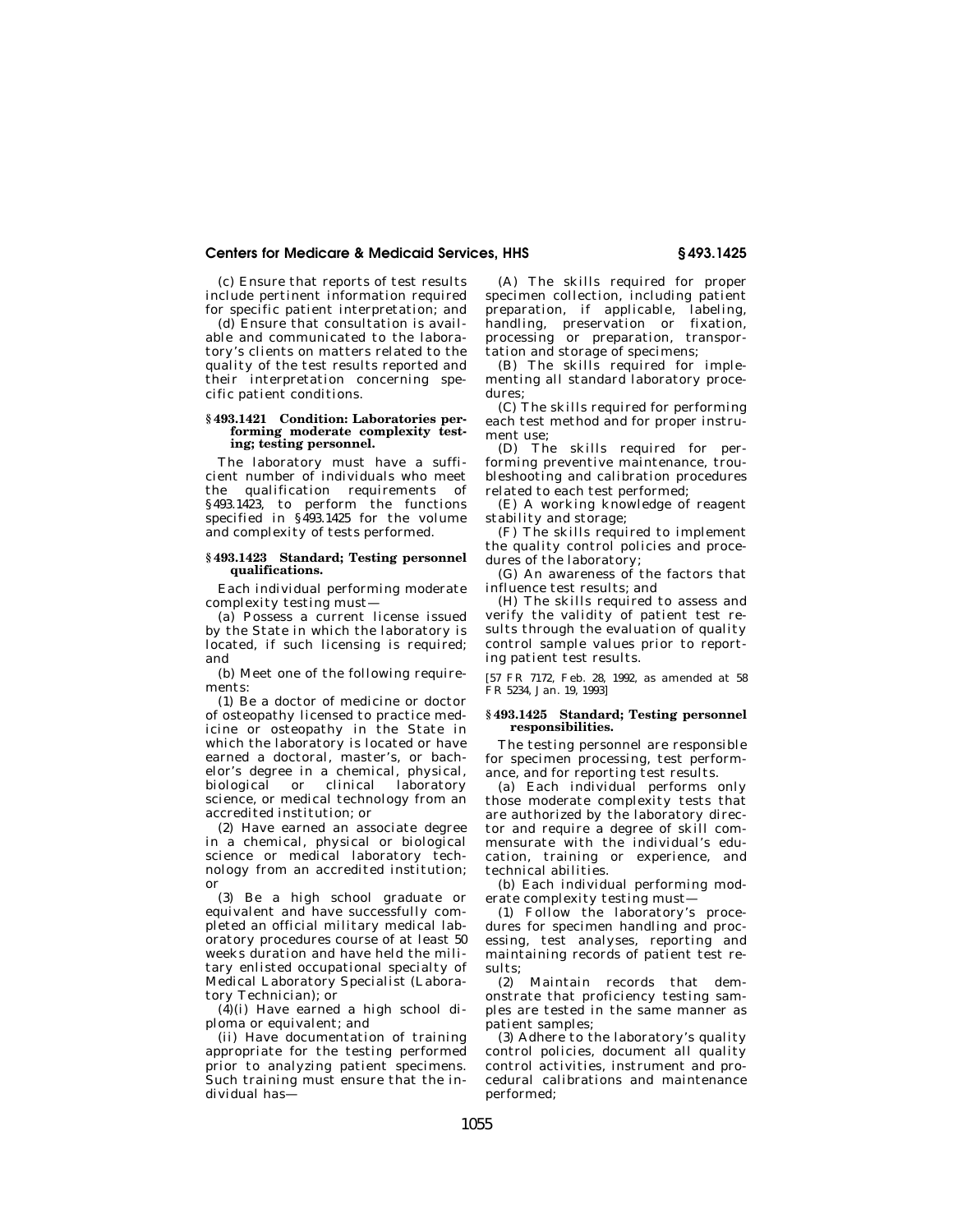**§ 493.1441 42 CFR Ch. IV (10–1–03 Edition)**

(4) Follow the laboratory's established corrective action policies and procedures whenever test systems are not within the laboratory's established acceptable levels of performance;

(5) Be capable of identifying problems that may adversely affect test performance or reporting of test results and either must correct the problems or immediately notify the technical consultant, clinical consultant or director; and

(6) Document all corrective actions taken when test systems deviate from the laboratory's established performance specifications.

LABORATORIES PERFORMING HIGH COMPLEXITY TESTING

#### **§ 493.1441 Condition: Laboratories performing high complexity testing; laboratory director.**

The laboratory must have a director who meets the qualification requirements of §493.1443 of this subpart and provides overall management and direction in accordance with §493.1445 of this subpart.

#### **§ 493.1443 Standard; Laboratory director qualifications.**

The laboratory director must be qualified to manage and direct the laboratory personnel and performance of high complexity tests and must be eligible to be an operator of a laboratory within the requirements of subpart R.

(a) The laboratory director must possess a current license as a laboratory director issued by the State in which the laboratory is located, if such licensing is required; and

(b) The laboratory director must—

 $(1)(i)$  Be a doctor of medicine or doctor of osteopathy licensed to practice medicine or osteopathy in the State in which the laboratory is located; and

(ii) Be certified in anatomic or clinical pathology, or both, by the American Board of Pathology or the American Osteopathic Board of Pathology or possess qualifications that are equivalent to those required for such certification; or

(2) Be a doctor of medicine, a doctor of osteopathy or doctor of podiatric medicine licensed to practice medicine, osteopathy or podiatry in the State in which the laboratory is located; and

(i) Have at least one year of laboratory training during medical residency (for example, physicians certified either in hematology or hematology and medical oncology by the American Board of Internal Medicine); or

(ii) Have at least 2 years of experience directing or supervising high complexity testing; or

(3) Hold an earned doctoral degree in a chemical, physical, biological, or clinical laboratory science from an accredited institution and—

(i) Be certified and continue to be certified by a board approved by HHS; or

(ii) Before February 24, 2003, must have served or be serving as a director of a laboratory performing high complexity testing and must have at least—

(A) Two years of laboratory training or experience, or both; and

(B) Two years of laboratory experience directing or supervising high complexity testing.

 $(4)$  Be serving as a laboratory director and must have previously qualified or could have qualified as a laboratory director under regulations at 42 CFR 493.1415, published March 14, 1990 at 55 FR 9538, on or before February 28, 1992; or

(5) On or before February 28, 1992, be qualified under State law to direct a laboratory in the State in which the laboratory is located; or

(6) For the subspecialty of oral pathology, be certified by the American Board of Oral Pathology, American Board of Pathology, the American Osteopathic Board of Pathology, or possess qualifications that are equivalent to those required for certification.

[57 FR 7172, Feb. 28, 1992, as amended at 58 FR 5234, Jan. 19, 1993; 59 FR 62609, Dec. 6, 1994; 62 FR 25858, May 12, 1997; 63 FR 55034, Oct. 14, 1998; 65 FR 82944, Dec. 29, 2000; 68 FR 3713, Jan. 24, 2003]

## **§ 493.1445 Standard; Laboratory director responsibilities.**

The laboratory director is responsible for the overall operation and administration of the laboratory, including the employment of personnel who are competent to perform test procedures, record and report test results promptly, accurately and proficiently,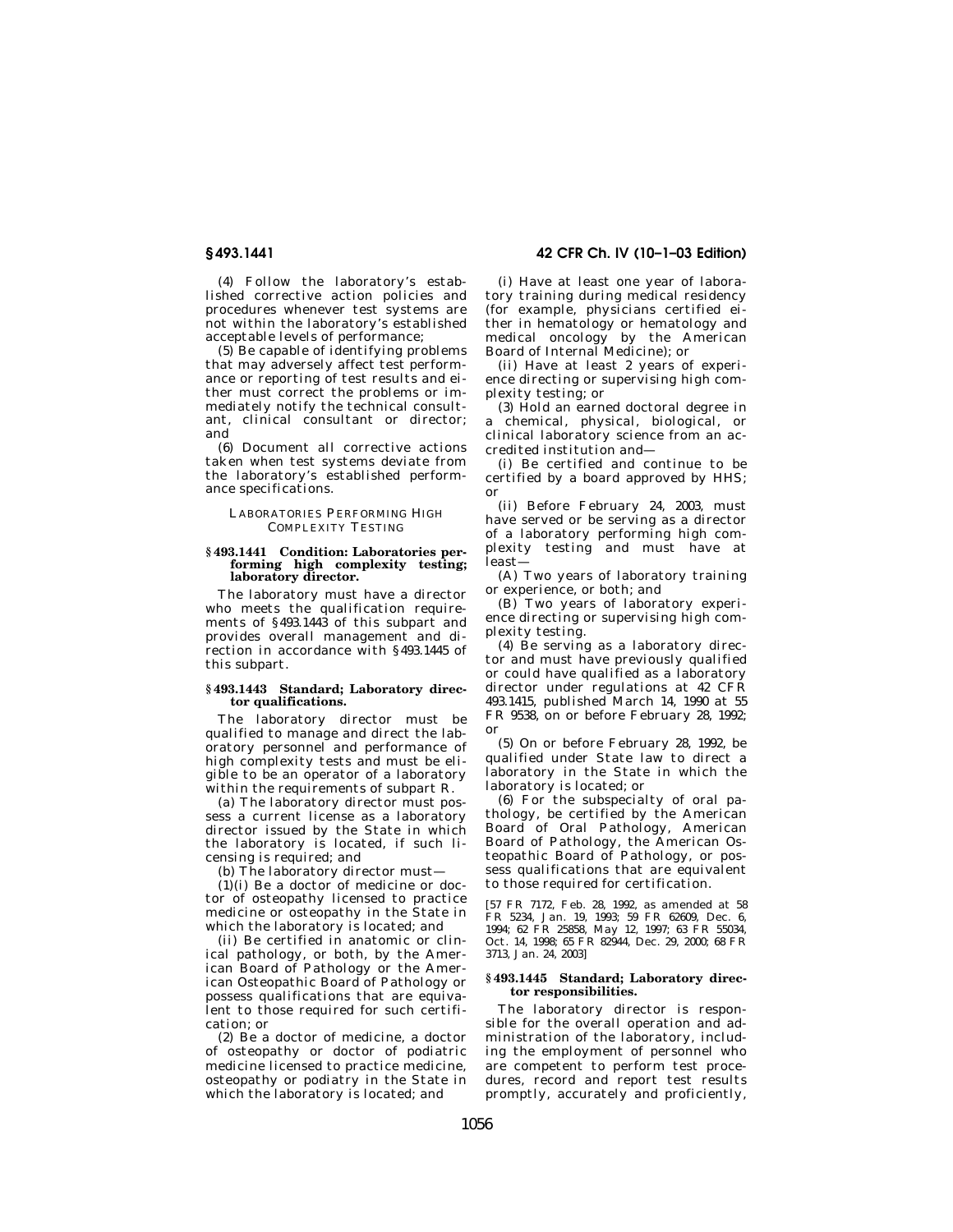and for assuring compliance with the applicable regulations.

(a) The laboratory director, if qualified, may perform the duties of the technical supervisor, clinical consultant, general supervisor, and testing personnel, or delegate these responsibilities to personnel meeting the qualifications under §§493.1447, 493.1453, 493.1459, and 493.1487, respectively.

(b) If the laboratory director reapportions performance of his or her responsibilities, he or she remains responsible for ensuring that all duties are properly performed.

(c) The laboratory director must be accessible to the laboratory to provide onsite, telephone or electronic consultation as needed.

(d) Each individual may direct no more than five laboratories.

(e) The laboratory director must—

(1) Ensure that testing systems developed and used for each of the tests performed in the laboratory provide quality laboratory services for all aspects of test performance, which includes the preanalytic, analytic, and postanalytic phases of testing;

(2) Ensure that the physical plant and environmental conditions of the laboratory are appropriate for the testing performed and provide a safe environment in which employees are protected from physical, chemical, and biological hazards;

(3) Ensure that—

(i) The test methodologies selected have the capability of providing the quality of results required for patient care;

(ii) Verification procedures used are adequate to determine the accuracy, precision, and other pertinent performance characteristics of the method; and

(iii) Laboratory personnel are performing the test methods as required for accurate and reliable results;

(4) Ensure that the laboratory is enrolled in an HHS-approved proficiency testing program for the testing performed and that—

(i) The proficiency testing samples are tested as required under subpart H of this part;

(ii) The results are returned within the timeframes established by the proficiency testing program;

(iii) All proficiency testing reports received are reviewed by the appropriate staff to evaluate the laboratory's performance and to identify any problems that require corrective action; and

(iv) An approved corrective action plan is followed when any proficiency testing result is found to be unacceptable or unsatisfactory;

(5) Ensure that the quality control and quality assessment programs are established and maintained to assure the quality of laboratory services provided and to identify failures in quality as they occur;

(6) Ensure the establishment and maintenance of acceptable levels of analytical performance for each test system;

(7) Ensure that all necessary remedial actions are taken and documented whenever significant deviations from the laboratory's established performance characteristics are identified, and that patient test results are reported only when the system is functioning properly;

(8) Ensure that reports of test results include pertinent information required for interpretation;

(9) Ensure that consultation is available to the laboratory's clients on matters relating to the quality of the test results reported and their interpretation concerning specific patient conditions;

(10) Ensure that a general supervisor provides on-site supervision of high complexity test performance by testing<br>personnel qualified under personnel  $\bar{\S}$  493.1489(b)(4);

(11) Employ a sufficient number of laboratory personnel with the appropriate education and either experience or training to provide appropriate consultation, properly supervise and accurately perform tests and report test results in accordance with the personnel responsibilities described in this subpart;

(12) Ensure that prior to testing patients' specimens, all personnel have the appropriate education and experience, receive the appropriate training for the type and complexity of the services offered, and have demonstrated that they can perform all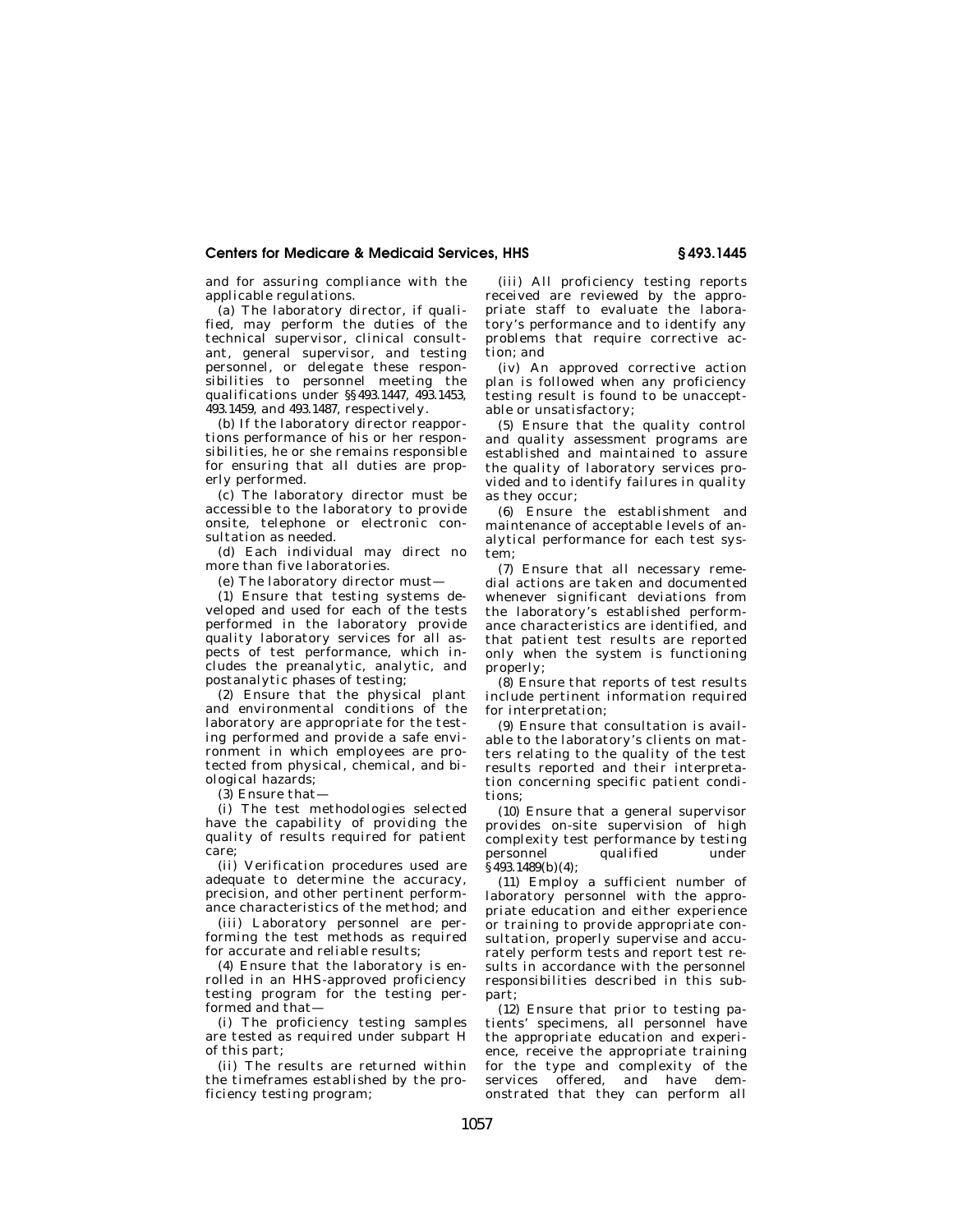# **§ 493.1447 42 CFR Ch. IV (10–1–03 Edition)**

testing operations reliably to provide and report accurate results;

(13) Ensure that policies and procedures are established for monitoring individuals who conduct preanalytical, analytical, and postanalytical phases of testing to assure that they are competent and maintain their competency to process specimens, perform test procedures and report test results promptly and proficiently, and whenever necessary, identify needs for remedial training or continuing education to improve skills;

(14) Ensure that an approved procedure manual is available to all personnel responsible for any aspect of the testing process; and

(15) Specify, in writing, the responsibilities and duties of each consultant and each supervisor, as well as each person engaged in the performance of the preanalytic, analytic, and postanalytic phases of testing, that identifies which examinations and procedures each individual is authorized to perform, whether supervision is required for specimen processing, test performance or result reporting and whether supervisory or director review is required prior to reporting patient test results.

[57 FR 7172, Feb. 28, 1992, as amended at 68 FR 3714, Jan. 24, 2003]

#### **§ 493.1447 Condition: Laboratories performing high complexity testing; technical supervisor.**

The laboratory must have a technical supervisor who meets the qualification requirements of §493.1449 of this subpart and provides technical supervision in accordance with §493.1451 of this subpart.

## **§ 493.1449 Standard; Technical supervisor qualifications.**

The laboratory must employ one or more individuals who are qualified by education and either training or experience to provide technical supervision for each of the specialties and subspecialties of service in which the laboratory performs high complexity tests or procedures. The director of a laboratory performing high complexity testing may function as the technical supervisor provided he or she meets the qualifications specified in this section.

(a) The technical supervisor must possess a current license issued by the State in which the laboratory is located, if such licensing is required; and

(b) The laboratory may perform anatomic and clinical laboratory procedures and tests in all specialties and subspecialties of services except histocompatibility and clinical cytogenetics services provided the individual functioning as the technical supervisor—

(1) Is a doctor of medicine or doctor of osteopathy licensed to practice medicine or osteopathy in the State in which the laboratory is located; and

(2) Is certified in both anatomic and clinical pathology by the American Board of Pathology or the American Osteopathic Board of Pathology or Possesses qualifications that are equivalent to those required for such certification.

(c) If the requirements of paragraph (b) of this section are not met and the laboratory performs tests in the subspecialty of bacteriology, the individual functioning as the technical supervisor must—

(1)(i) Be a doctor of medicine or doctor of osteopathy licensed to practice medicine or osteopathy in the State in which the laboratory is located; and

(ii) Be certified in clinical pathology by the American Board of Pathology or the American Osteopathic Board of Pathology or possess qualifications that are equivalent to those required for such certification; or

(2)(i) Be a doctor of medicine, doctor of osteopathy, or doctor of podiatric medicine licensed to practice medicine, osteopathy, or podiatry in the State in which the laboratory is located; and

(ii) Have at least one year of laboratory training or experience, or both, in high complexity testing within the specialty of microbiology with a minimum of 6 months experience in high complexity testing within the subspecialty of bacteriology; or

(3)(i) Have an earned doctoral degree in a chemical, physical, biological or clinical laboratory science from an accredited institution; and

(ii) Have at least 1 year of laboratory training or experience, or both, in high complexity testing within the specialty of microbiology with a minimum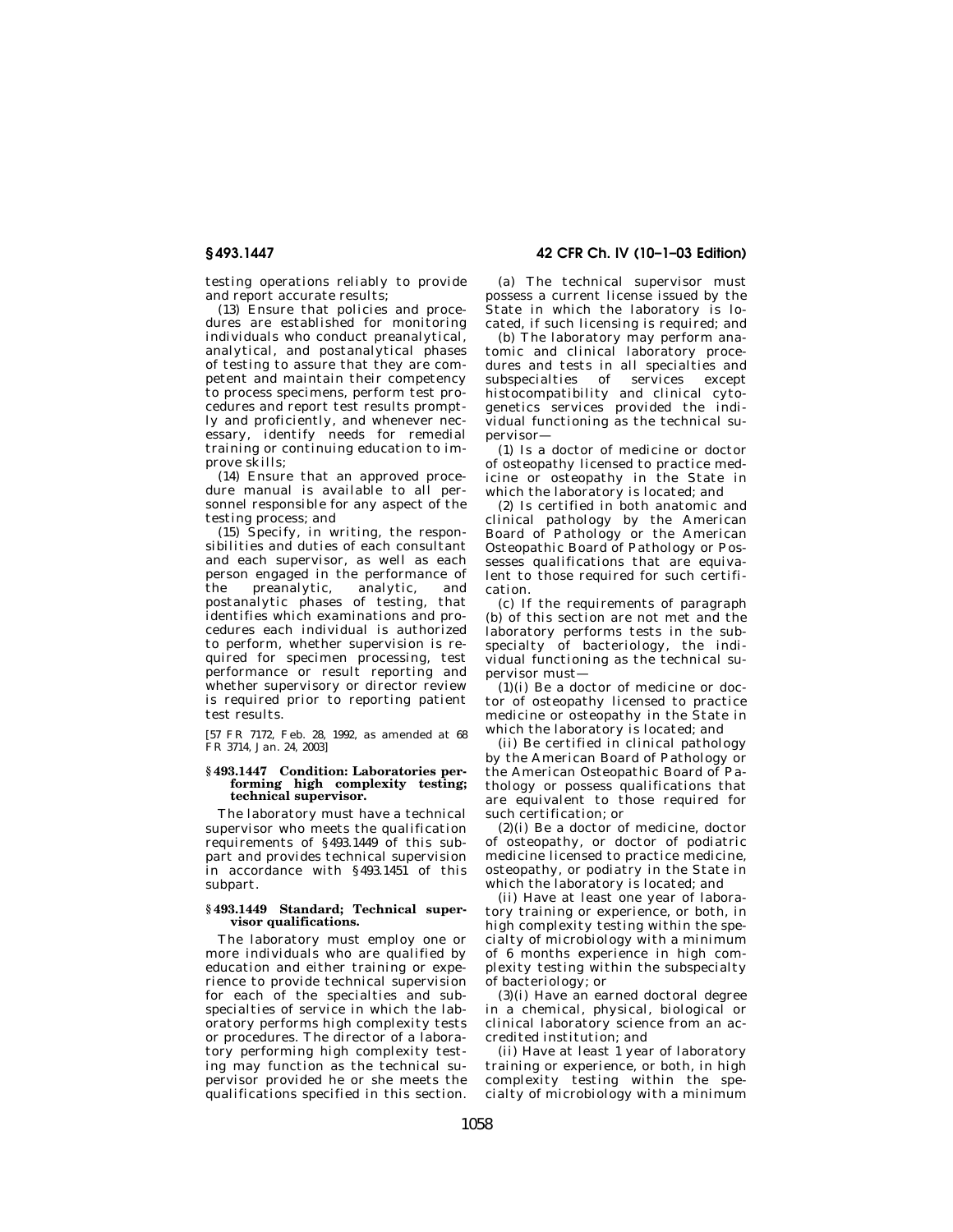of 6 months experience in high complexity testing within the subspecialty of bacteriology; or

(4)(i) Have earned a master's degree in a chemical, physical, biological or clinical laboratory science or medical technology from an accredited institution; and

(ii) Have at least 2 years of laboratory training or experience, or both, in high complexity testing within the specialty of microbiology with a minimum of 6 months experience in high complexity testing within the subspecialty of bacteriology; or

(5)(i) Have earned a bachelor's degree in a chemical, physical, or biological science or medical technology from an accredited institution; and

(ii) Have at least 4 years of laboratory training or experience, or both, in high complexity testing within the specialty of microbiology with a minimum of 6 months experience in high complexity testing within the subspecialty of bacteriology.

(d) If the requirements of paragraph (b) of this section are not met and the laboratory performs tests in the subspecialty of mycobacteriology, the individual functioning as the technical supervisor must—

(1)(i) Be a doctor of medicine or doctor of osteopathy licensed to practice medicine or osteopathy in the State in which the laboratory is located; and

(ii) Be certified in clinical pathology by the American Board of Pathology or the American Osteopathic Board of Pathology or possess qualifications that are equivalent to those required for such certification; or

(2)(i) Be a doctor of medicine, doctor of osteopathy, or doctor or podiatric medicine licensed to practice medicine, osteopathy, or podiatry in the State in which the laboratory is located; and

(ii) Have at least 1 year of laboratory training or experience, or both, in high complexity testing within the specialty of microbiology with a minimum of 6 months experience in high complexity testing within the subspecialty of mycobacteriology; or

(3)(i) Have an earned doctoral degree in a chemical, physical, biological or clinical laboratory science from an accredited institution; and

(ii) Have at least 1 year of laboratory training or experience, or both, in high complexity testing within the specialty of microbiology with a minimum of 6 months experience in high complexity testing within the subspecialty of mycobacteriology; or

(4)(i) Have earned a master's degree in a chemical, physical, biological or clinical laboratory science or medical technology from an accredited institution; and

(ii) Have at least 2 years of laboratory training or experience, or both, in high complexity testing within the specialty of microbiology with a minimum of 6 months experience in high complexity testing within the subspecialty of mycobacteriology; or

(5)(i) Have earned a bachelor's degree in a chemical, physical or biological science or medical technology from an accredited institution; and

(ii) Have at least 4 years of laboratory training or experience, or both, in high complexity testing within the specialty of microbiology with a minimum of 6 months experience in high complexity testing within the subspecialty of mycobacteriology.

(e) If the requirements of paragraph (b) of this section are not met and the laboratory performs tests in the subspecialty of mycology, the individual functioning as the technical supervisor must—

(1)(i) Be a doctor of medicine or doctor of osteopathy licensed to practice medicine or osteopathy in the State in which the laboratory is located; and

(ii) Be certified in clinical pathology by the American Board of Pathology or the American osteopathic Board of Pathology or possess qualifications that are equivalent to those required for such certification; or

(2)(i) Be a doctor of medicine, doctor of osteopathy, or doctor of podiatric medicine licensed to practice medicine, osteopathy, or podiatry in the State in which the laboratory is located; and

(ii) Have at least 1 year of laboratory training or experience, or both, in high complexity testing within the specialty of microbiology with a minimum of 6 months experience in high complexity testing within the subspecialty of mycology; or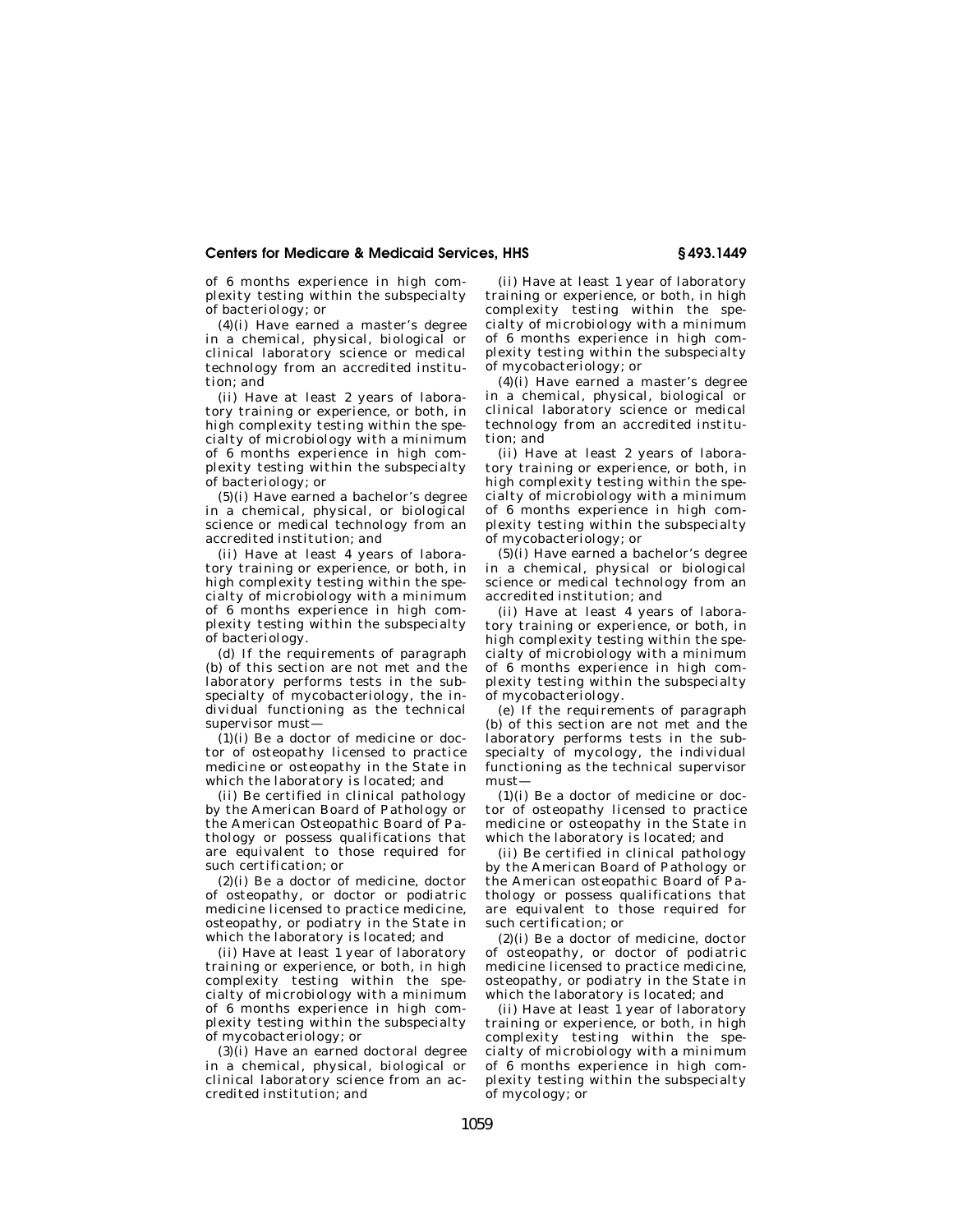(3)(i) Have an earned doctoral degree in a chemical, physical, biological or clinical laboratory science from an accredited institution; and

(ii) Have at least 1 year of laboratory training or experience, or both in high complexity testing within the speciality of microbiology with a minimum of 6 months experience in high complexity testing within the subspecialty of mycology; or

 $(4)(i)$  Have earned a master's degree in a chemical, physical, biological or clinical laboratory science or medical technology from an accredited institution; and

(ii) Have at least 2 years of laboratory training or experience, or both, in high complexity testing within the specialty of microbiology with a minimum of 6 months experience in high complexity testing within the subspecialty of mycology; or

 $(5)(i)$  Have earned a bachelor's degree in a chemical, physical or biological science or medical technology from an accredited institution; and

(ii) Have at least 4 years of laboratory training or experience, or both, in high complexity testing within the specialty of microbiology with a minimum of 6 months experience in high complexity testing within the subspecialty of mycology.

(f) If the requirements of paragraph (b) of this section are not met and the laboratory performs tests in the subspecialty of parasitology, the individual functioning as the technical supervisor must—

(1)(i) Be a doctor of medicine or a doctor of osteopathy licensed to practice medicine or osteopathy in the State in which the laboratory is located; and

(ii) Be certified in clinical pathology by the American Board of Pathology or the American Osteopathic Board of Pathology or possess qualifications that are equivalent to those required for such certification; or

(2)(i) Be a doctor of medicine, doctor of osteopathy, or doctor of podiatric medicine licensed to practice medicine, osteopathy, or podiatry in the State in which the laboratory is located; and

(ii) Have at least one year of laboratory training or experience, or both, in high complexity testing within the spe-

**§ 493.1449 42 CFR Ch. IV (10–1–03 Edition)**

cialty of microbiology with a minimum of 6 months experience in high complexity testing within the subspecialty of parasitology;

 $(3)(i)$  Have an earned doctoral degree in a chemical, physical, biological or clinical laboratory science from an accredited institution; and

(ii) Have at least 1 year of laboratory training or experience, or both, in high complexity testing within the specialty of microbiology with a minimum of 6 months experience in high complexity testing within the subspecialty of parasitology; or

 $(4)(i)$  Have earned a master's degree in a chemical, physical, biological or clinical laboratory science or medical technology from an accredited institution; and

(ii) Have at least 2 years of laboratory training or experience, or both, in high complexity testing within the specialty of microbiology with a minimum of 6 months experience in high complexity testing within the subspecialty of parasitology; or

(5)(i) Have earned a bachelor's degree in a chemical, physical or biological science or medical technology from an accredited institution; and

(ii) Have at least 4 years of laboratory training or experience, or both, in high complexity testing within the specialty of microbiology with a minimum of 6 months experience in high complexity testing within the subspecialty of parasitology.

 $(q)$  If the requirements of paragraph (b) of this section are not met and the laboratory performs tests in the subspecialty of virology, the individual functioning as the technical supervisor must—

 $(1)(i)$  Be a doctor of medicine or doctor of osteopathy licensed to practice medicine or osteopathy in the State in which the laboratory is located; and

(ii) Be certified in clinical pathology by the American Board of Pathology or the American Osteopathic Board of Pathology or possess qualifications that are equivalent to those required for such certification; or

(2)(i) Be a doctor of medicine, doctor of osteopathy, or doctor of podiatric medicine licensed to practice medicine, osteopathy, or podiatry in the State in which the laboratory is located; and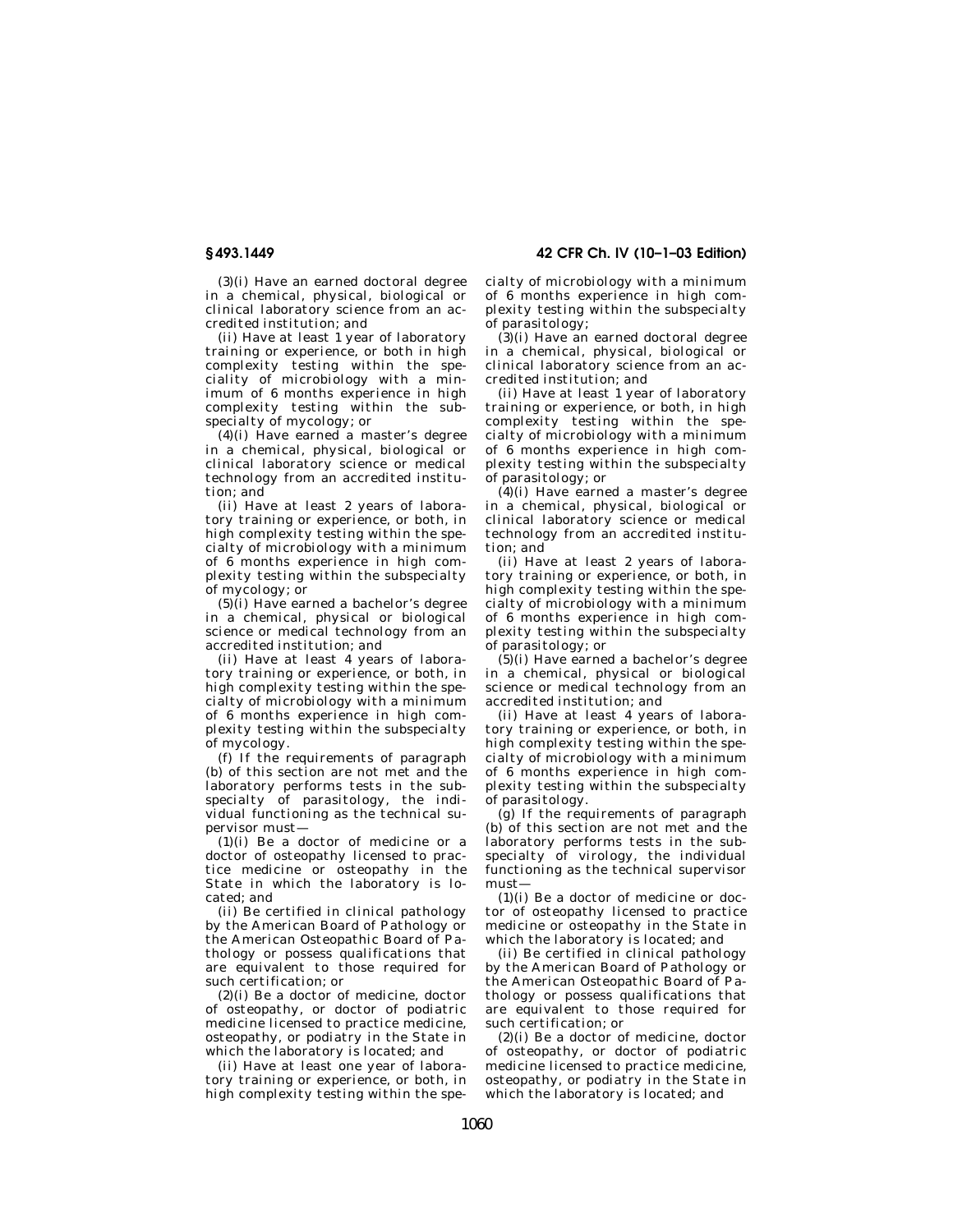(ii) Have at least 1 year of laboratory training or experience, or both, in high complexity testing within the specialty of microbiology with a minimum of 6 months experience in high complexity testing within the subspecialty of virology; or

(3)(i) Have an earned doctoral degree in a chemical, physical, biological or clinical laboratory science from an accredited institution; and

(ii) Have at least 1 year of laboratory training or experience, or both, in high complexity testing within the specialty of microbiology with a minimum of 6 months experience in high complexity testing within the subspecialty of virology; or

(4)(i) Have earned a master's degree in a chemical, physical, biological or clinical laboratory science or medical technology from an accredited institution; and

(ii) Have at least 2 years of laboratory training or experience, or both, in high complexity testing within the specialty of microbiology with a minimum of 6 months experience in high complexity testing within the subspecialty of virology; or

(5)(i) Have earned a bachelor's degree in a chemical, physical or biological science or medical technology from an accredited institution; and

(ii) Have at least 4 years of laboratory training or experience, or both, in high complexity testing within the specialty of microbiology with a minimum of 6 months experience in high complexity testing within the subspecialty of virology.

(h) If the requirements of paragraph (b) of this section are not met and the laboratory performs tests in the specialty of diagnostic immunology, the individual functioning as the technical supervisor must—

(1)(i) Be a doctor of medicine or a doctor of osteopathy licensed to practice medicine or osteopathy in the State in which the laboratory is located; and

(ii) Be certified in clinical pathology by the American Board of Pathology or the American Osteopathic Board of Pathology or possess qualifications that are equivalent to those required for such certification; or

(2)(i) Be a doctor of medicine, doctor of osteopathy, or doctor of podiatric medicine licensed to practice medicine, osteopathy, or podiatry in the State in which the laboratory is located; and

(ii) Have at least 1 year of laboratory training or experience, or both, in high complexity testing for the specialty of diagnostic immunology; or

 $(3)(i)$  Have an earned doctoral degree in a chemical, physical, biological or clinical laboratory science from an accredited institution; and

(ii) Have at least 1 year of laboratory training or experience, or both, in high complexity testing within the specialty of diagnostic immunology; or

 $(4)(i)$  Have earned a master's degree in a chemical, physical, biological or clinical laboratory science or medical technology from an accredited institution; and

(ii) Have at least 2 years of laboratory training or experience, or both, in high complexity testing for the specialty of diagnostic immunology; or

(5) (i) Have earned a bachelor's degree in a chemical, physical or biological science or medical technology from an accredited institution; and

(ii) Have at least 4 years of laboratory training or experience, or both, in high complexity testing for the specialty of diagnostic immunology.

(i) If the requirements of paragraph (b) of this section are not met and the laboratory performs tests in the specialty of chemistry, the individual functioning as the technical supervisor must—

 $(1)(i)$  Be a doctor of medicine or doctor of osteopathy licensed to practice medicine or osteopathy in the State in which the laboratory is located; and

(ii) Be certified in clinical pathology by the American Board of Pathology or the American Osteopathic Board of Pathology or possess qualifications that are equivalent to those required for such certification; or

(2)(i) Be a doctor of medicine, doctor of osteopathy, or doctor of podiatric medicine licensed to practice medicine, osteopathy, or podiatry in the State in which the laboratory is located; and

(ii) Have at least  $\tilde{1}$  year of laboratory training or experience, or both, in high complexity testing for the specialty of chemistry; or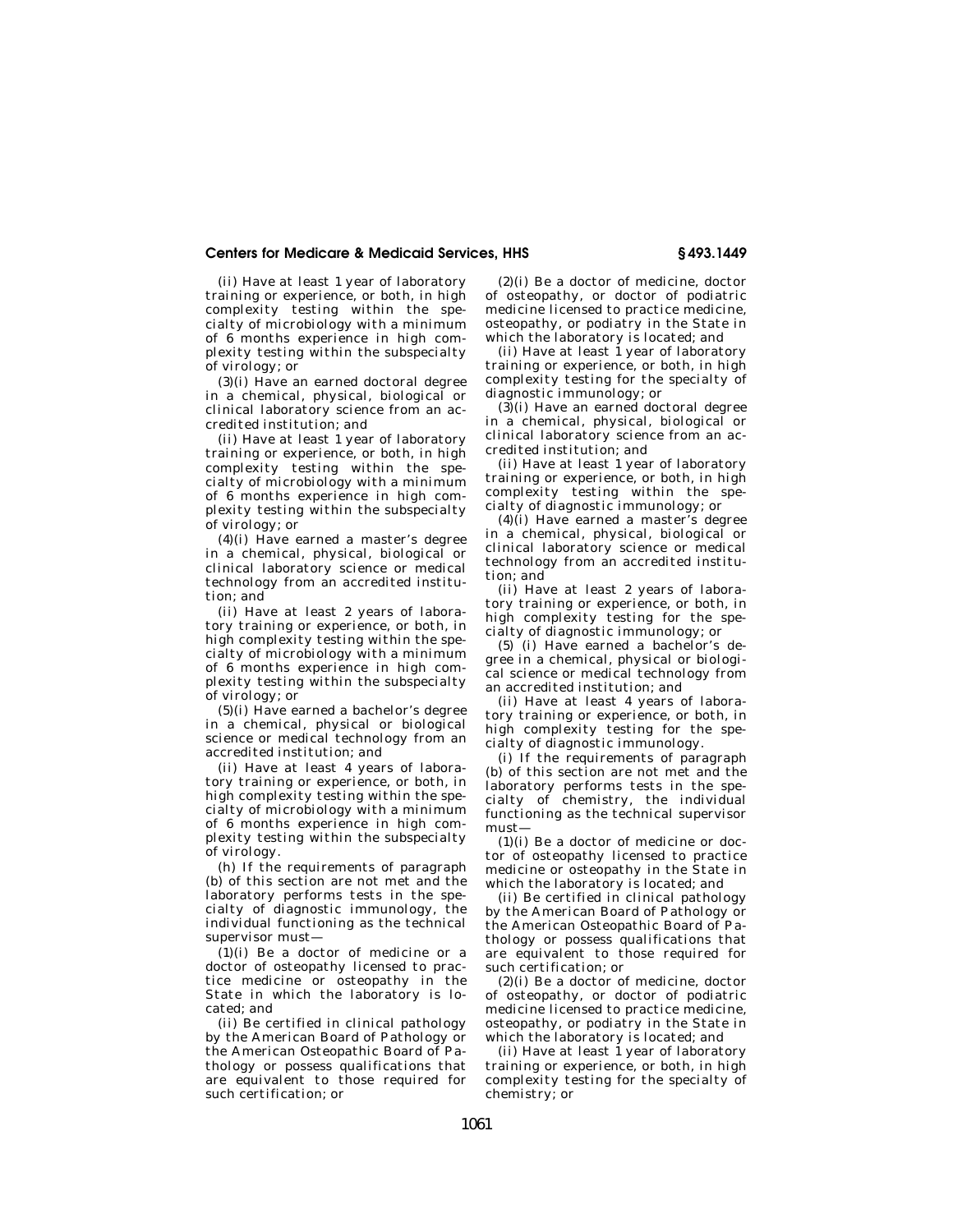(3)(i) Have an earned doctoral degree in a chemical, physical, biological or clinical laboratory science from an accredited institution; and

(ii) Have at least 1 year of laboratory training or experience, or both, in high complexity testing within the specialty of chemistry; or

 $(4)(i)$  Have earned a master's degree in a chemical, physical, biological or clinical laboratory science or medical technology from an accredited institution; and

(ii) Have at least 2 years of laboratory training or experience, or both, in high complexity testing for the specialty of chemistry; or

(5)(i) Have earned a bachelor's degree in a chemical, physical or biological science or medical technology from an accredited institution; and

(ii) Have at least 4 years of laboratory training or experience, or both, in high complexity testing for the specialty of chemistry.

(j) If the requirements of paragraph (b) of this section are not met and the laboratory performs tests in the specialty of hematology, the individual functioning as the technical supervisor must—

(1)(i) Be a doctor of medicine or a doctor of osteopathy licensed to practice medicine or osteopathy in the State in which the laboratory is located; and

(ii) Be certified in clinical pathology by the American Board of Pathology or the American Osteopathic Board of Pathology or possess qualifications that are equivalent to those required for such certification; or

(2)(i) Be a doctor of medicine, doctor of osteopathy, or doctor of podiatric medicine licensed to practice medicine, osteopathy, or podiatry in the State in which the laboratory is located; and

(ii) Have at least one year of laboratory training or experience, or both, in high complexity testing for the specialty of hematology (for example, physicians certified either in hema-.<br>tology or hematology and medical oncology by the American Board of Internal Medicine); or

(3)(i) Have an earned doctoral degree in a chemical, physical, biological or clinical laboratory science from an accredited institution; and

**§ 493.1449 42 CFR Ch. IV (10–1–03 Edition)**

(ii) Have at least 1 year of laboratory training or experience, or both, in high complexity testing within the specialty of hematology; or

(4)(i) Have earned a master's degree in a chemical, physical, biological or clinical laboratory science or medical technology from an accredited institution; and

(ii) Have at least 2 years of laboratory training or experience, or both, in high complexity testing for the specialty of hematology; or

(5)(i) Have earned a bachelor's degree in a chemical, physical or biological science or medical technology from an accredited institution; and

(ii) Have at least 4 years of laboratory training or experience, or both, in high complexity testing for the specialty of hematology.

(k)(1) If the requirements of paragraph (b) of this section are not met and the laboratory performs tests in the subspecialty of cytology, the individual functioning as the technical supervisor must—

(i) Be a doctor of medicine or a doctor of osteopathy licensed to practice medicine or osteopathy in the State in which the laboratory is located; and

(ii) Meet one of the following requirements—

(A) Be certified in anatomic pathology by the American Board of Pathology or the American Osteopathic Board of Pathology or possess qualifications that are equivalent to those required for such certification; or

(B) Be certified by the American Society of Cytology to practice cytopathology or possess qualifications that are equivalent to those required for such certification;

(2) An individual qualified under §493.1449(b) or paragraph (k)(1) of this section may delegate some of the cytology technical supervisor responsibilities to an individual who is in the final year of full-time training leading to certification specified in paragraphs (b) or  $(k)(1)(ii)(A)$  of this section provided the technical supervisor qualified under  $§$ 493.1449(b) or paragraph  $(k)(1)$  of this section remains ultimately responsible for ensuring that all of the responsibilities of the cytology technical supervisor are met.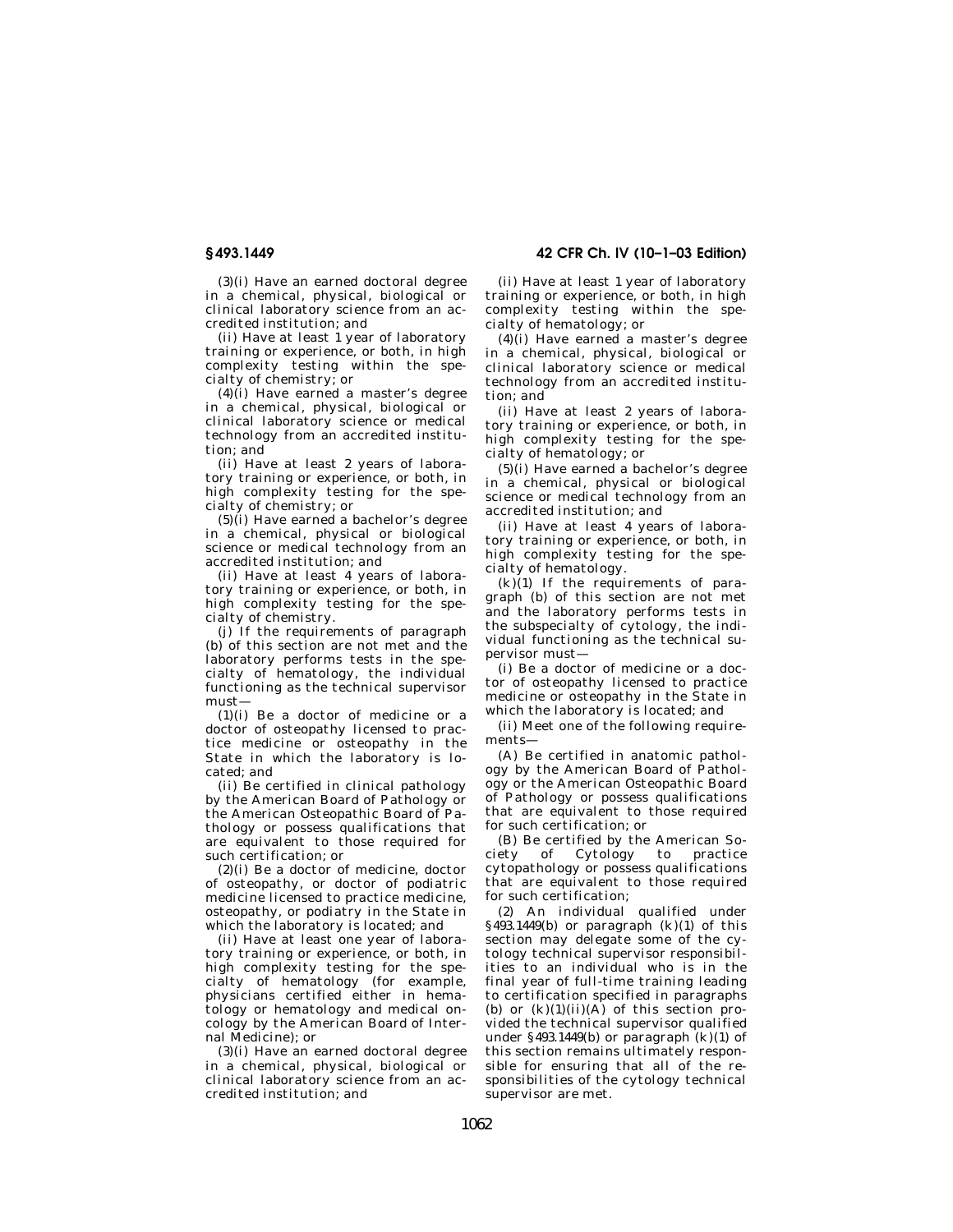(l) If the requirements of paragraph (b) of this section are not met and the laboratory performs tests in the subspecialty of histopathology, the individual functioning as the technical supervisor must—

(1) Meet one of the following requirements:

(i) (A) Be a doctor of medicine or a doctor of osteopathy licensed to practice medicine or osteopathy in the State in which the laboratory is located; and

(B) Be certified in anatomic pathology by the American Board of Pathology or the American Osteopathic Board of Pathology or possess qualifications that are equivalent to those required for such certification;

(ii) An individual qualified under  $§493.1449(b)$  or paragraph  $(l)(1)$  of this section may delegate to an individual who is a resident in a training program leading to certification specified in paragraph (b) or  $(l)(1)(i)(B)$  of this section, the responsibility for examination and interpretation of histopathology specimens.

(2) For tests in dermatopathology, meet one of the following requirements:

(i) (A) Be a doctor of medicine or doctor of osteopathy licensed to practice medicine or osteopathy in the State in which the laboratory is located and—

(B) Meet one of the following requirements:

(*1*) Be certified in anatomic pathology by the American Board of Pathology or the American Osteopathic Board of Pathology or possess qualifications that are equivalent to those required for such certification; or

(*2*) Be certified in dermatopathology by the American Board of Dermatology and the American Board of Pathology or possess qualifications that are equivalent to those required for such certification; or

(*3*) Be certified in dermatology by the American Board of Dermatology or possess qualifications that are equivalent to those required for such certification; or

(ii) An individual qualified under  $§493.1449(b)$  or paragraph  $(l)(2)(i)$  of this section may delegate to an individual who is a resident in a training program leading to certification specified in paragraphs (b) or  $(l)(2)(i)(B)$  of this section, the responsibility for examination and interpretation of dermatopathology specimens.

(3) For tests in ophthalmic pathology, meet one of the following requirements:

(i)(A) Be a doctor of medicine or doctor of osteopathy licensed to practice medicine or osteopathy in the State in which the laboratory is located and—

(B) Must meet one of the following requirements:

(*1*) Be certified in anatomic pathology by the American Board of Pathology or the American Osteopathic Board of Pathology or possess qualifications that are equivalent to those required for such certification; or

(*2*) Be certified by the American Board of Ophthalmology or possess qualifications that are equivalent to those required for such certitication and have successfully completed at least 1 year of formal post-residency fellowship training in ophthalmic pathology; or

(ii) An individual qualified under §493.1449(b) or paragraph (1)(3)(i) of this section may delegate to an individual who is a resident in a training program leading to certification specified in paragraphs (b) or  $(1)(3)(i)(B)$  of this section, the responsibility for examination and interpretation of ophthalmic specimens; or

(m) If the requirements of paragraph (b) of this section are not met and the laboratory performs tests in the subspecialty of oral pathology, the individual functioning as the technical supervisor must meet one of the following requirements:

(1)(i) Be a doctor of medicine or a doctor of osteopathy licensed to practice medicine or osteopathy in the State in which the laboratory is located and—

(ii) Be certified in anatomic pathology by the American Board of Pathology or the American Osteopathic Board of Pathology or possess qualifications that are equivalent to those required for such certification; or

(2) Be certified in oral pathology by the American Board of Oral Pathology or possess qualifications for such certification; or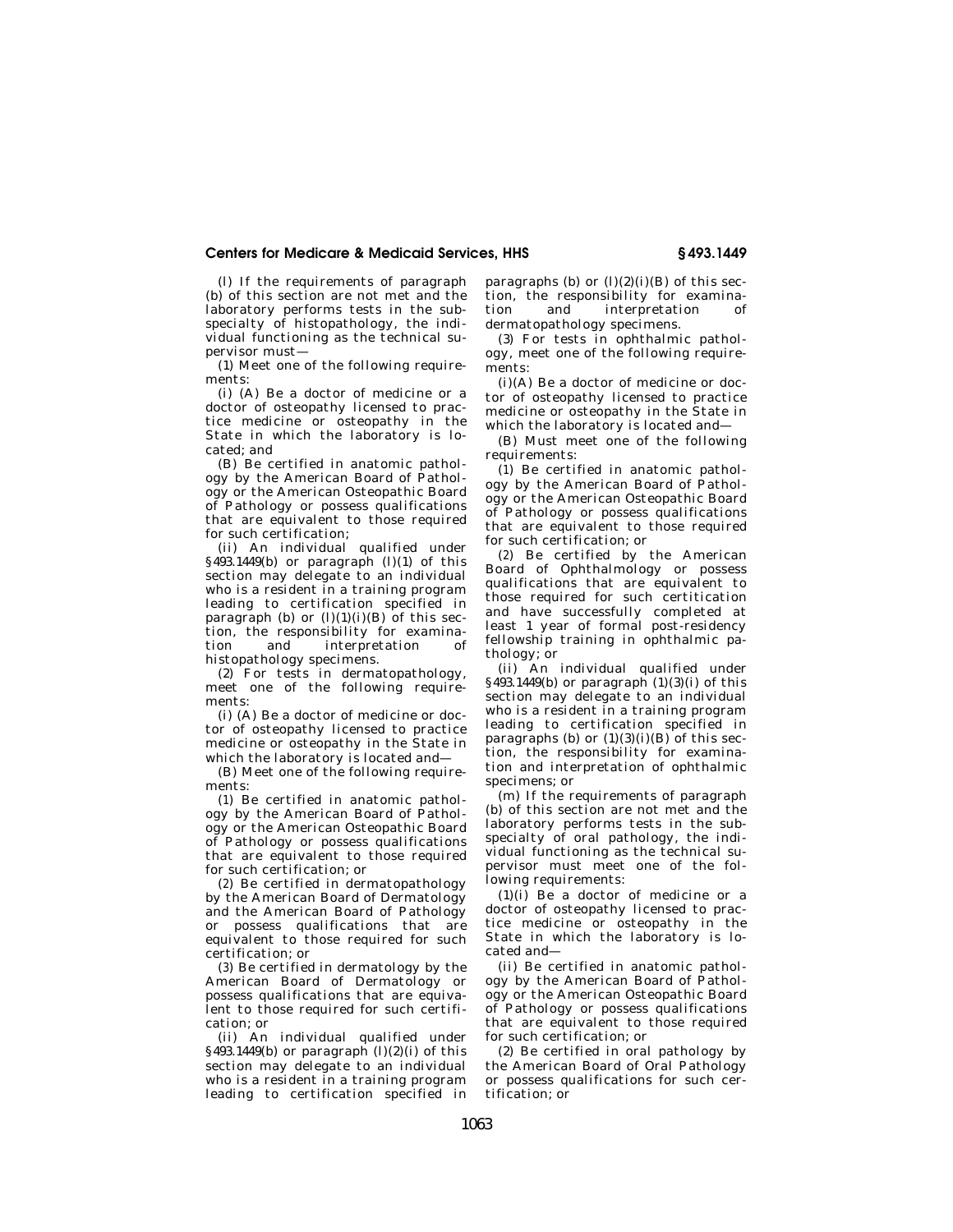(3) An individual qualified under §493.1449(b) or paragraph (m) (1) or (2) of this section may delegate to an individual who is a resident in a training program leading to certification specified in paragraphs (b) or (m) (1) or (2) of this section, the responsibility for examination and interpretation of oral pathology specimens.

(n) If the requirements of paragraph (b) of this section are not met and the laboratory performs tests in the specialty of radiobioassay, the individual functioning as the technical supervisor must—

(1)(i) Be a doctor of medicine or a doctor of osteopathy licensed to practice medicine or osteopathy in the State in which the laboratory is located; and

(ii) Be certified in clinical pathology by the American Board of Pathology or the American Osteopathic Board of Pathology or possess qualifications that are equivalent to those required for such certification; or

(2)(i) Be a doctor of medicine, doctor of osteopathy, or doctor of podiatric medicine licensed to practice medicine, osteopathy, or podiatry in the State in which the laboratory is located; and

(ii) Have at least 1 year of laboratory training or experience, or both, in high complexity testing for the specialty of radiobioassay; or

(3)(i) Have an earned doctoral degree in a chemical, physical, biological or clinical laboratory science from an accredited institution; and

(ii) Have at least 1 year of laboratory training or experience, or both, in high complexity testing within the specialty of radiobioassay; or

(4)(i) Have earned a master's degree in a chemical, physical, biological or clinical laboratory science or medical technology from an accredited institution; and

(ii) Have at least 2 years of laboratory training or experience, or both, in high complexity testing for the specialty of radiobioassay; or

(5)(i) Have earned a bachelor's degree in a chemical, physical or biological science or medical technology from an accredited institution; and

(ii) Have at least 4 years of laboratory training or experience, or both, in high complexity testing for the specialty of radiobioassay.

(o) If the laboratory performs tests in the specialty of histocompatibility, the individual functioning as the technical supervisor must either—

 $(1)(i)$  Be a doctor of medicine, doctor of osteopathy, or doctor of podiatric medicine licensed to practice medicine, osteopathy, or podiatry in the State in which the laboratory is located; and

(ii) Have training or experience that meets one of the following requirements:

(A) Have 4 years of laboratory training or experience, or both, within the specialty of histocompatibility; or

(B)(*1*) Have 2 years of laboratory training or experience, or both, in the specialty of general immunology; and

(*2*) Have 2 years of laboratory training or experience, or both, in the specialty of histocompatibility; or

 $(2)(i)$  Have an earned doctoral degree in a biological or clinical laboratory science from an accredited institution; and

(ii) Have training or experience that meets one of the following requirements:

(A) Have 4 years of laboratory training or experience, or both, within the specialty of histocompatibility; or

(B)(*1*) Have 2 years of laboratory training or experience, or both, in the specialty of general immunology; and

(*2*) Have 2 years of laboratory training or experience, or both, in the specialty of histocompatibility.

(p) If the laboratory performs tests in the specialty of clinical cytogenetics, the individual functioning as the technical supervisor must—

 $(1)(i)$  Be a doctor of medicine, doctor of osteopathy, or doctor of podiatric medicine licensed to practice medicine, osteopathy, or podiatry in the State in which the laboratory is located; and

(ii) Have 4 years of training or experience, or both, in genetics, 2 of which have been in clinical cytogenetics; or

(2)(i) Hold an earned doctoral degree in a biological science, including biochemistry, or clinical laboratory science from an accredited institution; and

(ii) Have 4 years of training or experience, or both, in genetics, 2 of which have been in clinical cytogenetics.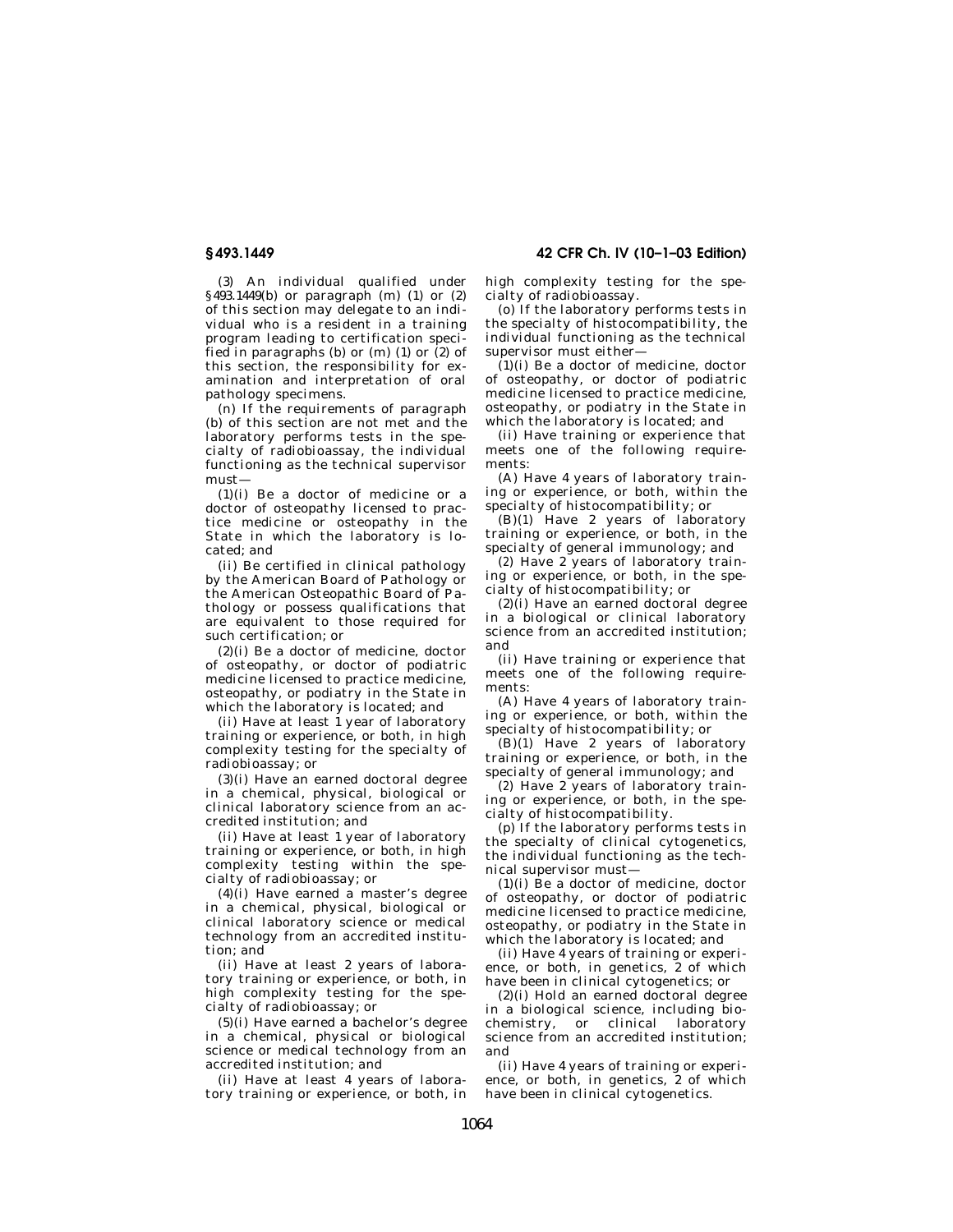(q) If the requirements of paragraph (b) of this section are not met and the laboratory performs tests in the specialty of immunohematology, the individual functioning as the technical supervisor must—

(1)(i) Be a doctor of medicine or a doctor of osteopathy licensed to practice medicine or osteopathy in the State in which the laboratory is located; and

(ii) Be certified in clinical pathology by the American Board of Pathology or the American Osteopathic Board of Pathology or possess qualifications that are equivalent to those required for such certification; or

(2)(i) Be a doctor of medicine, doctor of osteopathy, or doctor of podiatric medicine licensed to practice medicine, osteopathy, or podiatry in the State in which the laboratory is located; and

(ii) Have at least one year of laboratory training or experience, or both, in high complexity testing for the specialty of immunohematology.

NOTE: The technical supervisor requirements for ''laboratory training or experience, or both'' in each specialty or subspecialty may be acquired concurrently in more than one of the specialties or subspecialties of service. For example, an individual, who has a doctoral degree in chemistry and additionally has documentation of 1 year of laboratory experience working concurrently in high complexity testing in the specialties of microbiology and chemistry and 6 months of that work experience included high complexity testing in bacteriology, mycology, and mycobacteriology, would qualify as the technical supervisor for the specialty of chemistry and the subspecialties of bacteriology, mycology, and mycobacteriology.

[57 FR 7172, Feb. 28, 1992, as amended at 58 FR 5234, Jan. 19, 1993]

#### **§ 493.1451 Standard: Technical supervisor responsibilities.**

The technical supervisor is responsible for the technical and scientific oversight of the laboratory. The technical supervisor is not required to be on site at all times testing is performed; however, he or she must be available to the laboratory on an as needed basis to provide supervision as specified in (a) of this section.

(a) The technical supervisor must be accessible to the laboratory to provide on-site, telephone, or electronic consultation; and

(b) The technical supervisor is responsible for—

(1) Selection of the test methodology that is appropriate for the clinical use of the test results;

(2) Verification of the test procedures performed and establishment of the laboratory's test performance characteristics, including the precision and accuracy of each test and test system;

(3) Enrollment and participation in an HHS approved proficiency testing program commensurate with the services offered;

(4) Establishing a quality control program appropriate for the testing performed and establishing the parameters for acceptable levels of analytic performance and ensuring that these levels are maintained throughout the entire testing process from the initial receipt of the specimen, through sample analysis and reporting of test results;

(5) Resolving technical problems and ensuring that remedial actions are taken whenever test systems deviate from the laboratory's established performance specifications;

(6) Ensuring that patient test results are not reported until all corrective actions have been taken and the test system is functioning properly;

(7) Identifying training needs and assuring that each individual performing tests receives regular in-service training and education appropriate for the type and complexity of the laboratory services performed;

(8) Evaluating the competency of all testing personnel and assuring that the staff maintain their competency to perform test procedures and report test results promptly, accurately and proficiently. The procedures for evaluation of the competency of the staff must include, but are not limited to—

(i) Direct observations of routine patient test performance, including patient preparation, if applicable, specimen handling, processing and testing;

(ii) Monitoring the recording and reporting of test results;

(iii) Review of intermediate test results or worksheets, quality control records, proficiency testing results, and preventive maintenance records;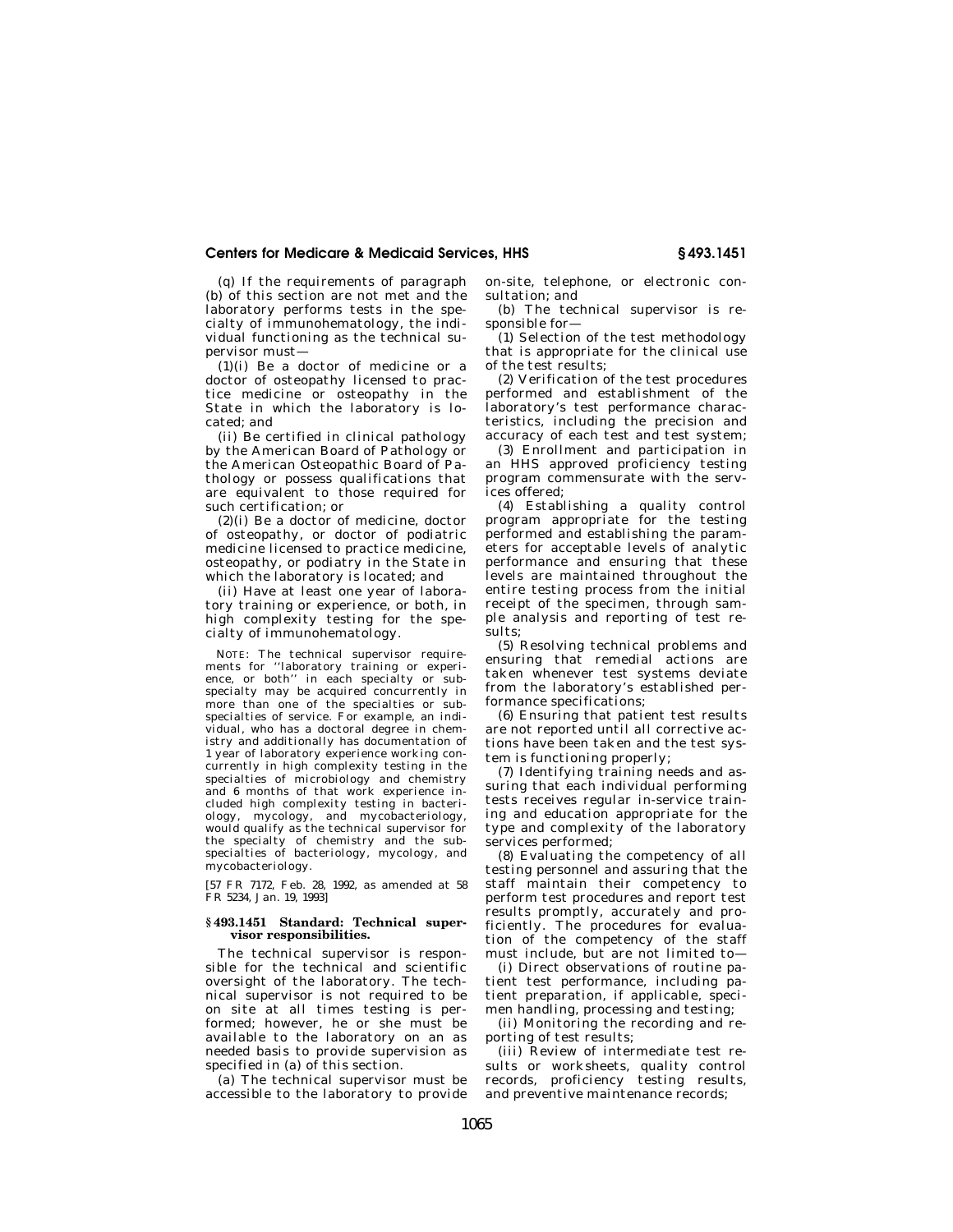(iv) Direct observation of performance of instrument maintenance and function checks;

(v) Assessment of test performance through testing previously analyzed specimens, internal blind testing samples or external proficiency testing samples; and

(vi) Assessment of problem solving skills; and

(9) Evaluating and documenting the performance of individuals responsible for high complexity testing at least semiannually during the first year the individual tests patient specimens. Thereafter, evaluations must be performed at least annually unless test methodology or instrumentation changes, in which case, prior to reporting patient test results, the individual's performance must be reevaluated to include the use of the new test methodology or instrumentation.

(c) In cytology, the technical supervisor or the individual qualified under  $§493.1449(k)(2)$ —

(1) May perform the duties of the cytology general supervisor and the cytotechnologist, as specified in §§493.1471 and 493.1485, respectively;

(2) Must establish the workload limit for each individual examining slides;

(3) Must reassess the workload limit for each individual examining slides at least every 6 months and adjust as necessary;

(4) Must perform the functions specified in §493.1274(d) and (e);

(5) Must ensure that each individual examining gynecologic preparations participates in an HHS approved cytology proficiency testing program, as specified in §493.945 and achieves a passing score, as specified in §493.855; and

(6) If responsible for screening cytology slide preparations, must document the number of cytology slides screened in 24 hours and the number of hours devoted during each 24-hour period to screening cytology slides.

[57 FR 7172, Feb. 28, 1992, as amended at 58 FR 5235, Jan. 19, 1993; 68 FR 3714, Jan. 24, 2003]

# **§ 493.1453 42 CFR Ch. IV (10–1–03 Edition)**

#### **§ 493.1453 Condition: Laboratories performing high complexity testing; clinical consultant.**

The laboratory must have a clinical consultant who meets the requirements of §493.1455 of this subpart and provides clinical consultation in accordance with §493.1457 of this subpart.

#### **§ 493.1455 Standard; Clinical consultant qualifications.**

The clinical consultant must be qualified to consult with and render opinions to the laboratory's clients concerning the diagnosis, treatment and management of patient care. The clinical consultant must—

(a) Be qualified as a laboratory director under §493.1443(b)(1), (2), or (3)(i) or, for the subspecialty of oral pathology,  $§$ 493.1443(b)( $\vec{6}$ ); or

(b) Be a doctor of medicine, doctor of osteopathy, doctor of podiatric medicine licensed to practice medicine, osteopathy, or podiatry in the State in which the laboratory is located.

[57 FR 7172, Feb. 28, 1992, as amended at 58 FR 5235, Jan. 19, 1993]

### **§ 493.1457 Standard; Clinical consultant responsibilities.**

The clinical consultant provides consultation regarding the appropriateness of the testing ordered and interpretation of test results. The clinical consultant must—

(a) Be available to provide consultation to the laboratory's clients;

(b) Be available to assist the laboratory's clients in ensuring that appropriate tests are ordered to meet the clinical expectations;

(c) Ensure that reports of test results include pertinent information required for specific patient interpretation; and

(d) Ensure that consultation is available and communicated to the laboratory's clients on matters related to the quality of the test results reported and their interpretation concerning specific patient conditions.

#### **§ 493.1459 Condition: Laboratories performing high complexity testing; general supervisor.**

The laboratory must have one or more general supervisors who are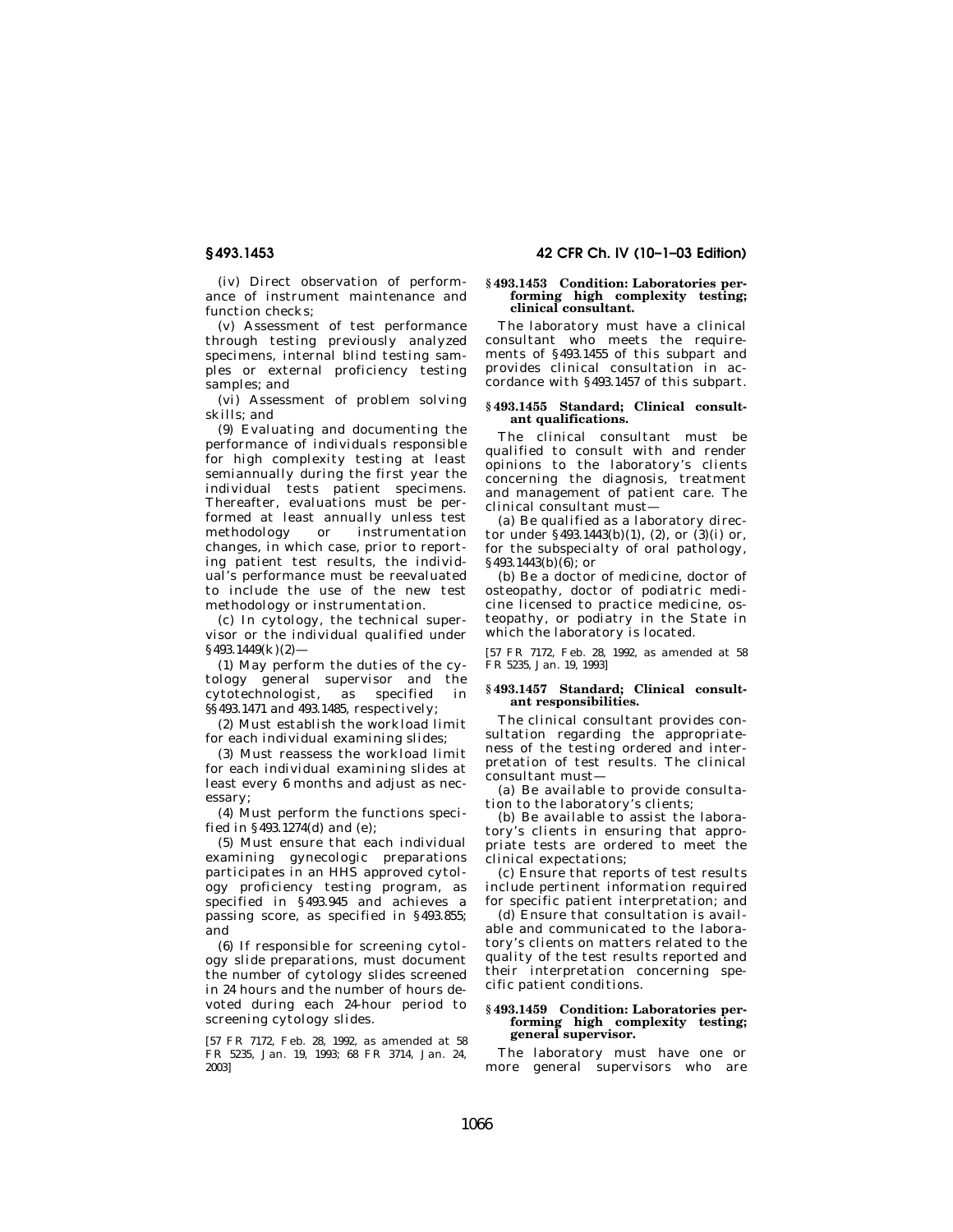qualified under §493.1461 of this subpart to provide general supervision in accordance with §493.1463 of this subpart.

#### **§ 493.1461 Standard: General supervisor qualifications.**

The laboratory must have one or more general supervisors who, under the direction of the laboratory director and supervision of the technical supervisor, provides day-to-day supervision of testing personnel and reporting of test results. In the absence of the director and technical supervisor, the general supervisor must be responsible for the proper performance of all laboratory procedures and reporting of test results.

(a) The general supervisor must possess a current license issued by the State in which the laboratory is located, if such licensing is required; and

(b) The general supervisor must be qualified as a—

(1) Laboratory director under §493.1443; or

(2) Technical supervisor under §493.1449.

(c) If the requirements of paragraph  $(b)(1)$  or paragraph  $(b)(2)$  of this section are not met, the individual functioning as the general supervisor must—

(1)(i) Be a doctor of medicine, doctor of osteopathy, or doctor of podiatric medicine licensed to practice medicine, osteopathy, or podiatry in the State in which the laboratory is located or have earned a doctoral, master's, or bachelor's degree in a chemical, physical, biological or clinical laboratory science, or medical technology from an accredited institution; and

(ii) Have at least 1 year of laboratory training or experience, or both, in high complexity testing; or

 $(2)(i)$  Qualify as testing personnel under §493.1489(b)(2); and

(ii) Have at least 2 years of laboratory training or experience, or both, in high complexity testing; or

 $(3)(i)$  Except as specified in paragraph (3)(ii) of this section, have previously qualified as a general supervisor under §493.1462 on or before February 28, 1992.

(ii) *Exception.* An individual who achieved a satisfactory grade in a proficiency examination for technologist given by HHS between March 1, 1986 and December 31, 1987, qualifies as a

general supervisor if he or she meets the requirements of §493.1462 on or before January 1, 1994.''

(4) On or before September 1, 1992, have served as a general supervisor of high complexity testing and as of April 24, 1995—

(i) Meet one of the following requirements:

(A) Have graduated from a medical laboratory or clinical laboratory training program approved or accredited by the Accrediting Bureau of Health Education Schools (ABHES), the Commission on Allied Health Education Accreditation (CAHEA), or other organization approved by HHS.

(B) Be a high school graduate or equivalent and have successfully completed an official U.S. military medical laboratory procedures course of at least 50 weeks duration and have held the military enlisted occupational specialty of Medical Laboratory Specialist (Laboratory Technician).

(ii) Have at least 2 years of clinical laboratory training, or experience, or both, in high complexity testing; or

(5) On or before September 1, 1992, have served as a general supervisor of high complexity testing and—

(i) Be a high school graduate or equivalent; and

(ii) Have had at least 10 years of laboratory training or experience, or both, in high complexity testing, including at least 6 years of supervisory experience between September 1, 1982 and September 1, 1992.

(d) For blood gas analysis, the individual providing general supervision must—

(1) Be qualified under §§493.1461(b) (1) or (2), or 493.1461(c); or

(2)(i) Have earned a bachelor's degree in respiratory therapy or cardiovascular technology from an accredited institution; and

(ii) Have at least one year of laboratory training or experience, or both, in blood gas analysis; or

(3)(i) Have earned an associate degree related to pulmonary function from an accredited institution; and

(ii) Have at least two years of training or experience, or both in blood gas analysis.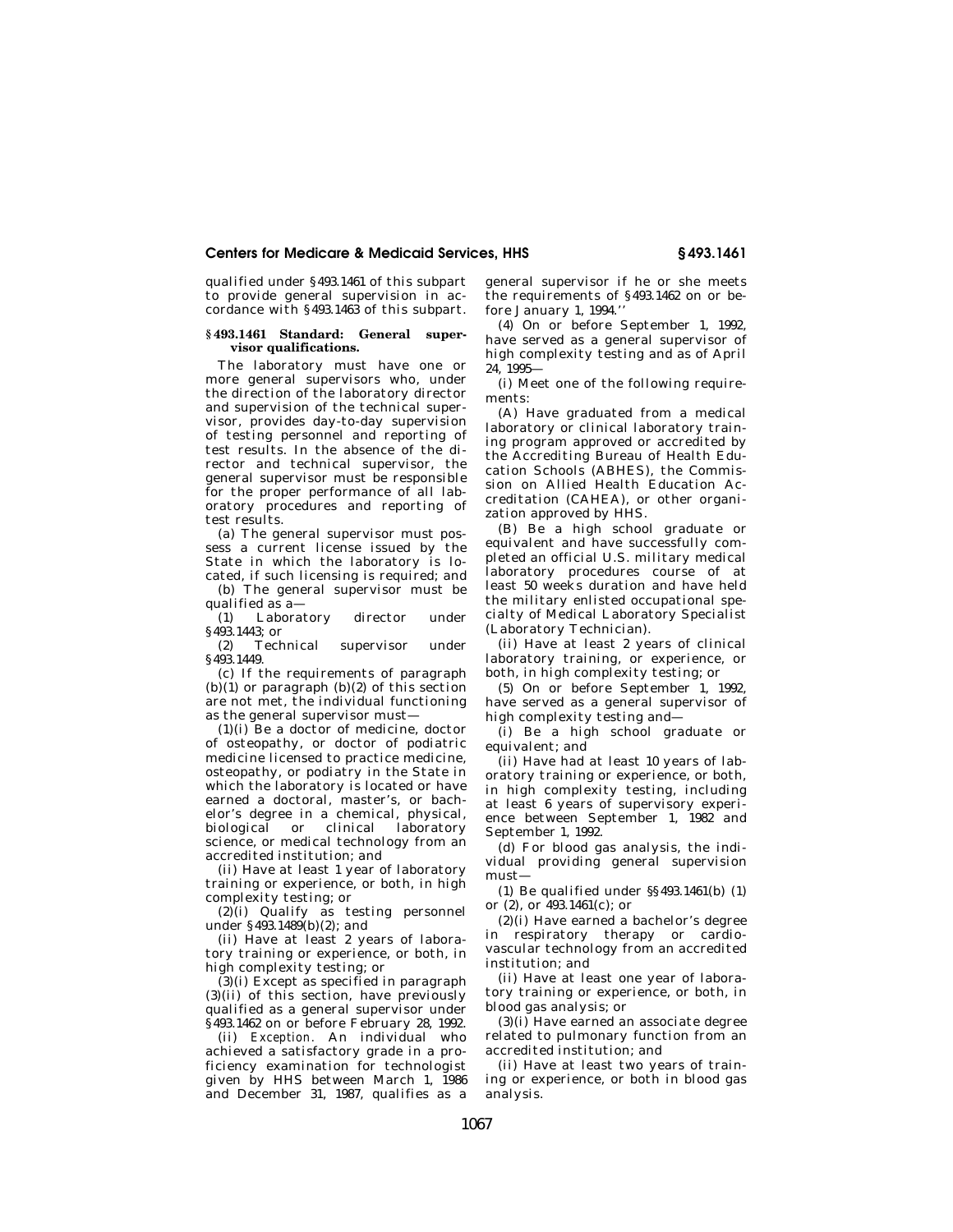**§ 493.1462 42 CFR Ch. IV (10–1–03 Edition)**

(e) The general supervisor requirement is met in histopathology, oral pathology, dermatopathology, and ophthalmic pathology because all tests and examinations, must be performed:

(1) In histopathology, by an individual who is qualified as a technical supervisor under §§493.1449(b) or  $49\overline{3}.1449(1)(1)$ ;

(2) In dermatopathology, by an individual who is qualified as a technical supervisor under §§493.1449(b) or  $49\overline{3}.1449(l)$  or  $(2)$ ;

(3) In ophthalmic pathology, by an individual who is qualified as a technical supervisor under §§493.1449(b) or 493.1449(1)(3); and

(4) In oral pathology, by an individual who is qualified as a technical supervisor under §§493.1449(b) or  $49\overline{3}.1449(m)$ .

[57 FR 7172, Feb. 28, 1992, as amended at 58 FR 5235, Jan. 19, 1993; 58 FR 39155, July 22, 1993; 60 FR 20049, Apr. 24, 1995]

### **§ 493.1462 General supervisor qualifications on or before February 28, 1992.**

To qualify as a general supervisor under §493.1461(c)(3), an individual must have met or could have met the following qualifications as they were in effect on or before February 28, 1992.

(a) Each supervisor possesses a current license as a laboratory supervisor issued by the State, if such licensing exists; and

(b) The laboratory supervisor—

(1) Who qualifies as a laboratory director under §493.1406(b)(1), (2), (4), or (5) is also qualified as a general supervisor; therefore, depending upon the size and functions of the laboratory, the laboratory director may also serve as the laboratory supervisor; or

(2)(i) Is a physician or has earned a doctoral degree from an accredited institution with a major in one of the chemical, physical, or biological sciences; and

(ii) Subsequent to graduation, has had at least 2 years of experience in one of the laboratory specialties in a laboratory; or

(3)(i) Holds a master's degree from an accredited institution with a major in one of the chemical, physical, or biological sciences; and

(ii) Subsequent to graduation has had at least 4 years of pertinent full-time laboratory experience of which not less than 2 years have been spent working in the designated specialty in a laboratory; or

(4)(i) Is qualified as a laboratory technologist under §493.1491; and

(ii) After qualifying as a laboratory technologist, has had at least 6 years of pertinent full-time laboratory experience of which not less than 2 years have been spent working in the designated laboratory specialty in a laboratory; or

(5) With respect to individuals first qualifying before July 1, 1971, has had at least 15 years of pertinent full-time laboratory experience before January 1, 1968; this required experience may be met by the substitution of education for experience.

[58 FR 39155, July 22, 1993]

### **§ 493.1463 Standard: General supervisor responsibilities.**

The general supervisor is responsible for day-to-day supervision or oversight of the laboratory operation and personnel performing testing and reporting test results.

(a) The general supervisor—(1) Must be accessible to testing personnel at all times testing is performed to provide on-site, telephone or electronic consultation to resolve technical problems in accordance with policies and procedures established either by the laboratory director or technical supervisor;

(2) Is responsible for providing dayto-day supervision of high complexity test performance by a testing personnel qualified under §493.1489;

(3) Except as specified in paragraph (c) of this section, must be onsite to provide direct supervision when high complexity testing is performed by any<br>individuals qualified under individuals qualified under §493.1489(b)(5); and

(4) Is responsible for monitoring test analyses and specimen examinations to ensure that acceptable levels of analytic performance are maintained.

(b) The director or technical supervisor may delegate to the general supervisor the responsibility for—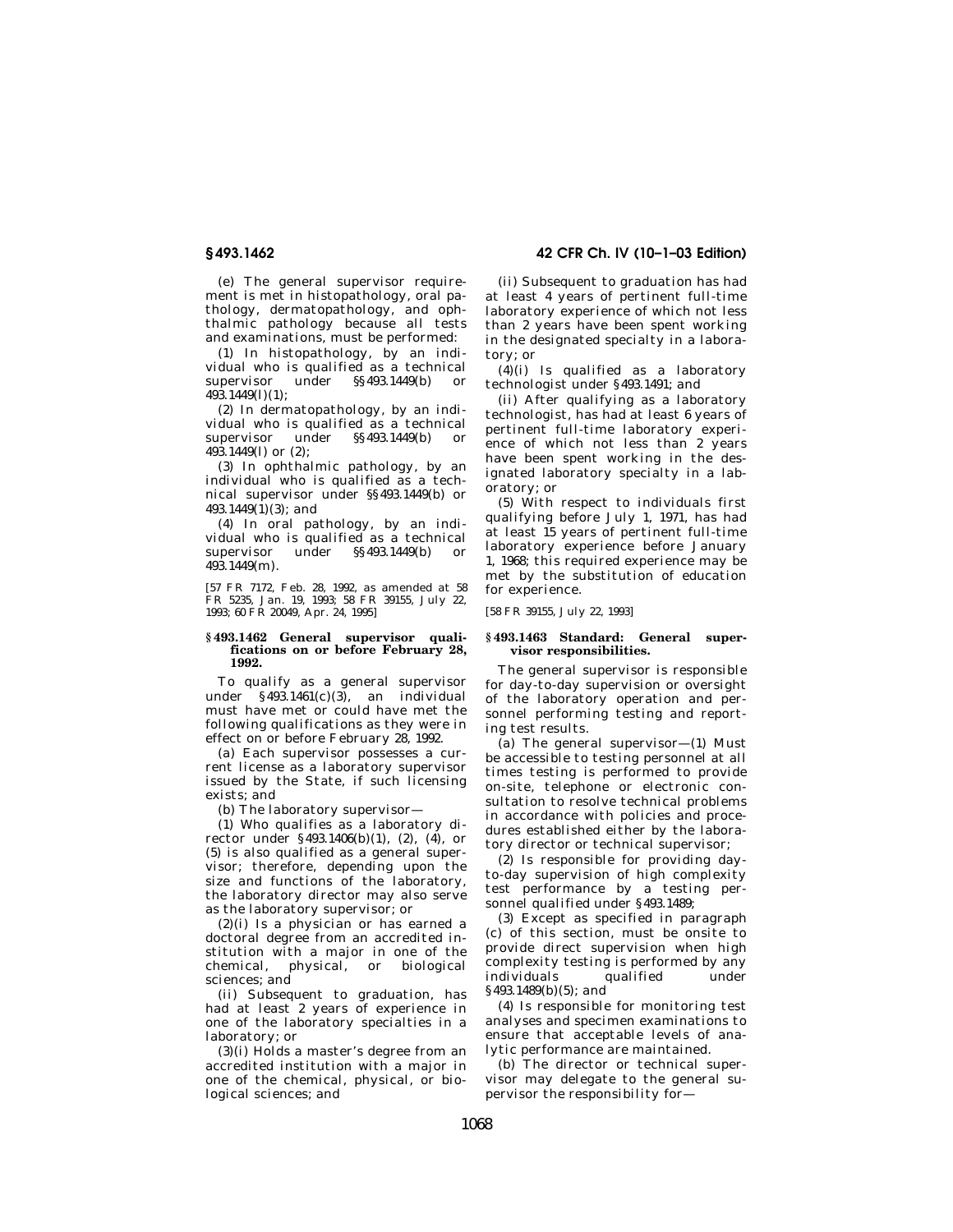(1) Assuring that all remedial actions are taken whenever test systems deviate from the laboratory's established performance specifications;

(2) Ensuring that patient test results are not reported until all corrective actions have been taken and the test system is properly functioning;

(3) Providing orientation to all testing personnel; and

(4) Annually evaluating and documenting the performance of all testing personnel.

(c) *Exception.* For individuals qualified under  $\S 493.1489(b)(5)$ , who were performing high complexity testing on or before January 19, 1993, the requirements of paragraph  $(a)(3)$  of this section are not effective, provided that all high complexity testing performed by the individual in the absence of a general supervisor is reviewed within 24 hours by a general supervisor qualified under §493.1461.

[57 FR 7172, Feb. 28, 1992, as amended at 58 FR 5235, Jan. 19, 1993; 60 FR 20050, Apr. 24, 1995]

#### **§ 493.1467 Condition: Laboratories performing high complexity testing; cytology general supervisor.**

For the subspecialty of cytology, the laboratory must have a general supervisor who meets the qualification requirements of §493.1469 of this subpart, and provides supervision in accordance with §493.1471 of this subpart.

## **§ 493.1469 Standard: Cytology general supervisor qualifications.**

The cytology general supervisor must be qualified to supervise cytology services. The general supervisor in cytology must possess a current license issued by the State in which the laboratory is located, if such licensing is required, and must—

(a) Be qualified as a technical supervisor under §493.1449 (b) or (k); or

 $(b)(1)$  Be qualified as cytotechnologist under §493.1483; and

(2) Have at least 3 years of full-time (2,080 hours per year) experience as a cytotechnologist within the preceding 10 years.

## **§ 493.1471 Standard: Cytology general supervisor responsibilities.**

The technical supervisor of cytology may perform the duties of the cytology general supervisor or delegate the responsibilities to an individual qualified under §493.1469.

(a) The cytology general supervisor is responsible for the day-to-day supervision or oversight of the laboratory operation and personnel performing testing and reporting test results.

(b) The cytology general supervisor must—

(1) Be accessible to provide on-site, telephone, or electronic consultation to resolve technical problems in accordance with policies and procedures established by the technical supervisor of cytology;

(2) Document the slide interpretation results of each gynecologic and nongynecologic cytology case he or she examined or reviewed (as specified under §493.1274(c));

(3) For each 24-hour period, document the total number of slides he or she examined or reviewed in the laboratory as well as the total number of slides examined or reviewed in any other laboratory or for any other employer; and

(4) Document the number of hours spent examining slides in each 24-hour period.

[57 FR 7172, Feb. 28, 1992, as amended at 68 FR 3714, Jan. 24, 2003]

#### **§ 493.1481 Condition: Laboratories performing high complexity testing; cytotechnologist.**

For the subspecialty of cytology, the laboratory must have a sufficient number of cytotechnologists who meet the qualifications specified in §493.1483 to perform the functions specified in §493.1485.

# **§ 493.1483 Standard: Cytotechnologist qualifications.**

Each person examining cytology slide preparations must meet the qualifications of §493.1449 (b) or (k), or—

(a) Possess a current license as a cytotechnologist issued by the State in which the laboratory is located, if such licensing is required; and

(b) Meet one of the following requirements: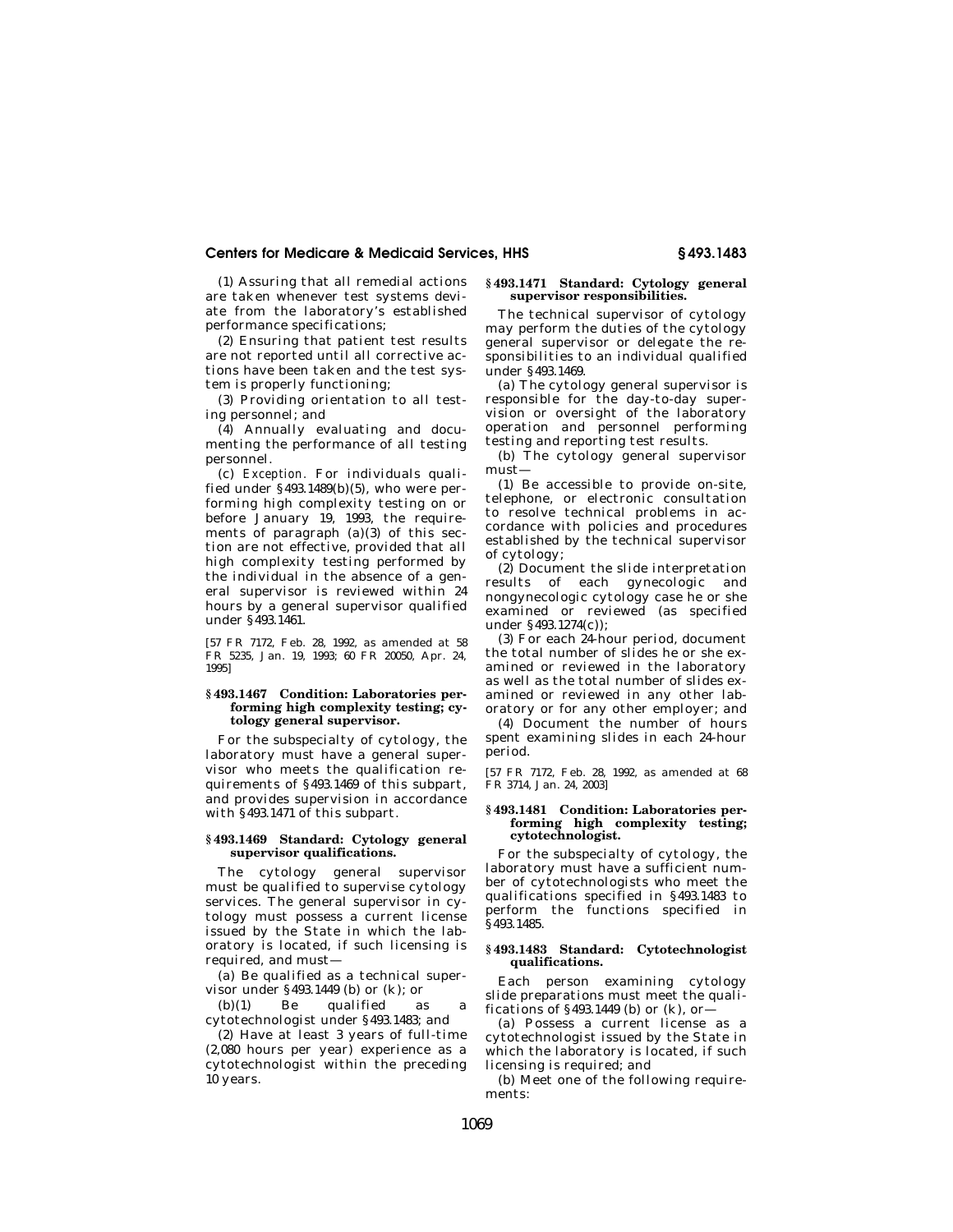(1) Have graduated from a school of cytotechnology accredited by the Committee on Allied Health Education and Accreditation or other organization approved by HHS; or

(2) Be certified in cytotechnology by a certifying agency approved by HHS; or

(3) Before September 1, 1992—

(i) Have successfully completed 2 years in an accredited institution with at least 12 semester hours in science, 8 hours of which are in biology; and

(A) Have had 12 months of training in a school of cytotechnology accredited by an accrediting agency approved by HHS; or

(B) Have received 6 months of formal training in a school of cytotechnology accredited by an accrediting agency approved by HHS and 6 months of fulltime experience in cytotechnology in a laboratory acceptable to the pathologist who directed the formal 6 months of training; or

(ii) Have achieved a satisfactory grade to qualify as a cytotechnologist in a proficiency examination approved by HHS and designed to qualify persons as cytotechnologists; or

(4) Before September 1, 1994, have full-time experience of at least 2 years or equivalent within the preceding 5 years examining slide preparations under the supervision of a physician qualified under  $§493.1449(b)$  or  $(k)(1)$ , and before January 1, 1969, must have—

(i) Graduated from high school;

(ii) Completed 6 months of training in cytotechnology in a laboratory directed by a pathologist or other physician providing cytology services; and

(iii) Completed 2 years of full-time supervised experience in cytotechnology; or

(5)(i) On or before September 1, 1994, have full-time experience of at least 2 years or equivalent examining cytology slide preparations within the preceding 5 years in the United States under the supervision of a physician qualified under  $§493.1449(b)$  or  $(k)(1);$ and

(ii) On or before September 1, 1995, have met the requirements in either paragraph  $(b)(1)$  or  $(2)$  of this section.

[57 FR 7172, Feb. 28, 1992, as amended at 59 FR 685, Jan. 6, 1994]

# **§ 493.1485 42 CFR Ch. IV (10–1–03 Edition)**

### **§ 493.1485 Standard; Cytotechnologist responsibilities.**

The cytotechnologist is responsible for documenting—

(a) The slide interpretation results of each gynecologic and nongynecologic cytology case he or she examined or reviewed (as specified in §493.1274(c));

(b) For each 24-hour period, the total number of slides examined or reviewed in the laboratory as well as the total number of slides examined or reviewed in any other laboratory or for any other employer; and

(c) The number of hours spent examining slides in each 24-hour period.

[57 FR 7172, Feb. 28, 1992, as amended at 68 FR 3714, Jan. 24, 2003]

## **§ 493.1487 Condition: Laboratories performing high complexity testing; testing personnel.**

The laboratory has a sufficient number of individuals who meet the qualification requirements of §493.1489 of this subpart to perform the functions specified in §493.1495 of this subpart for the volume and complexity of testing performed.

### **§ 493.1489 Standard; Testing personnel qualifications.**

Each individual performing high complexity testing must—

(a) Possess a current license issued by the State in which the laboratory is located, if such licensing is required; and

(b) Meet one of the following requirements:

(1) Be a doctor of medicine, doctor of osteopathy, or doctor of podiatric medicine licensed to practice medicine, osteopathy, or podiatry in the State in which the laboratory is located or have earned a doctoral, master's or bachelor's degree in a chemical, physical, biological or clinical laboratory science, or medical technology from an accredited institution;

(2)(i) Have earned an associate degree in a laboratory science, or medical laboratory technology from an accredited institution or—

(ii) Have education and training equivalent to that specified in paragraph  $(b)(2)(i)$  of this section that includes—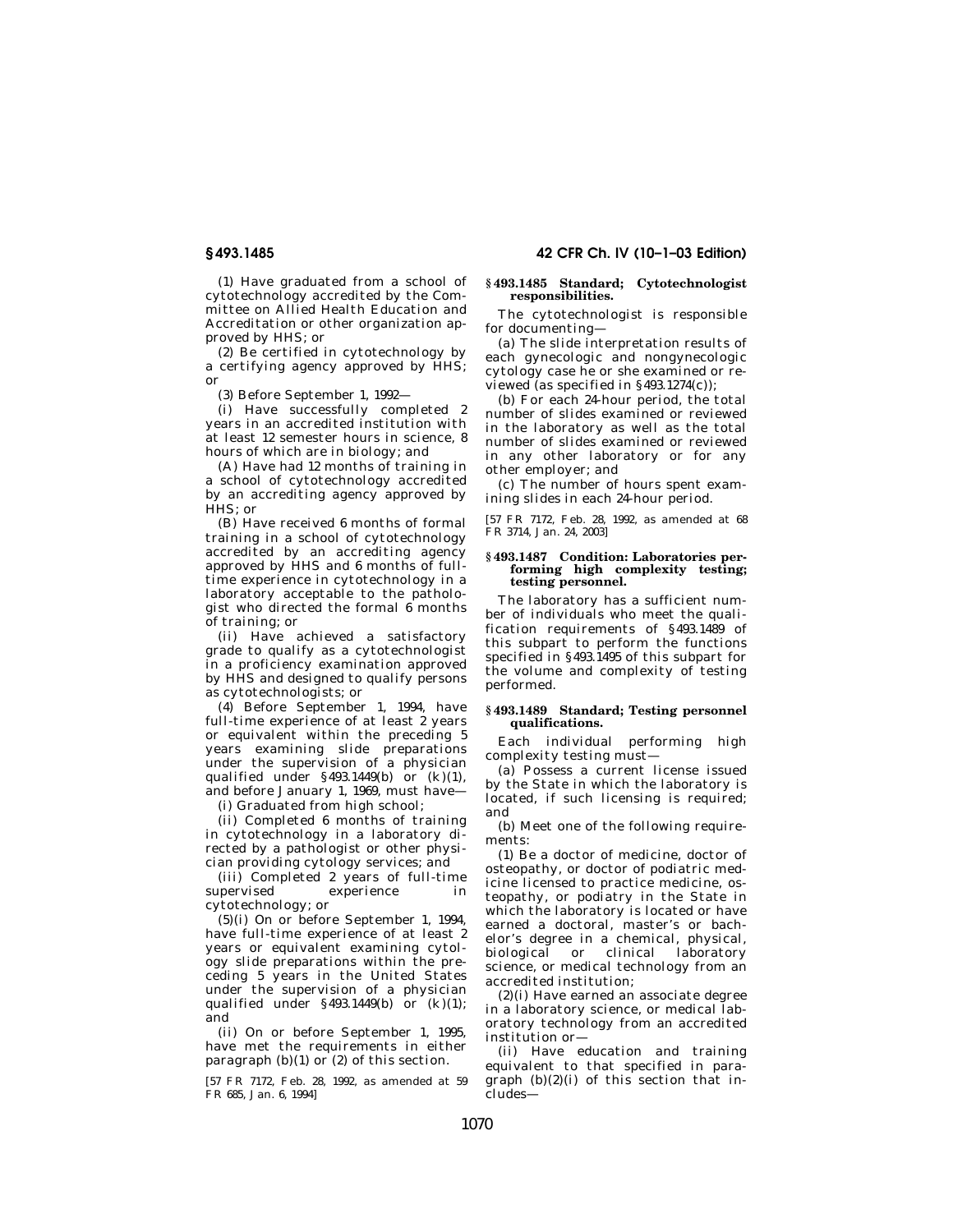(A) At least 60 semester hours, or equivalent, from an accredited institution that, at a minimum, include either—

(*1*) 24 semester hours of medical laboratory technology courses; or

(*2*) 24 semester hours of science courses that include—

(*i*) Six semester hours of chemistry;

(*ii*) Six semester hours of biology; and

(*iii*) Twelve semester hours of chemistry, biology, or medical laboratory technology in any combination; and

(B) Have laboratory training that includes either of the following:

(*1*) Completion of a clinical laboratory training program approved or accredited by the ABHES, the CAHEA, or other organization approved by HHS. (This training may be included in the 60 semester hours listed in paragraph  $(b)(2)(ii)(A)$  of this section.)

(*2*) At least 3 months documented laboratory training in each specialty in which the individual performs high complexity testing.

(3) Have previously qualified or could have qualified as a technologist under §493.1491 on or before February 28, 1992;

(4) On or before April 24, 1995 be a high school graduate or equivalent and have either—

(i) Graduated from a medical laboratory or clinical laboratory training program approved or accredited by ABHES, CAHEA, or other organization approved by HHS; or

(ii) Successfully completed an official U.S. military medical laboratory procedures training course of at least 50 weeks duration and have held the military enlisted occupational specialty of Medical Laboratory Specialist (Laboratory Technician);

(5)(i) Until September 1, 1997—

(A) Have earned a high school diploma or equivalent; and

(B) Have documentation of training appropriate for the testing performed before analyzing patient specimens. Such training must ensure that the individual has—

(*1*) The skills required for proper specimen collection, including patient preparation, if applicable, labeling, handling, preservation or fixation, processing or preparation, transportation and storage of specimens;

(*2*) The skills required for implementing all standard laboratory procedures;

(*3*) The skills required for performing each test method and for proper instrument use;

(*4*) The skills required for performing preventive maintenance, troubleshooting, and calibration procedures related to each test performed;

(*5*) A working knowledge of reagent stability and storage;

(*6*) The skills required to implement the quality control policies and procedures of the laboratory;

 $(7)$  An awareness of the factors that influence test results; and

(*8*) The skills required to assess and verify the validity of patient test results through the evaluation of quality control values before reporting patient test results; and

(ii) As of September 1, 1997, be qualified under §493.1489(b)(1), (b)(2), or (b)(4), except for those individuals qualified under paragraph (b)(5)(i) of this section who were performing high complexity testing on or before April 24, 1995;

(6) For blood gas analysis—

(i) Be qualified under §493.1489(b)(1), (b)(2), (b)(3), (b)(4), or (b)(5);

(ii) Have earned a bachelor's degree in respiratory therapy or cardiovascular technology from an accredited institution; or

(iii) Have earned an associate degree related to pulmonary function from an accredited institution; or

(7) For histopathology, meet the qualifications of §493.1449 (b) or (l) to perform tissue examinations.

[57 FR 7172, Feb. 28, 1992, as amended at 58 FR 5236, Jan. 19, 1993; 58 FR 39155, July 22, 1993; 60 FR 20050, Apr. 24, 1995]

#### **§ 493.1491 Technologist qualifications on or before February 28, 1992.**

In order to qualify as high complexity testing personnel  $\hat{\S}$ 493.1489(b)(3), the individual must have met or could have met the following qualifications for technologist as they were in effect on or before February 28, 1992. Each technologist must—

(a) Possess a current license as a laboratory technologist issued by the State, if such licensing exists; and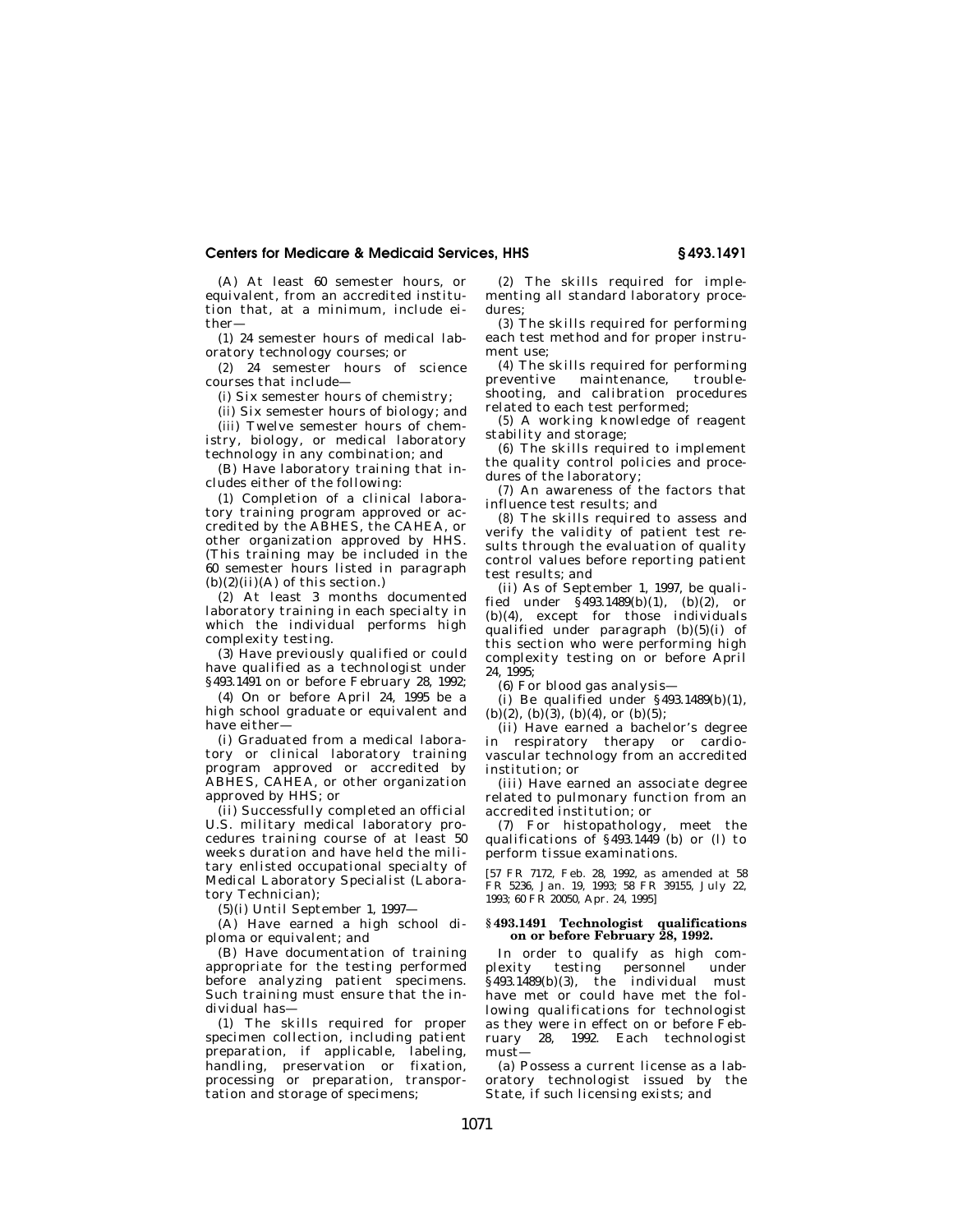**§ 493.1495 42 CFR Ch. IV (10–1–03 Edition)**

(b)(1) Have earned a bachelor's degree in medical technology from an accredited university; or

(2) Have successfully completed 3 years of academic study (a minimum of 90 semester hours or equivalent) in an accredited college or university, which met the specific requirements for entrance into a school of medical technology accredited by an accrediting agency approved by the Secretary, and has successfully completed a course of training of at least 12 months in such a school; or

(3) Have earned a bachelor's degree in one of the chemical, physical, or biological sciences and, in addition, has at least 1 year of pertinent full-time laboratory experience or training, or both, in the specialty or subspecialty in which the individual performs tests; or

(4)(i) Have successfully completed 3 years (90 semester hours or equivalent) in an accredited college or university with the following distribution of courses—

(A) *For those whose training was completed before September 15, 1963.* At least 24 semester hours in chemistry and biology courses of which—

(*1*) At least 6 semester hours were in inorganic chemistry and at least 3 semester hours were in other chemistry courses; and

(*2*) At least 12 semester hours in biology courses pertinent to the medical sciences; or

(B) *For those whose training was completed after September 14, 1963.*

(*1*) 16 semester hours in chemistry courses that included at least 6 semester hours in inorganic chemistry and that are acceptable toward a major in chemistry;

(*2*) 16 semester hours in biology courses that are pertinent to the medical sciences and are acceptable toward a major in the biological sciences; and

(*3*) 3 semester hours of mathematics; and

(ii) Has experience, training, or both, covering several fields of medical laboratory work of at least 1 year and of such quality as to provide him or her with education and training in medical technology equivalent to that described in paragraphs  $(b)(1)$  and  $(2)$  of this section; or

(5) With respect to individuals first qualifying before July 1, 1971, the technologist—

(i) Was performing the duties of a laboratory technologist at any time between July 1, 1961, and January 1, 1968, and

(ii) Has had at least 10 years of pertinent laboratory experience prior to January 1, 1968. (This required experience may be met by the substitution of education for experience); or

(6) Achieves a satisfactory grade in a proficiency examination approved by HHS.

[58 FR 39155, July 22, 1993]

## **§ 493.1495 Standard; Testing personnel responsibilities.**

The testing personnel are responsible for specimen processing, test performance and for reporting test results.

(a) Each individual performs only those high complexity tests that are authorized by the laboratory director and require a degree of skill commensurate with the individual's education, training or experience, and technical abilities.

(b) Each individual performing high complexity testing must—

(1) Follow the laboratory's procedures for specimen handling and processing, test analyses, reporting and maintaining records of patient test results;

(2) Maintain records that demonstrate that proficiency testing samples are tested in the same manner as patient specimens;

(3) Adhere to the laboratory's quality control policies, document all quality control activities, instrument and procedural calibrations and maintenance performed;

(4) Follow the laboratory's established policies and procedures whenever test systems are not within the laboratory's established acceptable levels of performance;

(5) Be capable of identifying problems that may adversely affect test performance or reporting of test results and either must correct the problems or immediately notify the general supervisor, technical supervisor, clinical consultant, or director;

(6) Document all corrective actions taken when test systems deviate from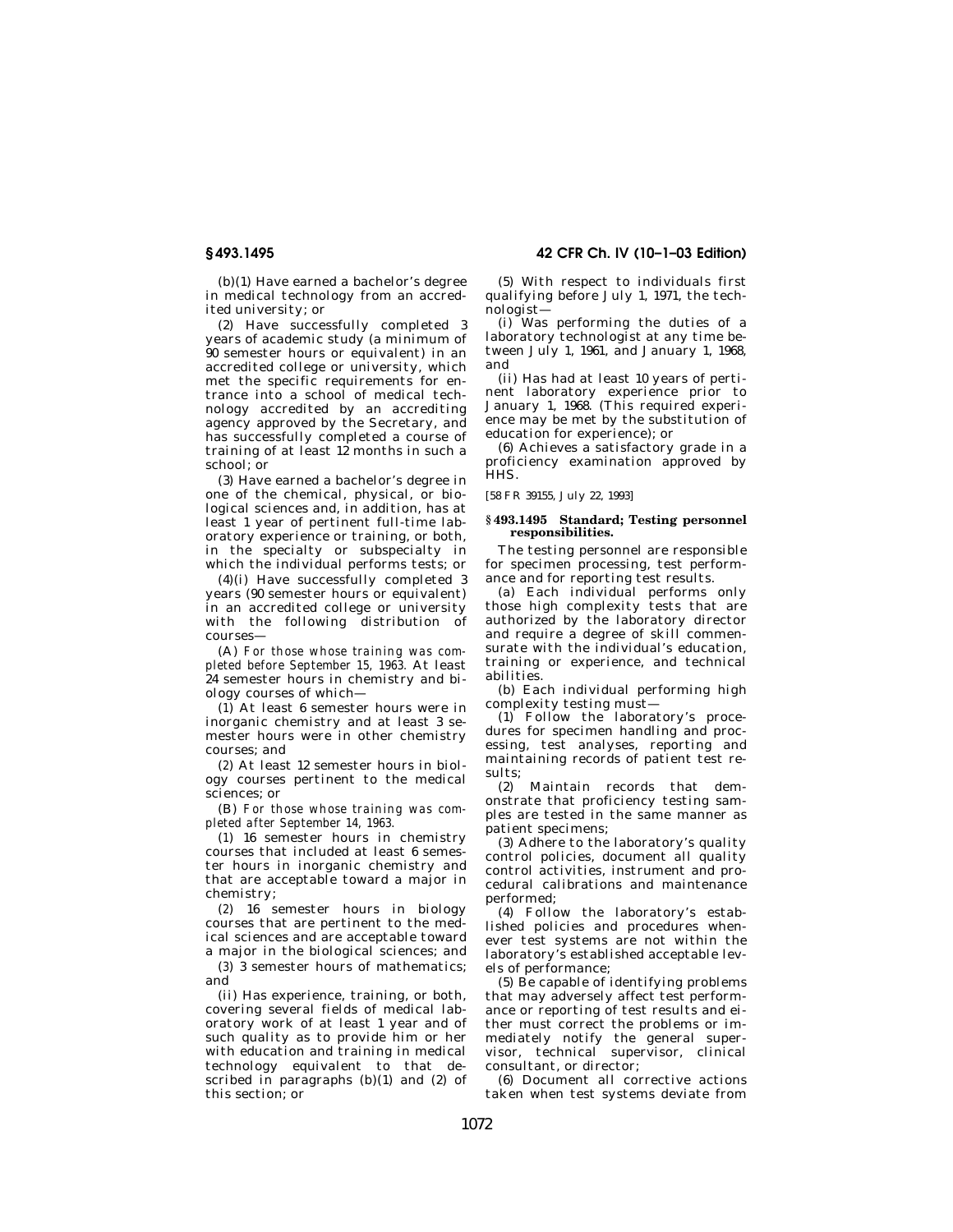the laboratory's established performance specifications; and

(7) Except as specified in paragraph (c) of this section, if qualified under §493.1489(b)(5), perform high complexity testing only under the onsite, direct supervision of a general supervisor qualified under §493.1461.

(c) *Exception.* For individuals qualified under  $§$ 493.1489(b)(5), who were performing high complexity testing on or before January 19, 1993, the requirements of paragraph (b)(7) of this section are not effective, provided that all high complexity testing performed by the individual in the absence of a general supervisor is reviewed within 24 hours by a general supervisor qualified under §493.1461.

[57 FR 7172, Feb. 28, 1992, as amended at 58 FR 5236, Jan. 19, 1993; 60 FR 20050, Apr. 24, 1995]

# **Subparts N–P [Reserved]**

# **Subpart Q—Inspection**

SOURCE: 57 FR 7184, Feb. 28, 1992, unless otherwise noted.

## **§ 493.1771 Condition: Inspection requirements applicable to all CLIAcertified and CLIA-exempt laboratories.**

(a) Each laboratory issued a CLIA certificate must meet the requirements in §493.1773 and the specific requirements for its certificate type, as specified in §§493.1775 through 493.1780.

(b) All CLIA-exempt laboratories must comply with the inspection requirements in §§493.1773 and 493.1780, when applicable.

[63 FR 26737, May 14, 1998]

#### **§ 493.1773 Standard: Basic inspection requirements for all laboratories issued a CLIA certificate and CLIAexempt laboratories.**

(a) A laboratory issued a certificate must permit CMS or a CMS agent to conduct an inspection to assess the laboratory's compliance with the requirements of this part. A CLIA-exempt laboratory and a laboratory that requests, or is issued a certificate of accreditation, must permit CMS or a CMS agent to conduct validation and complaint inspections.

(b) *General requirements.* As part of the inspection process, CMS or a CMS agent may require the laboratory to do the following:

(1) Test samples, including proficiency testing samples, or perform procedures.

(2) Permit interviews of all personnel concerning the laboratory's compliance with the applicable requirements of this part.

(3) Permit laboratory personnel to be observed performing all phases of the total testing process (preanalytic, analytic, and postanalytic).

(4) Permit CMS or a CMS agent access to all areas encompassed under the certificate including, but not limited to, the following:

(i) Specimen procurement and processing areas.

(ii) Storage facilities for specimens, reagents, supplies, records, and reports.

(iii) Testing and reporting areas.

(5) Provide CMS or a CMS agent with copies or exact duplicates of all records and data it requires.

(c) *Accessible records and data.* A laboratory must have all records and data accessible and retrievable within a reasonable time frame during the course of the inspection.

(d) *Requirement to provide information and data.* A laboratory must provide, upon request, all information and data needed by CMS or a CMS agent to make a determination of the laboratory's compliance with the applicable requirements of this part.

(e) *Reinspection.* CMS or a CMS agent may reinspect a laboratory at any time to evaluate the ability of the laboratory to provide accurate and reliable test results.

(f) *Complaint inspection.* CMS or a CMS agent may conduct an inspection when there are complaints alleging noncompliance with any of the requirements of this part.

(g) *Failure to permit an inspection or reinspection.* Failure to permit CMS or a CMS agent to conduct an inspection or reinspection results in the suspension or cancellation of the laboratory's participation in Medicare and Medicaid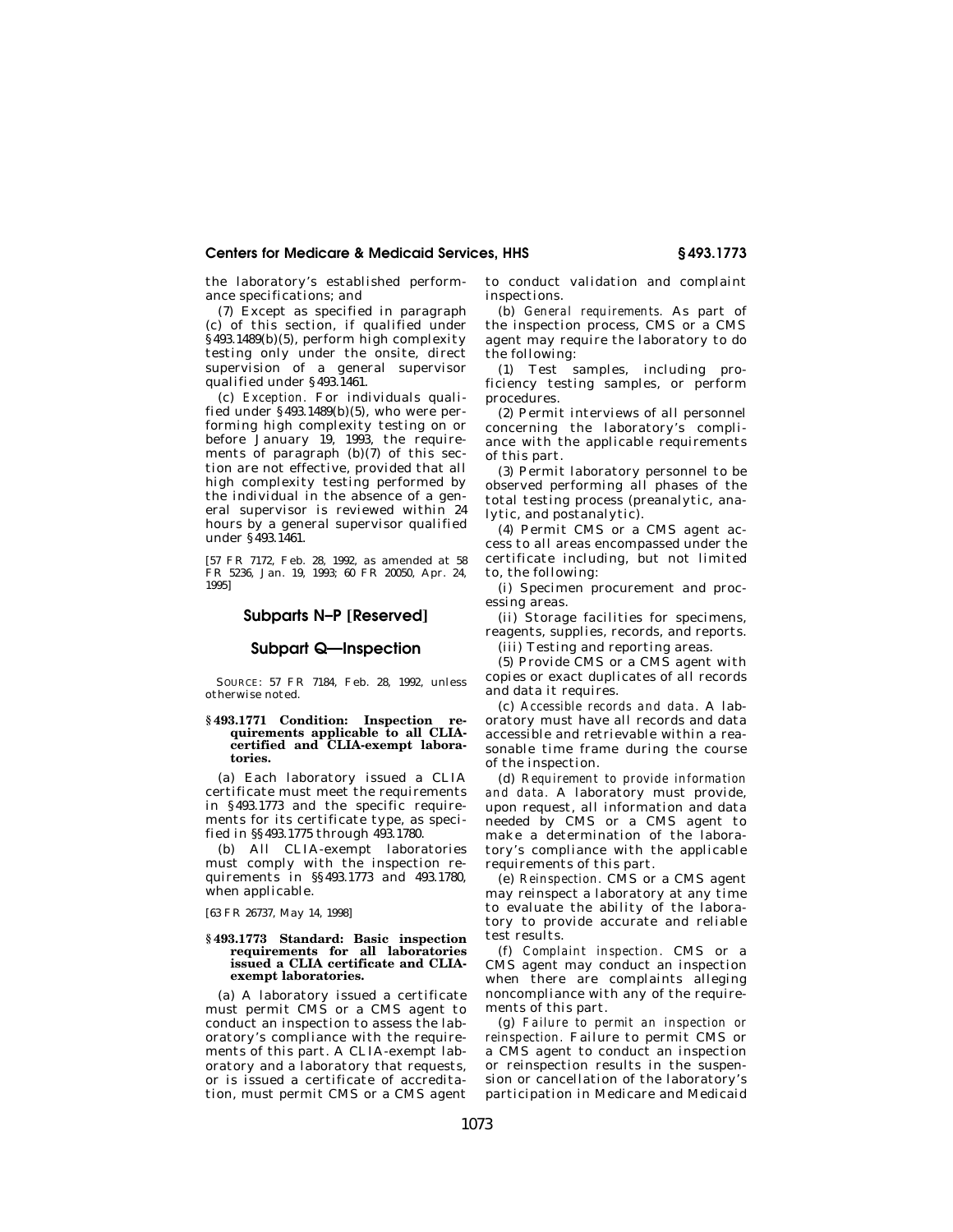for payment, and suspension or limitation of, or action to revoke the laboratory's CLIA certificate, in accordance with subpart R of this part.

[63 FR 26737, May 14, 1998; 63 FR 32699, June 15, 1998]

#### **§ 493.1775 Standard: Inspection of laboratories issued a certificate of waiver or a certificate for providerperformed microscopy procedures.**

(a) A laboratory that has been issued a certificate of waiver or a certificate for provider-performed microscopy procedures is not subject to biennial inspections.

(b) If necessary, CMS or a CMS agent may conduct an inspection of a laboratory issued a certificate of waiver or a certificate for provider-performed microscopy procedures at any time during the laboratory's hours of operation to do the following:

(1) Determine if the laboratory is operated and testing is performed in a manner that does not constitute an imminent and serious risk to public health.

(2) Evaluate a complaint from the public.

(3) Determine whether the laboratory is performing tests beyond the scope of the certificate held by the laboratory.

(4) Collect information regarding the appropriateness of tests specified as waived tests or provider-performed microscopy procedures.

(c) The laboratory must comply with the basic inspection requirements of §493.1773.

[63 FR 26737, May 14, 1998]

#### **§ 493.1777 Standard: Inspection of laboratories that have requested or have been issued a certificate of compliance.**

(a) *Initial inspection.* (1) A laboratory issued a registration certificate must permit an initial inspection to assess the laboratory's compliance with the requirements of this part before CMS issues a certificate of compliance.

(2) The inspection may occur at any time during the laboratory's hours of operation.

(b) *Subsequent inspections.* (1) CMS or a CMS agent may conduct subsequent inspections on a biennial basis or with such other frequency as CMS deter-

**§ 493.1775 42 CFR Ch. IV (10–1–03 Edition)**

mines to be necessary to ensure compliance with the requirements of this part.

(2) CMS bases the nature of subsequent inspections on the laboratory's compliance history.

(c) *Provider-performed microscopy procedures.* The inspection sample for review may include testing in the subcategory of provider-performed microscopy procedures.

(d) *Compliance with basic inspection requirements.* The laboratory must comply with the basic inspection requirements of §493.1773.

[63 FR 26738, May 14, 1998]

#### **§ 493.1780 Standard: Inspection of CLIA-exempt laboratories or laboratories requesting or issued a certificate of accreditation.**

(a) *Validation inspection.* CMS or a CMS agent may conduct a validation inspection of any accredited or CLIAexempt laboratory at any time during its hours of operation.

(b) *Complaint inspection.* CMS or a CMS agent may conduct a complaint inspection of a CLIA-exempt laboratory or a laboratory requesting or issued a certificate of accreditation at any time during its hours of operation upon receiving a complaint applicable to the requirements of this part.

(c) *Noncompliance determination.* If a validation or complaint inspection results in a finding that the laboratory is not in compliance with one or more condition-level requirements, the following actions occur:

(1) A laboratory issued a certificate of accreditation is subject to a full review by CMS, in accordance with subpart E of this part and §488.11 of this chapter.

(2) A CLIA-exempt laboratory is subject to appropriate enforcement actions under the approved State licensure program.

(d) *Compliance with basic inspection requirements.* CLIA-exempt laboratories and laboratories requesting or issued a certificate of accreditation must comply with the basic inspection requirements in §493.1773.

[63 FR 26738, May 14, 1998]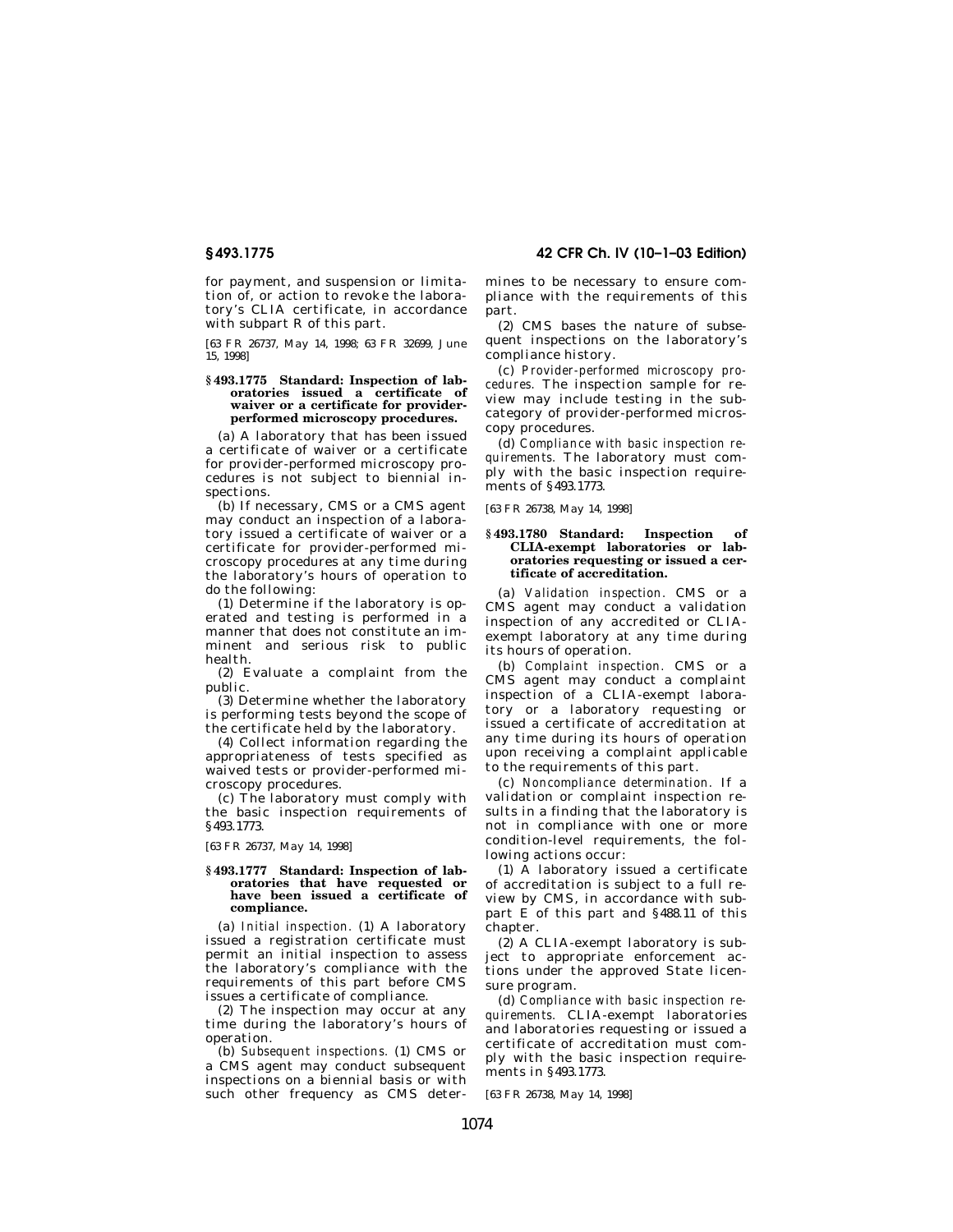# **Subpart R—Enforcement Procedures**

SOURCE: 57 FR 7237, Feb. 28, 1992, unless otherwise noted.

## **§ 493.1800 Basis and scope.**

(a) *Statutory basis.* (1) Section 1846 of the Act—

(i) Provides for intermediate sanctions that may be imposed on laboratories that perform clinical diagnostic tests on human specimens when those laboratories are found to be out of compliance with one or more of the conditions for Medicare coverage of their services; and

(ii) Requires the Secretary to develop and implement a range of such sanctions, including four that are specified in the statute.

(2) The Clinical Laboratories Improvement Act of 1967 (section 353 of the Public Health Service Act) as amended by CLIA '88—

(i) Establishes requirements for all laboratories that perform clinical diagnostic tests on human specimens;

(ii) Requires a Federal certification scheme to be applied to all such laboratories; and

(iii) Grants the Secretary broad enforcement authority, including—

(A) Use of intermediate sanctions;

(B) Suspension, limitation, or revocation of the certificate of a laboratory that is out of compliance with one or more requirements for a certificate; and

(C) Civil suit to enjoin any laboratory activity that constitutes a significant hazard to the public health.

(3) Section 353 also—

(i) Provides for imprisonment or fine for any person convicted of intentional violation of CLIA requirements;

(ii) Specifies the administrative hearing and judicial review rights of a laboratory that is sanctioned under CLIA; and

(iii) Requires the Secretary to publish annually a list of all laboratories that have been sanctioned during the preceding year.

(b) *Scope and applicability.* This subpart sets forth—

(1) The policies and procedures that CMS follows to enforce the requirements applicable to laboratories under CLIA and under section 1846 of the Act; and

(2) The appeal rights of laboratories on which CMS imposes sanctions.

## **§ 493.1804 General considerations.**

(a) *Purpose.* The enforcement mechanisms set forth in this subpart have the following purposes:

(1) To protect all individuals served by laboratories against substandard testing of specimens.

(2) To safeguard the general public against health and safety hazards that might result from laboratory activities.

(3) To motivate laboratories to comply with CLIA requirements so that they can provide accurate and reliable test results.

(b) *Basis for decision to impose sanctions.* (1) CMS's decision to impose sanctions is based on one or more of the following:

(i) Deficiencies found by CMS or its agents in the conduct of inspections to certify or validate compliance with Federal requirements, or through review of materials submitted by the laboratory (e.g., personnel qualifications).

(ii) Unsuccessful participation in proficiency testing.

(2) CMS imposes one or more of the alternative or principal sanctions specified in §§493.1806 and 493.1807 when CMS or CMS's agent finds that a laboratory has condition-level deficiencies.

(c) *Imposition of alternative sanctions*. (1) CMS may impose alternative sanctions in lieu of, or in addition to principal sanctions, (CMS does not impose alternative sanctions on laboratories that have certificates of waiver because those laboratories are not inspected for compliance with conditionlevel requirements.)

(2) CMS may impose alternative sanctions other than a civil money penalty after the laboratory has had an opportunity to respond, but before the hearing specified in §493.1844.

(d) *Choice of sanction: Factors considered*. CMS bases its choice of sanction or sanctions on consideration of one or more factors that include, but are not limited to, the following, as assessed by the State or by CMS, or its agents: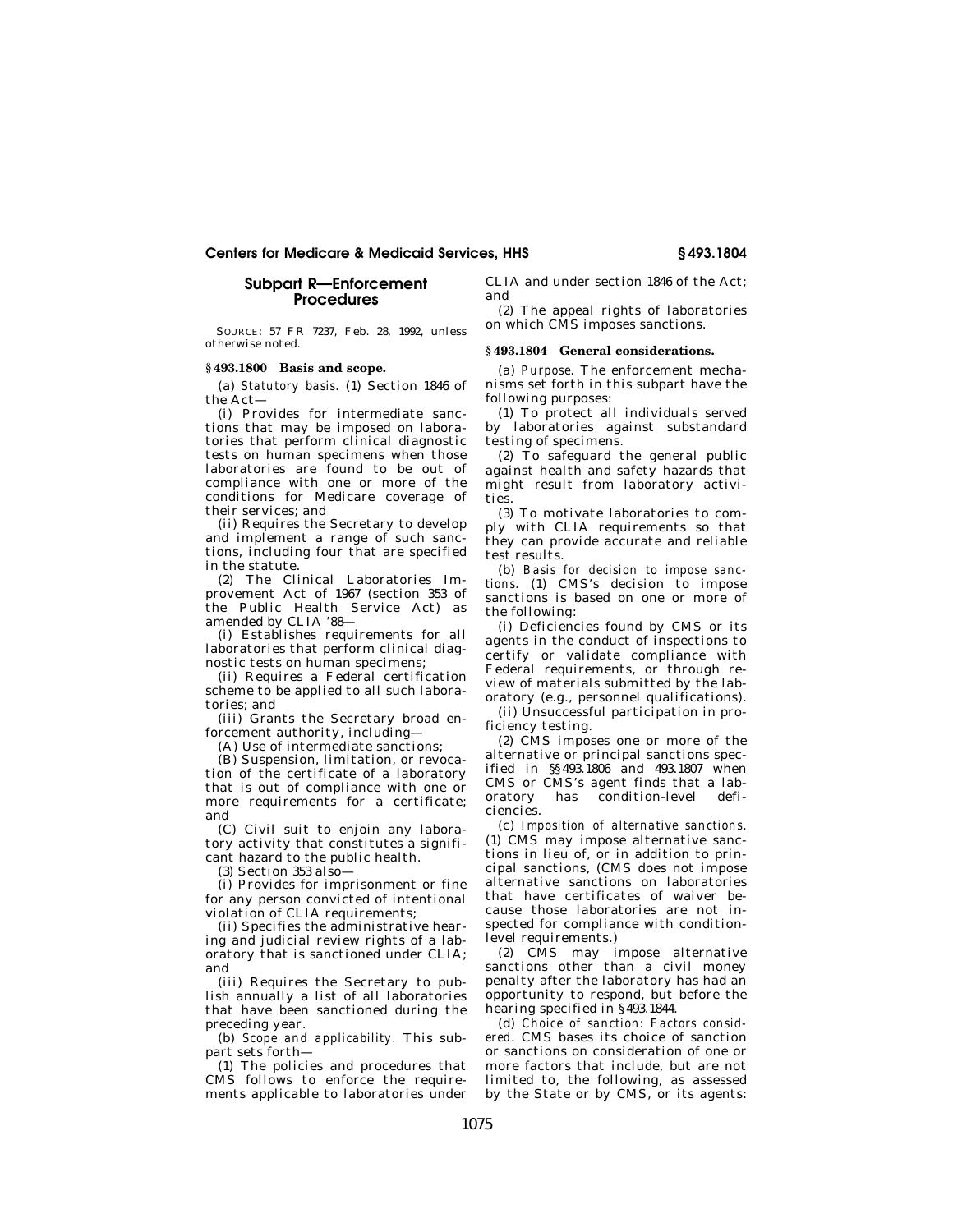(1) Whether the deficiencies pose immediate jeopardy.

(2) The nature, incidence, severity, and duration of the deficiencies or noncompliance.

(3) Whether the same condition level deficiencies have been identified repeatedly.

(4) The accuracy and extent of laboratory records (e.g., of remedial action) in regard to the noncompliance. and their availability to the State, to other CMS agents, and to CMS.

(5) The relationship of one deficiency or group of deficiencies to other deficiencies.

(6) The overall compliance history of the laboratory including but not limited to any period of noncompliance that occurred between certifications of compliance.

(7) The corrective and long-term compliance outcomes that CMS hopes to achieve through application of the sanction.

(8) Whether the laboratory has made any progress toward improvement following a reasonable opportunity to correct deficiencies.

(9) Any recommendation by the State agency as to which sanction would be appropriate.

(e) *Number of alternative sanctions*. CMS may impose a separate sanction for each condition level deficiency or a single sanction for all condition level deficiencies that are interrelated and subject to correction by a single course of action.

(f) *Appeal rights*. The appeal rights of laboratories dissatisfied with the imposition of a sanction are set forth in §493.1844.

[57 FR 7237, Feb. 28, 1992; 57 FR 35761, Aug. 11, 1992, as amended at 60 FR 20051, Apr. 24, 1995]

### **§ 493.1806 Available sanctions: All laboratories.**

(a) *Applicability*. CMS may impose one or more of the sanctions specified in this section on a laboratory that is out of compliance with one or more CLIA conditions.

(b) *Principal sanction*. CMS may impose any of the three principal CLIA sanctions, which are suspension, limitation, or revocation of any type of CLIA certificate.

# **§ 493.1806 42 CFR Ch. IV (10–1–03 Edition)**

(c) *Alternative sanctions*. CMS may impose one or more of the following alternative sanctions in lieu of or in addition to imposing a principal sanction, except on a laboratory that has a certificate of waiver.

(1) Directed plan of correction, as set forth at §493.1832.

(2) State onsite monitoring as set forth at §493.1836.

(3) Civil money penalty, as set forth at §493.1834.

(d) *Civil suit*. CMS may bring suit in the appropriate U.S. District Court to enjoin continuation of any activity of any laboratory (including a CLIA-exempt laboratory that has been found with deficiencies during a validation survey), if CMS has reason to believe that continuation of the activity would constitute a significant hazard to the public health.

(e) *Criminal sanctions*. Under section 353(1) of the PHS Act, an individual who is convicted of intentionally violating any CLIA requirement may be imprisoned or fined.

[57 FR 7237, Feb. 28, 1992, as amended at 58 FR 5237, Jan. 19, 1993]

#### **§ 493.1807 Additional sanctions: Laboratories that participate in Medicare.**

The following additional sanctions are available for laboratories that are out of compliance with one or more CLIA conditions and that have approval to receive Medicare payment for their services.

(a) *Principal sanction*. Cancellation of the laboratory's approval to receive Medicare payment for its services.

(b) *Alternative sanctions.* (1) Suspension of payment for tests in one or more specific specialties or subspecialties, performed on or after the effective date of sanction.

(2) Suspension of payment for all tests in all specialties and subspecialties performed on or after the effective date of sanction.

## **§ 493.1808 Adverse action on any type of CLIA certificate: Effect on Medicare approval.**

(a) *Suspension or revocation of any type of CLIA certificate.* When CMS suspends or revokes any type of CLIA certificate, CMS concurrently cancels the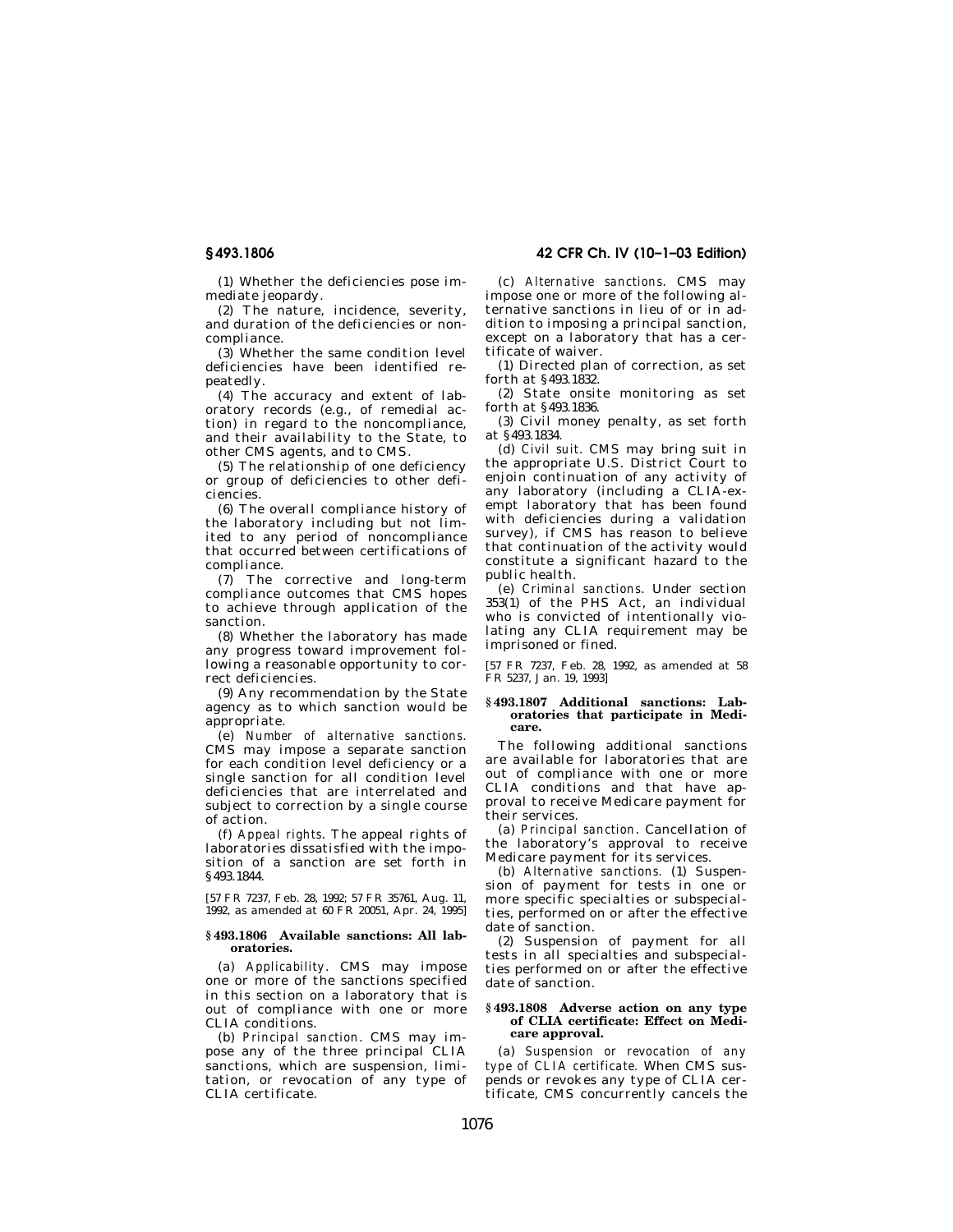laboratory's approval to receive Medicare payment for its services.

(b) *Limitation of any type of CLIA certificate.* When CMS limits any type of CLIA certificate, CMS concurrently limits Medicare approval to only those specialties or subspecialties that are authorized by the laboratory's limited certificate.

## **§ 493.1809 Limitation on Medicaid payment.**

As provided in section 1902(a)(9)(C) of the Act, payment for laboratory services may be made under the State plan only if those services are furnished by a laboratory that has a CLIA certificate or is licensed by a State whose licensure program has been approved by the Secretary under this part.

[57 FR 7237, Feb. 28, 1992; 57 FR 35761, Aug. 11, 1992]

## **§ 493.1810 Imposition and lifting of alternative sanctions.**

(a) *Notice of noncompliance and of proposed sanction: Content.* If CMS or its agency identifies condition level noncompliance in a laboratory, CMS or its agent gives the laboratory written notice of the following:

(1) The condition level noncompliance that it has identified.

(2) The sanction or sanctions that CMS or its agent proposes to impose against the laboratory.

(3) The rationale for the proposed sanction or sanctions.

(4) The projected effective date and duration of the proposed sanction or sanctions.

(5) The authority for the proposed sanction or sanctions.

(6) The time allowed (at least 10 days) for the laboratory to respond to the notice.

(b) *Opportunity to respond.* During the period specified in paragraph  $(a)(6)$  of this section, the laboratory may submit to CMS or its agent written evidence or other information against the imposition of the proposed sanction or sanctions.

(c) *Notice of imposition of sanction—*(1) *Content.* CMS gives the laboratory written notice that acknowledges any evidence or information received from the laboratory and specifies the following:

(i) The sanction or sanctions to be imposed against the laboratory.

(ii) The authority and rationale for the imposing sanction or sanctions.

(iii) The effective date and duration of sanction.

(2) *Timing.* (i) If CMS or its agent determines that the deficiencies pose immediate jeopardy, CMS provides notice at least 5 days before the effective date of sanction.

(ii) If CMS or its agent determines that the deficiencies do not pose immediate jeopardy, CMS provides notice at least 15 days before the effective date of the sanction.

(d) *Duration of alternative sanctions.* An alternative sanction continues until the earlier of the following occurs:

(1) The laboratory corrects all condition level deficiencies.

(2) CMS's suspension, limitation, or revocation of the laboratory's CLIA certificate becomes effective.

(e) *Lifting of alternative sanctions*—(1) *General rule*. Alternative sanctions are not lifted until a laboratory's compliance with all condition level requirements is verified.

(2) *Credible allegation of compliance.* When a sanctioned laboratory submits a credible allegation of compliance, CMS's agent determines whether—

(i) It can certify compliance on the basis of the evidence presented by the laboratory in its allegation; or

(ii) It must revisit to verify whether the laboratory has, in fact, achieved compliance.

(3) *Compliance achieved before the date of revisit.* If during a revisit, the laboratory presents credible evidence (as determined by CMS or its agent) that it achieved compliance before the date of revisit, sanctions are lifted as of that earlier date.

## **§ 493.1812 Action when deficiencies pose immediate jeopardy.**

If a laboratory's deficiencies pose immediate jeopardy, the following rules apply:

(a) CMS requires the laboratory to take immediate action to remove the jeopardy and may impose one or more alternative sanctions to help bring the laboratory into compliance.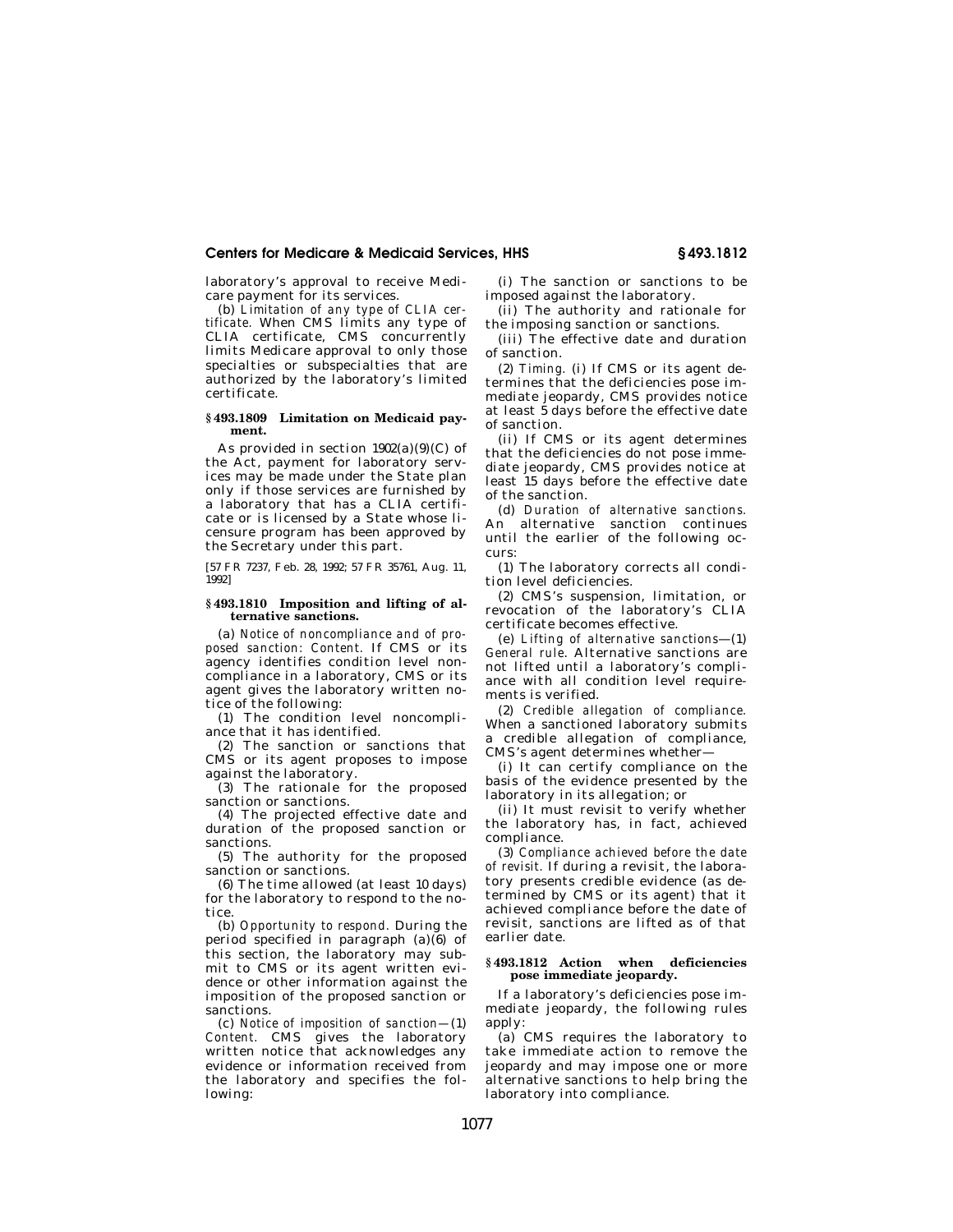(b) If the findings of a revisit indicate that a laboratory has not eliminated the jeopardy, CMS suspends or limits the laboratory's CLIA certificate no earlier than 5 days after the date of notice of suspension or limitation. CMS may later revoke the certificate.

(c) In addition, if CMS has reason to believe that the continuation of any activity by any laboratory (either the entire laboratory operation or any specialty or subspecialty of testing) would constitute a significant hazard to the public health, CMS may bring suit and seek a temporary injunction or restraining order against continuation of that activity by the laboratory, regardless of the type of CLIA certificate the laboratory has and of whether it is State-exempt.

### **§ 493.1814 Action when deficiencies are at the condition level but do not pose immediate jeopardy.**

If a laboratory has condition level deficiencies that do not pose immediate jeopardy, the following rules apply:

(a) *Initial action.* (1) CMS may cancel the laboratory's approval to receive Medicare payment for its services.

(2) CMS may suspend, limit, or revoke the laboratory's CLIA certificate.

(3) If CMS does not impose a principal sanction under paragraph  $(a)(1)$  or  $(a)(2)$  of this section, it imposes one or more alternative sanctions. In the case of unsuccessful participation in proficiency testing, CMS may impose the training and technical assistance requirement set forth at §493.1838 in lieu of, or in addition to, one or more alternative sanctions.

(b) *Failure to correct condition level deficiencies.* If CMS imposes alternative sanctions for condition level deficiencies that do not pose immediate jeopardy, and the laboratory does not correct the condition level deficiencies within 12 months after the last day of inspection, CMS—

(1) Cancels the laboratory's approval to receive Medicare payment for its services, and discontinues the Medicare payment sanctions as of the day cancellation is effective.

(2) Following a revisit which indicates that the laboratory has not corrected its condition level deficiencies, notifies the laboratory that it proposes

**§ 493.1814 42 CFR Ch. IV (10–1–03 Edition)**

to suspend, limit, or revoke the certificate, as specified in §493.1816(b), and the laboratory's right to hearing; and

(3) May impose (or continue, if already imposed) any alternative sanctions that do not pertain to Medicare payments. (Sanctions imposed under the authority of section 353 of the PHS Act may continue for more than 12 months from the last date of inspection, while a hearing on the proposed suspension, limitation, or revocation of the certificate of compliance, registration certificate, certificate of accreditation, or certificate for PPM procedures is pending.)

(c) *Action after hearing.* If a hearing decision upholds a proposed suspension, limitation, or revocation of a laboratory's CLIA certificate, CMS discontinues any alternative sanctions as of the day it makes the suspension, limitation, or revocation effective.

[57 FR 7237, Feb. 28, 1992, as amended at 60 FR 20051, Apr. 24, 1995]

## **§ 493.1816 Action when deficiencies are not at the condition level.**

If a laboratory has deficiencies, that are not at the condition level, the following rules apply:

(a) *Initial action.* The laboratory must submit a plan of correction that is acceptable to CMS in content and time frames.

(b) *Failure to correct deficiencies.* If, on revisit, it is found that the laboratory has not corrected the deficiencies within 12 months after the last day of inspection, the following rules apply:

(1) CMS cancels the laboratory's approval to receive Medicare payment for its services.

(2) CMS notifies the laboratory of its intent to suspend, limit, or revoke the laboratory's CLIA certificate and of the laboratory's right to a hearing.

## **§ 493.1820 Ensuring timely correction of deficiencies.**

(a) *Timing of visits*. CMS, the State survey agency or other CMS agent may visit the laboratory at any time to evaluate progress, and at the end of the period to determine whether all corrections have been made.

(b) *Deficiencies corrected before a visit*. If during a visit, a laboratory produces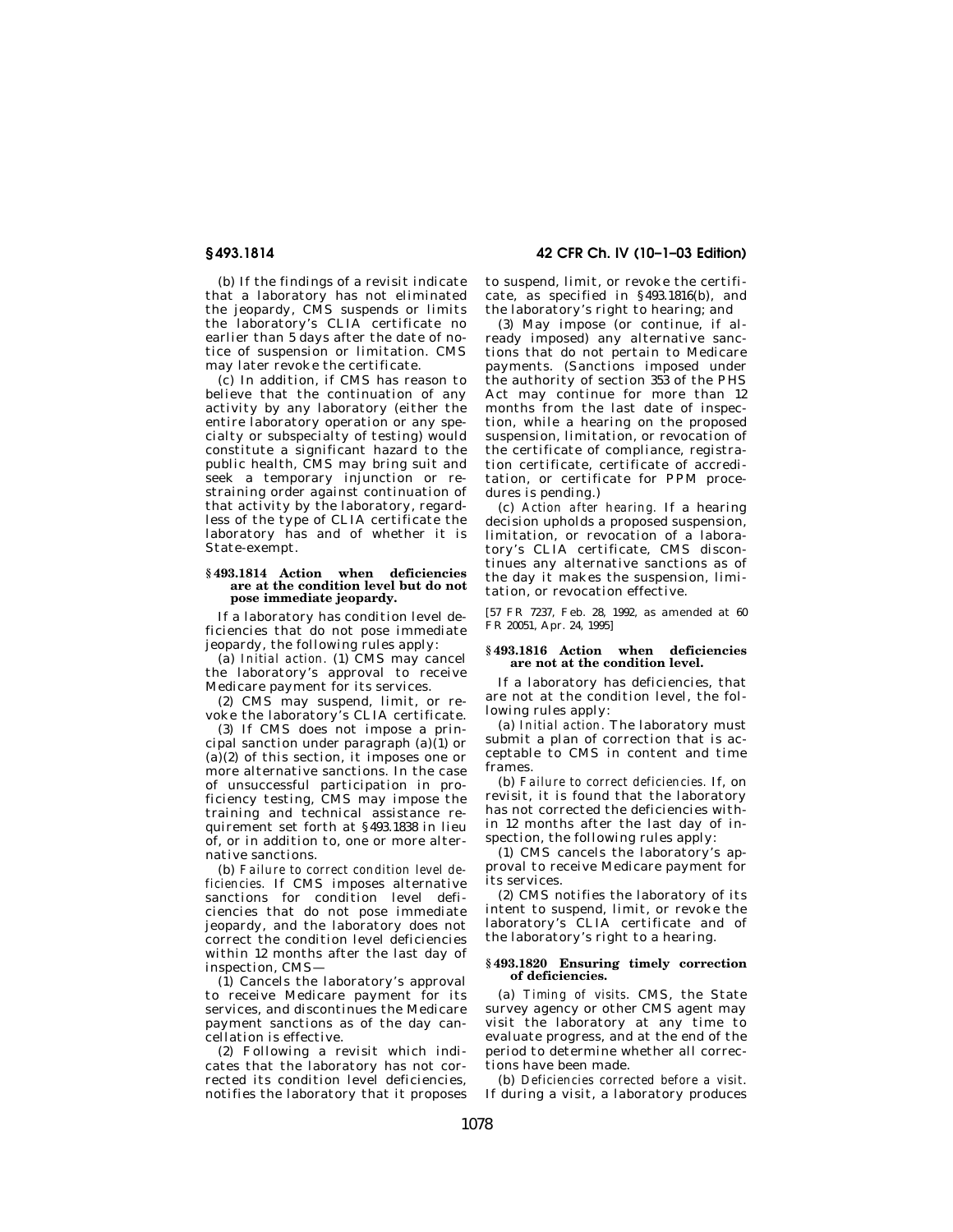credible evidence that it achieved compliance before the visit, the sanctions are lifted as of that earlier date.

(c) *Failure to correct deficiencies*. If during a visit it is found that the laboratory has not corrected its deficiencies, CMS may propose to suspend, limit, or revoke the laboratory's CLIA certificate.

(d) *Additional time for correcting lower level deficiencies* not at the condition level. If at the end of the plan of correction period all condition level deficiencies have been corrected, and there are deficiencies, that are not at the condition level, CMS may request a revised plan of correction. The revised plan may not extend beyond 12 months from the last day of the inspection that originally identified the cited deficiencies.

(e) *Persistence of deficiencies*. If at the end of the period covered by the plan of correction, the laboratory still has deficiencies, the rules of §§493.1814 and 493.1816 apply.

# **§ 493.1826 Suspension of part of Medicare payments.**

(a) *Application*. (1) CMS may impose this sanction if a laboratory—

(i) Is found to have condition level deficiencies with respect to one or more specialties or subspecialties of tests; and

(ii) Agrees (in return for not having its Medicare approval cancelled immediately) not to charge Medicare beneficiaries or their private insurance carriers for the services for which Medicare payment is suspended.

(2) CMS suspends Medicare payment for those specialities or subspecialties of tests for which the laboratory is out of compliance with Federal requirements.

(b) *Procedures*. Before imposing this sanction, CMS provides notice of sanction and opportunity to respond in accordance with §493.1810.

(c) *Duration and effect of sanction*. This sanction continues until the laboratory corrects the condition level deficiencies or CMS cancels the laboratory's approval to receive Medicare payment for its services, but in no event longer than 12 months.

(1) If the laboratory corrects all condition level deficiencies, CMS resumes Medicare payment effective for all services furnished on or after the date the deficiencies are corrected.

(2) [Reserved]

[57 FR 7237, Feb. 28, 1992; 57 FR 35761, Aug. 11, 1992]

## **§ 493.1828 Suspension of all Medicare payments.**

(a) *Application*. (1) CMS may suspend payment for all Medicare-approved laboratory services when the laboratory has condition level deficiencies.

(2) CMS suspends payment for all Medicare covered laboratory services when the following conditions are met: (i) Either—

(A) The laboratory has not corrected its condition level deficiencies included in the plan of correction within 3 months from the last date of inspection; or

(B) The laboratory has been found to have the same condition level deficiencies during three consecutive inspections; and

(ii) The laboratory has chosen (in return for not having its Medicare approval immediately cancelled), to not charge Medicare beneficiaries or their private insurance carriers for services for which Medicare payment is suspended.

(3) CMS suspends payment for services furnished on and after the effective date of sanction.

(b) *Procedures*. Before imposing this sanction, CMS provides notice of sanction and opportunity to respond in accordance with §493.1810.

(c) *Duration and effect of sanction.* (1) Suspension of payment continues until all condition level deficiencies are corrected, but never beyond twelve months.

(2) If all the deficiencies are not corrected by the end of the 12 month period, CMS cancels the laboratory's approval to receive Medicare payment for its services.

## **§ 493.1832 Directed plan of correction and directed portion of a plan of correction.**

(a) *Application*. CMS may impose a directed plan of correction as an alternative sanction for any laboratory that has condition level deficiencies. If CMS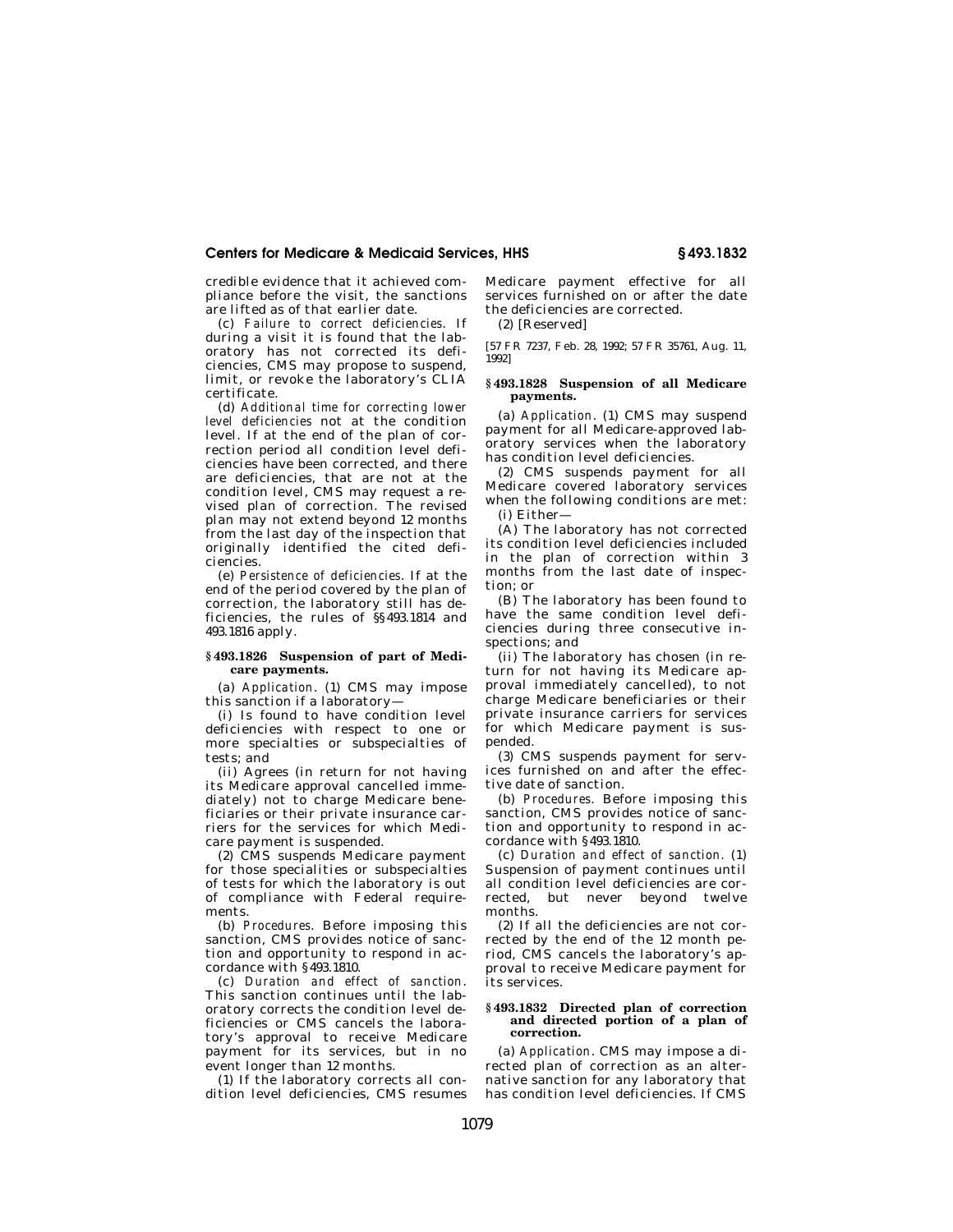does not impose a directed plan of correction as an alternative sanction for a laboratory that has condition level deficiencies, it at least imposes a directed portion of a plan of correction when it imposes any of the following alternative sanctions:

(1) State onsite monitoring.

(2) Civil money penalty.

(3) Suspension of all or part of Medicare payments.

(b) *Procedures—*(1) *Directed plan of correction*. When imposing this sanction, CMS—

(i) Gives the laboratory prior notice of the sanction and opportunity to respond in accordance with §493.1810;

(ii) Directs the laboratory to take specific corrective action within specific time frames in order to achieve compliance; and

(iii) May direct the laboratory to submit the names of laboratory clients for notification purposes, as specified in paragraph  $(b)(3)$  of this section.

(2) *Directed portion of a plan of correction.* CMS may decide to notify clients of a sanctioned laboratory, because of the seriousness of the noncompliance (e.g., the existence of immediate jeopardy) or for other reasons. When imposing this sanction, CMS takes the following steps-

(i) Directs the laboratory to submit to CMS, the State survey agency, or other CMS agent, within 10 calendar days after the notice of the alternative sanction, a list of names and addresses of all physicians, providers, suppliers, and other clients who have used some or all of the services of the laboratory since the last certification inspection or within any other timeframe specified by CMS.

(ii) Within 30 calendar days of receipt of the information, may send to each laboratory client, via the State survey agency, a notice containing the name and address of the laboratory, the nature of the laboratory's noncompliance, and the kind and effective date of the alternative sanction.

(iii) Sends to each laboratory client, via the State survey agency, notice of the recission of an adverse action within 30 days of the rescission.

(3) *Notice of imposition of a principal sanction following the imposition of an alternative sanction.* If CMS imposes a

**§ 493.1834 42 CFR Ch. IV (10–1–03 Edition)**

principal sanction following the imposition of an alternative sanction, and for which CMS has already obtained a list of laboratory clients, CMS may use that list to notify the clients of the imposition of the principal sanction.

(c) *Duration of a directed plan of correction.* If CMS imposes a directed plan of correction, and on revisit it is found that the laboratory has not corrected the deficiencies within 12 months from the last day of inspection, the following rules apply:

(1) CMS cancels the laboratory's approval for Medicare payment of its services, and notifies the laboratory of CMS's intent to suspend, limit, or revoke the laboratory's CLIA certificate.

(2) The directed plan of correction continues in effect until the day suspension, limitation, or revocation of the laboratory's CLIA certificate.

# **§ 493.1834 Civil money penalty.**

(a) *Statutory basis.* Sections 1846 of the Act and  $353(h)(2)(B)$  of the PHS Act authorize the Secretary to impose civil money penalties on laboratories. Section 1846(b)(3) of the Act specifically provides that incrementally more severe fines may be imposed for repeated or uncorrected deficiencies.

(b) *Scope.* This section sets forth the procedures that CMS follows to impose a civil money penalty in lieu of, or in addition to, suspending, limiting, or revoking the certificate of compliance, registration certificate, certificate of accreditation, or certificate for PPM procedures of a laboratory that is found to have condition level deficiencies.

(c) *Basis for imposing a civil money penalty.* CMS may impose a civil money penalty against any laboratory determined to have condition level deficiencies regardless of whether those deficiencies pose immediate jeopardy.

(d) *Amount of penalty*—(1) *Factors considered.* In determining the amount of the penalty, CMS takes into account the following factors:

(i) The nature, scope, severity, and duration of the noncompliance

(ii) Whether the same condition level deficiencies have been identified during three consecutive inspections.

(iii) The laboratory's overall compliance history including but not limited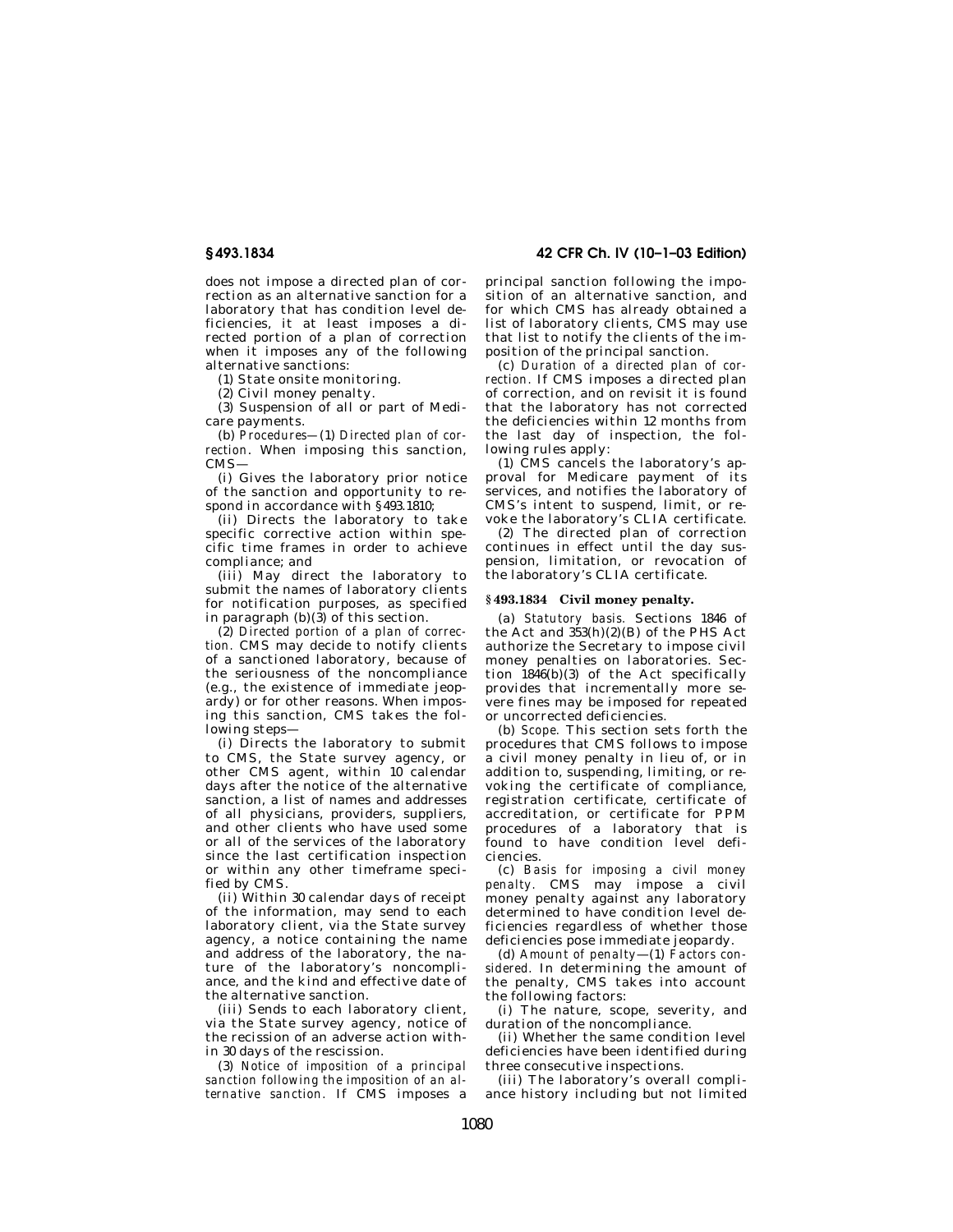to any period of noncompliance that occurred between certifications of compliance.

(iv) The laboratory's intent or reason for noncompliance.

(v) The accuracy and extent of laboratory records and their availability to CMS, the State survey agency, or other CMS agent.

(2) *Range of penalty amount.*

(i) For a condition level deficiency that poses immediate jeopardy, the range is \$3,050–\$10,000 per day of noncompliance or per violation.

(ii) For a condition level deficiency that does not pose immediate jeopardy, the range is  $$50-$3,000$  per day of noncompliance or per violation.

(3) *Decreased penalty amounts.* If the immediate jeopardy is removed, but the deficiency continues, CMS shifts the penalty amount to the lower range.

(4) *Increased penalty amounts.* CMS may, before the hearing, propose to increase the penalty amount for a laboratory that has deficiencies which, after imposition of a lower level penalty amount, become sufficiently serious to pose immediate jeopardy.

(e) *Procedures for imposition of civil money penalty*—(1) *Notice of intent.* (i) CMS sends the laboratory written notice, of CMS's intent to impose a civil money penalty.

(ii) The notice includes the following information:

(A) The statutory basis for the penalty.

 $(B)$  The proposed daily or per violation amount of the penalty.

(C) The factors (as described in paragraph (d)(1) of this section) that CMS considered.

(D) The opportunity for responding to the notice in accordance with §493.1810(c).

(E) A specific statement regarding the laboratory's appeal rights.

(2) *Appeal rights.* (i) The laboratory has 60 days from the date of receipt of the notice of intent to impose a civil money penalty to request a hearing in accordance with §493.1844(g).

(ii) If the laboratory requests a hearing, all other pertinent provisions of §493.1844 apply.

(iii) If the laboratory does not request a hearing, CMS may reduce the proposed penalty amount by 35 percent.

(f) *Accrual and duration of penalty—*(1) *Accrual of penalty.* The civil money penalty begins accruing as follows:

(i) 5 days after notice of intent if there is immediate jeopardy.

(ii) 15 days after notice of intent if there is not immediate jeopardy.

(2) *Duration of penalty.* The civil money penalty continues to accrue until the earliest of the following occurs:

(i) The laboratory's compliance with condition level requirements is verified on the basis of the evidence presented by the laboratory in its credible allegation of compliance or at the time or revisit.

(ii) Based on credible evidence presented by the laboratory at the time of revisit, CMS determines that compliance was achieved before the revisit. (In this situation, the money penalty stops accruing as of the date of compliance.)

(iii) CMS suspends, limits, or revokes the laboratory's certificate of compliance, registration certificate, certificate of accreditation, or certificate for PPM procedures.

(g) *Computation and notice of total penalty amount—*(1) *Computation.* CMS computes the total penalty amount after the laboratory's compliance is verified or CMS suspends, limits, or revokes the laboratory's CLIA certificate but in no event before-

(i) The 60 day period for requesting a hearing has expired without a request or the laboratory has explicitly waived its right to a hearing; or

(ii) Following a hearing requested by the laboratory, the ALJ issues a decision that upholds imposition of the penalty.

(2) *Notice of penalty amount and due date of penalty.* The notice includes the following information:

(i) Daily or per violation penalty amount.

(ii) Number of days or violations for which the penalty is imposed.

(iii) Total penalty amount.

(iv) Due date for payment of the penalty.

(h) *Due date for payment of penalty.* (1) Payment of a civil money penalty is due 15 days from the date of the notice specified in paragraph  $(g)(2)$  of this section.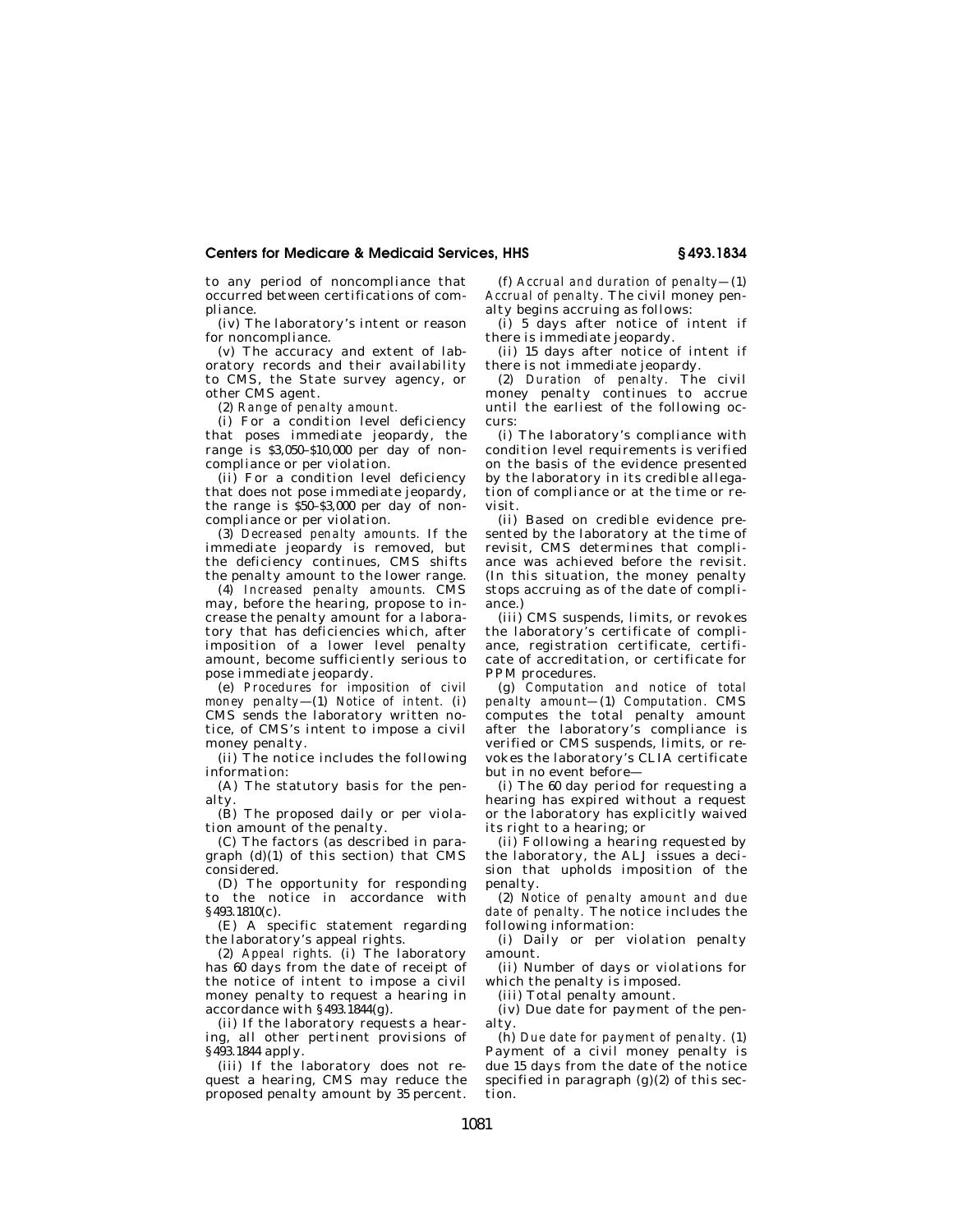(2) CMS may approve a plan for a laboratory to pay a civil money penalty, plus interest, over a period of up to one year from the original due date.

(i) *Collection and settlement—*(1) *Collection of penalty amounts.* (i) The determined penalty amount may be deducted from any sums then or later owing by the United States to the laboratory subject to the penalty.

(ii) Interest accrues on the unpaid balance of the penalty, beginning on the due date. Interest is computed at the rate specified in §405.378(d) of this chapter.

(2) *Settlement.* CMS has authority to settle any case at any time before the ALJ issues a hearing decision.

[57 FR 7237, Feb. 28, 1992, as amended at 60 FR 20051, Apr. 24, 1995; 61 FR 63749, Dec. 2, 1996]

# **§ 493.1836 State onsite monitoring.**

(a) *Application.* (1) CMS may require continuous or intermittent monitoring of a plan of correction by the State survey agency to ensure that the laboratory makes the improvements necessary to bring it into compliance with the condition level requirements. (The State monitor does not have management authority, that is, cannot hire or fire staff, obligate funds, or otherwise dictate how the laboratory operates. The monitor's responsibility is to oversee whether corrections are made.)

(2) The laboratory must pay the costs of onsite monitoring by the State survey agency.

(i) The costs are computed by multiplying the number of hours of onsite monitoring in the laboratory by the hourly rate negotiated by CMS and the State.

(ii) The hourly rate includes salary, fringe benefits, travel, and other direct and indirect costs approved by CMS.

(b) *Procedures.* Before imposing this sanction, CMS provides notice of sanction and opportunity to respond in accordance with §493.1810.

(c) *Duration of sanction.* (1) If CMS imposes onsite monitoring, the sanction continues until CMS determines that the laboratory has the capability to ensure compliance with all condition level requirements.

(2) If the laboratory does not correct all deficiencies within 12 months, and a

# **§ 493.1836 42 CFR Ch. IV (10–1–03 Edition)**

revisit indicates that deficiencies remain, CMS cancels the laboratory's approval for Medicare payment for its services and notifies the laboratory of its intent to suspend, limit, or revoke the laboratory's certificate of compliance, registration certificate, certificate of accreditation, or certificate for PPM procedures.

(3) If the laboratory still does not correct its deficiencies, the Medicare sanction continues until the suspension, limitation, or revocation of the laboratory's certificate of compliance, registration certificate, certificate of accreditation, or certificate for PPM procedures is effective.

[57 FR 7237, Feb. 28, 1992, as amended at 60 FR 20051, Apr. 24, 1995]

## **§ 493.1838 Training and technical assistance for unsuccessful participation in proficiency testing.**

If a laboratory's participation in proficiency testing is unsuccessful, CMS may require the laboratory to undertake training of its personnel, or to obtain necessary technical assistance, or both, in order to meet the requirements of the proficiency testing program. This requirement is separate from the principal and alternative sanctions set forth in §§493.1806 and 493.1807.

## **§ 493.1840 Suspension, limitation, or revocation of any type of CLIA certificate.**

(a) *Adverse action based on actions of the laboratory's owner, operator or employees.* CMS may initiate adverse action to suspend, limit or revoke any CLIA certificate if CMS finds that a laboratory's owner or operator or one of its employees has—

(1) Been guilty of misrepresentation in obtaining a CLIA certificate;

(2) Performed, or represented the laboratory as entitled to perform, a laboratory examination or other procedure that is not within a category of laboratory examinations or other procedures authorized by its CLIA certificate;

(3) Failed to comply with the certificate requirements and performance standards;

(4) Failed to comply with reasonable requests by CMS for any information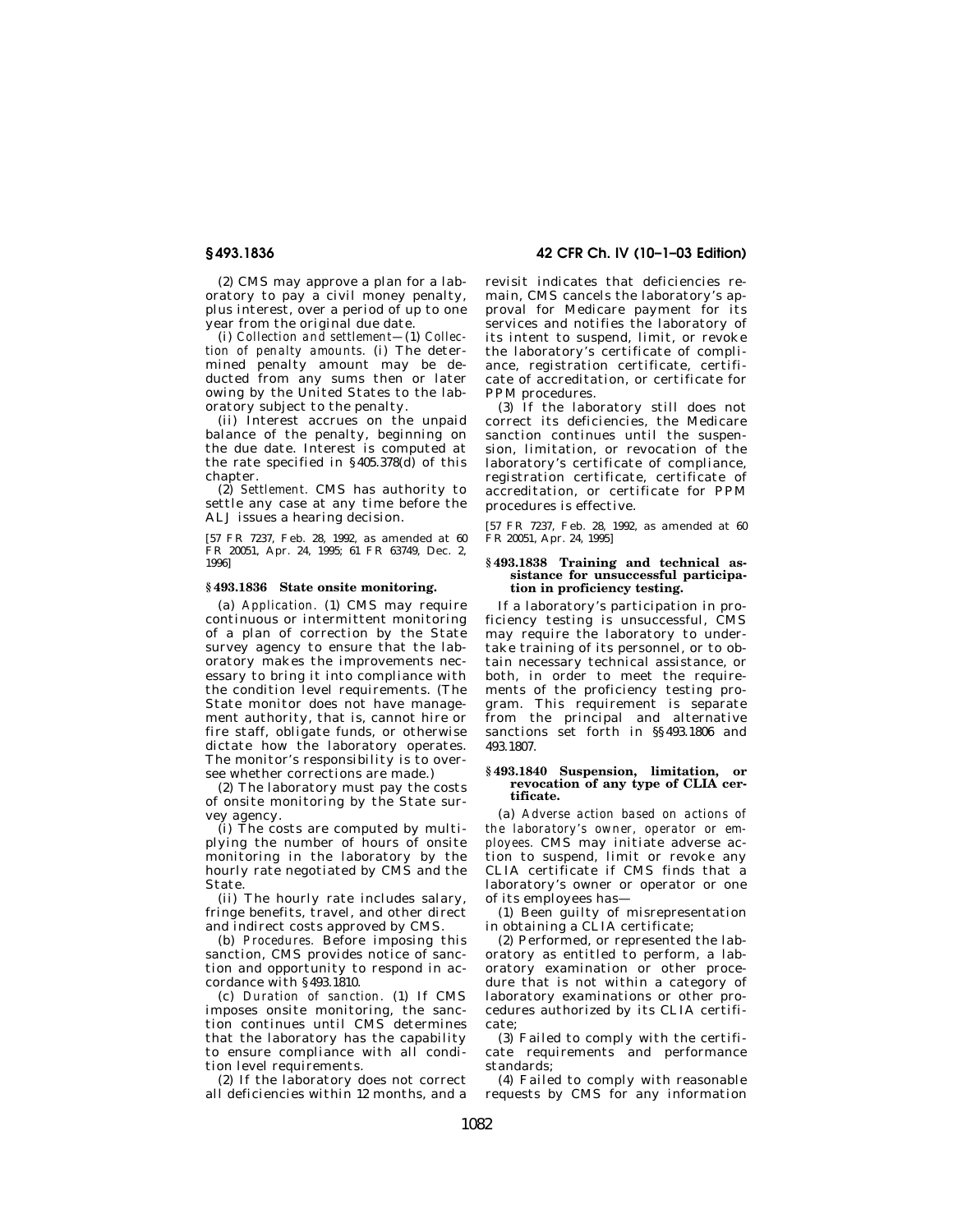or work on materials that CMS concludes is necessary to determine the laboratory's continued eligibility for its CLIA certificate or continued compliance with performance standards set by CMS;

(5) Refused a reasonable request by CMS or its agent for permission to inspect the laboratory and its operation and pertinent records during the hours that the laboratory is in operation;

(6) Violated or aided and abetted in the violation of any provisions of CLIA and its implementing regulations;

(7) Failed to comply with an alternative sanction imposed under this subpart; or

(8) Within the preceding two-year period, owned or operated a laboratory that had its CLIA certificate revoked. (This provision applies only to the owner or operator, not to all of the laboratory's employees.)

(b) *Adverse action based on improper referrals in proficiency testing.* If CMS determines that a laboratory has intentionally referred its proficiency testing samples to another laboratory for analysis, CMS revokes the laboratory's CLIA certificate for at least one year, and may also impose a civil money penalty.

(c) *Adverse action based on exclusion from Medicare.* If the OIG excludes a laboratory from participation in Medicare, CMS suspends the laboratory's CLIA certificate for the period during which the laboratory is excluded.

(d) *Procedures for suspension or limitation—*(1) *Basic rule.* Except as provided in paragraph (d)(2) of this section, CMS does not suspend or limit a CLIA certificate until after an ALJ hearing decision (as provided in §493.1844) that upholds suspension or limitation.

(2) *Exceptions.* CMS may suspend or limit a CLIA certificate before the ALJ hearing in any of the following circumstances:

(i) The laboratory's deficiencies pose immediate jeopardy.

(ii) The laboratory has refused a reasonable request for information or work on materials.

(iii) The laboratory has refused permission for CMS or a CMS agent to inspect the laboratory or its operation.

(e) *Procedures for revocation.* (1) CMS does not revoke any type of CLIA certificate until after an ALJ hearing that upholds revocation.

(2) CMS may revoke a CLIA certificate after the hearing decision even if it had not previously suspended or limited that certificate.

(f) *Notice to the OIG.* CMS notifies the OIG of any violations under paragraphs (a)(1), (a)(2), (a)(6), and (b) of this section within 30 days of the determination of the violation.

## **§ 493.1842 Cancellation of Medicare approval.**

(a) *Basis for cancellation.* (1) CMS always cancels a laboratory's approval to receive Medicare payment for its services if CMS suspends or revokes the laboratory's CLIA certificate.

(2) CMS may cancel the laboratory's approval under any of the following circumstances:

(i) The laboratory is out of compliance with a condition level requirement.

(ii) The laboratory fails to submit a plan of correction satisfactory to CMS.

(iii) The laboratory fails to correct all its deficiencies within the time frames specified in the plan of correction.

(b) *Notice and opportunity to respond.* Before canceling a laboratory's approval to receive Medicare payment for its services, CMS gives the laboratory—

(1) Written notice of the rationale for, effective date, and effect of, cancellation;

(2) Opportunity to submit written evidence or other information against cancellation of the laboratory's approval.

This sanction may be imposed before the hearing that may be requested by a laboratory, in accordance with the appeals procedures set forth in §493.1844.

(c) *Effect of cancellation.* Cancellation of Medicare approval terminates any Medicare payment sanctions regardless of the time frames originally specified.

## **§ 493.1844 Appeals procedures.**

(a) *General rules.* (1) The provisions of this section apply to all laboratories and prospective laboratories that are dissatisfied with any initial determination under paragraph (b) of this section.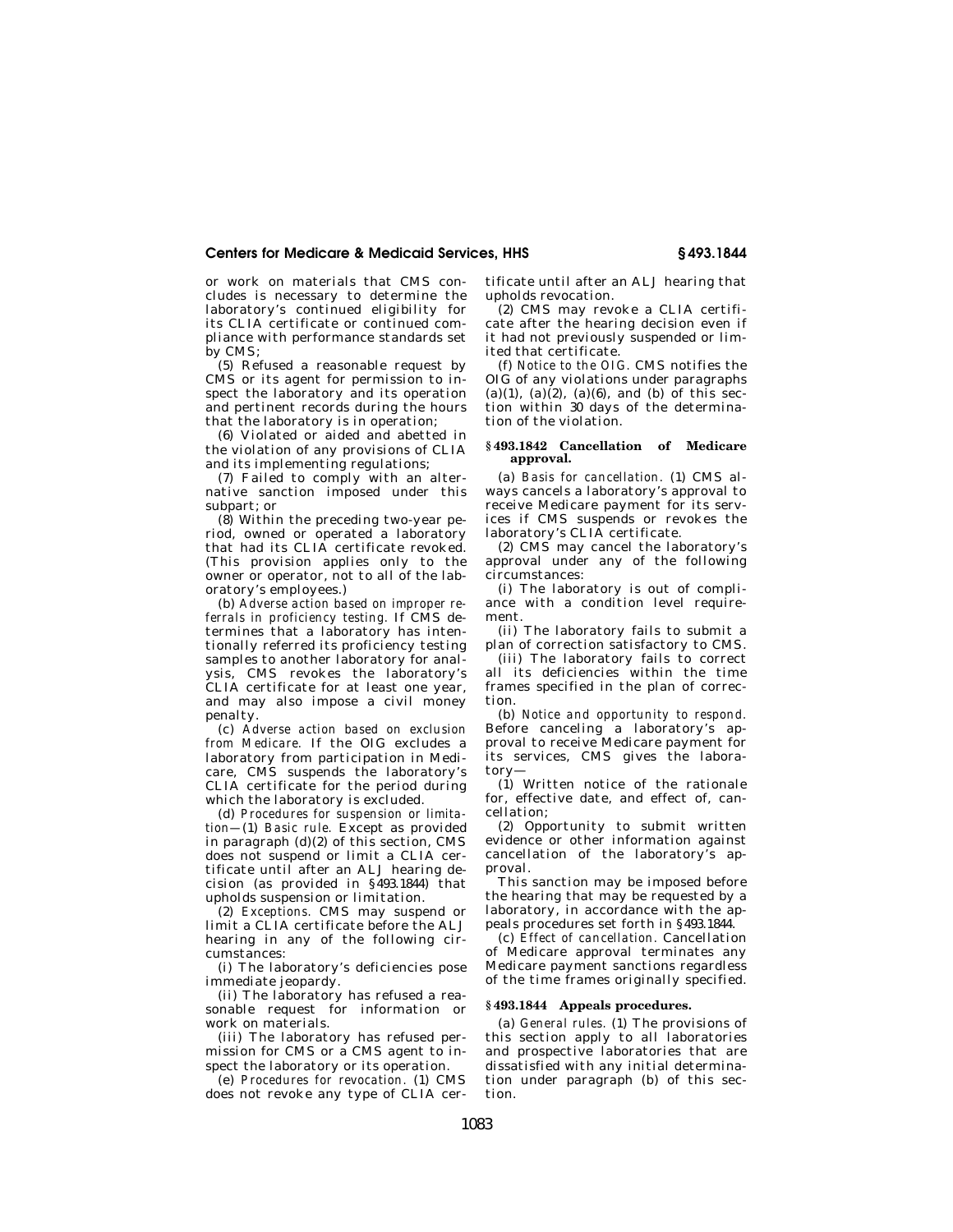(2) Hearings are conducted in accordance with procedures set forth in subpart D of part 498 of this chapter, except that the authority to conduct hearings and issue decisions may be exercised by ALJs assigned to, or detailed to, the Departmental Appeals Board.

(3) Any party dissatisfied with a hearing decision is entitled to request review of the decision as specified in subpart E of part 498 of this chapter, except that the authority to review the decision may be exercised by the Departmental Appeals Board.

(4) When more than one of the actions specified in paragraph (b) of this section are carried out concurrently, the laboratory has a right to only one hearing on all matters at issue.

(b) *Actions that are initial determinations.* The following actions are initial determinations and therefore are subject to appeal in accordance with this section:

(1) The suspension, limitation, or revocation of the laboratory's CLIA certificate by CMS because of noncompliance with CLIA requirements.

(2) The denial of a CLIA certificate.

(3) The imposition of alternative sanctions under this subpart (but not the determination as to which alternative sanction or sanctions to impose).

(4) The denial or cancellation of the laboratory's approval to receive Medicare payment for its services.

(c) *Actions that are not initial determinations.* Actions that are not listed in paragraph (b) of this section are not initial determinations and therefore are not subject to appeal under this section. They include, but are not necessarily limited to, the following:

(1) The finding that a laboratory accredited by a CMS-approved accreditation organization is no longer deemed to meet the conditions set forth in subparts H, J, K, M, and Q of this part. However, the suspension, limitation or revocation of a certificate of accreditation is an initial determination and is appealable.

(2) The finding that a laboratory determined to be in compliance with condition-level requirements but has deficiencies that are not at the condition level.

**§ 493.1844 42 CFR Ch. IV (10–1–03 Edition)**

(3) The determination not to reinstate a suspended CLIA certificate because the reason for the suspension has not been removed or there is insufficient assurance that the reason will not recur.

(4) The determination as to which alternative sanction or sanctions to impose, including the amount of a civil money penalty to impose per day or per violation.

(5) The denial of approval for Medicare payment for the services of a laboratory that does not have in effect a valid CLIA certificate.

(6) The determination that a laboratory's deficiencies pose immediate jeopardy.

(7) The amount of the civil money penalty assessed per day or for each violation of Federal requirements.

(d) *Effect of pending appeals*—(1) *Alternative sanctions*. The effective date of an alternative sanction (other than a civil money penalty) is not delayed because the laboratory has appealed and the hearing or the hearing decision is pending.

(2) *Suspension, limitation, or revocation of a laboratory's CLIA certificate*—(i) *General rule*. Except as provided in paragraph  $(d)(2)(ii)$  of this section, suspension, limitation, or revocation of a CLIA certificate is not effective until after a hearing decision by an ALJ is issued.

(ii) *Exceptions*. (A) If CMS determines that conditions at a laboratory pose immediate jeopardy, the effective date of the suspension or limitation of a CLIA certificate is not delayed because the laboratory has appealed and the hearing or the hearing decision is pending.

(B) CMS may suspend or limit a laboratory's CLIA certificate before an ALJ hearing or hearing decision if the laboratory has refused a reasonable request for information (including but not limited to billing information), or for work on materials, or has refused permission for CMS or a CMS agent to inspect the laboratory or its operation.

(3) *Cancellation of Medicare approval*. The effective date of the cancellation of a laboratory's approval to receive Medicare payment for its services is not delayed because the laboratory has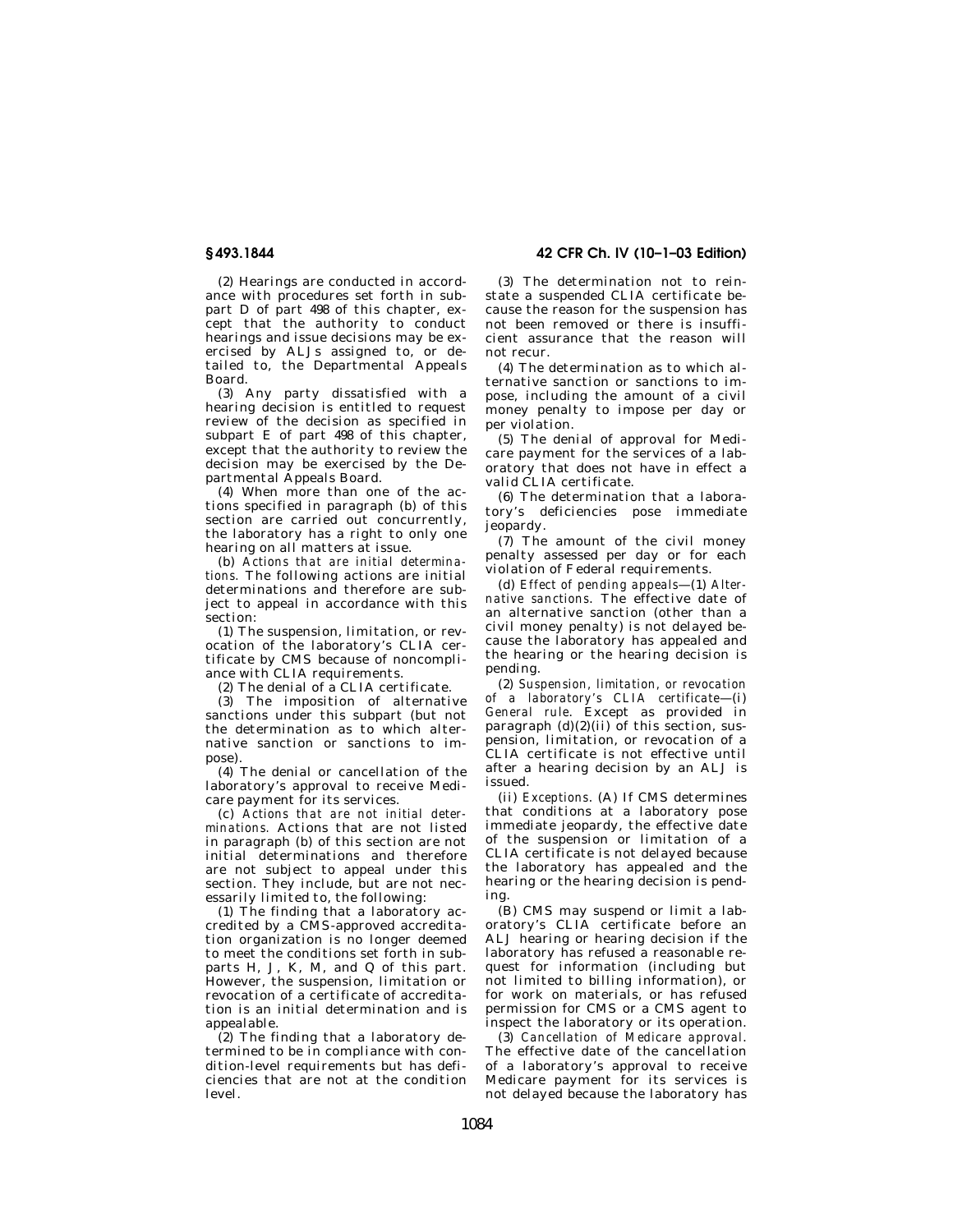appealed and the hearing or hearing decision is pending.

(4) *Effect of ALJ decision*. (i) An ALJ decision is final unless, as provided in paragraph (a)(3) of this section, one of the parties requests review by the Departmental Appeals Board within 60 days, and the Board reviews the case and issues a revised decision.

(ii) If an ALJ decision upholds a suspension imposed because of immediate jeopardy, that suspension becomes a revocation.

(e) *Appeal rights for prospective laboratories*—(1) *Reconsideration*. Any prospective laboratory dissatisfied with a denial of a CLIA certificate, or of approval for Medicare payment for its services, may initiate the appeals process by requesting reconsideration in accordance with §§498.22 through 498.25 of this chapter.

(2) *Notice of reopening*. If CMS reopens an initial or reconsidered determination, CMS gives the prospective laboratory notice of the revised determination in accordance with §498.32 of this chapter.

(3) *ALJ hearing*. Any prospective laboratory dissatisfied with a reconsidered determination under paragraph (e)(1) of this section or a revised reconsidered determination under §498.30 of this chapter is entitled to a hearing before an ALJ, as specified in paragraph (a)(2) of this section.

(4) *Review of ALJ hearing decisions*. Any prospective laboratory that is dissatisfied with an ALJ's hearing decision or dismissal of a request for hearing may file a written request for review by the Departmental Appeals Board as provided in paragraph  $(a)(3)$  of this section.

(f) *Appeal rights of laboratories*—(1) *ALJ hearing*. Any laboratory dissatisfied with the suspension, limitation, or revocation of its CLIA certificate, with the imposition of an alternative sanction under this subpart, or with cancellation of the approval to receive Medicare payment for its services, is entitled to a hearing before an ALJ as specified in paragraph  $(a)(2)$  of this section and has 60 days from the notice of sanction to request a hearing.

(2) *Review of ALJ hearing decisions*. Any laboratory that is dissatisfied with an ALJ's hearing decision or dismissal of a request for hearing may file a written request for review by the Departmental Appeals Board, as provided in paragraph  $(a)(3)$  of this section.

(3) *Judicial review*. Any laboratory dissatisfied with the decision to impose a civil money penalty or to suspend, limit, or revoke its CLIA certificate may, within 60 days after the decision becomes final, file with the U.S. Court of Appeals of the circuit in which the laboratory has its principal place of business, a petition for judicial review.

(g) *Notice of adverse action*. (1) If CMS suspends, limits, or revokes a laboratory's CLIA certificate or cancels the approval to receive Medicare payment for its services, CMS gives notice to the laboratory, and may give notice to physicians, providers, suppliers, and other laboratory clients, according to the procedures set forth at §493.1832. In addition, CMS notifies the general public each time one of these principal sanctions is imposed.

(2) The notice to the laboratory—

(i) Sets forth the reasons for the adverse action, the effective date and effect of that action, and the appeal rights if any; and

(ii) When the certificate is limited, specifies the specialties or subspecialties of tests that the laboratory is no longer authorized to perform, and that are no longer covered under Medicare.

(3) The notice to other entities includes the same information except the information about the laboratory's appeal rights.

(h) *Effective date of adverse action.* (1) When the laboratory's deficiencies pose immediate jeopardy, the effective date of the adverse action is at least 5 days after the date of the notice.

(2) When CMS determines that the laboratory's deficiencies do not pose immediate jeopardy, the effective date of the adverse action is at least 15 days after the date of the notice.

[57 FR 7237, Feb. 28, 1992; 57 FR 35761, Aug. 11, 1992, as amended at 68 FR 3714, Jan. 24, 2003]

## **§ 493.1846 Civil action.**

If CMS has reason to believe that continuation of the activities of any laboratory, including a State-exempt laboratory, would constitute a significant hazard to the public health, CMS may bring suit in a U.S. District Court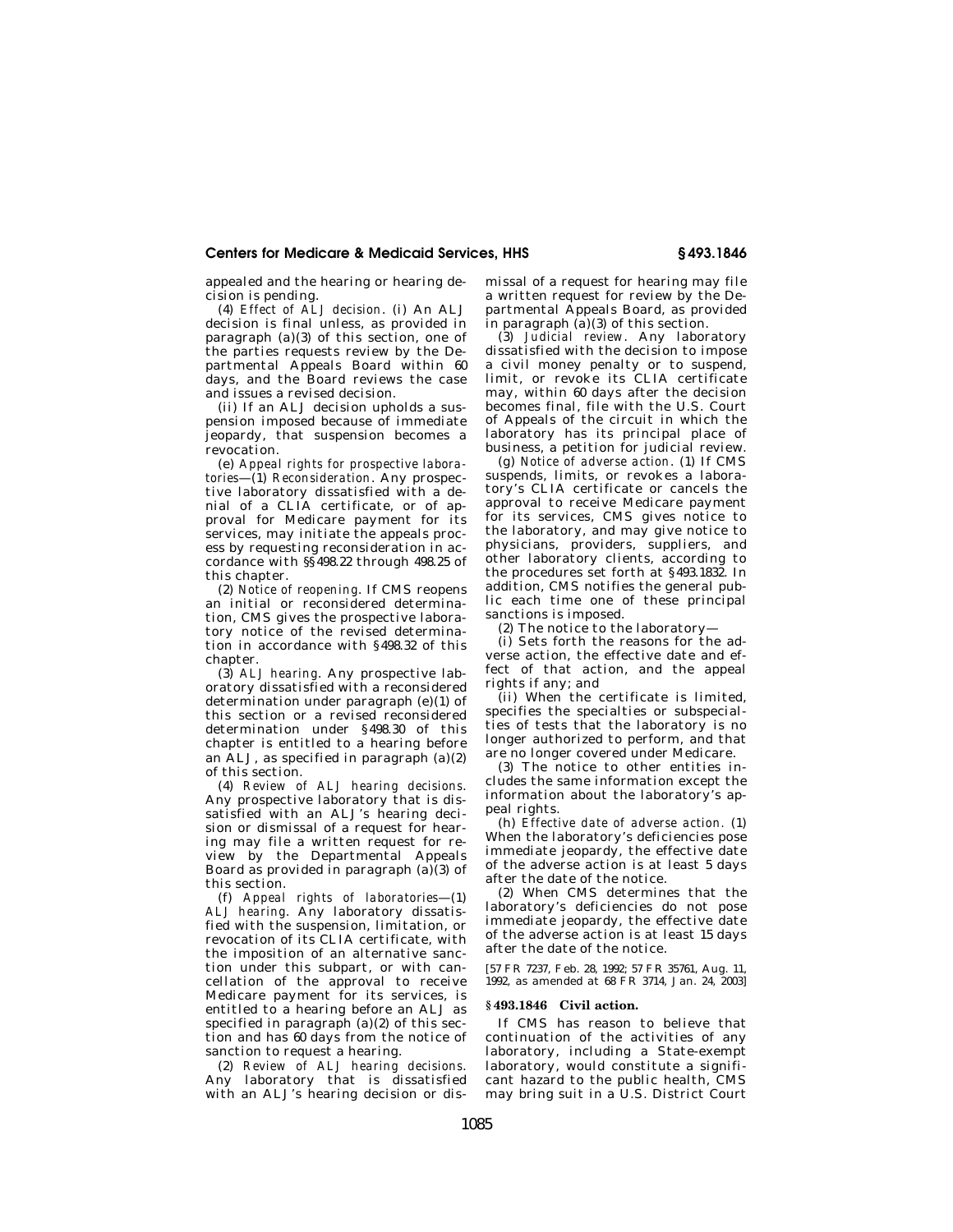to enjoin continuation of the specific activity that is causing the hazard or to enjoin the continued operation of the laboratory if CMS deems it necessary. Upon proper showing, the court shall issue a temporary injunction or restraining order without bond against continuation of the activity.

## **§ 493.1850 Laboratory registry.**

(a) Once a year CMS makes available to physicians and to the general public specific information (including information provided to CMS by the OIG) that is useful in evaluating the performance of laboratories, including the following:

(1) A list of laboratories that have been convicted, under Federal or State laws relating to fraud and abuse, false billing, or kickbacks.

(2) A list of laboratories that have had their CLIA certificates suspended, limited, or revoked, and the reason for the adverse actions.

(3) A list of persons who have been convicted of violating CLIA requirements, as specified in section  $353(1)$  of the PHS Act, together with the circumstances of each case and the penalties imposed.

(4) A list of laboratories on which alternative sanctions have been imposed, showing—

(i) The effective date of the sanctions;

(ii) The reasons for imposing them;

(iii) Any corrective action taken by the laboratory; and

(iv) If the laboratory has achieved compliance, the verified date of compliance.

(5) A list of laboratories whose accreditation has been withdrawn or revoked and the reasons for the withdrawal or revocation.

(6) All appeals and hearing decisions.

(7) A list of laboratories against which CMS has brought suit under §493.1846 and the reasons for those actions.

(8) A list of laboratories that have been excluded from participation in Medicare or Medicaid and the reasons for the exclusion.

(b) The laboratory registry is compiled for the calendar year preceding the date the information is made avail-

**§ 493.1850 42 CFR Ch. IV (10–1–03 Edition)**

able and includes appropriate explanatory information to aid in the interpretation of the data. It also contains corrections of any erroneous statements or information that appeared in the previous registry.

# **Subpart S [Reserved]**

# **Subpart T—Consultations**

SOURCE: 57 FR 7185, Feb. 28, 1992, unless otherwise noted.

## **§ 493.2001 Establishment and function of the Clinical Laboratory Improvement Advisory Committee.**

(a) HHS will establish a Clinical Laboratory Improvement Advisory Committee to advise and make recommendations on technical and scientific aspects of the provisions of this part 493.

(b) The Clinical Laboratory Improvement Advisory Committee will be comprised of individuals involved in the provision of laboratory services, utilization of laboratory services, development of laboratory testing or methodology, and others as approved by HHS.

(c) HHS will designate specialized subcommittees as necessary.

(d) The Clinical Laboratory Improvement Advisory Committee or any designated subcommittees will meet as needed, but not less than once each year.

(e) The Clinical Laboratory Improvement Advisory Committee or subcommittee, at the request of HHS, will review and make recommendations concerning:

(1) Criteria for categorizing nonwaived testing;

(2) Determination of waived tests;

(3) Personnel standards;

(4) Facility administration and quality systems standards.

(5) Proficiency testing standards;

(6) Applicability to the standards of new technology; and

(7) Other issues relevant to part 493, if requested by HHS.

(f) HHS will be responsible for providing the data and information, as